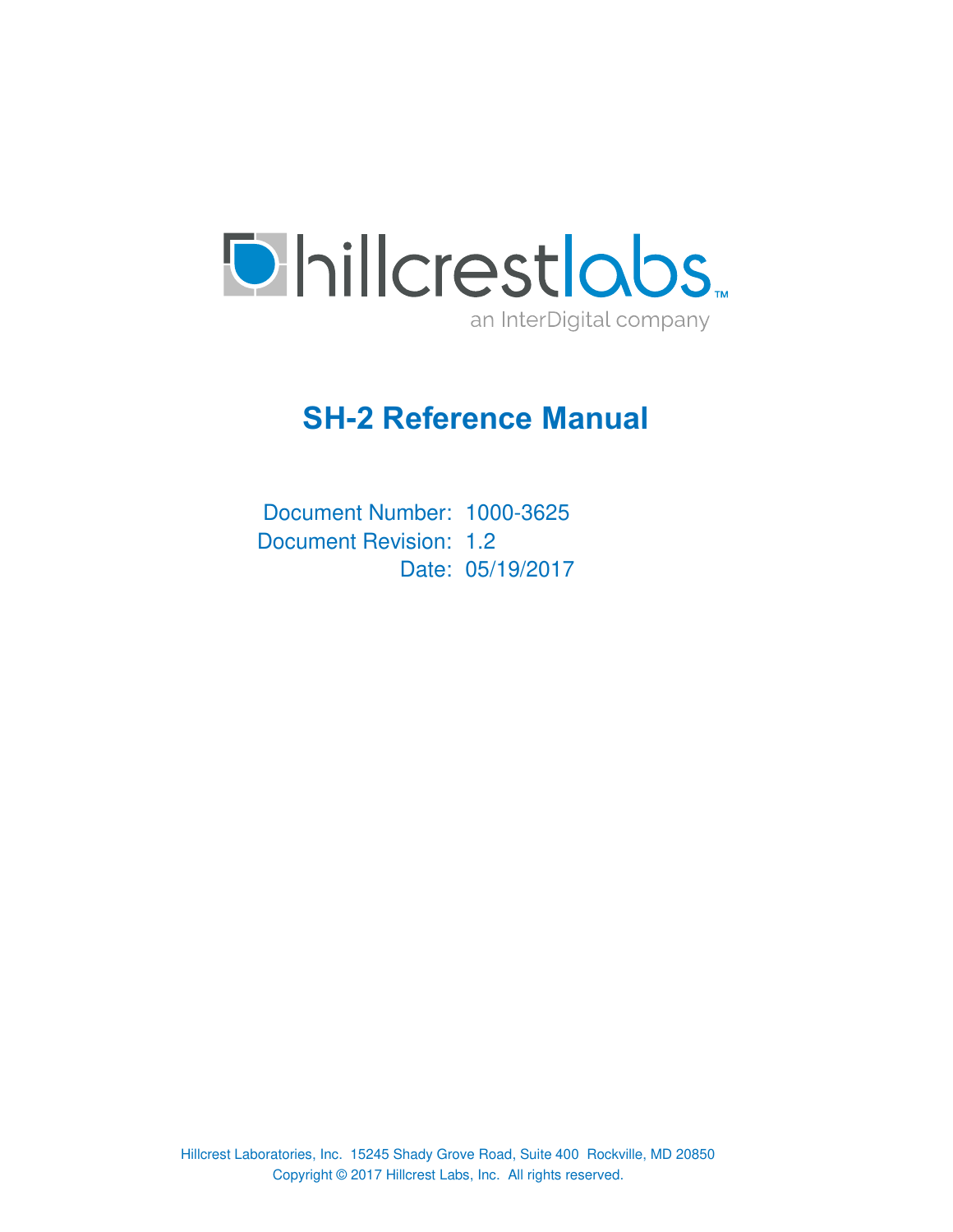# **Table of Contents**

| 1.0 |                  |    |
|-----|------------------|----|
| 1.1 |                  |    |
| 1.2 |                  |    |
| 1.3 |                  |    |
|     |                  |    |
| 2.0 |                  |    |
| 3.0 |                  |    |
| 3.1 |                  |    |
|     | 3.1.1            |    |
|     | 3.1.2            |    |
|     | 3.1.3            |    |
| 4.0 |                  |    |
| 4.1 |                  |    |
| 4.2 |                  |    |
| 4.3 |                  |    |
|     | 4.3.1            |    |
|     | 4.3.2            |    |
|     | 4.3.3            |    |
|     | 4.3.4            |    |
|     | 4.3.5            |    |
|     | 4.3.6            |    |
|     | 4.3.7<br>4.3.8   |    |
|     | 4.3.9            |    |
|     | 4.3.10           |    |
|     | 4.3.11           |    |
|     | 4.3.12           |    |
|     | 4.3.13           |    |
|     | 4.3.14           |    |
|     | 4.3.15           |    |
|     | 4.3.16           |    |
|     | 4.3.17           |    |
|     | 4.3.18           |    |
|     | 4.3.19           |    |
|     | 4.3.20           |    |
|     | 4.3.21           |    |
|     | 4.3.22           |    |
|     | 4.3.23           |    |
|     | 4.3.24<br>4.3.25 |    |
|     | 4.3.26           |    |
|     | 4.3.27           |    |
|     |                  |    |
| 5.0 |                  | 29 |
| 5.1 |                  |    |
|     | 5.1.1            |    |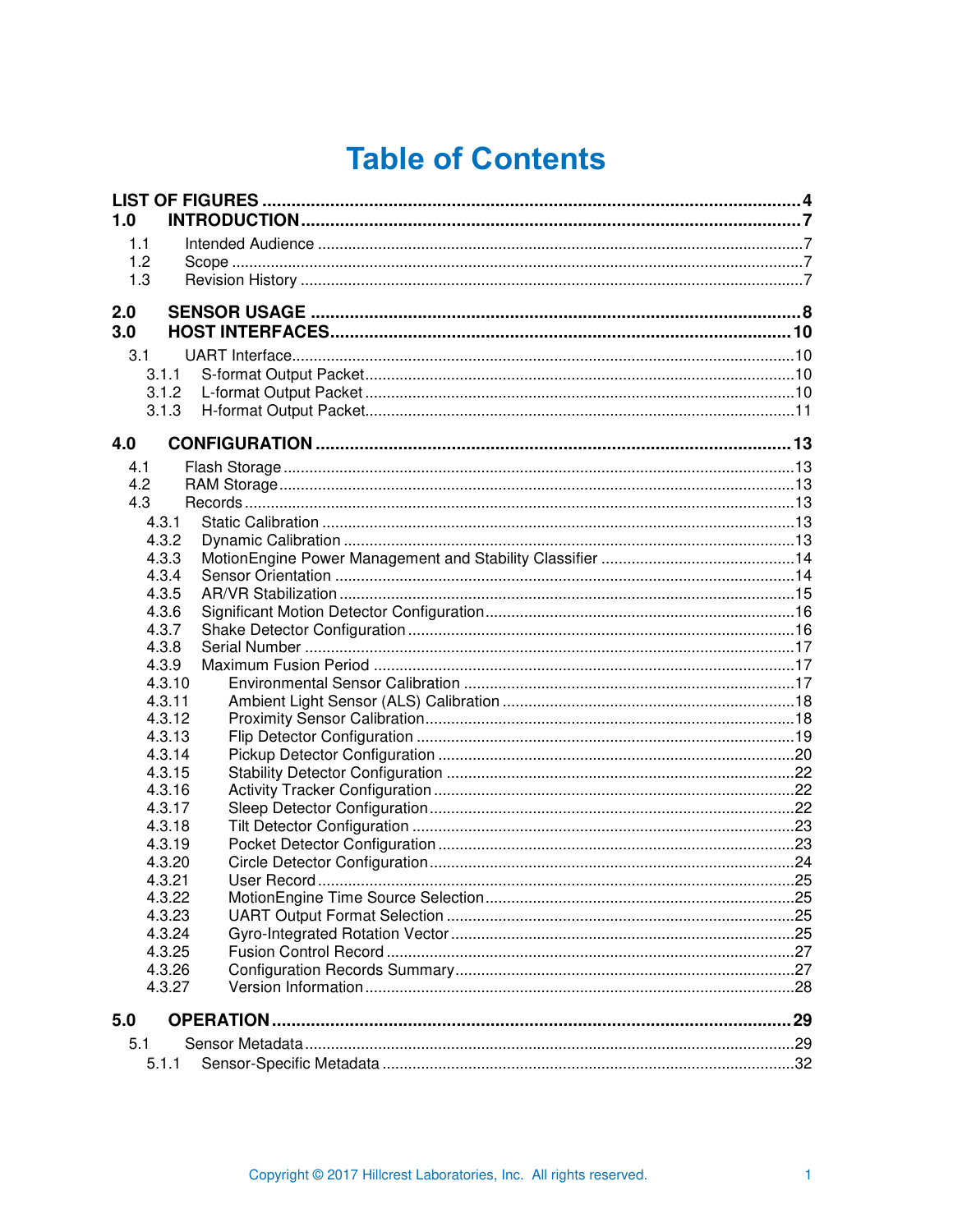| 5.2    |  |
|--------|--|
| 5.3    |  |
| 5.4    |  |
| 5.4.1  |  |
| 5.4.2  |  |
| 5.4.3  |  |
| 5.5    |  |
| 6.0    |  |
|        |  |
| 6.1    |  |
| 6.2    |  |
| 6.3    |  |
| 6.3.1  |  |
| 6.3.2  |  |
| 6.3.3  |  |
| 6.3.4  |  |
| 6.3.5  |  |
| 6.3.6  |  |
| 6.3.7  |  |
| 6.3.8  |  |
| 6.3.9  |  |
| 6.4    |  |
| 6.4.1  |  |
| 6.4.2  |  |
| 6.4.3  |  |
| 6.4.4  |  |
| 6.4.5  |  |
| 6.4.6  |  |
| 6.4.7  |  |
| 6.4.8  |  |
| 6.4.9  |  |
| 6.4.10 |  |
| 6.5    |  |
| 6.5.1  |  |
| 6.5.2  |  |
| 6.5.3  |  |
| 6.5.4  |  |
| 6.5.5  |  |
| 6.5.6  |  |
| 6.5.7  |  |
| 6.5.8  |  |
| 6.5.9  |  |
| 6.5.10 |  |
| 6.5.11 |  |
| 6.5.12 |  |
| 6.5.13 |  |
| 6.5.14 |  |
| 6.5.15 |  |
| 6.5.16 |  |
| 6.5.17 |  |
| 6.5.18 |  |
| 6.5.19 |  |
| 6.5.20 |  |
| 6.5.21 |  |
| 6.5.22 |  |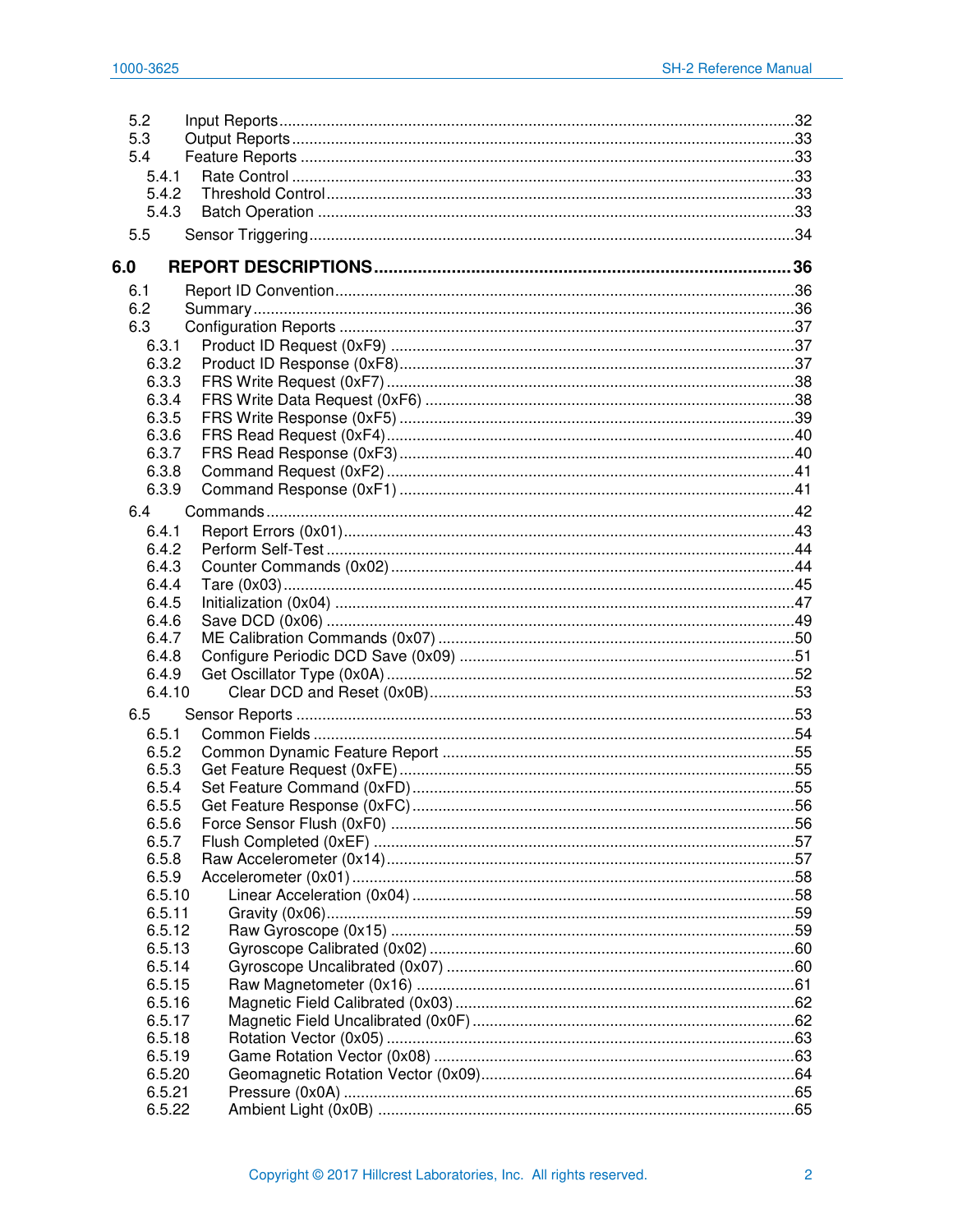| 6.5.23 |                 |  |
|--------|-----------------|--|
| 6.5.24 |                 |  |
| 6.5.25 |                 |  |
| 6.5.26 |                 |  |
| 6.5.27 |                 |  |
| 6.5.28 |                 |  |
| 6.5.29 |                 |  |
| 6.5.30 |                 |  |
| 6.5.31 |                 |  |
| 6.5.32 |                 |  |
| 6.5.33 |                 |  |
| 6.5.34 |                 |  |
| 6.5.35 |                 |  |
| 6.5.36 |                 |  |
| 6.5.37 |                 |  |
| 6.5.38 |                 |  |
| 6.5.39 |                 |  |
| 6.5.40 |                 |  |
| 6.5.41 |                 |  |
| 6.5.42 |                 |  |
| 6.5.43 |                 |  |
| 6.5.44 |                 |  |
| 7.0    | <b>BATCHING</b> |  |
|        |                 |  |
| 7.1    |                 |  |
| 7.2    |                 |  |
| 7.2.1  |                 |  |
| 7.2.2  |                 |  |
| 8.0    |                 |  |
| 9.0    |                 |  |
|        |                 |  |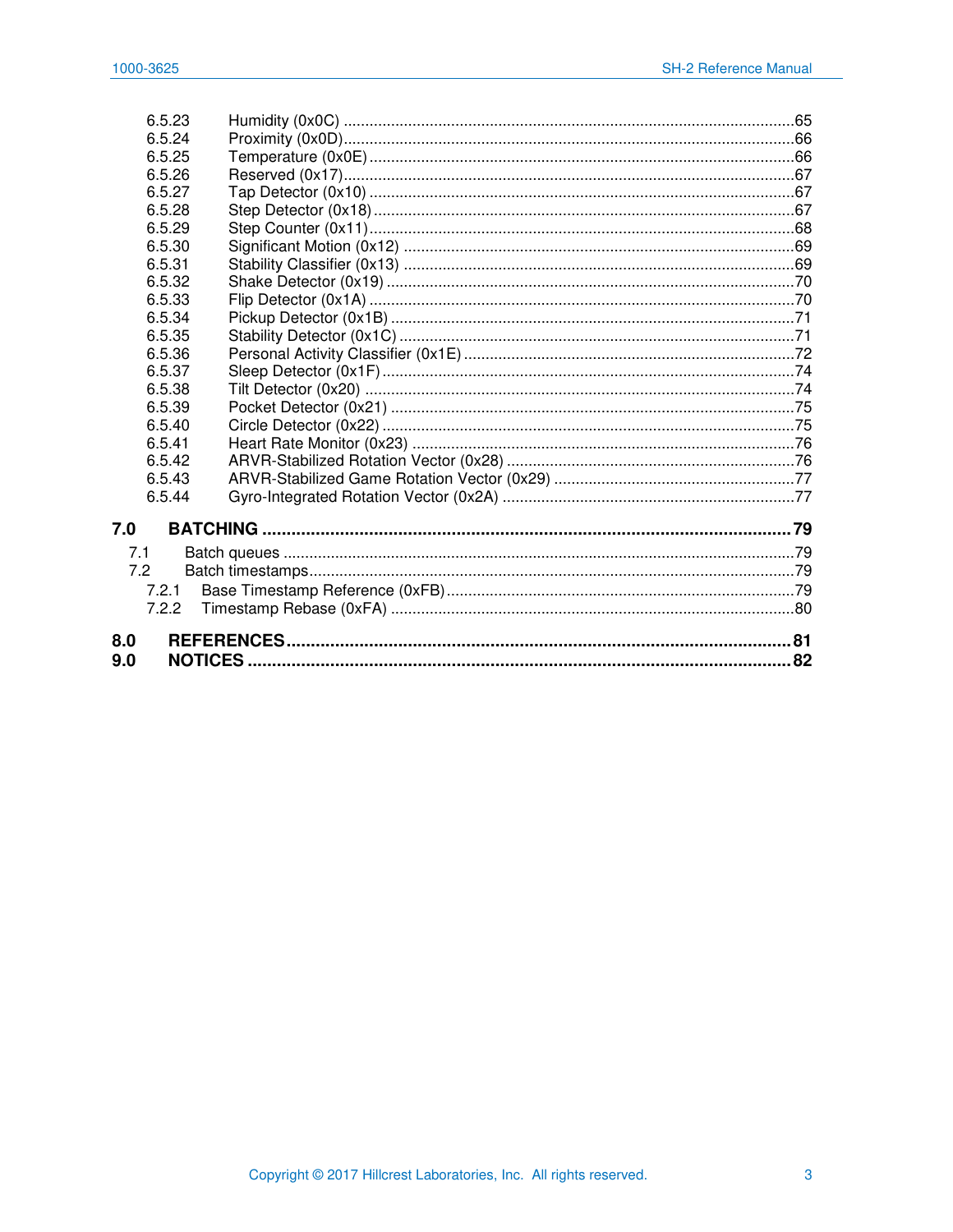# **List of Figures**

<span id="page-4-0"></span>

| Figure 6: MotionEngine Power Management and Stability Classifier Record  14 |     |
|-----------------------------------------------------------------------------|-----|
|                                                                             |     |
|                                                                             |     |
|                                                                             |     |
|                                                                             |     |
|                                                                             |     |
|                                                                             |     |
|                                                                             |     |
|                                                                             |     |
|                                                                             |     |
|                                                                             |     |
|                                                                             |     |
|                                                                             |     |
|                                                                             |     |
|                                                                             |     |
|                                                                             |     |
|                                                                             |     |
|                                                                             |     |
|                                                                             |     |
|                                                                             |     |
| Figure 26: Gyro-Integrated Rotation Vector Configuration Record 26          |     |
|                                                                             |     |
|                                                                             |     |
|                                                                             |     |
|                                                                             |     |
|                                                                             |     |
| Figure 32: Personal Activity Classifier Sensor-Specific Metadata. 32        |     |
|                                                                             |     |
|                                                                             |     |
|                                                                             |     |
|                                                                             | .38 |
|                                                                             |     |
|                                                                             |     |
|                                                                             |     |
|                                                                             |     |
|                                                                             |     |
|                                                                             |     |
|                                                                             |     |
|                                                                             |     |
|                                                                             |     |
|                                                                             |     |
|                                                                             |     |
|                                                                             |     |
|                                                                             |     |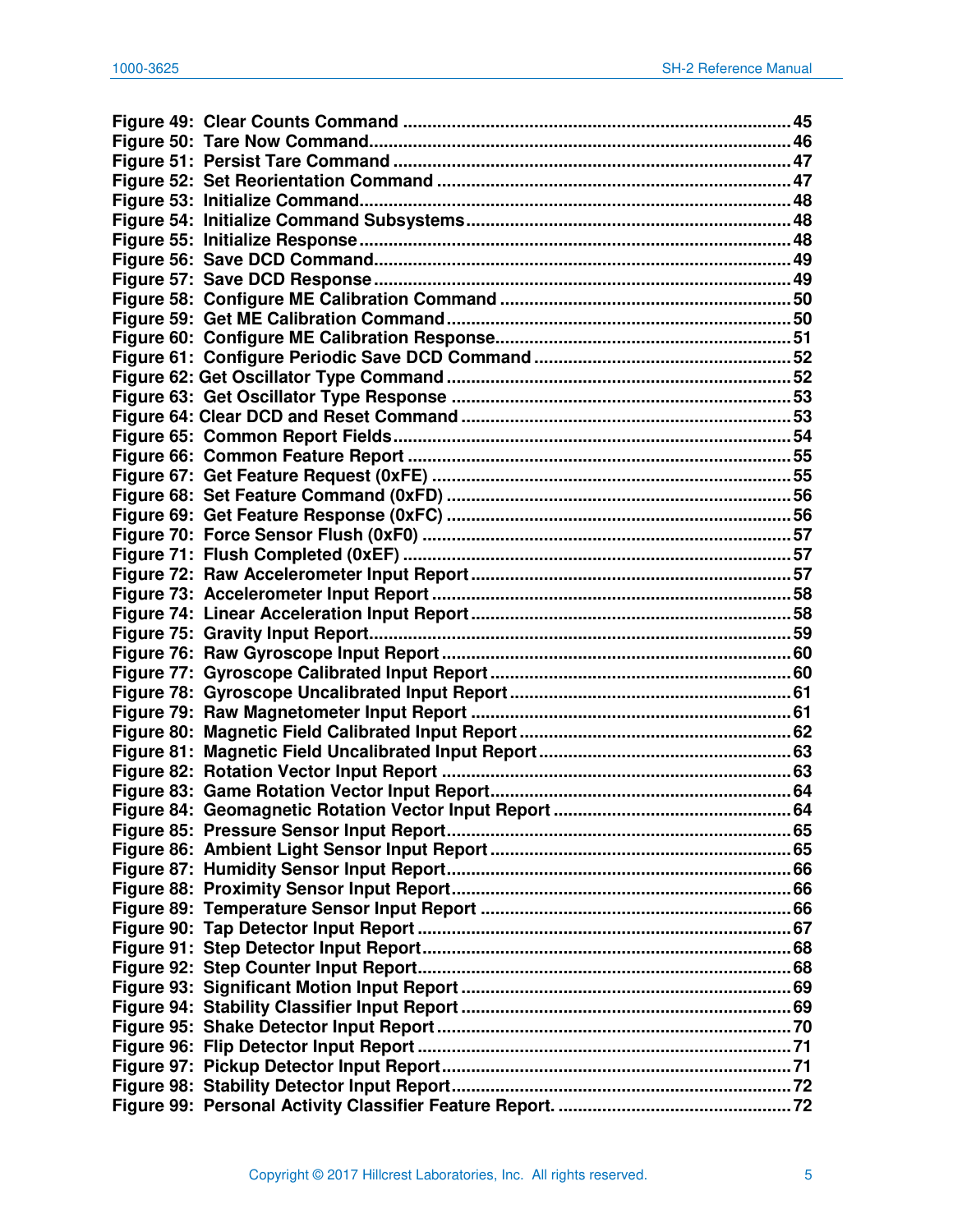| Figure 108: ARVR-Stabilized Game Rotation Vector Input Report 77 |     |
|------------------------------------------------------------------|-----|
|                                                                  |     |
|                                                                  |     |
|                                                                  |     |
|                                                                  | .80 |
|                                                                  |     |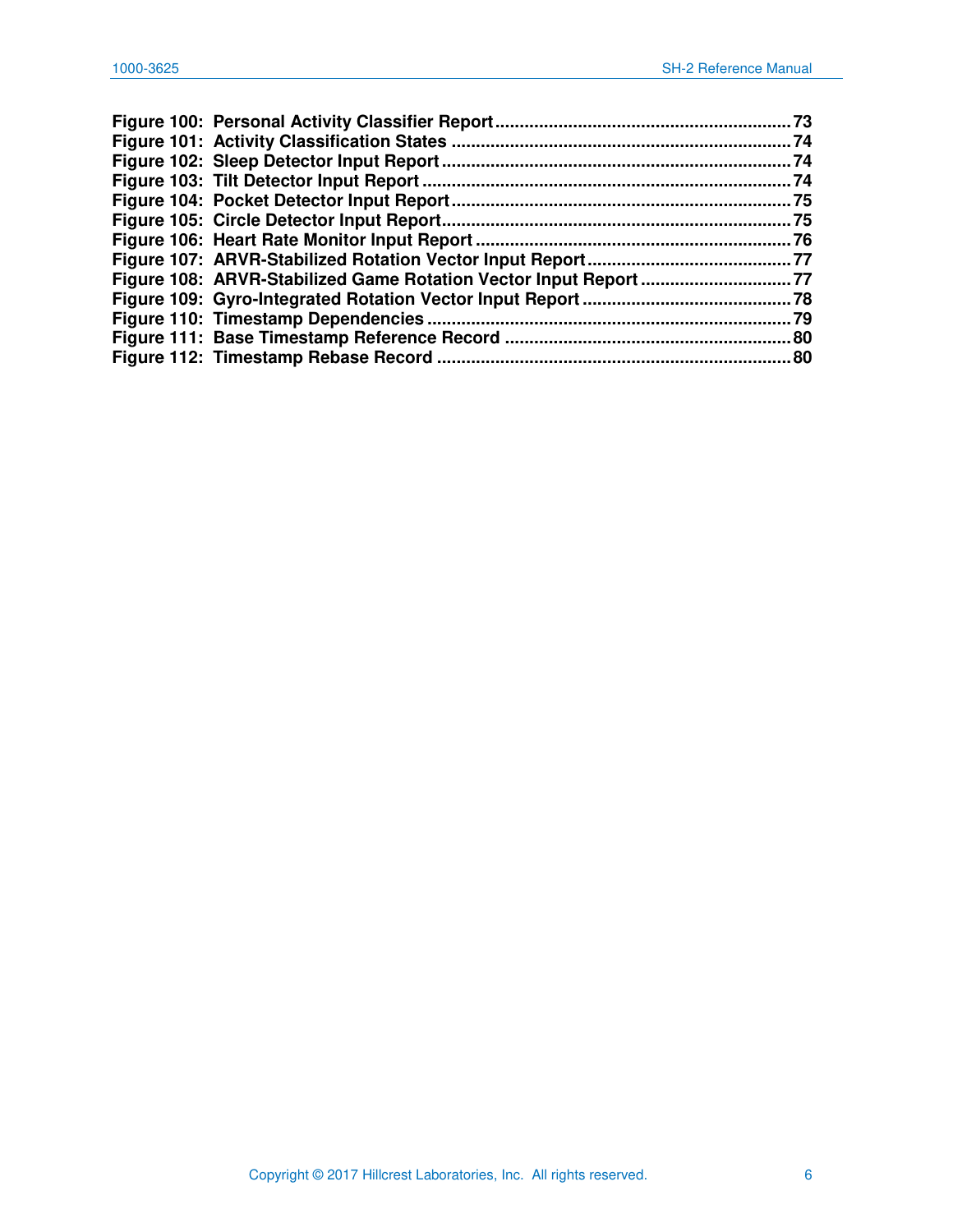## <span id="page-7-0"></span>**1.0 Introduction**

The SH-2 is Hillcrest's turnkey sensor hub software solution. The SH-2 connects to various motion and environmental sensors, collects data from them, processes that data and provides the results to a host processor.

## <span id="page-7-1"></span>**1.1 Intended Audience**

This document is intended for application developers implementing products that use the SH-2.

### <span id="page-7-2"></span>**1.2 Scope**

This document describes the features of the SH-2, how they work, how to use them and the application programming interface (API) for the SH-2. This document assumes the reader is already familiar with Hillcrest's MotionEngine.

#### <span id="page-7-3"></span>**1.3 Revision History**

<span id="page-7-4"></span>

| <b>Revision</b> | <b>Date</b> | <b>Description</b>                                                                                                                                                                                                                                                                                                                                                   |
|-----------------|-------------|----------------------------------------------------------------------------------------------------------------------------------------------------------------------------------------------------------------------------------------------------------------------------------------------------------------------------------------------------------------------|
| 1.2             | 05/19/2017  | Clarified Tare command usage, added description of Tare<br>application to AR/VR Stabilized Rotation Vectors and Gyro-<br>Integrated Rotation Vector. Clarified FRS Read "BUSY" status<br>behavior. Fix bad references. Added language clarifying<br>interaction between Gyro-Integrated Rotation Vector and other<br>fusion outputs. Clarified SHTP channels in 6.2. |
| 1.1             | 02/16/2017  | Update the default value of AR/VR Stabilization FRS record.<br>Remove unused reference.                                                                                                                                                                                                                                                                              |
| 1.0             | 02/06/2017  | Initial issue                                                                                                                                                                                                                                                                                                                                                        |

**Figure 1: Document History**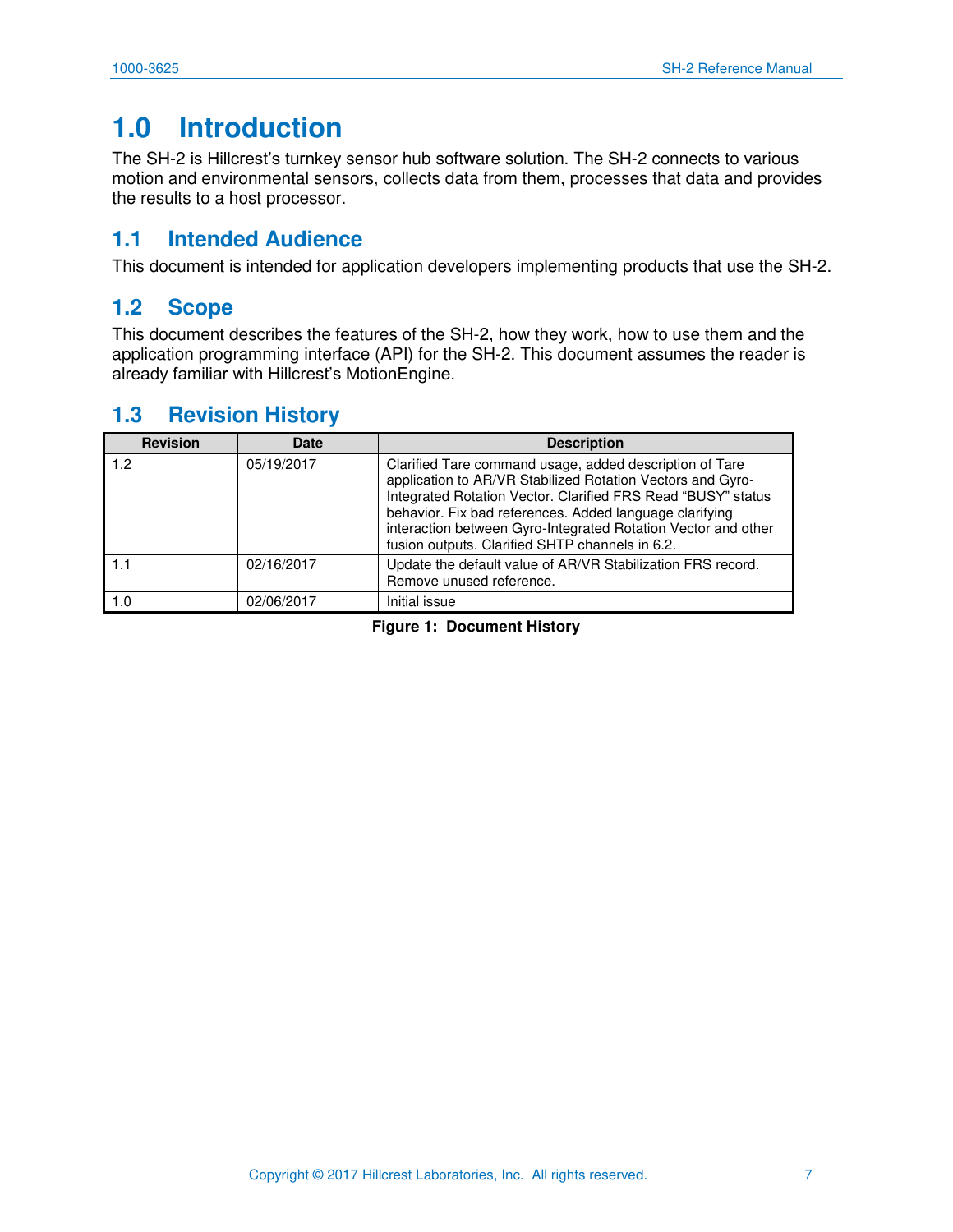## <span id="page-8-0"></span>**2.0 Sensor Usage**

The SH-2 connects to and manages a variety of physical sensors. It processes the outputs of the physical sensors to produce virtual sensors. Virtual sensors require data from one or more physical sensors. [Figure 2](#page-9-0) indicates which physical sensors are required for which virtual sensors. The number of physical sensors in use at any one time impacts the power consumed by the device. Using more physical sensors means consuming more power.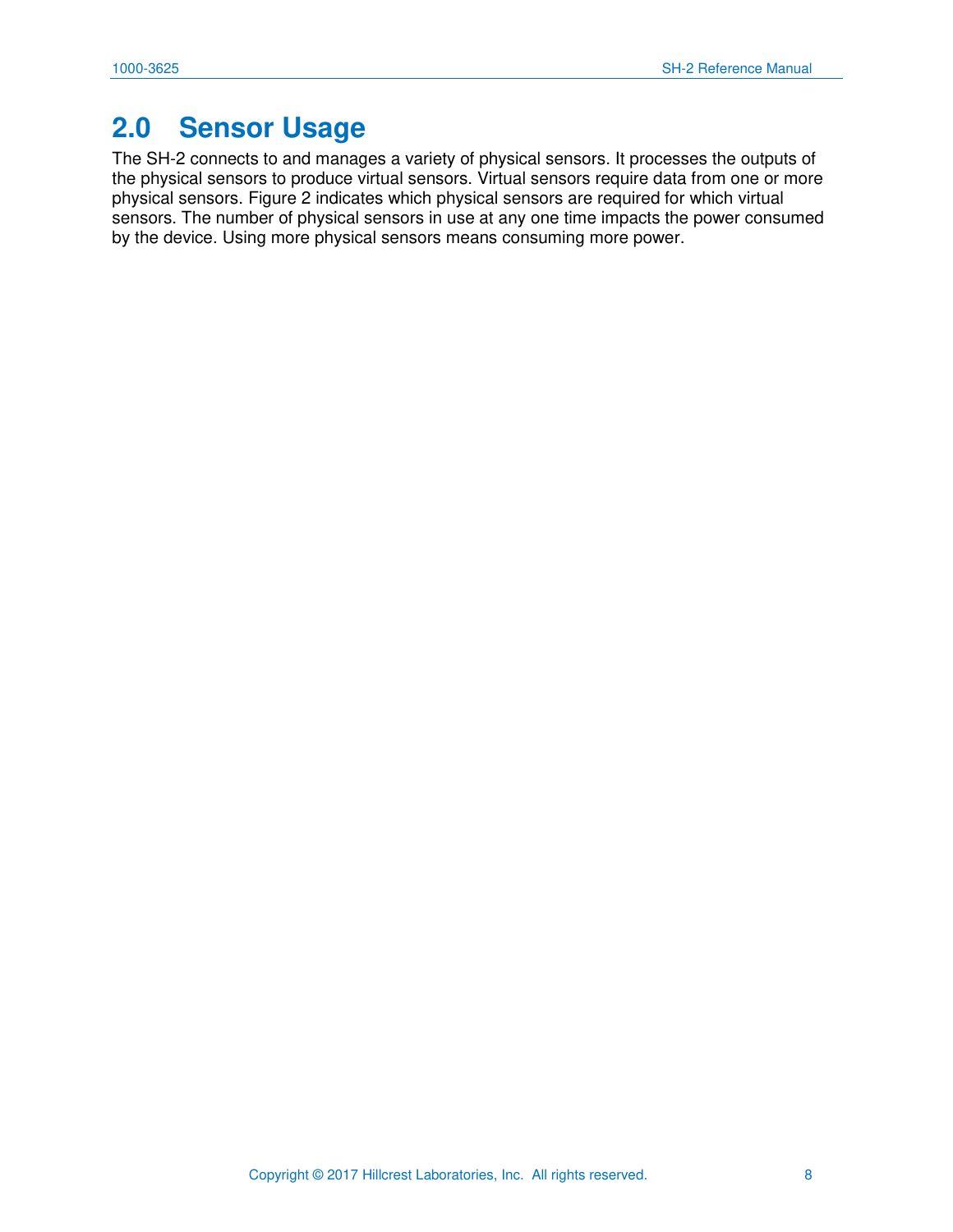|                                                        |               | <b>Physical Sensors</b> |                |          |               |          |           |             |     |
|--------------------------------------------------------|---------------|-------------------------|----------------|----------|---------------|----------|-----------|-------------|-----|
| <b>Virtual Sensors</b>                                 | accelerometer | gyroscope               | magnetometer   | pressure | ambient light | humidity | proximity | temperature | HRM |
| Raw accelerometer                                      | X             |                         |                |          |               |          |           |             |     |
| Acceleration                                           | X             |                         |                |          |               |          |           |             |     |
| Linear acceleration                                    | X             |                         |                |          |               |          |           |             |     |
| Gravity                                                | Χ             |                         |                |          |               |          |           |             |     |
| Raw gyroscope                                          |               | Χ                       |                |          |               |          |           |             |     |
| Gyroscope calibrated                                   | Χ             | Χ                       |                |          |               |          |           |             |     |
| Gyroscope uncalibrated                                 | Χ             | X                       |                |          |               |          |           |             |     |
| Raw magnetometer                                       | X             |                         |                |          |               |          |           |             |     |
| Magnetic field calibrated                              | Χ             |                         | х              |          |               |          |           |             |     |
| Magnetic field uncalibrated                            | Χ             |                         | Χ              |          |               |          |           |             |     |
| Rotation vector                                        | Χ             | Χ                       | Χ              |          |               |          |           |             |     |
| Game rotation vector                                   | Χ             | Χ                       |                |          |               |          |           |             |     |
| Geomagnetic rotation vector                            | Χ             |                         | X              |          |               |          |           |             |     |
| Pressure                                               |               |                         |                | X        |               |          |           |             |     |
| Ambient light                                          |               |                         |                |          | Χ             |          |           |             |     |
| Humidity                                               |               |                         |                |          |               | Χ        |           |             |     |
| Proximity                                              |               |                         |                |          |               |          | х         |             |     |
| Temperature                                            |               |                         |                |          |               |          |           | Χ           |     |
| Tap detector                                           | Χ             |                         |                |          |               |          |           |             |     |
| Step detector                                          | Χ             |                         |                |          |               |          |           |             |     |
| Step counter                                           | Χ             |                         |                |          |               |          |           |             |     |
| Significant motion                                     | Χ             |                         |                |          |               |          |           |             |     |
| Stability classifier                                   | X             | X                       |                |          |               |          |           |             |     |
| Shake detector                                         | X             |                         |                |          |               |          |           |             |     |
| Flip detector                                          | X             |                         |                |          |               |          |           |             |     |
| Pickup detector                                        | Χ             |                         |                |          |               |          |           |             |     |
| Stability detector                                     | X             |                         |                |          |               |          |           |             |     |
| Personal Activity classifier                           | х             |                         |                |          |               |          |           |             |     |
| Sleep detector                                         | Χ             |                         |                |          |               |          |           |             |     |
| Tilt detector                                          | Χ             |                         |                |          |               |          |           |             |     |
| Pocket detector                                        | X             |                         |                |          | X             |          | X         |             |     |
| Circle detector                                        | Χ             |                         |                |          |               |          |           |             |     |
| Heart rate monitor                                     | Χ             |                         |                |          |               |          |           |             | х   |
| <b>AR/VR Stabilized Rotation</b><br>Vector             | X             | X                       | X              |          |               |          |           |             |     |
| <b>AR/VR Stabilized Game</b><br><b>Rotation Vector</b> | X             | X                       |                |          |               |          |           |             |     |
| Gyro-Integrated Rotation<br>Vector                     | X             | X                       | X <sup>1</sup> |          |               |          |           |             |     |

#### **Figure 2: Sensor Usage**

<span id="page-9-0"></span> 1 Magnetometer is not required when Gyro-Integrated Rotation Vector is configured with the Game Rotation Vector as its Reference Data Type (see [4.3.24\)](#page-25-3).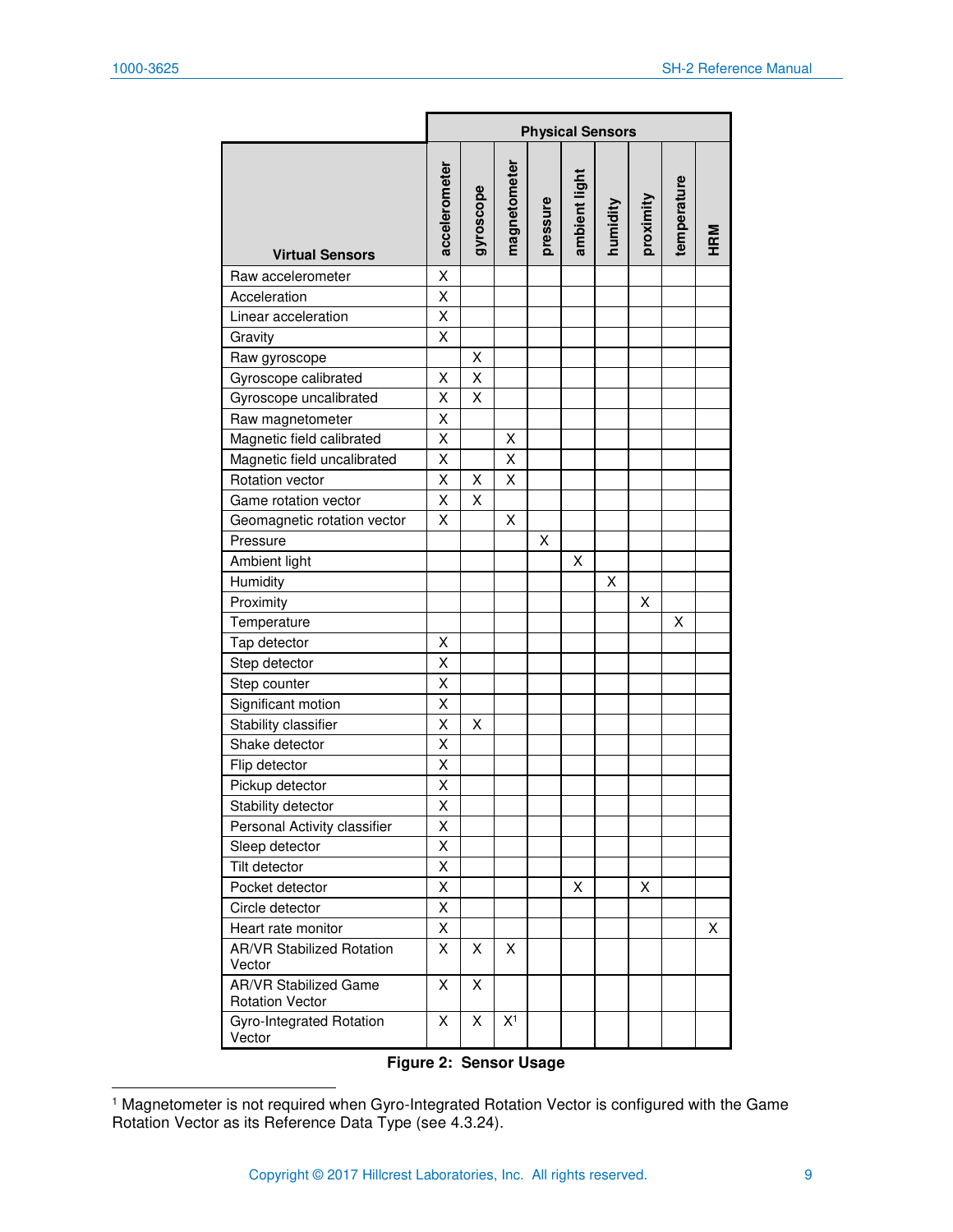## <span id="page-10-0"></span>**3.0 Host Interfaces**

The SH-2 communicates to the host processor through Hillcrest's Sensor Hub Transport Protocol. See [\[1\]](#page-81-1) for details of the SHTP protocol. See [\[2\]](#page-81-2) for details of how SH-2 uses SHTP.

### <span id="page-10-1"></span>**3.1 UART Interface**

Certain SH-2 products support a UART interface with special output formats. There are two such output formats available.

#### <span id="page-10-2"></span>**3.1.1 S-format Output Packet**

The S-format is the default output packet format for the UART mode. This output packet provides heading information. Below is a description of the output packet layout:

| <b>Byte</b> | <b>Description</b> |
|-------------|--------------------|
| 0           | $Header = 0xAA$    |
|             | $Reserved = 0x00$  |
| 2           | Sequence Number    |
| 3           | Angle LSB          |
| 4           | Angle MSB          |
| 5           | Checksum           |

#### **Figure 3: S-format Output Packet Definition**

<span id="page-10-4"></span>

| Header | Packet header byte, always equal to 0xAA. |
|--------|-------------------------------------------|
|--------|-------------------------------------------|

- Reserved Reserved byte, always equal to 0x00.
- Sequence Number Sequence number of the packet. The first packet sent after startup will have a sequence number of 0. After the 256<sup>th</sup> packet is sent the sequence number rolls over back to 0.
- Angle 16-bit heading value expressed in units of centidegrees (degrees x100). This value has a range of -18000 to 18000 centidegrees.

Checksum Checksum of the packet, equal to the XOR of the sequence number and angle bytes of the packet.

#### <span id="page-10-3"></span>**3.1.2 L-format Output Packet**

The L-format packet is an alternate output packet format for the UART mode. This output packet format needs to be selected using an FRS record – see [4.3.23](#page-25-2) for more information on the FRS record. Below is a description of the output packet layout.

| <b>Byte</b> | <b>Description</b>         |
|-------------|----------------------------|
| 0           | Header $LSB = 0 \times AC$ |
|             | Header $MSB = 0 \times AC$ |
| 2           | Sequence Number            |
| 3           | Angle LSB                  |
| 4           | Angle MSB                  |
| 5           | Angular velocity LSB       |
| 6           | Angular velocity MSB       |
|             | X-axis acceleration LSB    |
| 8           | X-axis acceleration MSB    |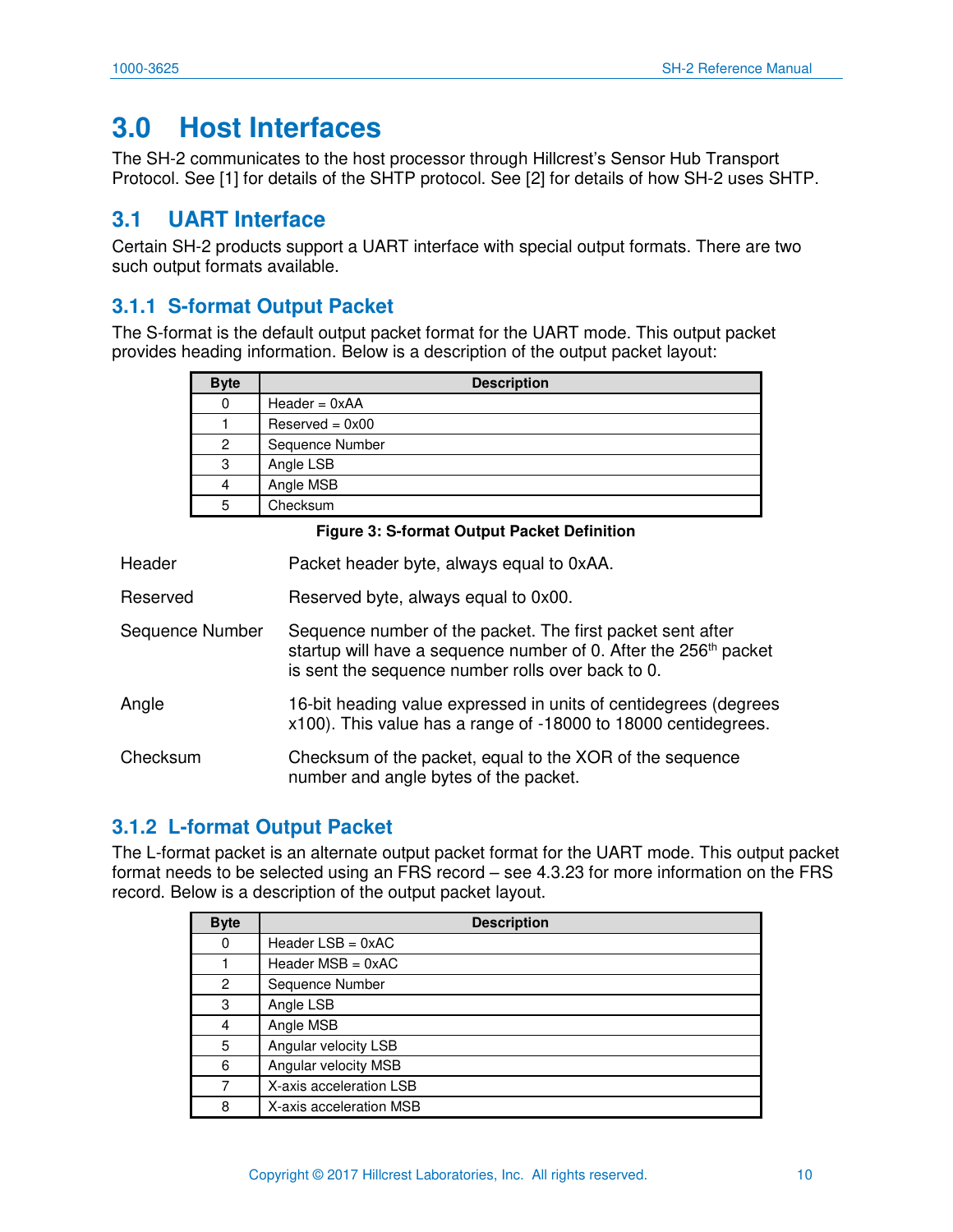| <b>Byte</b> | <b>Description</b>      |  |
|-------------|-------------------------|--|
| 9           | Y-axis acceleration LSB |  |
| 10          | Y-axis acceleration MSB |  |
| 11          | Z-axis acceleration LSB |  |
| 12          | Z-axis acceleration MSB |  |
| 13          | Reserved                |  |
| 14          | Checksum                |  |

#### **Figure 4: L-format Output Packet Definition**

<span id="page-11-1"></span>

| Header              | 16-bit packet header, always equal to 0xACAC.                                                                                                                                                   |
|---------------------|-------------------------------------------------------------------------------------------------------------------------------------------------------------------------------------------------|
| Sequence Number     | Sequence number of the packet. The first packet sent after<br>startup will have a sequence number of 0. After the 256 <sup>th</sup> packet<br>is sent the sequence number rolls over back to 0. |
| Angle               | 16-bit heading value expressed in units of decidegrees (degrees<br>x10). This value has a range of -1800 to 1800 decidegrees.                                                                   |
| Angular velocity    | 16-bit angular velocity value expressed in units of decidegrees<br>per second (degrees per second x10).                                                                                         |
| X-axis acceleration | 16-bit acceleration value expressed in milli-gravities (gravitational<br>constant x1000) representing the acceleration of the device in the<br>X-direction.                                     |
| Y-axis acceleration | 16-bit acceleration value expressed in milli-gravities (gravitational<br>constant x1000) representing the acceleration of the device in the<br>Y-direction.                                     |
| Z-axis acceleration | 16-bit acceleration value expressed in milli-gravities (gravitational<br>constant x1000) representing the acceleration of the device in the<br>Z-direction.                                     |
| Reserved            | Reserved byte, always equal to 0x00.                                                                                                                                                            |
| Checksum            | Checksum of the packet, equal to the sum of the sequence<br>number, angle, angular velocity, and acceleration bytes of the<br>packet.                                                           |

#### <span id="page-11-0"></span>**3.1.3 H-format Output Packet**

The H-format packet is another alternate output packet format for the UART mode. This output packet provides Euler angles and acceleration values. This output packet format needs to be selected using an FRS record – see [4.3.23](#page-25-2) for more information on the FRS record. Below is a description of the output packet layout.

| <b>Byte</b> | <b>Description</b>  |
|-------------|---------------------|
| $\mathbf 0$ | Header $LSB = 0xAA$ |
|             | Header $MSB = 0xAA$ |
| 2           | Sequence Number     |
| 3           | Yaw LSB             |
| 4           | Yaw MSB             |
| 5           | Pitch LSB           |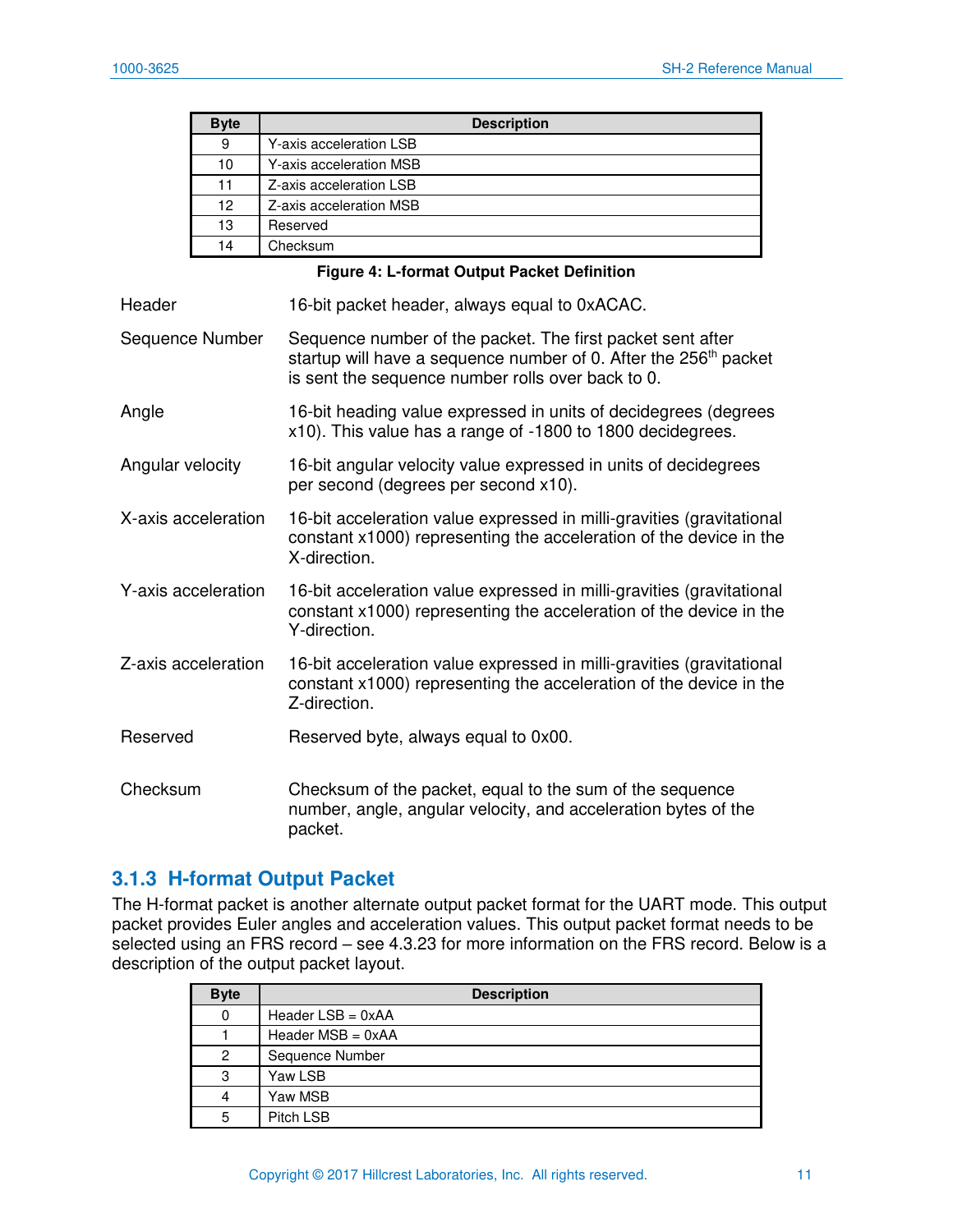| <b>Byte</b> | <b>Description</b>      |
|-------------|-------------------------|
| 6           | Pitch MSB               |
| 7           | Roll LSB                |
| 8           | <b>Roll MSB</b>         |
| 9           | X-axis acceleration LSB |
| 10          | X-axis acceleration MSB |
| 11          | Y-axis acceleration LSB |
| 12          | Y-axis acceleration MSB |
| 13          | Z-axis acceleration LSB |
| 14          | Z-axis acceleration MSB |
| 15          | Reserved                |
| 16          | Reserved                |
| 17          | Reserved                |
| 18          | Checksum                |

#### **Figure 5: H-format Output Packet Definition**

<span id="page-12-0"></span>

| Header              | 16-bit packet header, always equal to 0xAAAA.                                                                                                                                                   |
|---------------------|-------------------------------------------------------------------------------------------------------------------------------------------------------------------------------------------------|
| Sequence Number     | Sequence number of the packet. The first packet sent after<br>startup will have a sequence number of 0. After the 256 <sup>th</sup> packet<br>is sent the sequence number rolls over back to 0. |
| Yaw                 | 16-bit angular yaw value expressed in units of centidegrees<br>$(degrees x100)$ .                                                                                                               |
| Pitch               | 16-bit angular pitch value expressed in units of centidegrees<br>(degrees x100).                                                                                                                |
| Roll                | 16-bit angular roll value expressed in units of centidegrees<br>(degrees x100).                                                                                                                 |
| X-axis acceleration | 16-bit acceleration value expressed in milli-gravities (gravitational<br>constant x1000) representing the acceleration of the device in the<br>X-direction.                                     |
| Y-axis acceleration | 16-bit acceleration value expressed in milli-gravities (gravitational<br>constant x1000) representing the acceleration of the device in the<br>Y-direction.                                     |
| Z-axis acceleration | 16-bit acceleration value expressed in milli-gravities (gravitational<br>constant x1000) representing the acceleration of the device in the<br>Z-direction.                                     |
| Reserved            | Reserved bytes, always equal to 0x00.                                                                                                                                                           |
| Checksum            | Checksum of the packet, equal to the sum of the sequence<br>number, yaw, pitch, roll, acceleration and reserved bytes of the<br>packet.                                                         |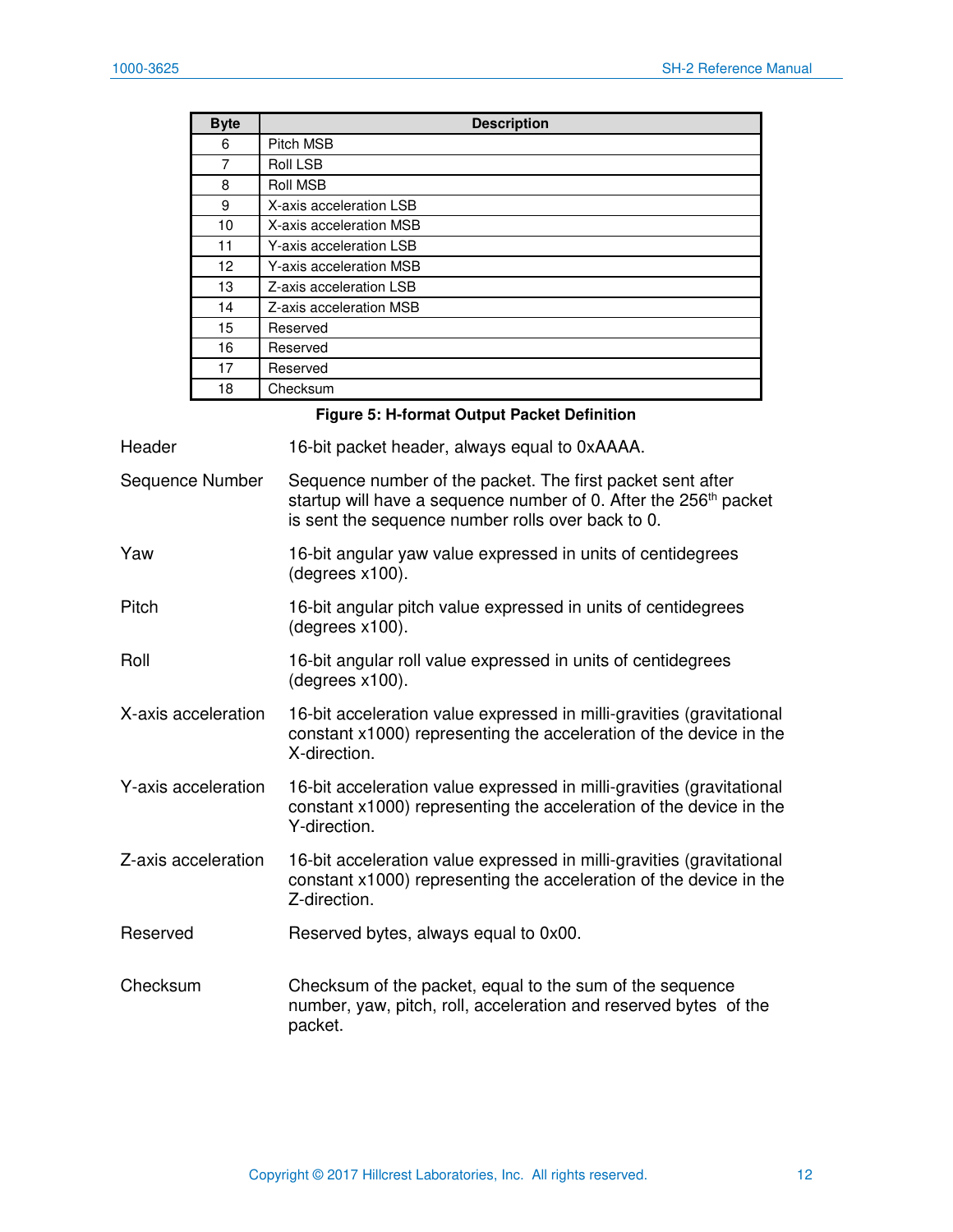## <span id="page-13-0"></span>**4.0 Configuration**

The SH-2 has a number of configurable options that control the overall behavior of the hub. These configuration options are stored as records in either flash or RAM. Only one record of each configuration options may be stored. Access to the configuration records is provided through reports described in section [6.3.](#page-37-0)

## <span id="page-13-1"></span>**4.1 Flash Storage**

The SH-2 can be implemented on processors with flash memory. On these systems the configuration records persist through power cycles. The configuration options may be changed at any time; however, the SH-2 must be restarted for changes to take effect. The SH-2 has a very simple flash record system (FRS) that manages reading, writing and erasing these records. The FRS implements wear leveling to reduce wear on the flash memory.

### <span id="page-13-2"></span>**4.2 RAM Storage**

The SH-2 can also be implemented on processors without flash. In these systems the configuration records are stored in RAM. They must be downloaded each time the SH-2 is started. To change configuration options, restart the SH-2 and download new options.

### <span id="page-13-3"></span>**4.3 Records**

#### <span id="page-13-4"></span>**4.3.1 Static Calibration**

Static calibration data is produced by the manufacturing process for per device calibration and stored on the SH-2. There are two per device calibration records – one for the accelerometer, gyroscope and magnetometer (AGM) sensor set and one for the screen rotation accelerometer (SRA). The SH-2 uses a nominal calibration if static calibration data is not configured. The nominal calibration is built-in to the SH-2 sensor drivers. There are two nominal calibration records – one for the AGM sensor set and one for the SRA. The per device records are read/write. The nominal records are read only. The data format is proprietary to Hillcrest Labs.

#### <span id="page-13-5"></span>**4.3.2 Dynamic Calibration**

Dynamic calibration is produced by MotionEngine during operation. Dynamic calibration may be stored for use following a restart to enhance MotionEngine's startup performance. The data format is proprietary to Hillcrest Labs.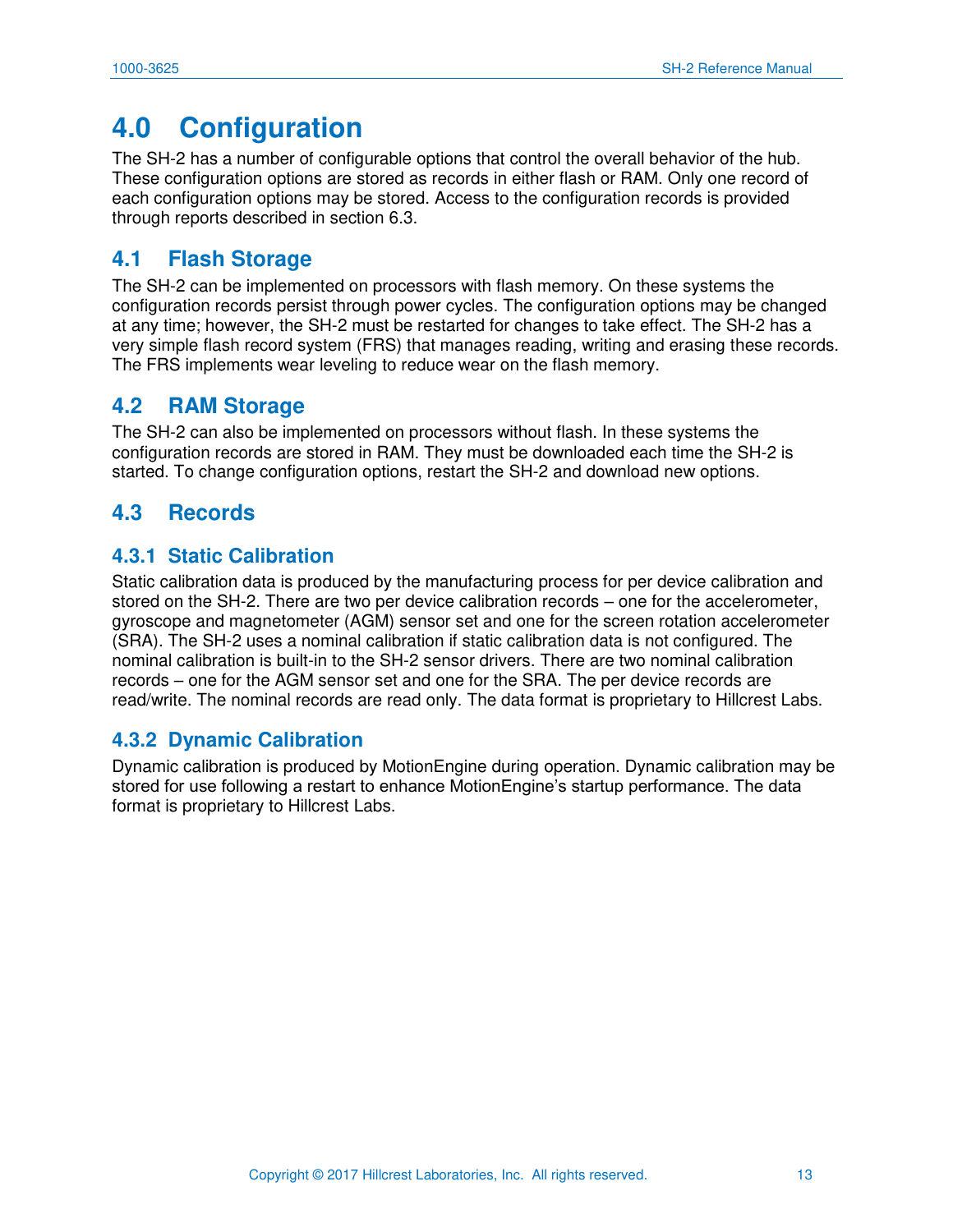#### <span id="page-14-0"></span>**4.3.3 MotionEngine Power Management and Stability Classifier**

The MotionEngine power management record controls the thresholds MotionEngine uses to determine when the device is at rest and when it is in motion. The format of a MotionEngine Power Management record is shown in [Figure 6.](#page-14-2) This record also configures the thresholds use by the stability classifier.

|      | <b>Description</b> |                    |               |                 |
|------|--------------------|--------------------|---------------|-----------------|
| Word | Byte 3             | Byte 2             | <b>Byte 1</b> | Byte 0          |
|      | Delta orientation  |                    |               |                 |
|      | Stable threshold   |                    |               |                 |
|      | Reserved           | Delta acceleration |               | Stable duration |

**Figure 6: MotionEngine Power Management and Stability Classifier Record** 

<span id="page-14-2"></span>

| Delta orientation  | Once a device has been determined to be not moving based<br>on the generation of ON TABLE or IS STABLE, delta<br>orientation is the amount of change in device orientation<br>required to recognize that the device is in motion. The units<br>are radians. The delta orientation value is a signed, 2's-<br>complement fixed point number with a Q point of 28. The<br>default value is 0.2. |
|--------------------|-----------------------------------------------------------------------------------------------------------------------------------------------------------------------------------------------------------------------------------------------------------------------------------------------------------------------------------------------------------------------------------------------|
| Stable threshold   | The gyro output must be below this limit for the stable duration<br>in order for an IS STABLE notification to be generated. The<br>units are radians per second. The stable threshold value is a<br>signed, 2's-complement fixed point number with a Q point of<br>25. The default value is 1.0.                                                                                              |
| Stable duration    | The amount of time in seconds that motion must be below the<br>stable threshold before an IS STABLE notification is<br>generated. The default value is 3.                                                                                                                                                                                                                                     |
| Delta acceleration | When using wake-on-motion, this is the amount of<br>acceleration required for the accelerometer to determine that<br>motion has occurred. The units are mg. The delta acceleration<br>value is unsigned. The default value is 0.                                                                                                                                                              |

#### <span id="page-14-1"></span>**4.3.4 Sensor Orientation**

The sensor orientation record controls the rotation of the MotionEngine output coordinate system relative to the sensor's coordinate system. The rotation vector is a signed, 2'scomplement fixed point number with a Q point of 30. The format of a sensor orientation record is shown in [Figure 7.](#page-14-3) If the rotation vector is set to all 0's then no rotation is applied. The default values are 0 for all for values. In addition, each accelerometer, gyroscope and magnetometer has its own sensor orientation record. The sensor specific records are used to align the orientation of sensors to the system when not using per device static calibration data.

<span id="page-14-3"></span>

| Word | <b>Description</b>    |
|------|-----------------------|
|      | Rotation quaternion X |
|      | Rotation quaternion Y |
|      | Rotation quaternion Z |
|      | Rotation quaternion W |

**Figure 7: Sensor Orientation Record**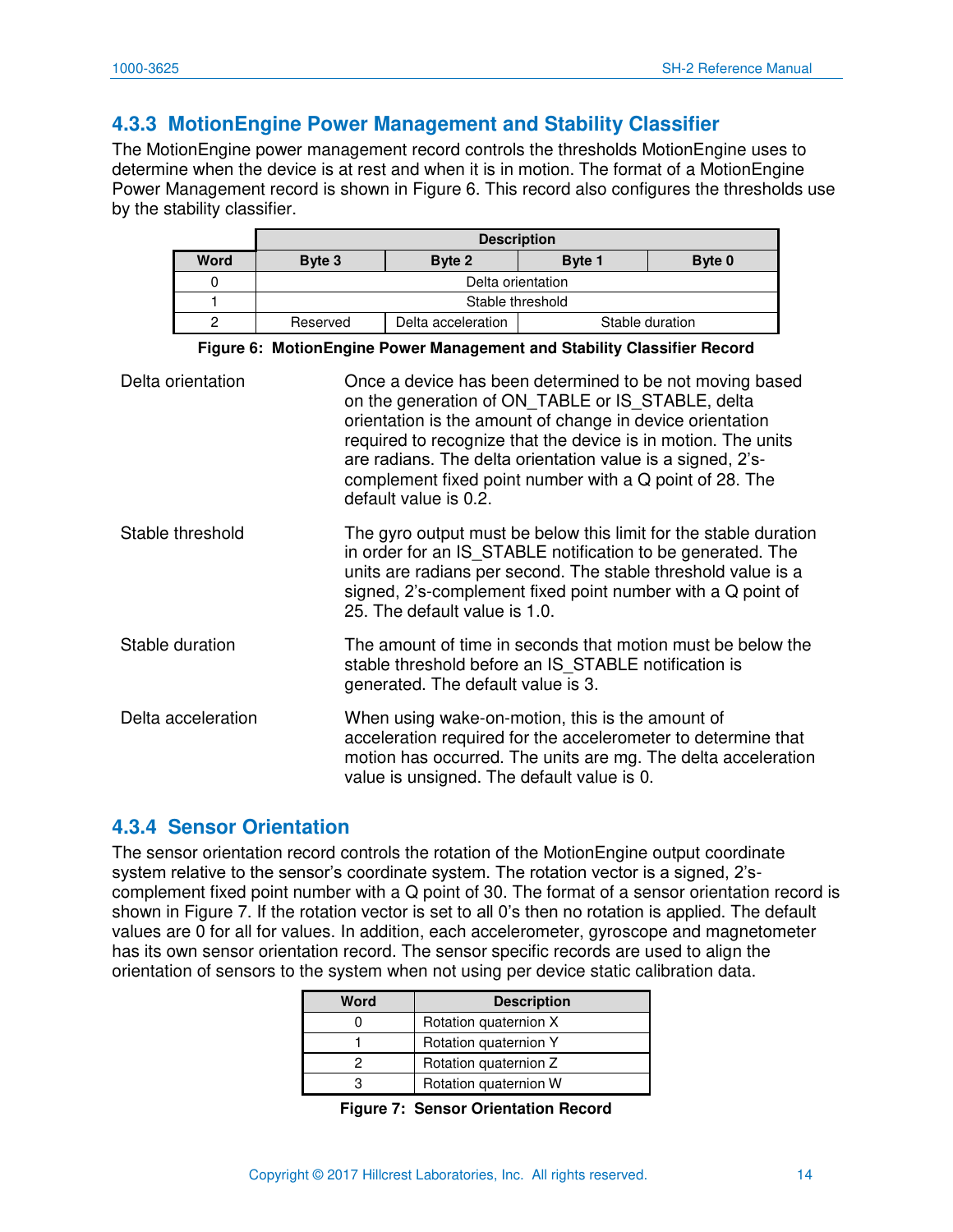### <span id="page-15-0"></span>**4.3.5 AR/VR Stabilization**

During large, fast motions the angular position output may sometimes become misaligned with the actual angular position. When the device slows or stops, angular position can be determined accurately and the angular position output updated accordingly. However, step updates to the output are undesirable in some applications. AR/VR stabilization addresses this issue by correcting angular position errors only when the device is moving.

The AR/VR stabilization record controls the thresholds MotionEngine uses to stabilize angular position. The format of an AR/VR stabilization record is shown in [Figure 8.](#page-15-1) The AR/VR stabilization parameters are all unsigned, fixed point numbers. There are separate AR/VR stabilization records for the rotation vector and game rotation vector. If a record is not programmed then default values of 0 are used for all parameters.

| Word | <b>Description</b>  |
|------|---------------------|
|      | Scaling             |
|      | Max rotation        |
|      | Max error           |
|      | Stability magnitude |

**Figure 8: AR/VR Stabilization Record** 

<span id="page-15-1"></span>

| Scaling             | Scaling controls what fraction of the angular velocity can be<br>used to correct angular position errors. The range for this<br>parameter is 0 to 1.0. This parameter is dimensionless. The Q<br>point is 30. A typical value is 0.2.                                                                                                            |
|---------------------|--------------------------------------------------------------------------------------------------------------------------------------------------------------------------------------------------------------------------------------------------------------------------------------------------------------------------------------------------|
| Max rotation        | Max rotation is the maximum amount of angular correction<br>that can be used to correct angular position errors. The<br>settings for scaling and max rotation determine how<br>aggressively angular errors are corrected. The range is 0 to<br>PI. The units are radians. The Q point is 29. A typical value is<br>7.3 degrees or 0.127 radians. |
| Max error           | Max error is the maximum angular error allowed to<br>accumulate before the angular position output is updated in a<br>single step. The units are radians. The range is 0 to PI. The Q<br>point is 29. A typical value is 45 degrees or 0.785 radians.                                                                                            |
| Stability magnitude | Stability magnitude controls the amount of change in angular<br>position that must occur before the angular position output is<br>updated with a new value. The units are radians. The Q point<br>is 29. A typical value is 0.0 degrees or 0.0 radians.                                                                                          |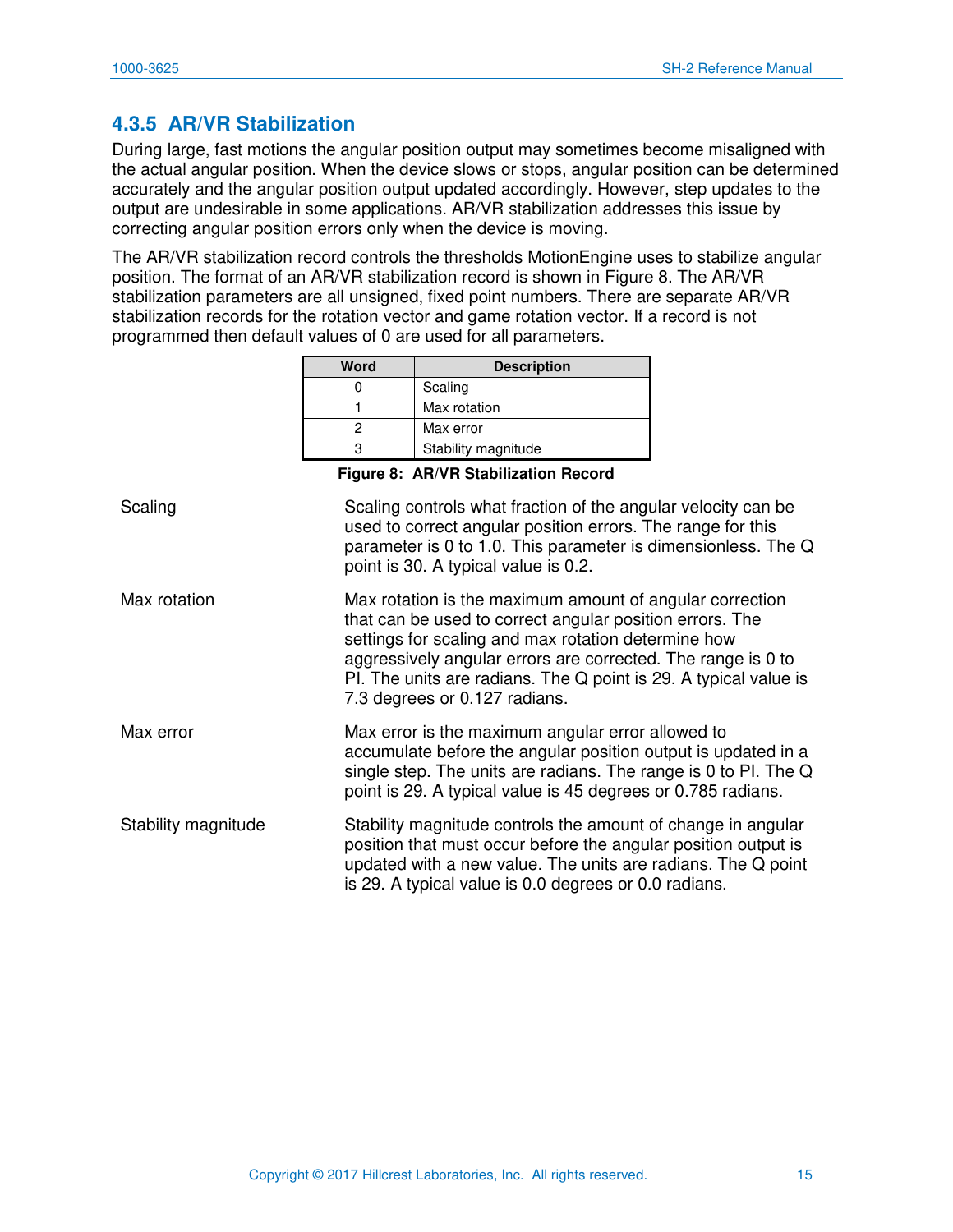## <span id="page-16-0"></span>**4.3.6 Significant Motion Detector Configuration**

The significant motion detector has several parameters that must be configured. The configuration parameters are 32-bit integers or 32-bit signed fixed point numbers. If this record is not programmed then default values are used.

| Word | <b>Description</b>     |
|------|------------------------|
|      | Acceleration threshold |
|      | Step threshold         |

<span id="page-16-2"></span>

| Acceleration threshold | The acceleration threshold to trigger significant motion. The<br>default value is 10.0 $m/s$ <sup>2</sup> . The Q point is 24. |
|------------------------|--------------------------------------------------------------------------------------------------------------------------------|
| Step threshold         | The number of steps required to trigger significant motion. The<br>default value is 5. This is an unsigned integer.            |

#### <span id="page-16-1"></span>**4.3.7 Shake Detector Configuration**

The shake detector has several parameters that must be configured. The configuration parameters are 32-bit signed integers, 32-bit signed fixed point numbers or bit fields. If this record is not programmed then default values are used.

|              | <b>Word</b> | <b>Description</b>                                 |
|--------------|-------------|----------------------------------------------------|
|              | 0           | Minimum time                                       |
|              |             | Maximum time                                       |
|              | 2           | Threshold                                          |
|              | 3           | Shake count                                        |
|              | 4           | Enable flags                                       |
|              |             | Figure 10: Shake Detector Configuration Record     |
| Minimum time |             | The minimum time in microseconds between direction |

<span id="page-16-3"></span>

|              | changes. The default value is 50,000us.                                                                                                                       |
|--------------|---------------------------------------------------------------------------------------------------------------------------------------------------------------|
| Maximum time | The maximum time in microseconds between direction<br>changes. The default value is 400,000us.                                                                |
| Threshold    | The threshold in m/s <sup>1</sup> 2 that must be exceeded to count as a<br>direction change. The default value is 8.0m/s <sup>2</sup> . The Q point is<br>26. |
| Shake count  | The number of direction changes to count as a shake. The<br>default value is 3.                                                                               |
| Enable flags | Enable flags for shake detection on the X, Y and Z axes. $0 -$<br>disable, $1$ – enable. X, Y, and Z axes are enabled by default.                             |
|              | Bit $0 - X$ axis<br>Bit $1 - Y$ axis<br>Bit $2 - Z$ axis<br>Bit 3:7 - reserved                                                                                |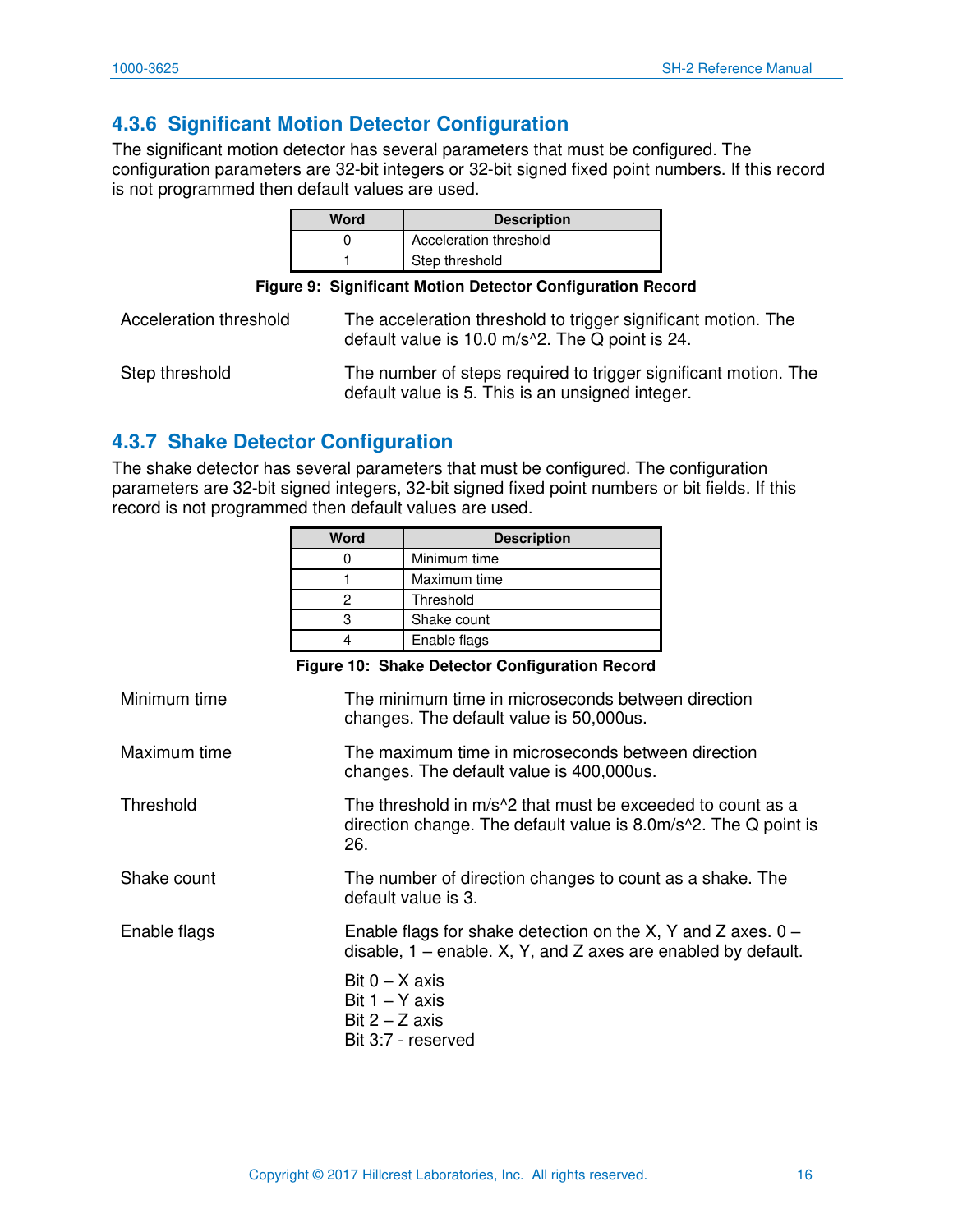#### <span id="page-17-0"></span>**4.3.8 Serial Number**

The serial number record stores a 32-bit number used to identify an individual device. The format of a serial number record is shown in Figure 11.

| Word | <b>Description</b>   |
|------|----------------------|
|      | 32-bit serial number |

**Figure 11: Serial Number Record** 

#### <span id="page-17-3"></span><span id="page-17-1"></span>**4.3.9 Maximum Fusion Period**

The maximum fusion period record stores the maximum fusion period allowed. The units are microseconds. If a fusion period larger than this maximum is requested then the fusion period will be set to this maximum. The fusion period check can be disabled by clearing this record or by setting the maximum to 0.

| Word | <b>Description</b> |
|------|--------------------|
|      | Max fusion period  |

**Figure 12: Maximum Fusion Period Record** 

#### <span id="page-17-4"></span><span id="page-17-2"></span>**4.3.10 Environmental Sensor Calibration**

Each environmental sensor may require calibration. The calibration parameters for the environmental sensors are offset and scale. Offset accounts for a fixed difference between the output of the sensor and the actual value. Scale accounts for the difference between how much the output of the sensor changes and how much the actual value changes. Offset and scale are both signed fixed point numbers. The Q point is different for each type of sensor. If the calibration record for a particular sensor is not programmed then default values of offset  $= 0$  and  $scale = 1$  are used.

| Word | <b>Description</b> |
|------|--------------------|
|      | Offset             |
|      | Scale              |

#### **Figure 13: Environmental Sensor Calibration Record**

<span id="page-17-5"></span>Offset The offset value is added to the output of the sensor. The Q points are:

> Pressure: 20 Temperature: 7 Humidity: 8 Ambient Light: 8 Proximity: 4

Scale The output of the sensor is multiplied by the scale. The Q points are:

> Pressure: 15 Temperature: 15 Humidity: 15 Ambient Light: 15 Proximity: 15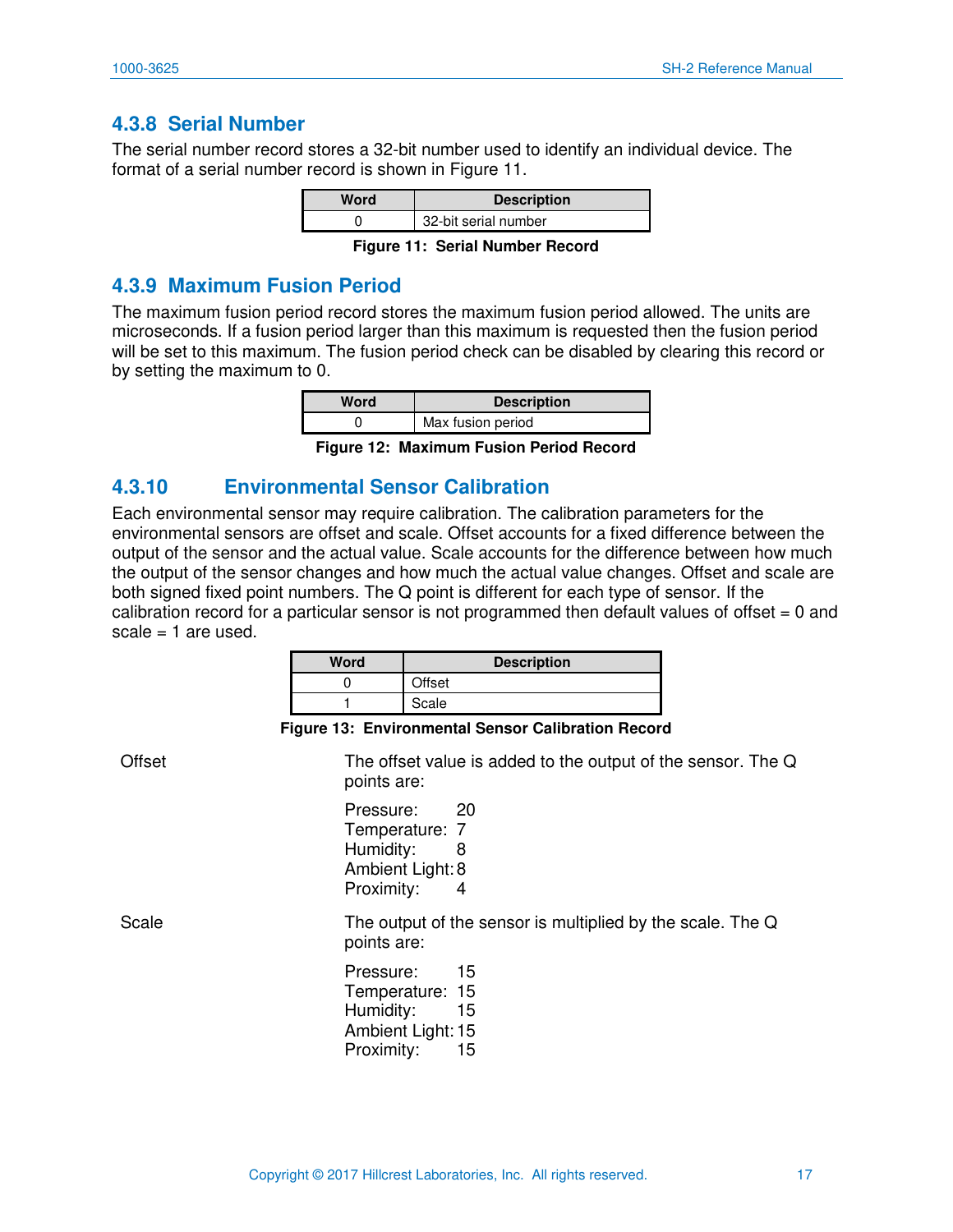## <span id="page-18-0"></span>**4.3.11 Ambient Light Sensor (ALS) Calibration**

The ALS may require additional calibration parameters beyond the simple scale and offset provided to all environmental sensors. These parameters are device specific and are stored in the ALS Calibration Record.

<span id="page-18-2"></span>

|             | <b>Word</b> | <b>Description</b>                                                                         |  |
|-------------|-------------|--------------------------------------------------------------------------------------------|--|
|             | 0           | Sensor GUID                                                                                |  |
|             |             | Bits $7:0$ – Length<br>Bits 31:8 - Reserved                                                |  |
|             | 1N          | Parameters                                                                                 |  |
|             |             | <b>Figure 14: ALS Calibration Record</b>                                                   |  |
| Sensor GUID |             | An ID that uniquely identifies the sensor for which the<br>calibration record was created. |  |
| Length      |             | Length in words of the parameters section of the record.                                   |  |

#### Parameters The calibration parameters applicable for a specific sensor. Contact Hillcrest Labs for details.

#### <span id="page-18-1"></span>**4.3.12 Proximity Sensor Calibration**

The proximity sensor may require additional calibration parameters beyond the simple scale and offset provided to all environmental sensors. These parameters are device specific and are stored in the Proximity Sensor Calibration Record.

| Word | <b>Description</b>   |
|------|----------------------|
|      | Sensor GUID          |
|      | Bits 7:0 - Length    |
|      | Bits 31:8 - Reserved |
| 1 N  | Parameters           |

**Figure 15: Proximity Sensor Calibration Record** 

<span id="page-18-3"></span>

| Sensor GUID | An ID that uniquely identifies the sensor for which the<br>calibration record was created.          |
|-------------|-----------------------------------------------------------------------------------------------------|
| Length      | Length in words of the parameters section of the record.                                            |
| Parameters  | The calibration parameters applicable for a specific sensor.<br>Contact Hillcrest Labs for details. |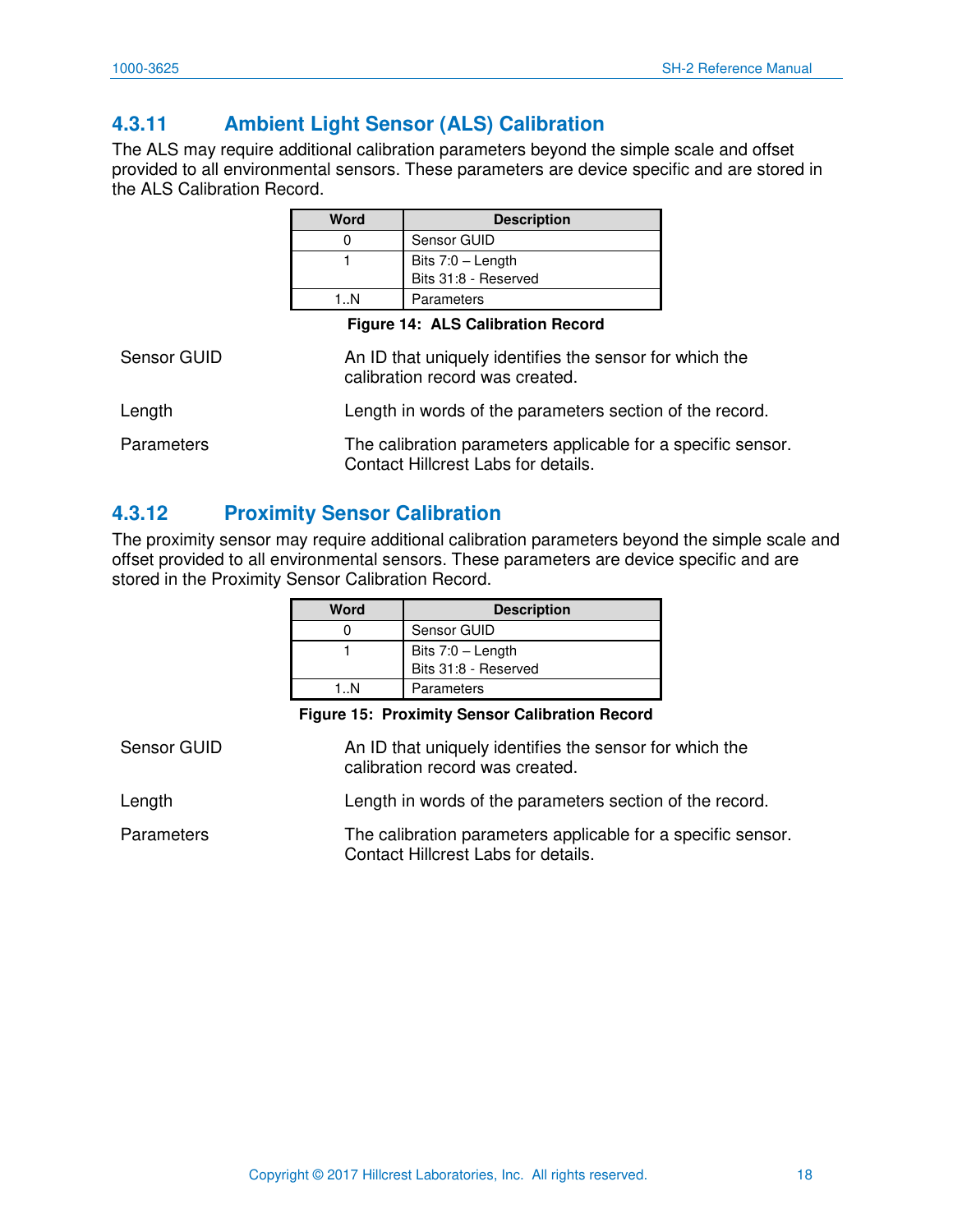## <span id="page-19-0"></span>**4.3.13 Flip Detector Configuration**

The flip detector has several parameters that must be configured. The configuration parameters are 32-bit signed fixed point numbers. If this record is not programmed then default values are used.

<span id="page-19-1"></span>

|                    | <b>Word</b>                                                                                                                                                                                                            | <b>Description</b>                                                                                                                                                                              |  |
|--------------------|------------------------------------------------------------------------------------------------------------------------------------------------------------------------------------------------------------------------|-------------------------------------------------------------------------------------------------------------------------------------------------------------------------------------------------|--|
|                    | 0                                                                                                                                                                                                                      | Time constant                                                                                                                                                                                   |  |
|                    |                                                                                                                                                                                                                        | Angular threshold                                                                                                                                                                               |  |
|                    | 2                                                                                                                                                                                                                      | Angular hysteresis                                                                                                                                                                              |  |
|                    |                                                                                                                                                                                                                        | Figure 16: Flip Detector Configuration Record                                                                                                                                                   |  |
| Time constant      |                                                                                                                                                                                                                        | The time constant used for filtering input data. The default<br>value is 0.4. The Q point is 20.                                                                                                |  |
| Angular threshold  | The angle in radians, measured from a downward pointing line<br>(i.e. line pointing toward earth) defining the maximum range to<br>be in the down state. The default value is pi/4 (45 degrees).<br>The Q point is 29. |                                                                                                                                                                                                 |  |
| Angular hysteresis | point is 29.                                                                                                                                                                                                           | The angle in radians defining the amount of hysteresis to<br>apply. The hysteresis region is angular threshold $\pm$ (angular<br>hysteresis / 2). The default value is pi/90 (2 degrees). The Q |  |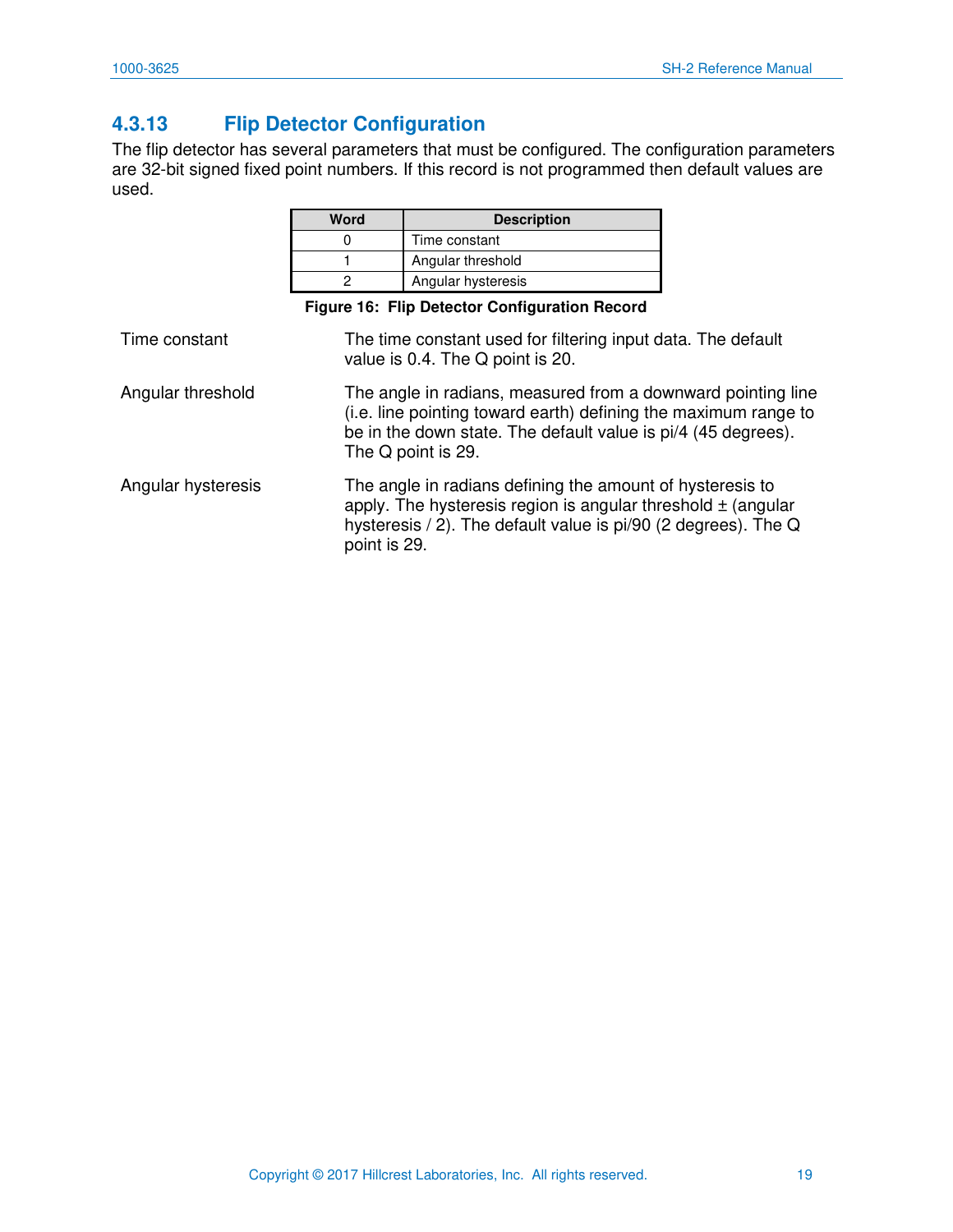## <span id="page-20-0"></span>**4.3.14 Pickup Detector Configuration**

The pickup detector has several parameters that must be configured. The configuration parameters are 32-bit signed fixed point numbers. If this record is not programmed then default values are used.

The pickup detector can be operated in three different modes. The first mode, "Level-to-notlevel" (LNL) reports a pick-up event when the sensor hub moves from a level position to a nonlevel position. The second mode, "Stopped within Tilt Region" (SWTR) reports a pick-up event when the sensor hub is rotated to a given angular position and held there. The third mode reports a pick-up event when either the LNL or SWTR conditions are satisfied.

These detectors are configured independently. In [Figure 17,](#page-20-1) fields are identified as belonging to the "Level-to-Not-Level" (LNL) detector or the "Stopped Within Tilt Region" (SWTR) detector.

|      | <b>Description</b>                                     |                              |  |                          |
|------|--------------------------------------------------------|------------------------------|--|--------------------------|
| Word | <b>MSB</b>                                             |                              |  | <b>LSB</b>               |
| 0    |                                                        | Enabled detectors            |  |                          |
| 1    | <b>LNL Orientation Y</b>                               |                              |  | <b>LNL Orientation X</b> |
| 2    | <b>LNL Orientation W</b>                               |                              |  | <b>LNL Orientation Z</b> |
| 3    |                                                        | <b>LNL Group Delay</b>       |  |                          |
| 4    |                                                        | <b>LNL Angular Deviation</b> |  |                          |
| 5    | <b>LNL Angular Hysteresis</b>                          |                              |  |                          |
| 6    | <b>SWTR Orientation Y</b><br><b>SWTR Orientation X</b> |                              |  |                          |
| 7    | <b>SWTR Orientation W</b><br><b>SWTR Orientation Z</b> |                              |  |                          |
| 8    | <b>SWTR Group Delay</b>                                |                              |  |                          |
| 9    | <b>SWTR Roll Minimum</b>                               |                              |  |                          |
| 10   | <b>SWTR Roll Maximum</b>                               |                              |  |                          |
| 11   | <b>SWTR Pitch Minimum</b>                              |                              |  |                          |
| 12   | <b>SWTR Pitch Maximum</b>                              |                              |  |                          |
| 13   | <b>SWTR Stable Acceleration</b>                        |                              |  |                          |
| 14   | <b>SWTR Motion Acceleration</b>                        |                              |  |                          |
| 15   | <b>SWTR Motion to Stable Duration</b>                  |                              |  |                          |

**Figure 17: Pickup Detector Configuration Record** 

<span id="page-20-1"></span>

| <b>Enabled Detectors</b>     | A bitmap of enabled detectors. LNL and SWTR detectors are<br>enabled by default.                                                                                       |
|------------------------------|------------------------------------------------------------------------------------------------------------------------------------------------------------------------|
|                              | $Bit 0 - LNL detector$<br>Bit 1 - SWTR detector<br>Bit $2:31 -$ reserved                                                                                               |
| <b>LNL Orientation</b>       | A rotation quaternion that is applied to the input before<br>computing what is "level". The default value is the identity<br>quaternion. The Q point is 14.            |
| LNL Group delay              | The desired group delay in seconds. The default value is 0.4<br>seconds. The Q point is 20.                                                                            |
| <b>LNL Angular Deviation</b> | The angle (in radians) defining much tilt there can be and still<br>consider the device "level". The default value is pi/4 radians<br>(45 degrees). The Q point is 29. |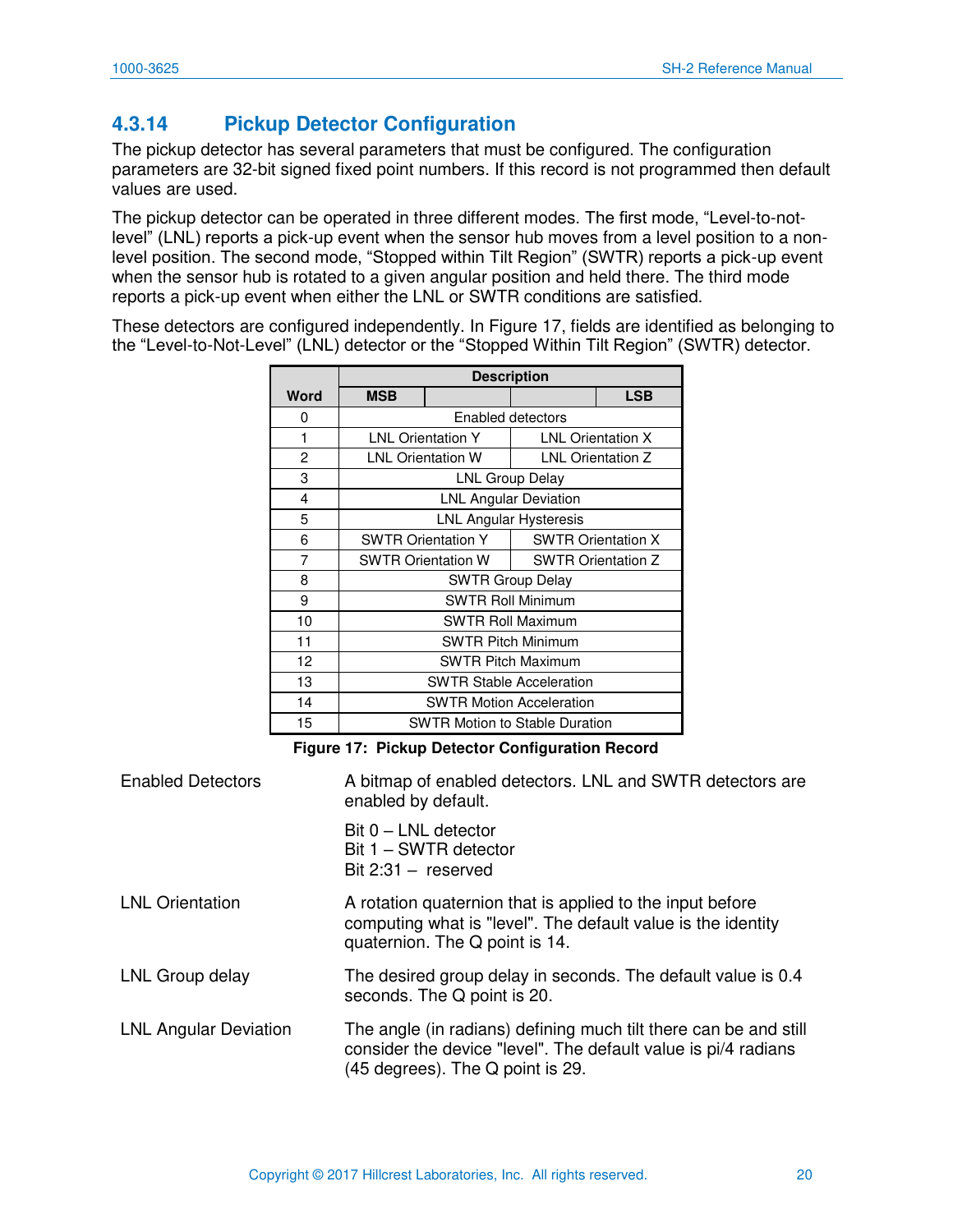| <b>LNL Angular Hysteresis</b>            | The angle (in radians) defining the amount of hysteresis to<br>apply. The entry point for level will be: angDeviation -<br>angHysteresis/2. The exit point from level will be:<br>angDeviation $+$ angHysteresis/2. The default value is $pi/90$<br>radians (2 degrees). The Q point is 29. |
|------------------------------------------|---------------------------------------------------------------------------------------------------------------------------------------------------------------------------------------------------------------------------------------------------------------------------------------------|
| <b>SWTR Orientation</b>                  | A rotation quaternion that is applied to the input before<br>decomposing into roll and pitch. The default value is (0.7071,<br>0, 0, 0.7071) for (W,X,Y,Z). The Q point is 14.                                                                                                              |
| <b>SWTR Group Delay</b>                  | The desired group delay in seconds. The default value is<br>0.125 seconds. The Q point is 20.                                                                                                                                                                                               |
| <b>SWTR Roll Minimum</b>                 | The minimum roll value (in rads) when stopped to trigger a<br>detection. The default value is -pi/18 radians (-10 degrees).<br>The Q point is 29.                                                                                                                                           |
| <b>SWTR Roll Maximum</b>                 | The maximum roll value (in rads) when stopped to trigger a<br>detection. The default value is 2.96706 radians (170 degrees).<br>The Q point is 29.                                                                                                                                          |
| <b>SWTR Pitch Minimum</b>                | The minimum pitch value (in rads) when stopped to trigger a<br>detection. The default value is -pi/3 radians (-60 degrees).<br>The Q point is 29.                                                                                                                                           |
| <b>SWTR Pitch Maximum</b>                | The maximum pitch value (in rads) when stopped to trigger a<br>detection. The default value is pi/3 radians (60 degrees). The<br>Q point is 29.                                                                                                                                             |
| <b>SWTR Stable Acceleration</b>          | The largest acceleration (in m/s <sup><math>\wedge</math>2)</sup> that is allowed to indicated<br>stopped. The default value is 1.0 m/s^2. The Q point is 24.                                                                                                                               |
| <b>SWTR Motion Acceleration</b>          | The smallest acceleration (in m/s <sup>1</sup> 2) that will trigger motion.<br>The default value is 4.0 m/s <sup>1</sup> 2. The Q point is 24.                                                                                                                                              |
| <b>SWTR Motion to Stable</b><br>Duration | The amount of time allowed (in seconds) between the last<br>detected motion and when the device is stopped. The Q point<br>is 20. The default value is 1.0 seconds.                                                                                                                         |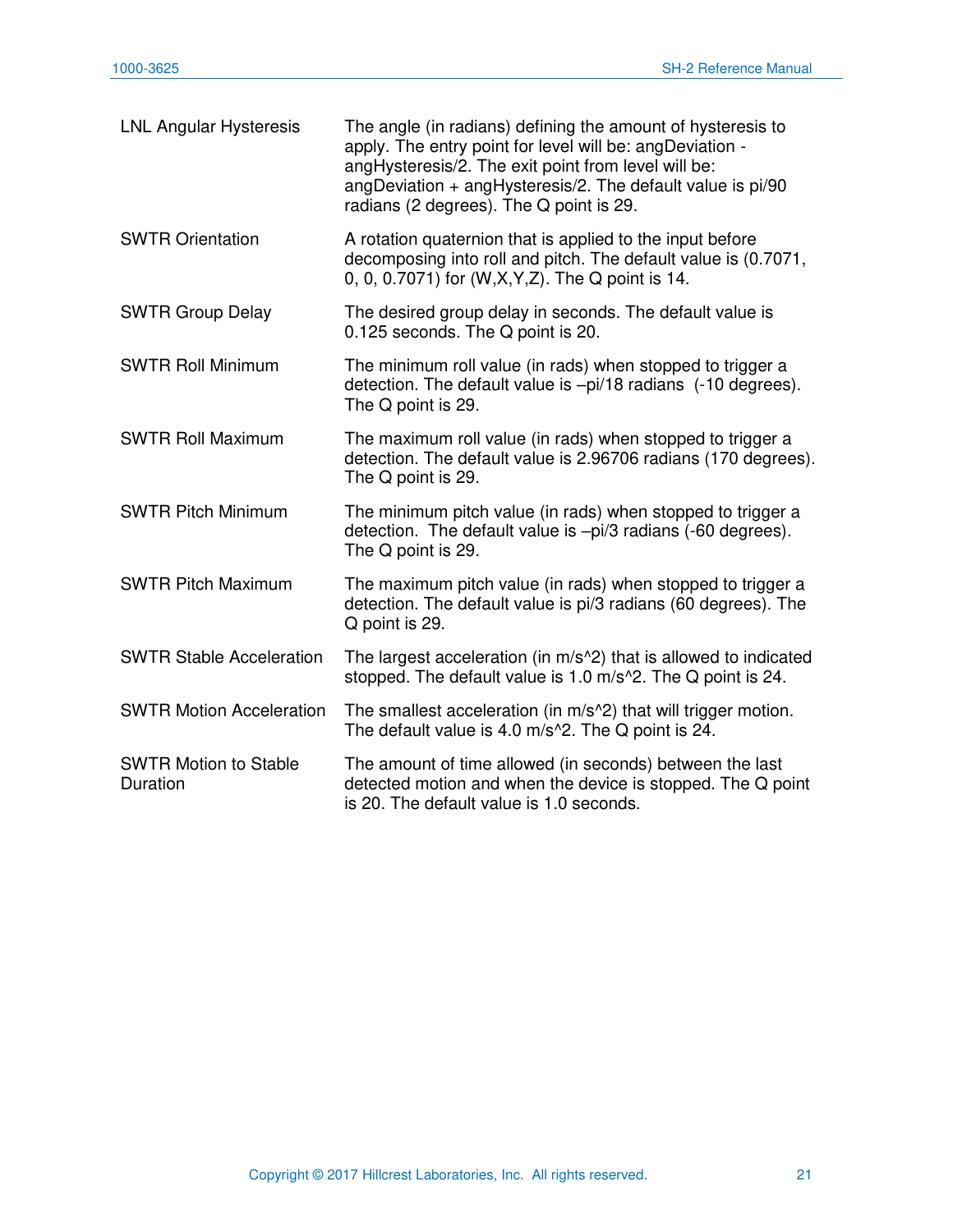## <span id="page-22-0"></span>**4.3.15 Stability Detector Configuration**

The stability detector has several parameters that must be configured. The configuration parameters are 32-bit fixed point numbers. If this record is not programmed then default values are used.

| Word | <b>Description</b>     |
|------|------------------------|
|      | Acceleration threshold |
|      | Duration               |

**Figure 18: Stability Detector Configuration Record** 

<span id="page-22-3"></span>Acceleration threshold The acceleration in  $m/s^2$  that must be exceeded to trigger not stable. The default value is 0.784 m/s^2. The Q point is 24. This value is signed. Duration The duration in microseconds that acceleration must remain below the acceleration threshold in order to declare that the device is stable. The default value is 500,000us. The Q point is 0. This value is unsigned.

#### <span id="page-22-1"></span>**4.3.16 Activity Tracker Configuration**

The data format of the Activity Tracker Configuration is proprietary to Hillcrest Labs.

#### <span id="page-22-2"></span>**4.3.17 Sleep Detector Configuration**

The sleep detector has several parameters that must be configured. The configuration parameters are 32-bit unsigned fixed point numbers. If this record is not programmed then default values are used.

| Word | <b>Description</b>    |
|------|-----------------------|
|      | Filter coefficient    |
|      | Processing window     |
|      | Categorization window |
|      | Calibration constant  |

**Figure 19: Sleep Detector Configuration Record** 

<span id="page-22-4"></span>

| Filter coefficient    | A coefficient used to clamp low acceleration values to 0. The<br>default value is 0.035. The Q point is 29.                                                                  |
|-----------------------|------------------------------------------------------------------------------------------------------------------------------------------------------------------------------|
| Processing window     | The processing window size in seconds. The default value is<br>10. The Q point is 0.                                                                                         |
| Categorization window | The categorization window size in number of processing<br>windows. The default value is 6. The Q point is 0.                                                                 |
| Calibration constant  | A unitless calibration constant that tunes how small a<br>movement triggers a hard wake. It should be tuned<br>experimentally. The default value is 0.45. The Q point is 29. |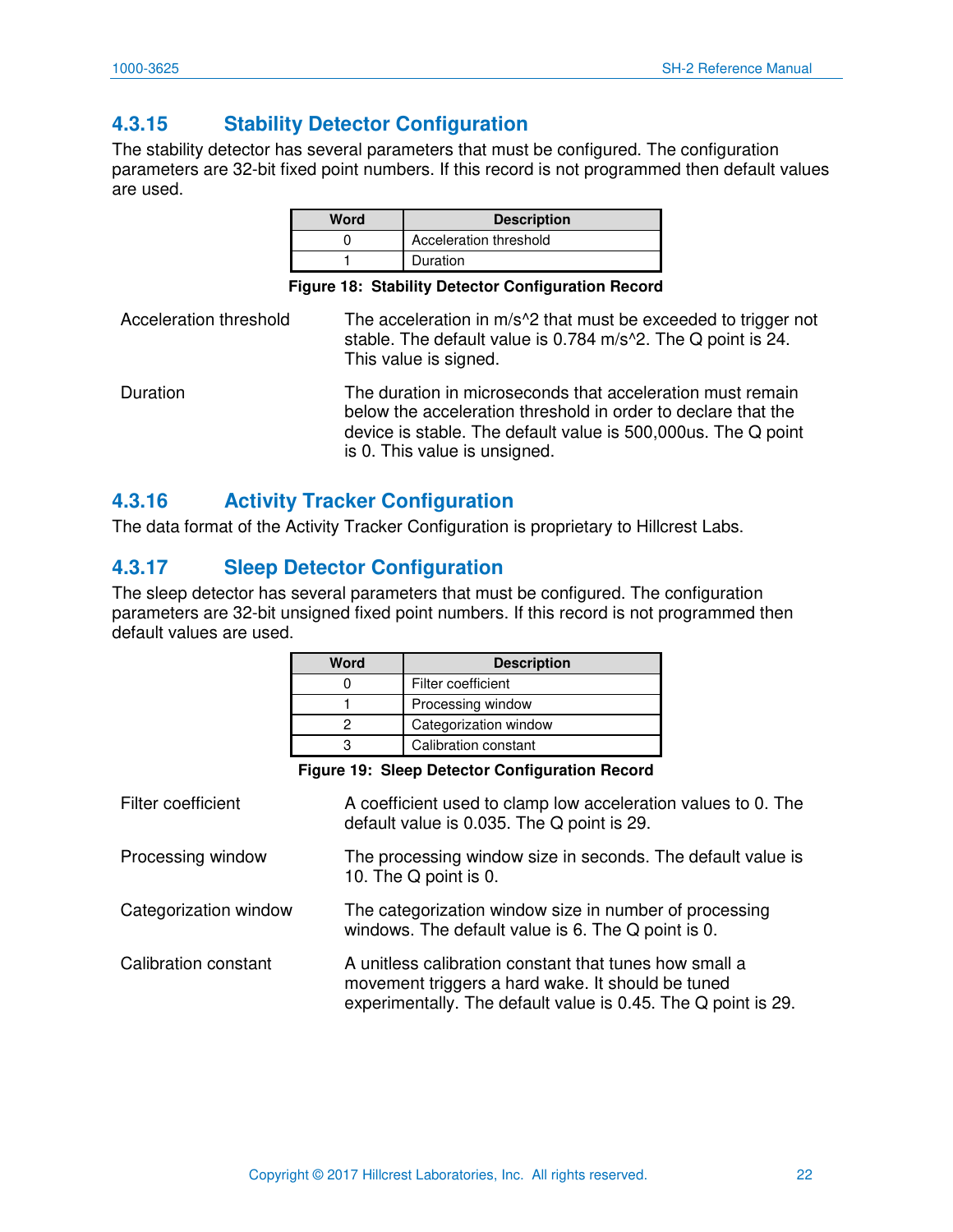## <span id="page-23-0"></span>**4.3.18 Tilt Detector Configuration**

The tilt detector has several parameters that must be configured. The configuration parameters are 32-bit signed fixed point numbers. If this record is not programmed then default values are used.

| Word | <b>Description</b> |
|------|--------------------|
|      | Processing window  |
|      | Angular threshold  |

**Figure 20: Tilt Detector Configuration Record** 

<span id="page-23-2"></span>

| Processing window | The processing window size in seconds. The default value is<br>2. The Q point is 27.                                        |
|-------------------|-----------------------------------------------------------------------------------------------------------------------------|
| Angular threshold | The cosine of the angle that defines a tilt. The default value is<br>$cos(35 \text{ degrees}) = 0.81915$ The Q point is 30. |

#### <span id="page-23-1"></span>**4.3.19 Pocket Detector Configuration**

The pocket detector has several parameters that must be configured. The configuration parameters are 32-bit signed fixed point numbers. If this record is not programmed then default values are used.

|      | <b>Description</b>             |                                |                    |               |
|------|--------------------------------|--------------------------------|--------------------|---------------|
| Word | <b>MSB</b>                     |                                |                    | <b>LSB</b>    |
| O    |                                | <b>Orientation Y</b>           |                    | Orientation X |
|      | Orientation W                  |                                |                    | Orientation Z |
| 2    |                                | <b>Orientation Group Delay</b> |                    |               |
| 3    |                                | Angular Ghost Group Delay      |                    |               |
| 4    |                                | Near threshold                 |                    |               |
| 5    |                                | Dark threshold                 |                    |               |
| 6    |                                | Level threshold                |                    |               |
| 7    |                                |                                | Inverted threshold |               |
| 8    |                                | Straight threshold             |                    |               |
| 9    |                                | Linear motion threshold        |                    |               |
| 10   |                                | Angular motion threshold       |                    |               |
| 11   |                                | Motion timeout                 |                    |               |
| 12   | Opaque adjacency debounce time |                                |                    |               |

**Figure 21: Pocket Detector Configuration Record** 

<span id="page-23-3"></span>

| Orientation                    | A rotation quaternion that is applied to the input before pocket<br>determination. The default value is the identity quaternion.<br>The Q point is 14. |
|--------------------------------|--------------------------------------------------------------------------------------------------------------------------------------------------------|
| <b>Orientation Group Delay</b> | The desired group delay of the orientation filter in seconds.<br>The Q point is 20.                                                                    |
| Angular Ghost Group<br>Delay   | The desired group delay of the angular ghost filter in seconds.<br>The Q point is 20.                                                                  |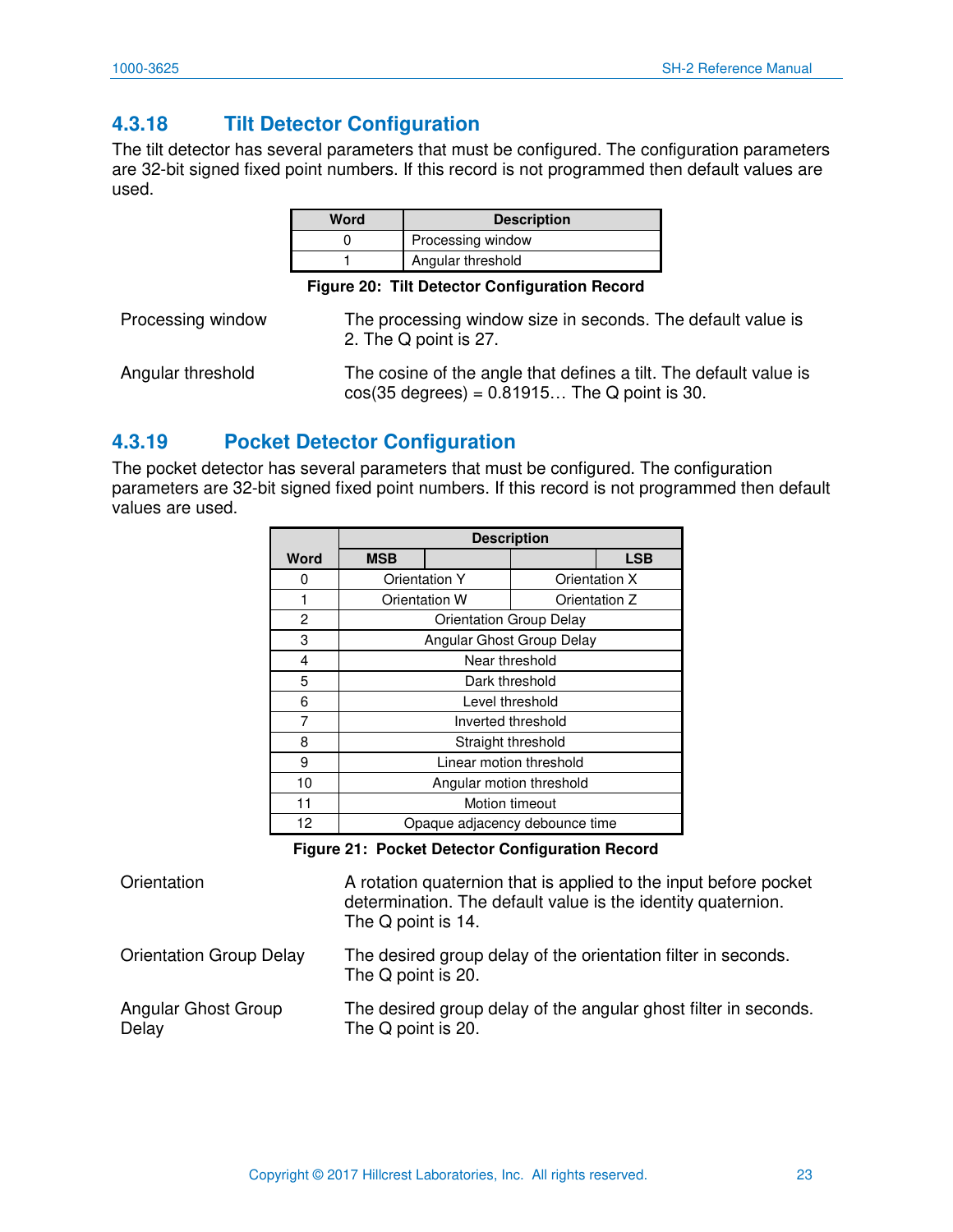| Near Threshold                    | The threshold below which values are considered near. The<br>default value is 3 cm. The Q point is 0.                               |
|-----------------------------------|-------------------------------------------------------------------------------------------------------------------------------------|
| Dark Threshold                    | The threshold below which values are considered dark. The<br>default value is 10 lux. The Q point is 0.                             |
| Level Threshold                   | The threshold at which a "level" state is determined. The<br>default value is $cos(15$ degrees). The Q point is 29.                 |
| <b>Inverted Threshold</b>         | The threshold at which a "inverted" state is determined. The<br>default value is $cos(100$ degrees). The Q point is 29.             |
| <b>Straight Threshold</b>         | The threshold at which a "straight" state is determined The<br>default value is sin(10 degrees). The Q point is 29.                 |
| Linear Motion Threshold           | The threshold at which linear motion is considered. The<br>default value is $2 \text{ m/s}$ <sup>2</sup> . The Q point is 26.       |
| <b>Angular Motion Threshold</b>   | The threshold at which angular motion is considered. The<br>default value is pi/3 rad/s. The Q point is 28.                         |
| <b>Motion Timeout</b>             | The timeout for determining motion consideration. The default<br>value is 1 second. The Q point is 20.                              |
| Opaque Adjacency<br>Debounce Time | The debounce time for determining opaque adjacency (a near<br>and dark state). The default value is 1 second. The Q point is<br>20. |

#### <span id="page-24-0"></span>**4.3.20 Circle Detector Configuration**

The circle detector has several parameters that must be configured. The configuration parameters are 32-bit signed fixed point numbers. If this record is not programmed then default values are used.

| Word | <b>Description</b>          |
|------|-----------------------------|
|      | Acceleration threshold      |
|      | Angular threshold           |
|      | <b>Revolution threshold</b> |

**Figure 22: Circle Detector Configuration Record** 

<span id="page-24-1"></span>

| Acceleration threshold      | The threshold of acceleration change from gravity to be<br>considered circle motion. The default value is 4 m/s^2. The Q<br>point is 24. |
|-----------------------------|------------------------------------------------------------------------------------------------------------------------------------------|
| Angular threshold           | The threshold of angle between rotation axes. The default<br>value is 0. The Q point is 30.                                              |
| <b>Revolution threshold</b> | The threshold for revolutions in radians. The default value is<br>3pi. The Q point is 25.                                                |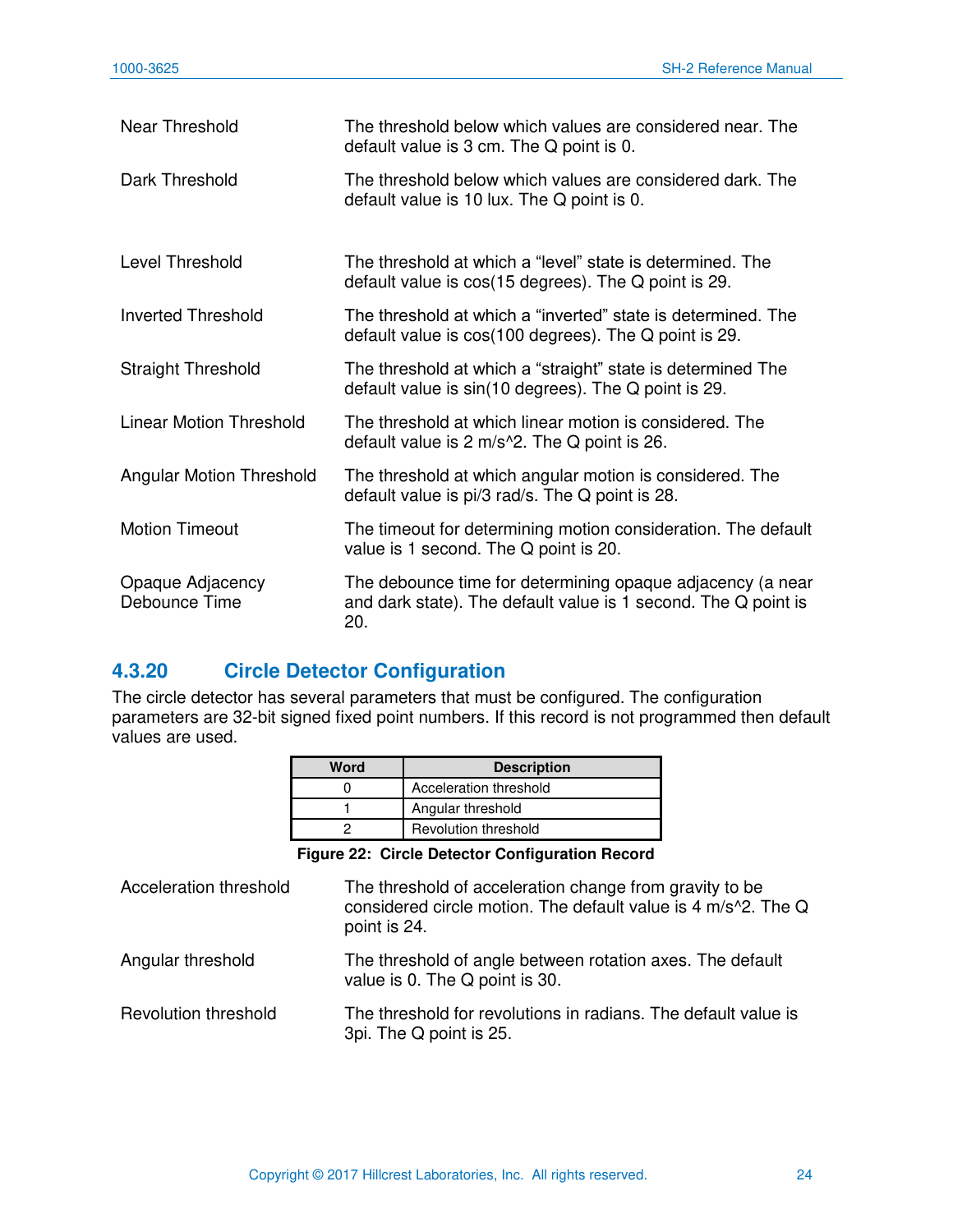#### <span id="page-25-0"></span>**4.3.21 User Record**

There is a record available for the user to store data. The data must be stored as words. The user record should be limited to 64 words.

| <b>Word</b> | <b>Description</b> |
|-------------|--------------------|
|             | User defined       |
| $\cdots$    |                    |
|             |                    |

**Figure 23: User Record** 

#### <span id="page-25-4"></span><span id="page-25-1"></span>**4.3.22 MotionEngine Time Source Selection**

MotionEngine needs to know how to determine the amount of time between two samples from gyroscope. There are two methods for determining the sample time. The first method is to use the period that the gyroscope is set to. The second method is to use the sample timestamps provided by the system clock from the chip on which the sensor hub library is operating. If the system clock is based on a crystal or an accurate oscillator  $(\pm 2\%)$  then use time stamps; otherwise use the gyroscope period.

| Word                          | <b>Description</b> |
|-------------------------------|--------------------|
|                               | Time source        |
| Figure 24: Time Source Record |                    |

<span id="page-25-5"></span>Time source 0 – use gyroscope period 1 – use timestamps others – reserved

#### <span id="page-25-2"></span>**4.3.23 UART Output Format Selection**

Some SH-2 products support UART output. There are multiple output formats available for products operating in UART mode. This FRS record is used to select which output format to use. If this record is not present in a system, the S-format output is used by default.

| Word | <b>Description</b>                  |
|------|-------------------------------------|
|      | <b>UART Output Format Selection</b> |

**Figure 25: UART Output Format Selection Record** 

<span id="page-25-6"></span>UART Output Format **Selection** 

0 – S-format Output

1 – L-format Output

2 – H-format Output

others – reserved

#### <span id="page-25-3"></span>**4.3.24 Gyro-Integrated Rotation Vector**

The Gyro-Integrated Rotation Vector provides high-rate, low-latency rotation vector output. It can be configured to use several different sources as a reference vector, and prediction can optionally be enabled and tuned.

|      | <b>Description</b>              |  |  |  |  |  |
|------|---------------------------------|--|--|--|--|--|
| Word | <b>MSB</b><br><b>LSB</b>        |  |  |  |  |  |
|      | Reference Data Type<br>Reserved |  |  |  |  |  |
|      | Synchronization Interval        |  |  |  |  |  |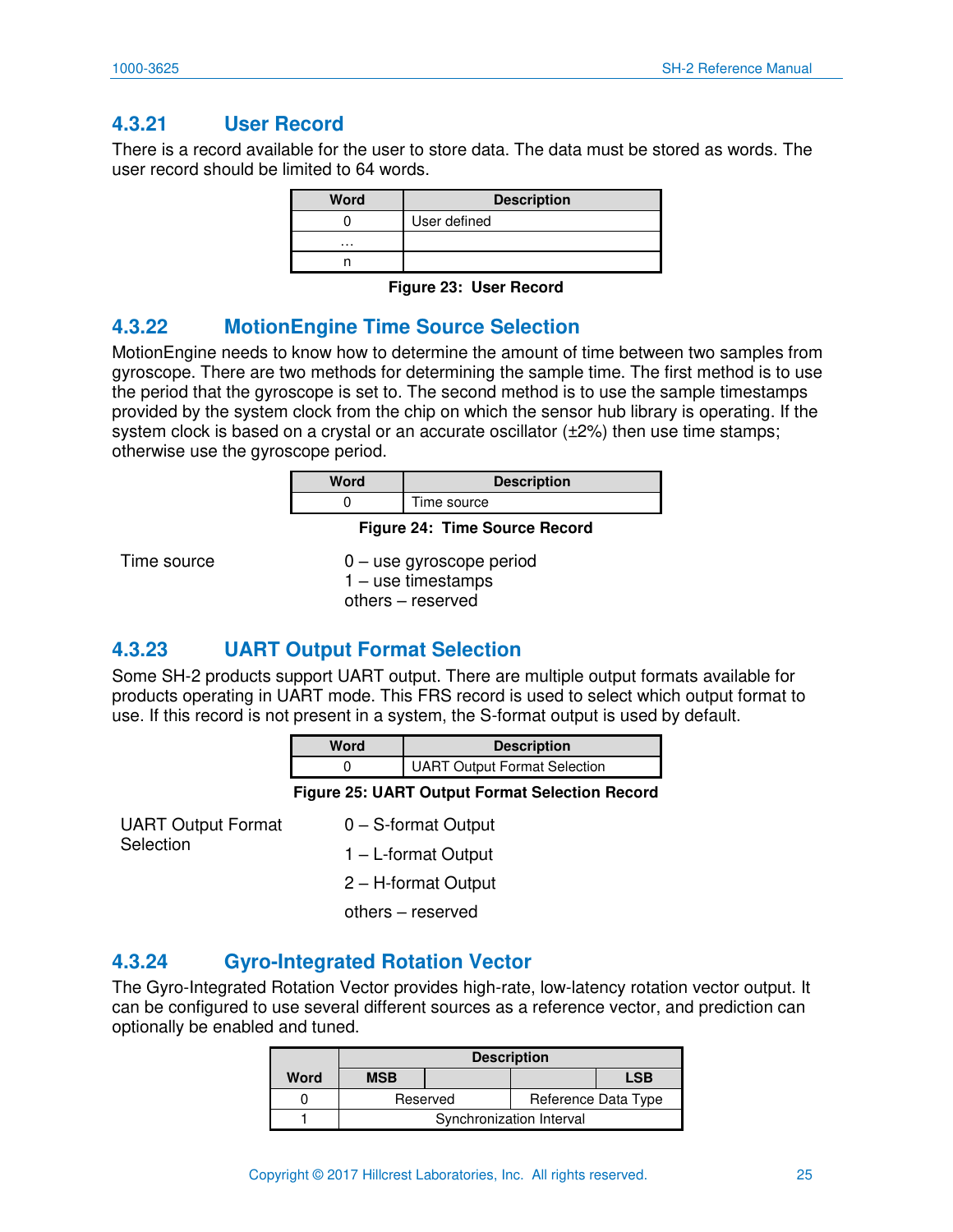|      | <b>Description</b>       |       |  |            |
|------|--------------------------|-------|--|------------|
| Word | <b>MSB</b>               |       |  | <b>LSB</b> |
| 2    | <b>Maximum Error</b>     |       |  |            |
| 3    | <b>Prediction Amount</b> |       |  |            |
|      | Alpha                    |       |  |            |
| 5    | <b>Beta</b>              |       |  |            |
|      |                          | Gamma |  |            |

**Figure 26: Gyro-Integrated Rotation Vector Configuration Record** 

<span id="page-26-0"></span>

| Reference Data Type      | The slower fused result which is used to provide periodic<br>corrections to the fast gyro integration process. Acceptable<br>values are 0x0207 (6-axis Game Rotation Vector) and 0x0204<br>(9-axis Absolute Rotation Vector). Default value is 6-axis<br>Game Rotation Vector (0x0207).                                                                                       |
|--------------------------|-------------------------------------------------------------------------------------------------------------------------------------------------------------------------------------------------------------------------------------------------------------------------------------------------------------------------------------------------------------------------------|
| Reserved                 | Set to 0.                                                                                                                                                                                                                                                                                                                                                                     |
| Synchronization Interval | Duration, in microseconds, desired between outputs of<br>reference data type. The units are microseconds. The default<br>value is 10000 (equivalent to 100 Hz).                                                                                                                                                                                                               |
| <b>Maximum Error</b>     | Maximum discrepancy, in radians, between the gyro-<br>integrated rotation vector and the reference vector that can be<br>used for smooth corrections. If the reference vector diverges<br>from the gyro-integrated rotation vector by more than this<br>amount, the gyro-integrated rotation vector will be updated in<br>a single discontinuous step to match the reference. |
|                          | The units are radians. The Q-point is 29. The default value is<br>$\pi/6$ (equivalent to 30 degrees).                                                                                                                                                                                                                                                                         |
| <b>Prediction amount</b> | Amount forward in time at which prediction will be performed.<br>The units are seconds. The Q-point is 10. Default value is 0.                                                                                                                                                                                                                                                |
|                          | Set this to 0 to disable prediction.                                                                                                                                                                                                                                                                                                                                          |
| Alpha                    | Unitless position prediction parameter. The Q-point is 20.<br>Default value is 0.303072543909142                                                                                                                                                                                                                                                                              |
| Beta                     | Unitless velocity prediction parameter. The Q-point is 20.<br>Default value is 0.113295896384921                                                                                                                                                                                                                                                                              |
| Gamma                    | Unitless acceleration prediction parameter. The Q-point is 20.<br>Default value is 0.002776219713054                                                                                                                                                                                                                                                                          |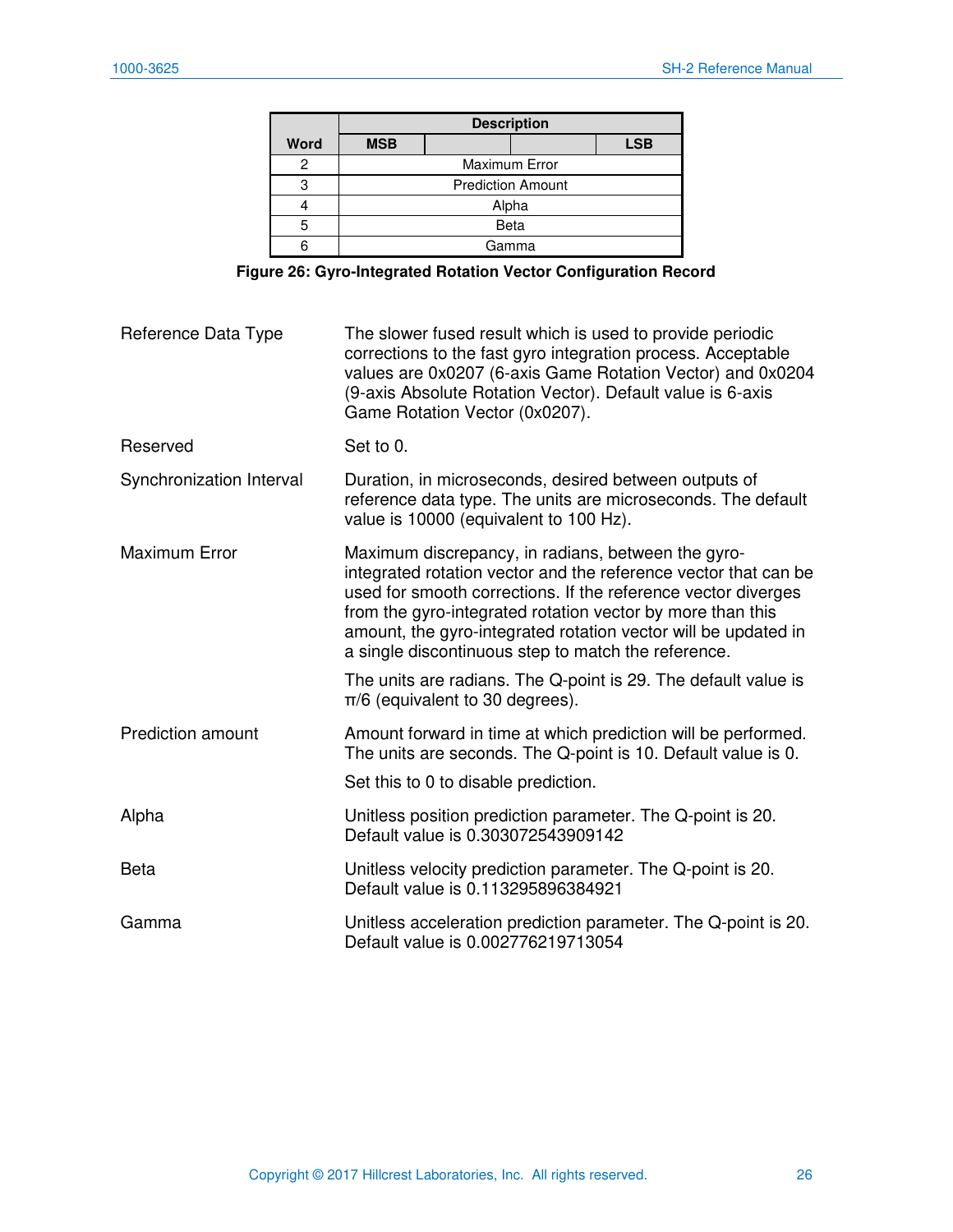#### <span id="page-27-0"></span>**4.3.25 Fusion Control Record**

MotionEngine needs to know if the Game Rotation Vector is to use the magnetometer for stabilization. This is a bit oriented flag word.

| Word | <b>Description</b> |  |
|------|--------------------|--|
|      | Flags              |  |

**Figure 27: Fusion Control Record** 

<span id="page-27-2"></span>Bit 0 - Enable Mag Stabilized Game Rotation Vector 0 – False 1 – True

others – reserved

#### <span id="page-27-1"></span>**4.3.26 Configuration Records Summary**

A list of all the configuration records is shown in [Figure 28.](#page-28-1)

| <b>Record ID</b> | <b>Description</b>                               |
|------------------|--------------------------------------------------|
| 0x7979           | Static calibration - AGM                         |
| 0x4D4D           | Nominal calibration - AGM                        |
| 0x8A8A           | Static calibration - SRA                         |
| 0x4E4E           | Nominal calibration - SRA                        |
| 0x1F1F           | Dynamic calibration                              |
| 0xD3E2           | MotionEngine power management                    |
| 0x2D3E           | System orientation                               |
| 0x2D41           | Primary accelerometer orientation                |
| 0x2D43           | Screen rotation accelerometer orientation        |
| 0x2D46           | Gyroscope orientation                            |
| 0x2D4C           | Magnetometer orientation                         |
| 0x3E2D           | AR/VR stabilization - rotation vector            |
| 0x3E2E           | AR/VR stabilization - game rotation vector       |
| 0xC274           | Significant Motion detector configuration        |
| 0x7D7D           | Shake detector configuration                     |
| 0xD7D7           | Maximum fusion period                            |
| 0x4B4B           | Serial number                                    |
| 0x39AF           | Environmental sensor - Pressure calibration      |
| 0x4D20           | Environmental sensor - Temperature calibration   |
| 0x1AC9           | Environmental sensor - Humidity calibration      |
| 0x39B1           | Environmental sensor - Ambient light calibration |
| 0x4DA2           | Environmental sensor - Proximity calibration     |
| 0xD401           | <b>ALS Calibration</b>                           |
| 0xD402           | <b>Proximity Sensor Calibration</b>              |
| 0x1B2A           | Pickup detector configuration                    |
| 0xFC94           | Flip detector configuration                      |
| 0xED85           | Stability detector configuration                 |
| 0xED88           | Activity Tracker configuration                   |
| 0xED87           | Sleep detector configuration                     |
| 0xED89           | Tilt detector configuration                      |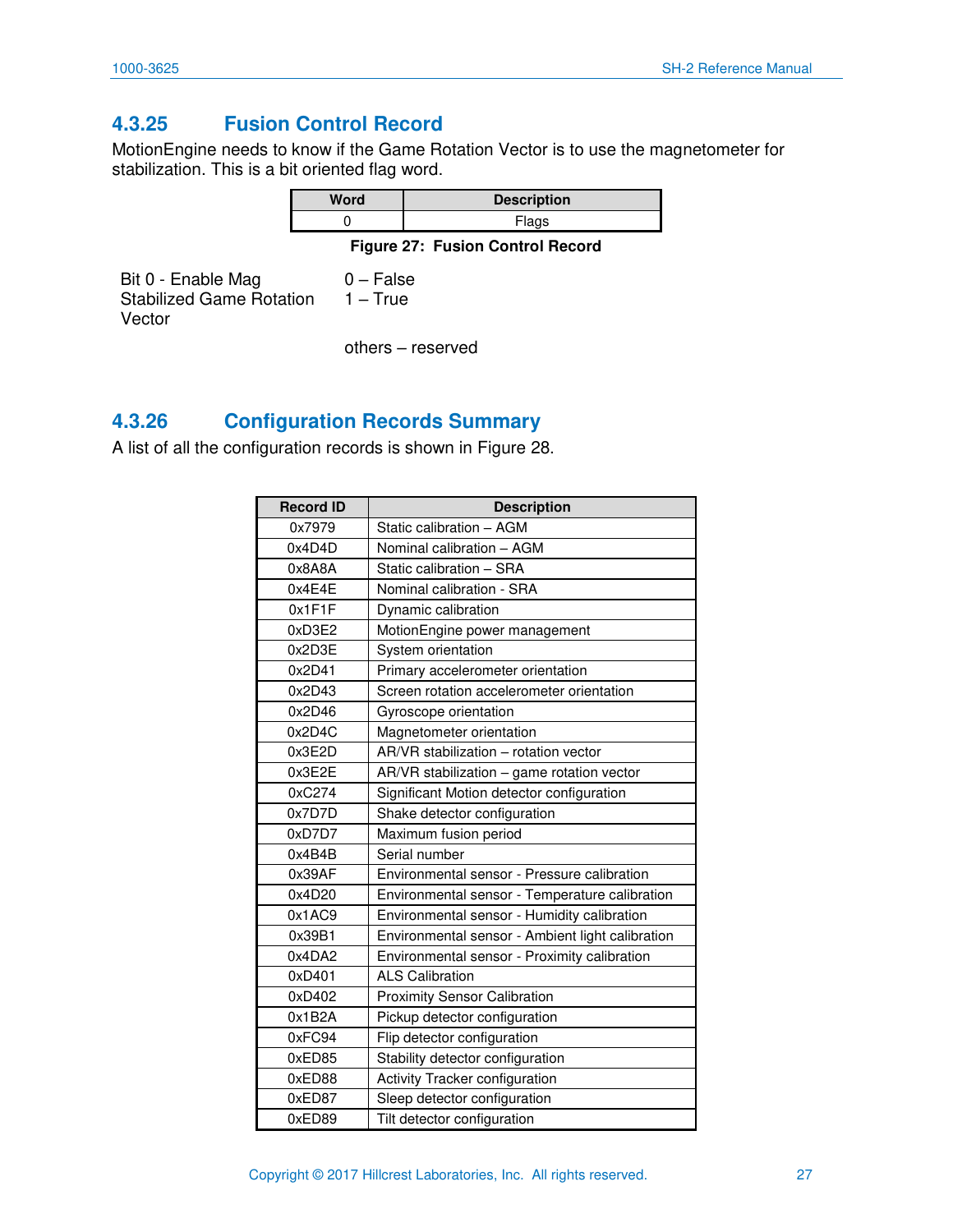| <b>Record ID</b> | <b>Description</b>                            |  |  |
|------------------|-----------------------------------------------|--|--|
| 0xEF27           | Pocket detector configuration                 |  |  |
| 0xEE51           | Circle detector configuration                 |  |  |
| 0x74B4           | User record                                   |  |  |
| 0xD403           | MotionEngine Time Source Selection            |  |  |
| 0xA1A1           | <b>UART Output Format Selection</b>           |  |  |
| 0xA1A2           | Gyro-Integrated Rotation Vector configuration |  |  |
| 0xA1A3           | <b>Fusion Control Flags</b>                   |  |  |

**Figure 28: Configuration Records** 

#### <span id="page-28-1"></span><span id="page-28-0"></span>**4.3.27 Version Information**

Version information is retrieved by using the HCOMM Product ID Request message.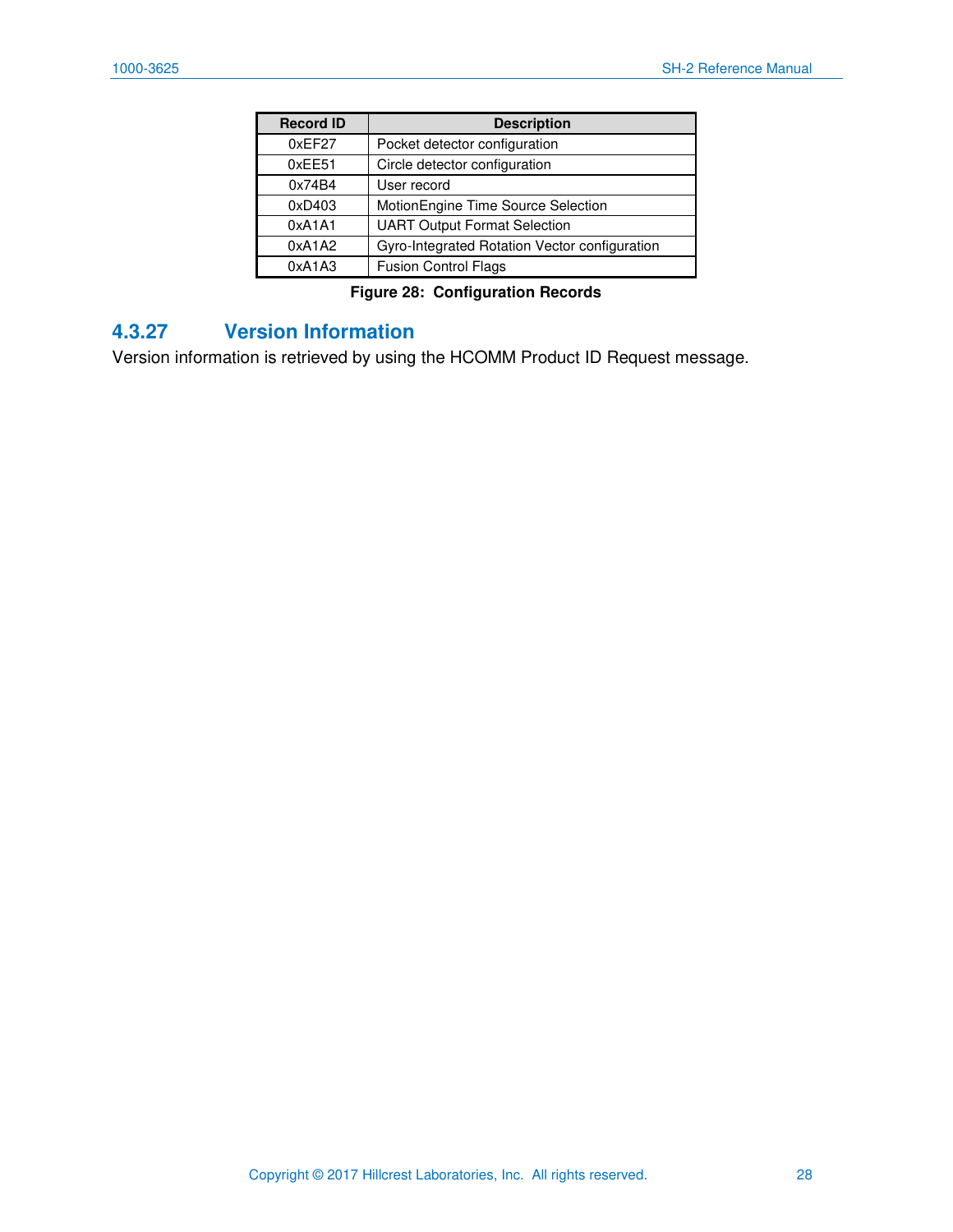## <span id="page-29-0"></span>**5.0 Operation**

#### <span id="page-29-1"></span>**5.1 Sensor Metadata**

Each sensor has a set of static metadata associated with it. This metadata provides information about the sensor's capabilities and limitations. The metadata available for each sensor is

- Vendor ID
- Sensor driver version
- Sensor-specific metadata
- Name string
- Maximum range
- Minimum period
- Batch buffer reserved count
- Maximum batch buffer count
- Resolution
- Power
- Bytes used in batch buffer for one sample
- Q point  $1$  applies to sensor output
- Q point 2 applies to sensor bias or sensor accuracy unless otherwise noted.

The metadata for each sensor is retrieved by performing an FRS read operation. The FRS record ID for each sensor is listed in Figure 29.

| <b>Record ID</b> | <b>Description</b>          |
|------------------|-----------------------------|
| 0xE301           | Raw accelerometer           |
| 0xE302           | Accelerometer               |
| 0xE303           | Linear acceleration         |
| 0xE304           | Gravity                     |
| 0xE305           | Raw gyroscope               |
| 0xE306           | Gyroscope calibrated        |
| 0xE307           | Gyroscope uncalibrated      |
| 0xE308           | Raw magnetometer            |
| 0xE309           | Magnetic field calibrated   |
| 0xE30A           | Magnetic field uncalibrated |
| 0xE30B           | Rotation vector             |
| 0xE30C           | Game rotation vector        |
| 0xE30D           | Geomagnetic rotation vector |
| 0xE30E           | Pressure                    |
| 0xE30F           | Ambient light               |
| 0xE310           | Humidity                    |
| 0xE311           | Proximity                   |
| 0xE312           | Temperature                 |
| 0xE313           | Tap detector                |
| 0xE314           | Step detector               |
| 0xE315           | Step counter                |
| 0xE316           | Significant motion          |
| 0xE317           | Stability classifier        |
| 0xE318           | Shake detector              |
| 0xE319           | Flip detector               |
| 0xE31A           | Pickup detector             |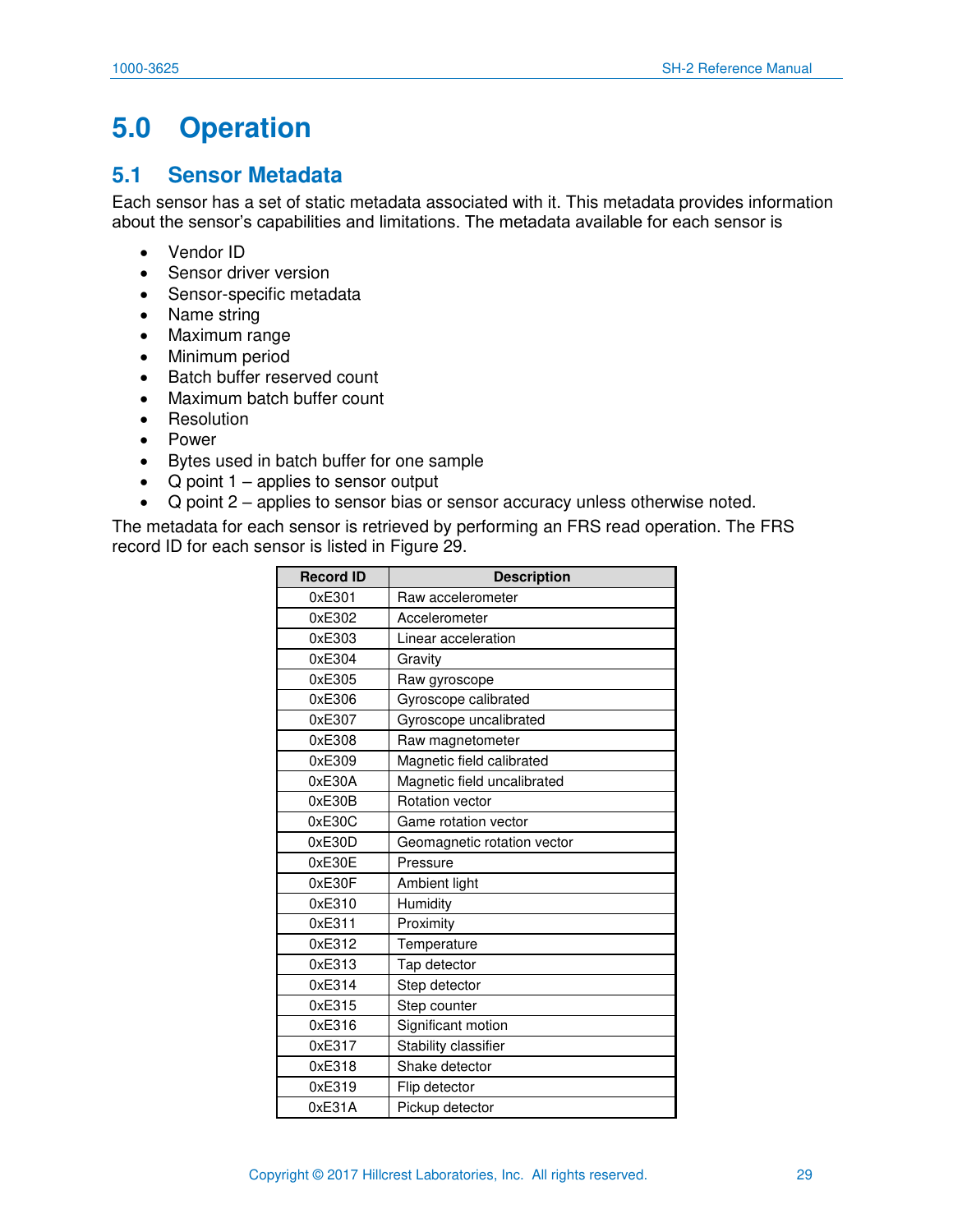| <b>Record ID</b> | <b>Description</b>                          |
|------------------|---------------------------------------------|
| 0xE31B           | Stability detector                          |
| 0xE31C           | Personal Activity classifier                |
| 0xE31D           | Sleep detector                              |
| 0xE31E           | Tilt detector                               |
| 0xE31F           | Pocket detector                             |
| 0xE320           | Circle detector                             |
| 0xE321           | <b>Heart Rate Monitor</b>                   |
| 0xE322           | <b>ARVR Stabilized Rotation Vector</b>      |
| 0xE323           | <b>ARVR Stabilized Game Rotation Vector</b> |
| 0xE324           | Gyro-integrated Rotation Vector             |

#### **Figure 29: Metadata Records**

<span id="page-30-0"></span>The format of the metadata records is shown in [Figure 30](#page-30-1) and Figure 26.

|                                                   | <b>Description</b>                              |                                        |                |                |
|---------------------------------------------------|-------------------------------------------------|----------------------------------------|----------------|----------------|
| Word                                              | <b>MSB</b>                                      |                                        |                | <b>LSB</b>     |
| 0                                                 |                                                 |                                        | Version        |                |
| 1                                                 |                                                 |                                        | Range          |                |
| 2                                                 |                                                 |                                        | Resolution     |                |
| 3                                                 |                                                 | $Revision = 3$                         |                | Power          |
| 4                                                 |                                                 |                                        | Minimum period |                |
| 5                                                 |                                                 | FIFO reserved count                    |                | FIFO max count |
| 6                                                 |                                                 | Vendor ID length<br>Batch buffer bytes |                |                |
| 7                                                 |                                                 | Q point 2                              | Q point 1      |                |
| 8                                                 | Q point 3<br>Sensor-Specific<br>Metadata Length |                                        |                |                |
| 9                                                 | Sensor-Specific metadata                        |                                        |                |                |
|                                                   |                                                 |                                        |                |                |
| $9+$<br>Sensor-<br>Specific<br>Metadata<br>Length |                                                 |                                        | Vendor ID      |                |
| .                                                 |                                                 |                                        | .              |                |
| N                                                 |                                                 |                                        | Vendor ID      |                |

**Figure 30: Metadata Record Format – Revision 3** 

<span id="page-30-1"></span>

|      | <b>Description</b>                              |  |            |                    |  |
|------|-------------------------------------------------|--|------------|--------------------|--|
| Word | <b>MSB</b><br><b>LSB</b>                        |  |            |                    |  |
|      |                                                 |  | Version    |                    |  |
|      |                                                 |  | Range      |                    |  |
| 2    |                                                 |  | Resolution |                    |  |
| 3    | Revision $=$ 4<br>Power                         |  |            |                    |  |
| 4    | Minimum period                                  |  |            |                    |  |
| 5    | FIFO reserved count<br>FIFO max count           |  |            |                    |  |
| 6    | Vendor ID length                                |  |            | Batch buffer bytes |  |
|      | Q point 2                                       |  | Q point 1  |                    |  |
| 8    | Q point 3<br>Sensor-Specific<br>Metadata Length |  |            |                    |  |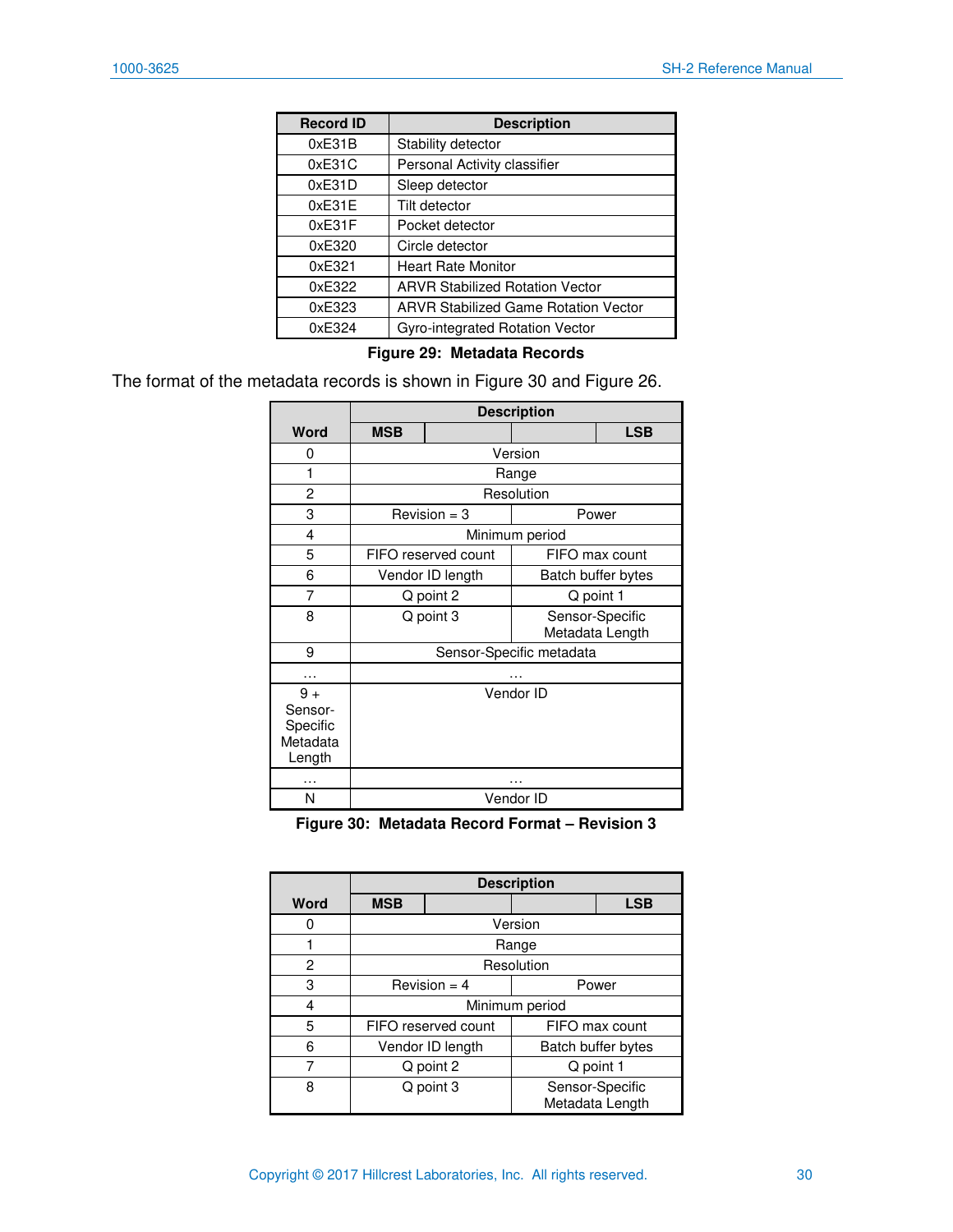|                                                     | <b>Description</b> |  |                          |            |
|-----------------------------------------------------|--------------------|--|--------------------------|------------|
| Word                                                | <b>MSB</b>         |  |                          | <b>LSB</b> |
| 9                                                   |                    |  | Maximum period           |            |
| 10                                                  |                    |  | Sensor-Specific metadata |            |
| .                                                   | .                  |  |                          |            |
| $10 +$<br>Sensor-<br>Specific<br>Metadata<br>Length |                    |  | Vendor ID                |            |
| .                                                   |                    |  | .                        |            |
|                                                     |                    |  | Vendor ID                |            |

**Figure 31: Metadata Record Format – Revision 4** 

<span id="page-31-0"></span>

| Version                | Identifies the physical sensor/driver/fusion versions for a given<br>sensor. The elements within this field are updated when a<br>component changes in a manner that affects the output of the<br>sensor.<br>LSB - ME version<br>Byte 1 - MH version<br>Byte 2 - SH version<br>$MSB - 0x00$ |
|------------------------|---------------------------------------------------------------------------------------------------------------------------------------------------------------------------------------------------------------------------------------------------------------------------------------------|
| Range                  | The range of the sensor. The format is unsigned fixed point. The<br>units and Q point are the same as those used in the sensor's<br>input report.                                                                                                                                           |
| Resolution             | The resolution of the sensor. The format is unsigned fixed point.<br>The units and Q point are the same as those used in the sensor's<br>input report.                                                                                                                                      |
| Power                  | The power used by the sensor in mA when operating. The format<br>is unsigned fixed point. The Q point is 10.                                                                                                                                                                                |
| Revision               | Indicates the revision of the metadata record.                                                                                                                                                                                                                                              |
| Minimum period         | An unsigned integer indicating the minimum operating period in<br>microseconds of the sensor.                                                                                                                                                                                               |
| FIFO max count         | The maximum number of samples that can be stored in the batch<br>buffer.                                                                                                                                                                                                                    |
| FIFO reserved<br>count | The number entries reserved in the batch FIFO for this sensor                                                                                                                                                                                                                               |
| Batch buffer bytes     | The number of bytes used in the batch buffer to store one entry.                                                                                                                                                                                                                            |
| Vendor ID length       | The length of the vendor ID in bytes.                                                                                                                                                                                                                                                       |
| Q point 1              | A signed 16-bit integer indicating the Q point of the sensor data<br>fields.                                                                                                                                                                                                                |
| Q point 2              | A signed 16-bit integer indicating the Q point of the sensor bias                                                                                                                                                                                                                           |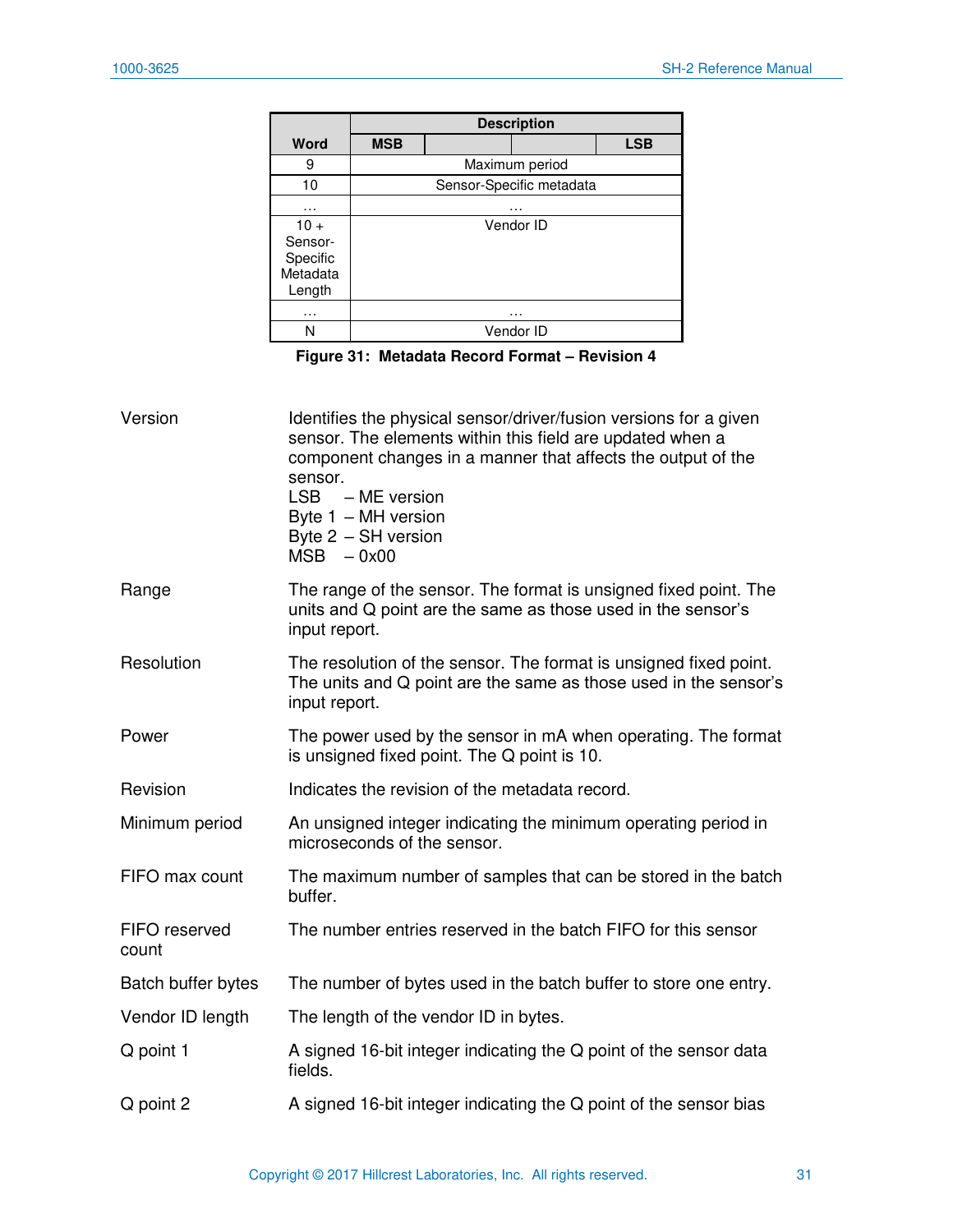|                                    | or accuracy fields. This field is applicable only to sensors that<br>have bias or accuracy outputs as well as data outputs.                                                                                                                                                            |
|------------------------------------|----------------------------------------------------------------------------------------------------------------------------------------------------------------------------------------------------------------------------------------------------------------------------------------|
| Sensor-Specific<br>Metadata length | An unsigned 16-bit integer indicating how many bytes are used<br>for sensor-specific metadata. 0 if there is no additional metadata.<br>This value must be a multiple of four.                                                                                                         |
| Q point 3                          | A signed 16-bit integer indicating the Q point of the sensor data<br>change sensitivity.                                                                                                                                                                                               |
| Maximum period                     | An unsigned integer indicating the maximum operating period in<br>microseconds of the sensor.                                                                                                                                                                                          |
| Sensor-Specific<br>Metadata        | Some sensors expose additional information (e.g. Personal<br>activity classifier exposes a bitmap representing the set of<br>supported classification states). This area is used for such<br>information. This field is padded with zeroes if the length is not a<br>multiple of four. |
| Vendor ID                          | The vendor ID is a character string that lists the vendor name<br>and part number. It is null terminated. The first byte starts in the<br>LSB of the first word. This field is padded with zeroes if the length<br>of the vendor ID is not a multiple of four.                         |

#### <span id="page-32-0"></span>**5.1.1 Sensor-Specific Metadata**

Sensors may need to expose more detailed information than the basic set of fields above. The format of these sensors' Sensor-specific Metadata is described here.

#### **5.1.1.1 Personal Activity Classifier Metadata (0xE31C)**

The sensor-specific metadata length is 4.

The sensor-specific metadata is structured as shown in [Figure 32.](#page-32-2)

|             | <b>Description</b> |                                |          |                      |                   |          |                             |                               |  |  |  |
|-------------|--------------------|--------------------------------|----------|----------------------|-------------------|----------|-----------------------------|-------------------------------|--|--|--|
| <b>Byte</b> | Bit 7              | Bit 6                          | Bit 5    | Bit 4                | Bit 3             | Bit 2    | Bit 1                       | Bit 0                         |  |  |  |
| 0           | .                  | $\cdots$                       | .        | .                    | .                 | $\cdots$ | Classification<br>supported | Classification<br>0 supported |  |  |  |
|             | .                  | $\cdots$                       | .        | .                    | .                 | .        | .                           | .                             |  |  |  |
| 2           | $\cdot\cdot\cdot$  | $\cdots$                       | $\cdots$ | $\cdots$             | $\cdot\cdot\cdot$ | $\cdots$ | $\cdots$                    | $\sim$ $\sim$                 |  |  |  |
| 3           | Reserved           | Classification<br>30 supported | $\cdots$ | $\sim$ $\sim$ $\sim$ | .                 | $\cdots$ | $\cdots$                    | $\cdots$                      |  |  |  |

**Figure 32: Personal Activity Classifier Sensor-Specific Metadata.** 

#### <span id="page-32-2"></span><span id="page-32-1"></span>**5.2 Input Reports**

The SH-2 returns sensor data to the host via input reports. Each sensor has its own input report. Input reports are sent at a rate specified by the host. This rate may either be synchronous to the sensor's operating rate or asynchronous. Input reports may also be requested by the host at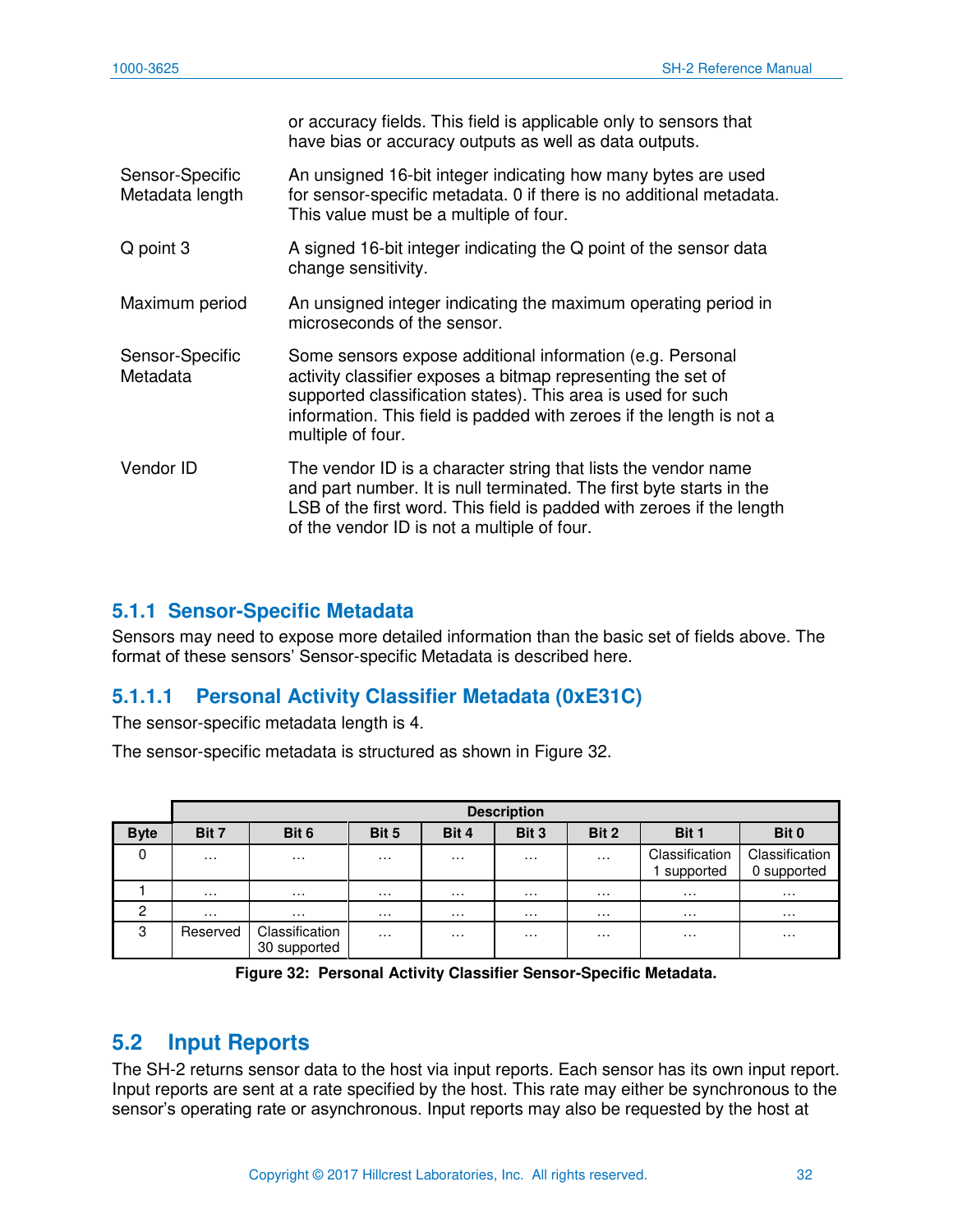any time. The SH-2may also be configured to send input reports only if thresholds are exceeded. Each sensor has its own set of thresholds. If a threshold is configured then the SH-2 will send reports at the requested rate only if the sensor output exceeds the threshold.

Sensor data is sent to the host on either the "Wakeup" SHTP channel or the "Normal" SHTP channel, depending on whether a sensor has been configured as a wakeup sensor or not (see [\[2\]](#page-81-2)).

The Gyro-integrated Rotation Vector is reported on a separate "gyroRV" SHTP channel to facilitate traffic prioritization and other optimizations.

Input reports are also used to send configuration responses to the host. Configuration input reports will be sent on the SHTP "control" channel (see [[2\]](#page-81-2)).

#### <span id="page-33-0"></span>**5.3 Output Reports**

Output reports are used to send configuration information to the SH-2.

#### <span id="page-33-1"></span>**5.4 Feature Reports**

Sensor operation is controlled through feature reports. Setting a feature report for a sensor causes operation of that sensor to change to comply with the settings in the feature report. Getting a feature report returns the current operation configuration of the sensor. The operations that can be controlled by feature reports are described in the following sections. These descriptions provide an overview of how to control sensor operation. In cases where specific field in feature reports are mentioned see section [6.0](#page-36-0) for detailed information about those fields.

#### <span id="page-33-2"></span>**5.4.1 Rate Control**

Sensor operating rate is controlled through the report interval field. When set to zero the sensor is off. When set to a non-zero value the sensor generates reports at that interval or more frequently. If the sensor cannot operate as quickly as requested, it will operate at its minimum interval, if possible. Input reports are generated at the operating rate of the sensors.

Please note that while active, the Gyro-Integrated Rotation Vector [\(6.5.44\)](#page-77-1) may cause a reduction in both the nominal and actual reporting periods for fusion outputs for given requested periods. For example, a 400 Hz Game Rotation Vector may drop to 100 Hz to permit full-speed operation of the Gyro-Integrated Rotation Vector.

#### <span id="page-33-3"></span>**5.4.2 Threshold Control**

Each sensor has a configurable reporting threshold used to determine if an input report should be sent or not. The reporting threshold is set using the change sensitivity field. Change sensitivities are either absolute or relative. Absolute sensitivities are evaluated to determine if the current output values exceed the change sensitivity. Relative sensitivities are evaluated to determine if the current output has changed relative to the previous output by an amount that exceeds the change sensitivity.

#### <span id="page-33-4"></span>**5.4.3 Batch Operation**

Batching causes the sensor to buffer its input reports until they can be sent. There are two batch buffers. The first buffer is a circular buffer. When the SH-2 in on, reports are sent based on a delay interval or when the buffer is full. When the SH-2 is asleep, reports are queued in the buffer until the buffer is full. New sensor reports then overwrite the oldest reports in the buffer. When the SH-2 is turned on the reports in the buffer are sent.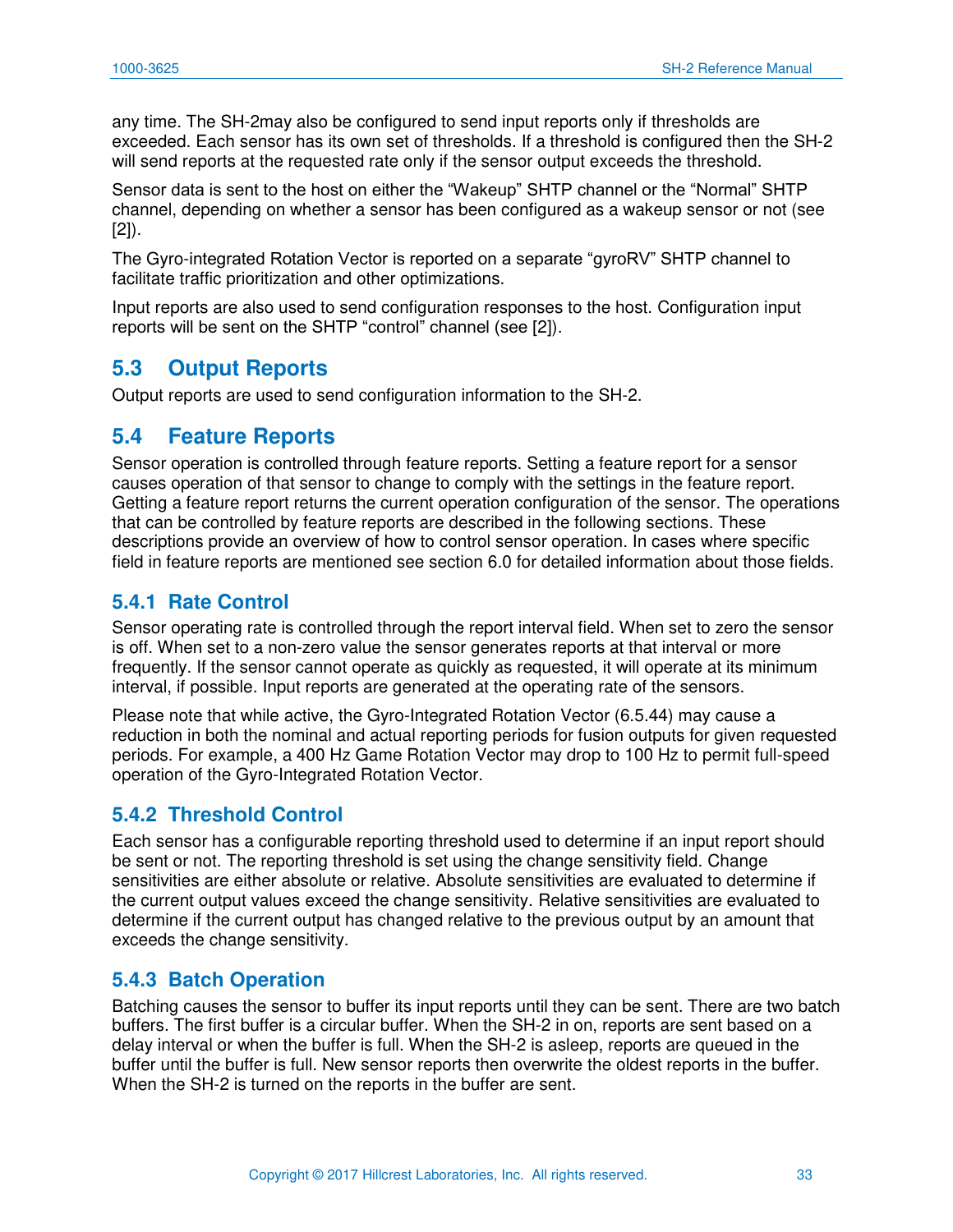The second buffer is a wake-on-full buffer. When the SH-2 is on or asleep, reports are sent based on a delay interval or when the buffer is full. When the SH-2 is asleep, reports are queued in the buffer until the buffer is full. When the buffer is full, the SH-2 wakes the AP and sends the reports.

In cases where reports are sent when the buffer is full, they are sent soon enough to prevent the buffer from actually overflowing. Thus, no reports are lost.

#### <span id="page-34-0"></span>**5.5 Sensor Triggering**

Sensors report events based on trigger modes. The trigger modes are:

- Continuous events are reported continuously at the report interval
- On-change events are reported only if the sensor's output has changed. In addition, events are reported no more frequently than once every report interval
- One-shot a single event is reported and then the sensor turns off
- Special reporting requirements are explained in the section on that sensor's report
- Wake-up When the sensor has a report to send, it can wake the host in order to send the report. i.e. it can cause the system to exit sleep mode.
- Always-on The sensor remains on, even during periods of sleep

The trigger mode for each sensor, except the significant motion detector, can be configured as continuous, on-change or special. The trigger mode for the significant motion detector is always one-shot. In addition, sensors can be configured to wake up the application processor. The trigger mode and wake-up capability for each sensor when configured for an Android system is shown in [Figure 33.](#page-35-0)

Note the interaction between "wake-up" and "always-on." A sensor may be configured as always-on, but not wakeup. In this mode, the sensor will continue to run and log data to the nonwakeup batch buffer while the hub is asleep. When a (different) wakeup sensor triggers, the buffered data from all sensors is delivered. Thus, the host will get the data from the wakeup sensor and then the backlog of data from the non-wakeup, but always-on sensors. It is generally not useful to configure a sensor as "wake-up" but not "always-on."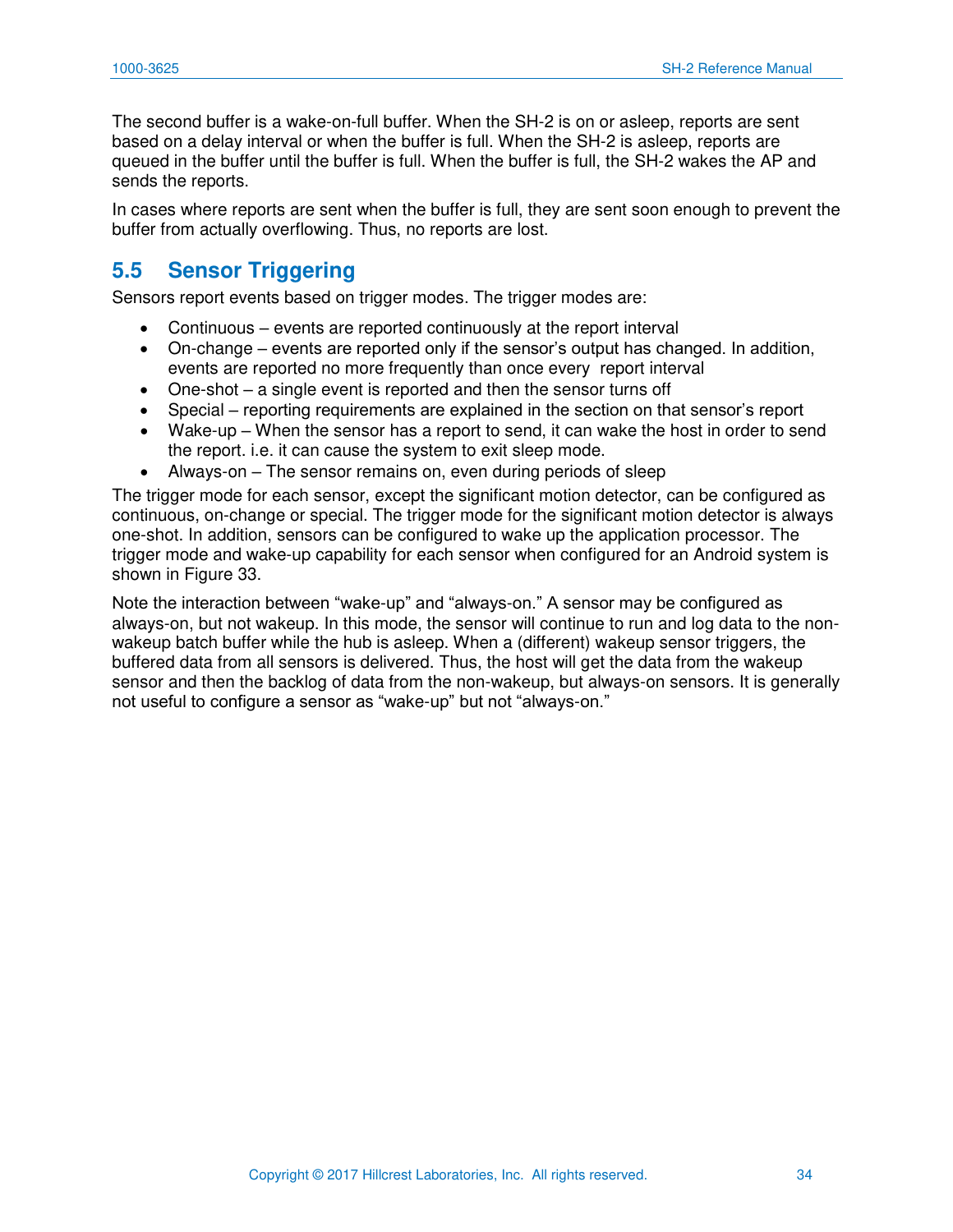| Output                                      | continuous | on-change | one-shot | special | wake-up | always-on |
|---------------------------------------------|------------|-----------|----------|---------|---------|-----------|
| Raw accelerometer                           | X          |           |          |         |         |           |
| Acceleration                                | X          |           |          |         |         |           |
| Linear acceleration                         | X          |           |          |         |         |           |
| Gravity                                     | Χ          |           |          |         |         |           |
| Raw gyroscope                               | X          |           |          |         |         |           |
| Gyroscope calibrated                        | Χ          |           |          |         |         |           |
| Gyroscope uncalibrated                      | X          |           |          |         |         |           |
| Raw magnetometer                            | Χ          |           |          |         |         |           |
| Magnetic field calibrated                   | Χ          |           |          |         |         |           |
| Magnetic field uncalibrated                 | Χ          |           |          |         |         |           |
| <b>Rotation vector</b>                      | X          |           |          |         |         |           |
| Game rotation vector                        | X          |           |          |         |         |           |
| Geomagnetic rotation vector                 | X          |           |          |         |         |           |
| <b>ARVR-Stabilized Rotation vector</b>      | Χ          |           |          |         |         |           |
| <b>ARVR-Stabilized Game rotation vector</b> | X          |           |          |         |         |           |
| Pressure                                    | X          |           |          |         |         |           |
| Ambient light                               |            | х         |          |         |         |           |
| Humidity                                    |            | X         |          |         |         |           |
| Proximity                                   |            | X         |          |         | X       |           |
| Temperature                                 |            | Χ         |          |         |         |           |
| <b>SAR</b>                                  |            |           |          |         |         |           |
| Tap detector                                |            |           |          | х       |         |           |
| Step detector                               |            |           |          | X       |         |           |
| Step counter                                |            | X         |          |         |         | X         |
| Significant motion                          |            |           | х        |         | X       |           |
| Stability classifier                        |            | X         |          |         |         |           |
| Shake detector                              |            |           |          | х       | х       |           |
| Flip detector                               |            |           |          | Χ       | X       |           |
| Pickup detector                             |            |           |          | х       | Χ       |           |
| Stability detector                          |            | X         |          |         |         |           |
| Personal Activity Classifier                |            | Χ         |          |         |         |           |
| Sleep detector                              |            | Χ         |          |         | Χ       |           |
| Tilt detector                               |            |           |          | Χ       | X       |           |
| Pocket Detector                             |            | Χ         |          |         | Χ       |           |
| Circle detector                             |            |           |          | Χ       | X       |           |

<span id="page-35-0"></span>**Figure 33: Sensor Trigger Modes**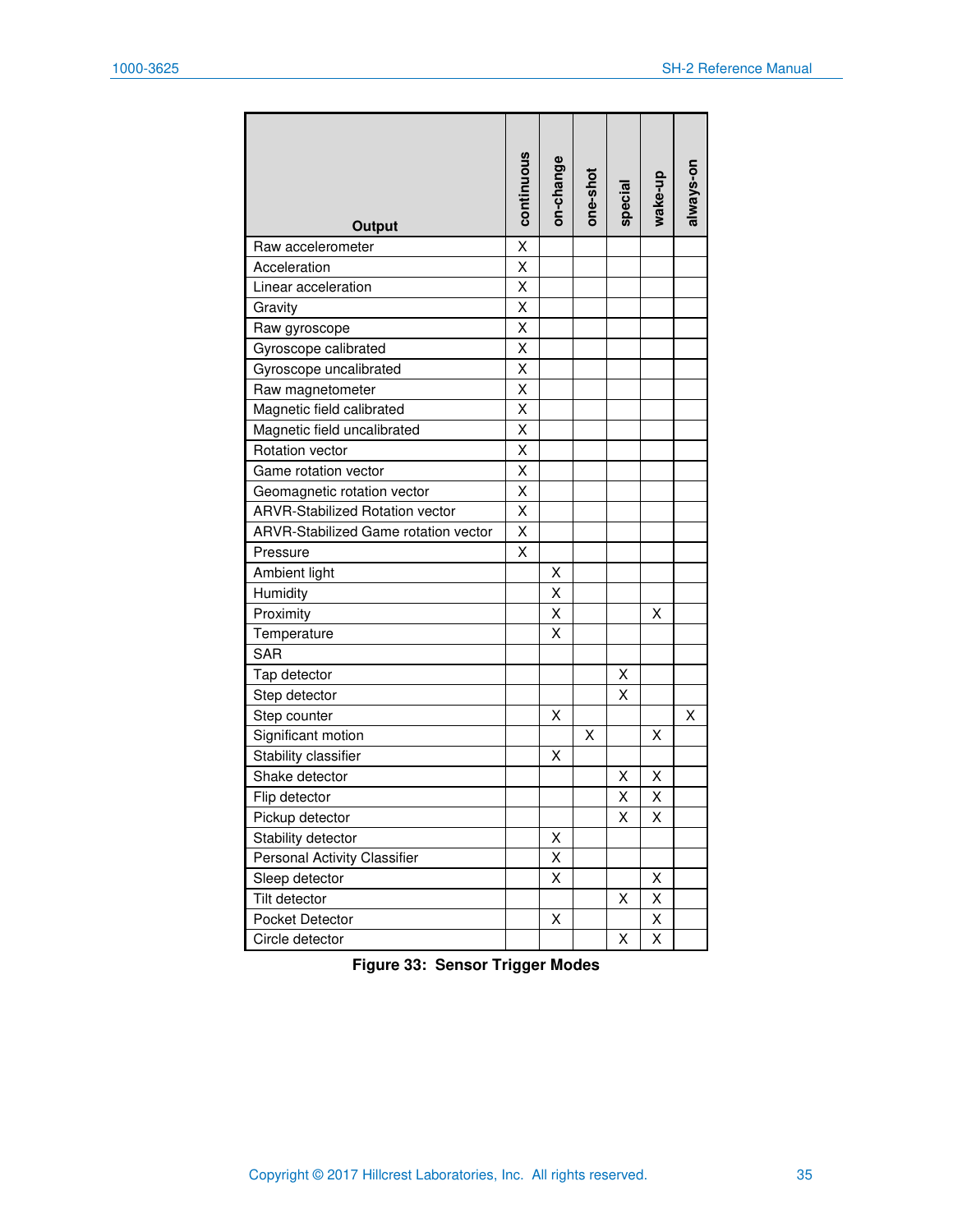# **6.0 Report Descriptions**

## **6.1 Report ID Convention**

The report ID is shown as byte 0 in the reports defined throughout the following sections.

## **6.2 Summary**

The following table summarizes all the reports in use with SH-2. Direction is relative to the host (e.g. "write" indicates transmission of data from host to hub).

| <b>SHTP Channel</b> | <b>Direction</b>        | <b>Report</b><br>ID | <b>Description</b>          |  |
|---------------------|-------------------------|---------------------|-----------------------------|--|
| SH-2 Control        | W                       | 0xFE                | Get Feature Request         |  |
| SH-2 Control        | W                       | 0xFD                | Set Feature Command         |  |
| SH-2 Control        | W                       | 0xFC                | Get Feature Response        |  |
| Wakeup/Normal       | R                       | 0xFB                | Base Timestamp              |  |
| Wakeup/Normal       | R                       | 0xFA                | <b>Timestamp Rebase</b>     |  |
| SH-2 Control        | W                       | 0xF9                | <b>Product ID Request</b>   |  |
| SH-2 Control        | R                       | 0xF8                | Product ID Response         |  |
| SH-2 Control        | W                       | 0xF7                | <b>FRS Write Request</b>    |  |
| SH-2 Control        | W                       | 0xF6                | <b>FRS Write Data</b>       |  |
| SH-2 Control        | W                       | 0xF5                | FRS Write Response          |  |
| SH-2 Control        | W                       | 0xF4                | <b>FRS Read Request</b>     |  |
| SH-2 Control        | R                       | 0xF3                | <b>FRS Read Response</b>    |  |
| SH-2 Control        | W                       | 0xF2                | <b>Command Request</b>      |  |
| SH-2 Control        | R                       | 0xF1                | <b>Command Response</b>     |  |
| Wakeup/Normal       | R                       | 0x01                | Accelerometer               |  |
| Wakeup/Normal       | R                       | 0x02                | Gyroscope                   |  |
| Wakeup/Normal       | R                       | 0x03                | Magnetic Field              |  |
| Wakeup/Normal       | R                       | 0x04                | Linear Acceleration         |  |
| Wakeup/Normal       | R                       | 0x05                | <b>Rotation Vector</b>      |  |
| Wakeup/Normal       | R                       | 0x06                | Gravity                     |  |
| Wakeup/Normal       | R                       | 0x07                | Uncalibrated Gyroscope      |  |
| Wakeup/Normal       | $\overline{R}$          | 0x08                | <b>Game Rotation Vector</b> |  |
| Wakeup/Normal       | R                       | 0x09                | Geomagnetic Rotation Vector |  |
| Wakeup/Normal       | R                       | 0x0A                | Pressure                    |  |
| Wakeup/Normal       | R                       | 0x0B                | Ambient Light               |  |
| Wakeup/Normal       | R                       | 0x0C                | Humidity                    |  |
| Wakeup/Normal       | R                       | 0x0D                | Proximity                   |  |
| Wakeup/Normal       | R                       | 0x0E                | Temperature                 |  |
| Wakeup/Normal       | R                       | 0x0F                | Uncalibrated Magnetic Field |  |
| Wakeup/Normal       | R                       | 0x10                | <b>Tap Detector</b>         |  |
| Wakeup/Normal       | R                       | 0x11                | <b>Step Counter</b>         |  |
| Wakeup/Normal       | $\mathsf{R}$            | 0x12                | Significant Motion          |  |
| Wakeup/Normal       | R                       | 0x13                | <b>Stability Classifier</b> |  |
| Wakeup/Normal       | R                       | 0x14                | Raw Accelerometer           |  |
| Wakeup/Normal       | R                       | 0x15                | Raw Gyroscope               |  |
| Wakeup/Normal       | $\overline{\mathsf{R}}$ | 0x16                | Raw Magnetometer            |  |
| Wakeup/Normal       | R                       | 0x17                | <b>SAR</b>                  |  |
| Wakeup/Normal       | $\overline{R}$          | 0x18                | Step Detector               |  |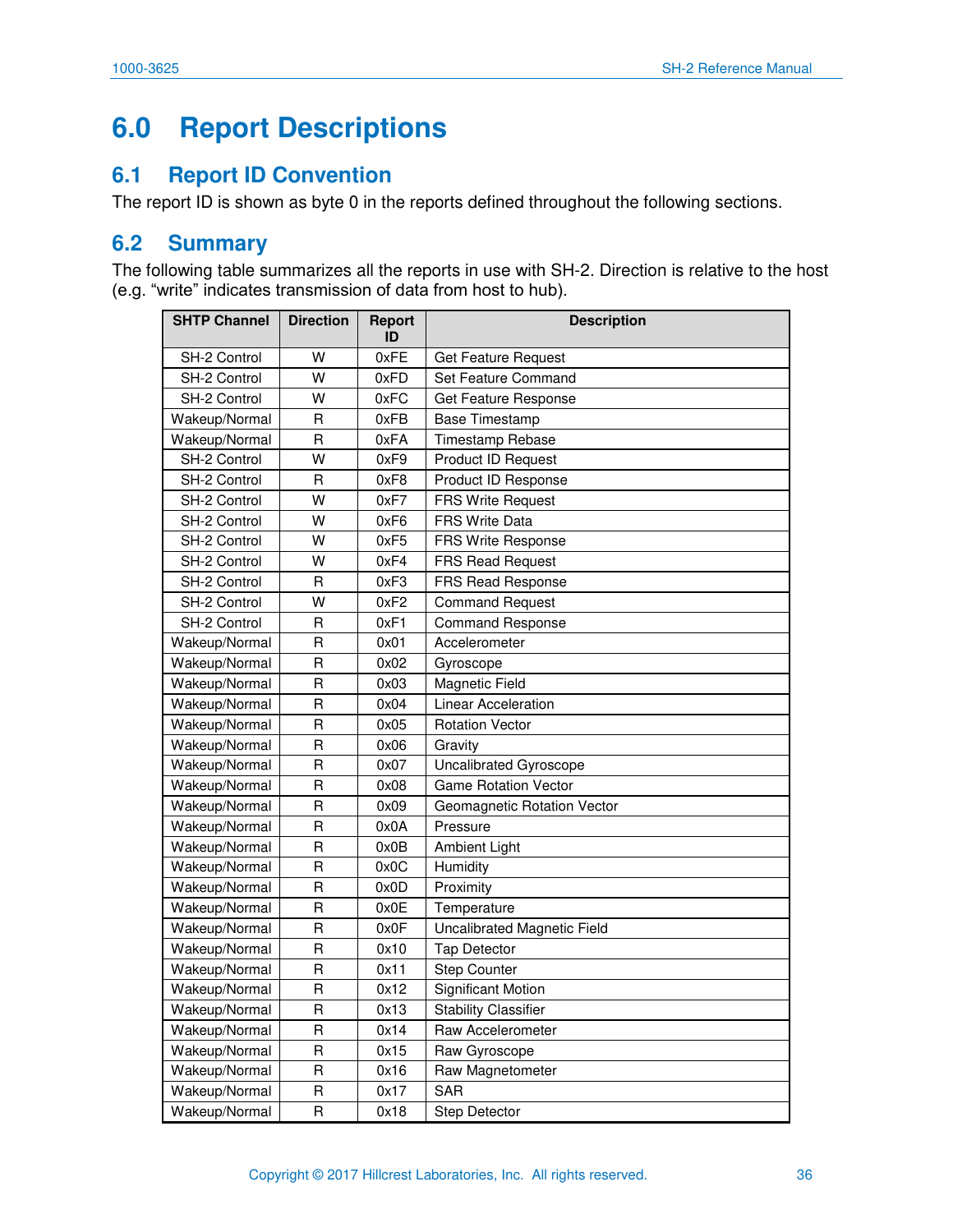| <b>SHTP Channel</b> | <b>Direction</b> | <b>Report</b><br>ID | <b>Description</b>                     |  |
|---------------------|------------------|---------------------|----------------------------------------|--|
| Wakeup/Normal       | R                | 0x19                | <b>Shake Detector</b>                  |  |
| Wakeup/Normal       | R                | 0x1A                | <b>Flip Detector</b>                   |  |
| Wakeup/Normal       | R                | 0x1B                | Pickup Detector                        |  |
| Wakeup/Normal       | R                | 0x1C                | <b>Stability Detector</b>              |  |
| Wakeup/Normal       | R                | 0x1E                | Personal Activity Classifier           |  |
| Wakeup/Normal       | R                | 0x1F                | <b>Sleep Detector</b>                  |  |
| Wakeup/Normal       | R                | 0x20                | <b>Tilt Detector</b>                   |  |
| Wakeup/Normal       | R                | 0x21                | <b>Pocket Detector</b>                 |  |
| Wakeup/Normal       | R                | 0x22                | Circle Detector                        |  |
| Wakeup/Normal       | R                | 0x23                | <b>Heart Rate Monitor</b>              |  |
| Wakeup/Normal       | R                | 0x28                | <b>ARVR-Stabilized Rotation Vector</b> |  |
| Wakeup/Normal       | R                | 0x29                | ARVR-Stabilized Game Rotation Vector   |  |

**Figure 34: Report ID List** 

## **6.3 Configuration Reports**

Configuration reports are read and written using messages. These messages are described in the following sections. Some configuration reports are used to collect information. Some configuration reports are used to read and write configuration records.

### **6.3.1 Product ID Request (0xF9)**

The product ID request is used to request product ID information from the FSP3xx.

| <b>Byte</b> | <b>Description</b> |
|-------------|--------------------|
|             | Report $ID = 0xF9$ |
|             | Reserved           |

#### **Figure 35: Product ID Request**

### **6.3.2 Product ID Response (0xF8)**

The product ID response returns product ID information about the FSP3xx.

| <b>Byte</b> | <b>Description</b>          |
|-------------|-----------------------------|
| 0           | Report $ID = 0xF8$          |
|             | <b>Reset Cause</b>          |
| 2           | <b>SW Version Major</b>     |
| 3           | <b>SW Version Minor</b>     |
| 4           | <b>SW Part Number LSB</b>   |
| 5           | SW Part Number              |
| 6           | SW Part Number              |
| 7           | <b>SW Part Number MSB</b>   |
| 8           | SW Build Number LSB         |
| 9           | SW Build Number             |
| 10          | SW Build Number             |
| 11          | <b>SW Build Number MSB</b>  |
| 12          | <b>SW Version Patch LSB</b> |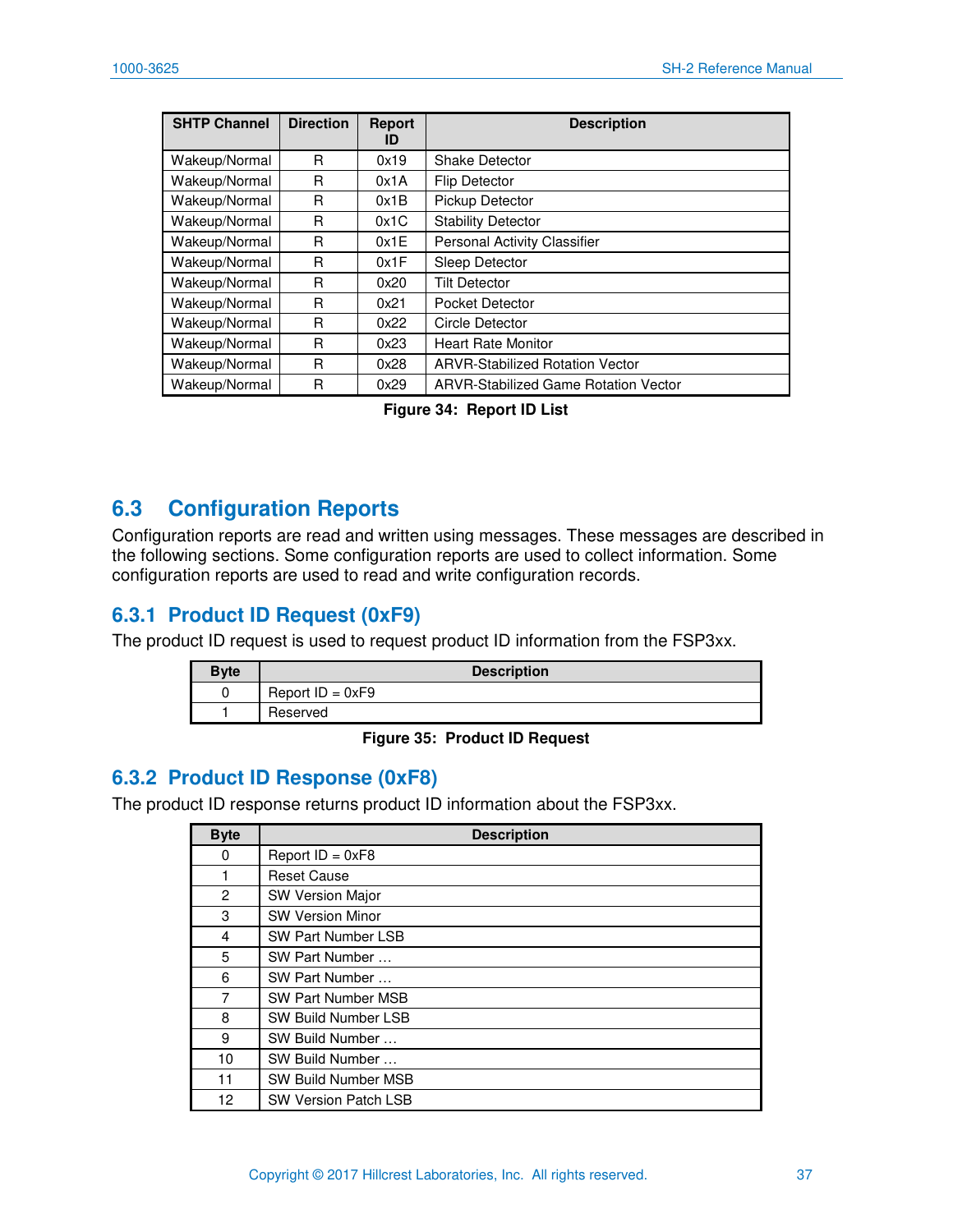| <b>Byte</b> | <b>Description</b>          |
|-------------|-----------------------------|
| 13          | <b>SW Version Patch MSB</b> |
| 14          | Reserved                    |
| 15          | Reserved                    |

**Figure 36: Product ID Response** 

| <b>Reset Cause</b>      | The last cause of the processor reset. Only reported for the<br>overall system ID. Subsystem Product IDs will report Not<br>Applicable. |  |
|-------------------------|-----------------------------------------------------------------------------------------------------------------------------------------|--|
|                         | $0$ – Not Applicable<br>1 – Power On Reset<br>2 - Internal System Reset<br>3 - Watchdog Timeout<br>4 - External Reset<br>$5 -$ Other    |  |
| <b>SW Version:</b>      | software version major (8 bits).minor (8 bits).patch (16 bits)                                                                          |  |
| <b>SW Part Number:</b>  | 32-bit value representing the software part number                                                                                      |  |
| <b>SW Build Number:</b> | 32-bit software build number                                                                                                            |  |

### <span id="page-38-0"></span>**6.3.3 FRS Write Request (0xF7)**

The FRS write request is used to initiate writing an FRS record.

| <b>Byte</b> | <b>Description</b> |
|-------------|--------------------|
| 0           | Report $ID = 0xF7$ |
|             | Reserved           |
|             | Length LSB         |
| 3           | Length MSB         |
|             | FRS Type LSB       |
| 5           | FRS Type MSB       |

#### **Figure 37: FRS Write Request**

Length: length in 32-bit words of the record to be written. If the length is set to 0 then the record is erased.

FRS Type: FRS record type (see [Figure 28\)](#page-28-0)

### **6.3.4 FRS Write Data Request (0xF6)**

The FRS write data request is sent to write data to the record indicated by a previous write request. Only one FRS operation may be in progress at any one time.

| <b>Byte</b> | <b>Description</b> |
|-------------|--------------------|
| 0           | Report $ID = 0xF6$ |
|             | Reserved           |
| 2           | Offset LSB         |
| 3           | Offset MSB         |
| 4           | Data0 LSB          |
| 5           | Data $0$           |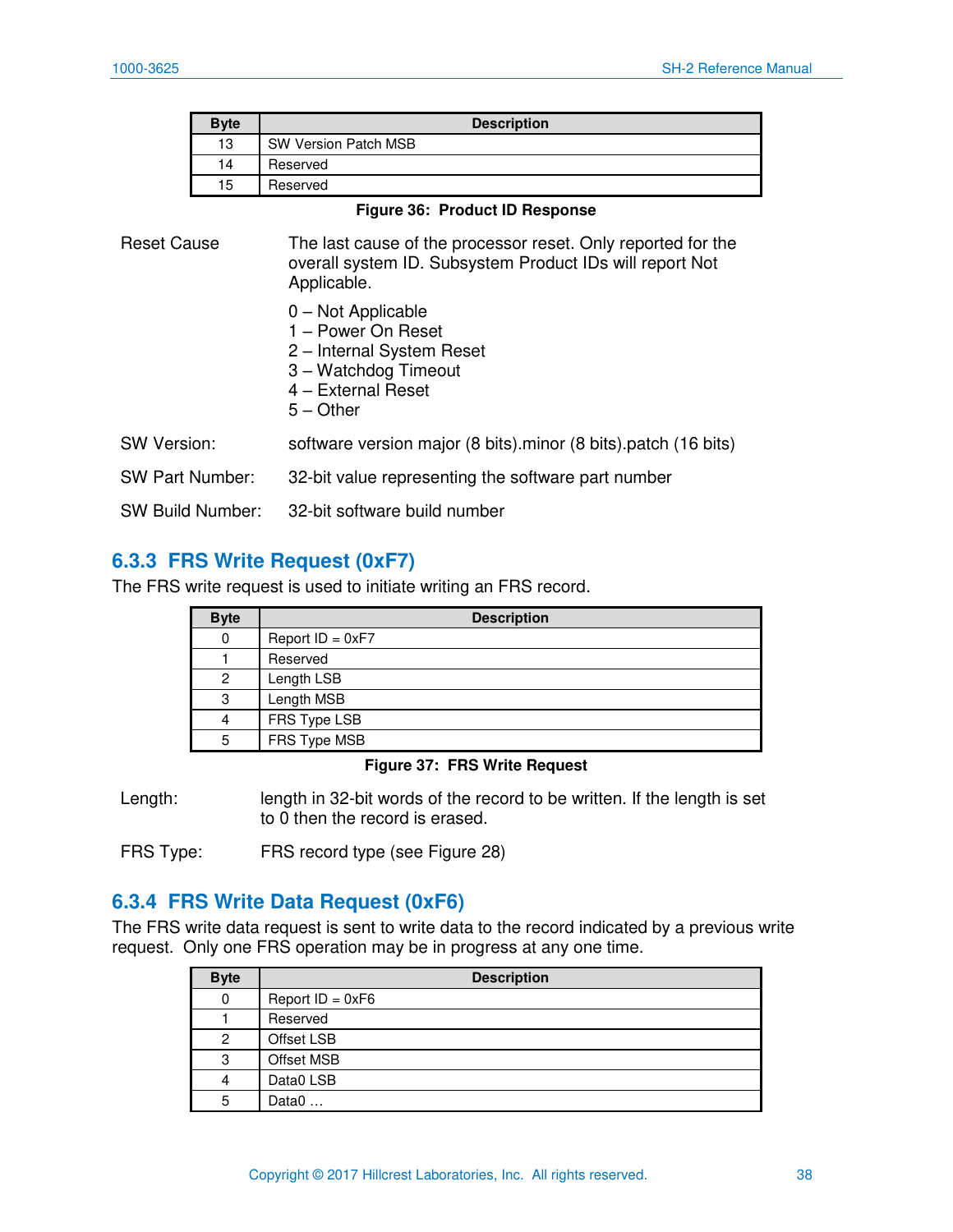| <b>Byte</b> | <b>Description</b> |
|-------------|--------------------|
| 6           | Data $0$           |
|             | Data0 MSB          |
| 8           | Data1 LSB          |
| 9           | Data1              |
| 10          | Data1              |
| 11          | Data1 MSB          |

#### **Figure 38: FRS Write Data Request**

Offset: offset, in 32-bit words, from the beginning of the record indicating where in the record the data is to be written

Data0/1: 32-bit words of data to be written to the FRS record

The offset field is used to detect missing or put of order write data requests. When writing a record, the write data requests must be supplied in order, with both data0 and data1 fields used. If the record contains an odd number of words then the final write data request must use data0.

### **6.3.5 FRS Write Response (0xF5)**

The write response report indicates the status of a write operation.

| <b>Byte</b> | <b>Description</b> |
|-------------|--------------------|
| 0           | Report $ID = 0xF5$ |
|             | Status/Error       |
| 2           | Word Offset LSB    |
| 3           | Word Offset MSB    |

#### **Figure 39: FRS Write Response**

#### Status/Error: 0 – word(s) received

- 1 unrecognized FRS type
- $2 -$ busy
- 3 write completed
- 4 write mode entered or ready
- 5 write failed
- 6 data received while not in write mode
- 7 invalid length

8 – record valid (the complete record passed internal validation checks)

9 – record invalid (the complete record failed internal validation checks)

- 10 device error (DFU flash memory device unavailable)
- 11 record is read only

#### 12-255 – reserved

Word Offset: the number of words offset from the beginning of the record for the most recently received write data request

An FRS write response is generated for each write request or write data request.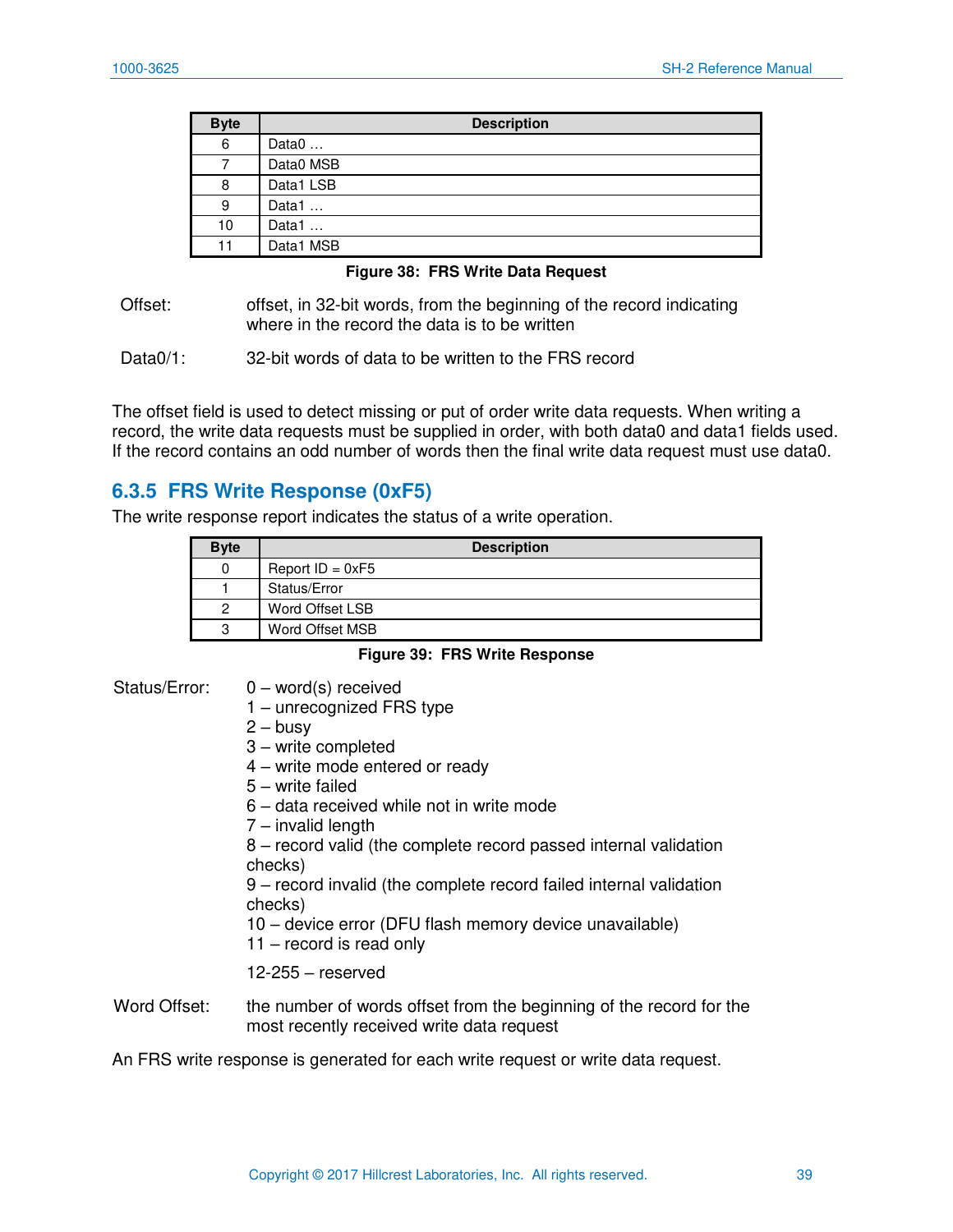## **6.3.6 FRS Read Request (0xF4)**

The FRS read request is used to retrieve an FRS record from the FSP3xx. Only one FRS operation may be in progress at a time. If a Read Request is issued before the first read operation is complete, it will be responded to with a Read Response indicating BUSY and then it will complete the already in-progress read operation.

| <b>Byte</b> | <b>Description</b>     |
|-------------|------------------------|
| 0           | Report $ID = 0xF4$     |
|             | Reserved               |
| 2           | <b>Read Offset LSB</b> |
| 3           | <b>Read Offset MSB</b> |
| 4           | FRS Type LSB           |
| 5           | FRS Type MSB           |
| 6           | <b>Block Size LSB</b>  |
|             | <b>Block Size MSB</b>  |

#### **Figure 40: FRS Read Request**

- Read Offset: offset, in 32-bit words, from the beginning of the FRS record at which to begin the read operation. The first word in an FRS record is word 0.
- FRS Type: FRS record type to read (see [Figure 28\)](#page-28-0)
- Block Size: number of 32-bit words to read. If the block size is zero then the entire record beginning at the read offset is returned

### **6.3.7 FRS Read Response (0xF3)**

The FRS read response report is used to return the contents of an FRS record. Once a read request has been received, the FSP3xx generates read responses until the request record or portion of a record is returned. Only one FRS operation may be in progress at a time.

| <b>Byte</b>    | <b>Description</b>     |                   |
|----------------|------------------------|-------------------|
| 0              | Report $ID = 0xF3$     |                   |
| 1              | Data Length (bits 7:4) | Status (bits 3:0) |
| 2              | Word Offset LSB        |                   |
| 3              | Word Offset MSB        |                   |
| $\overline{4}$ | Data0 LSB              |                   |
| 5              | Data $0$               |                   |
| 6              | Data $0$               |                   |
| 7              | Data0 MSB              |                   |
| 8              | Data1 LSB              |                   |
| 9              | Data1                  |                   |
| 10             | Data1                  |                   |
| 11             | Data1 MSB              |                   |
| 12             | FRS Type LSB           |                   |
| 13             | FRS Type MSB           |                   |
| 14             | Reserved               |                   |
| 15             | Reserved               |                   |

#### **Figure 41: FRS Read Response**

Data Length: the number of data words contained within the message.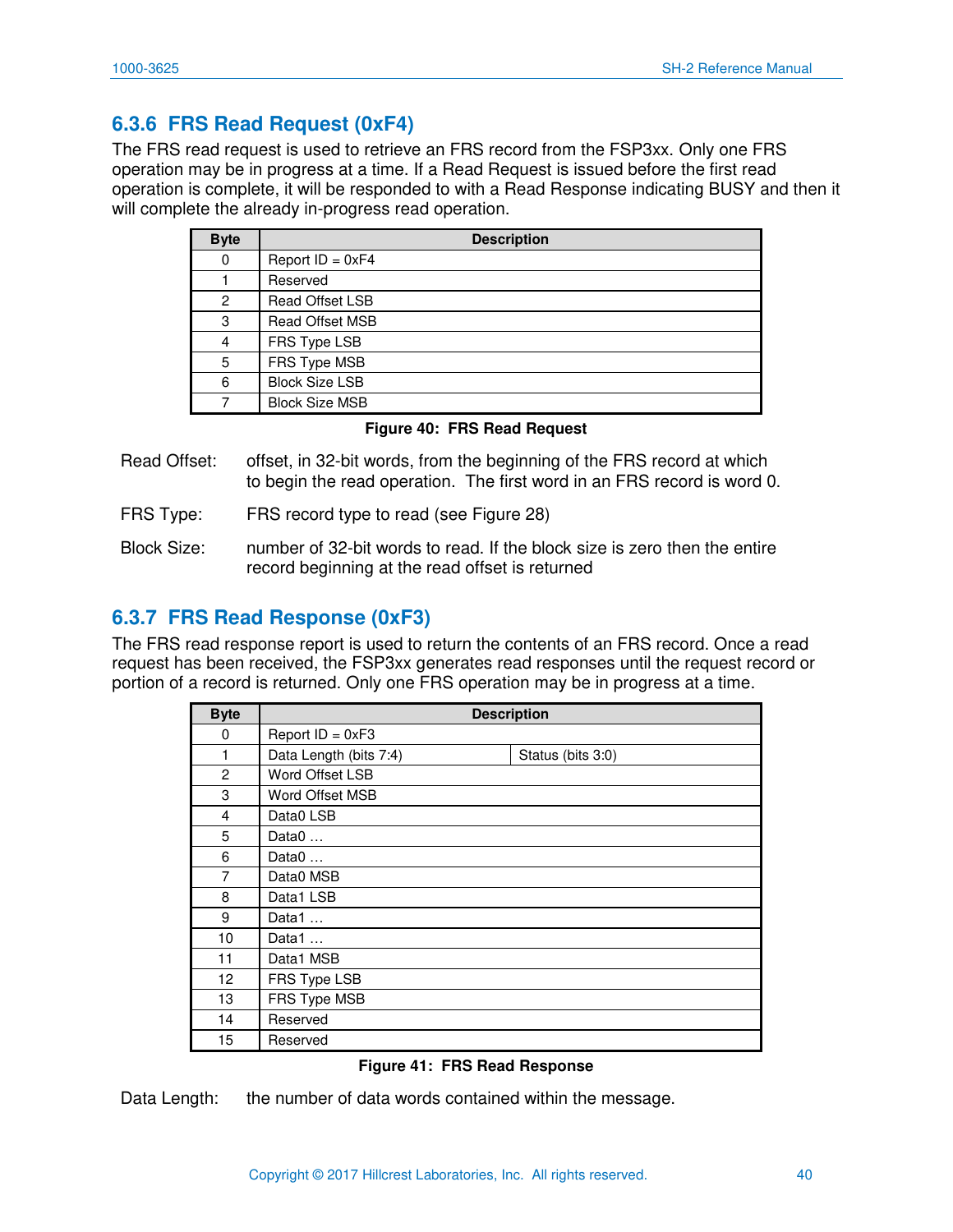| Status:      | 0 – no error<br>1 – unrecognized FRS type<br>$2 - \text{busy}$<br>3 - read record completed<br>$4$ – offset out of range<br>$5 -$ record empty<br>6 – read block completed (if block size requested)<br>7 – read block completed and read record completed (if block size<br>requested)<br>8 – device error (DFU flash memory device unavailable)<br>$9-15$ – reserved |
|--------------|------------------------------------------------------------------------------------------------------------------------------------------------------------------------------------------------------------------------------------------------------------------------------------------------------------------------------------------------------------------------|
| Word Offset: | the number of words offset from the beginning of the record                                                                                                                                                                                                                                                                                                            |
| Data $0/1$ : | between 0 and 2 32-bit words of data from and FRS record. If only 1<br>word is present then it will be in the data0 field.                                                                                                                                                                                                                                             |
| FRS Type:    | indicates to which type of FRS record the data belongs (see<br>Section 4.0)                                                                                                                                                                                                                                                                                            |

## <span id="page-41-0"></span>**6.3.8 Command Request (0xF2)**

The command request is used to ask the SH-2 to perform some special operation or report some special data that is not part of normal sensor operation.

| <b>Byte</b> | <b>Description</b> |  |  |
|-------------|--------------------|--|--|
| 0           | Report $ID = 0xF2$ |  |  |
|             | Sequence number    |  |  |
| 2           | Command            |  |  |
| 3           | P <sub>0</sub>     |  |  |
| 4           | P <sub>1</sub>     |  |  |
| 5           | P <sub>2</sub>     |  |  |
| 6           | P <sub>3</sub>     |  |  |
| 7           | P <sub>4</sub>     |  |  |
| 8           | P <sub>5</sub>     |  |  |
| 9           | P <sub>6</sub>     |  |  |
| 10          | P7                 |  |  |
| 11          | P <sub>8</sub>     |  |  |

|  |  | <b>Figure 42: Command Request</b> |  |
|--|--|-----------------------------------|--|
|--|--|-----------------------------------|--|

| Sequence | A monotonically incrementing uint8_t that rolls over. It is used to detect |
|----------|----------------------------------------------------------------------------|
| number   | missing commands and to synchronize responses                              |

- Command A unit8 t in the range of 1-127 indicating the command. 0 and 128-255 are reserved.
- P0 P9 A set of command-specific parameters. The interpretation of these parameters is defined for each command.

## <span id="page-41-1"></span>**6.3.9 Command Response (0xF1)**

The command response is used to report the results of some special operation or some special data that is not part of normal sensor operation.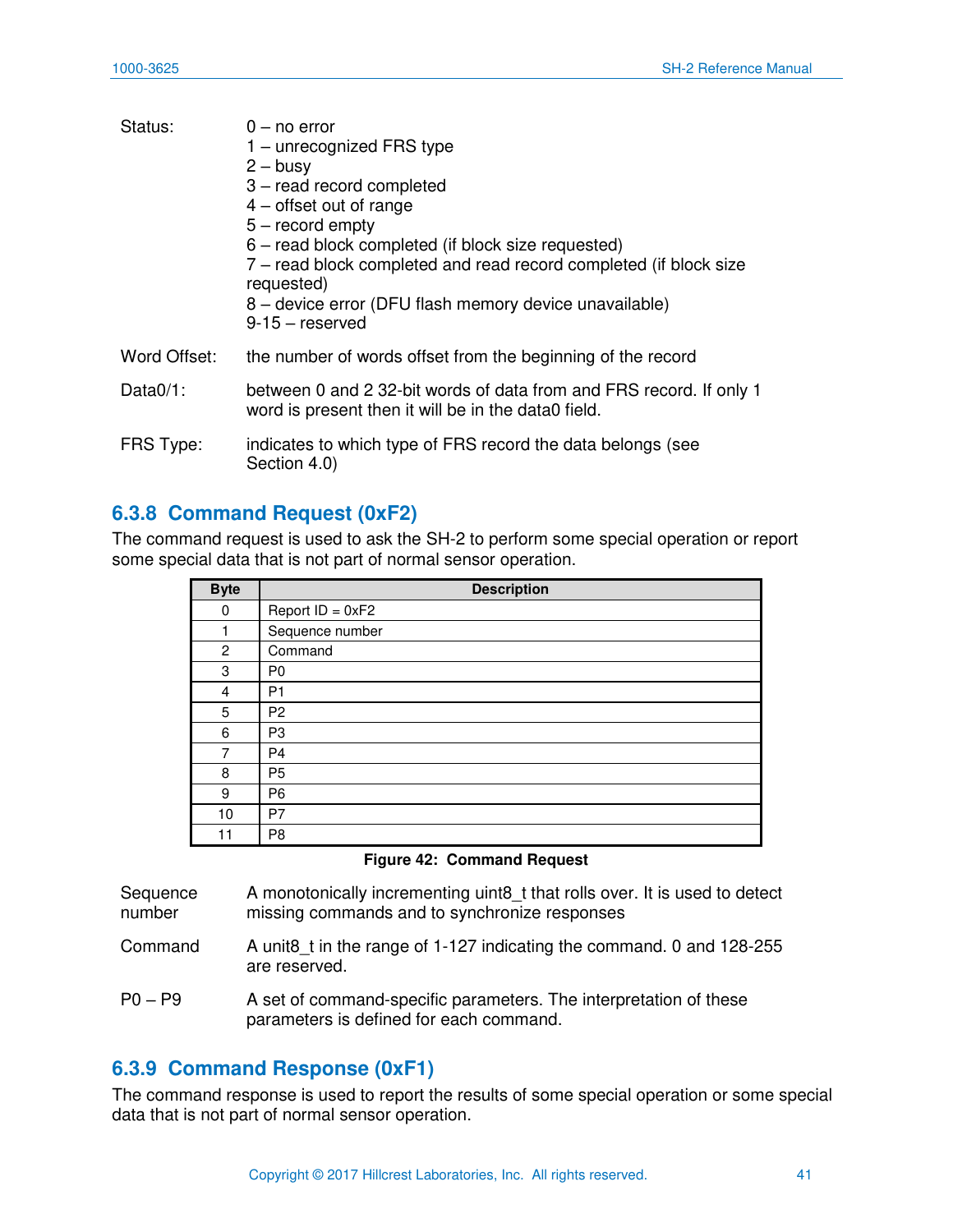| <b>Byte</b>    | <b>Description</b>       |  |  |
|----------------|--------------------------|--|--|
| 0              | Report $ID = 0xF1$       |  |  |
| 1              | Sequence number          |  |  |
| $\overline{c}$ | Command                  |  |  |
| 3              | Command sequence number  |  |  |
| 4              | Response sequence number |  |  |
| 5              | R <sub>0</sub>           |  |  |
| 6              | R1                       |  |  |
| 7              | R <sub>2</sub>           |  |  |
| 8              | R <sub>3</sub>           |  |  |
| 9              | R <sub>4</sub>           |  |  |
| 10             | R <sub>5</sub>           |  |  |
| 11             | R <sub>6</sub>           |  |  |
| 12             | R <sub>7</sub>           |  |  |
| 13             | R <sub>8</sub>           |  |  |
| 14             | R <sub>9</sub>           |  |  |
| 15             | R <sub>10</sub>          |  |  |

**Figure 43: Command Response** 

**Sequence** number A monotonically incrementing uint8\_t that rolls over. It is used to detect missing responses

Command A unit8\_t indicating the command being responded to. A value of with the most significant bit set indicates that the response was autonomously generated and is not associated with a command request. Bits 6-0 indicate the command that the response corresponds to. That is, bits 6-0 identify how to interpret the response.

Command sequence number The sequence number from the command request for which the response was returned. It is used to synchronize commands and responses. This field is set to 0 for unsolicited responses.

Response sequence number Some commands may require multiple responses. This is a monotonically incrementing uint8 t that counts responses within a group of responses to a single request. It may rollover. It restarts at 0 with each new response group. A response group may consist of only one response.

R0 – R10 A set of response values. The interpretation of these values is specific to the response for each command.

## **6.4 Commands**

A set of commands has been defined to support a variety of operations on the sensor hub. For each command id, a Command Message and associated Response message are usually defined. (A few cases define only a command or only a response.) The definitions of the command and response formats for each command id are defined in the following sections.

| Id | <b>Name</b> | <b>Description</b>                                            |
|----|-------------|---------------------------------------------------------------|
|    | Errors      | Command and Response to access error queue. See section 6.4.1 |
| 2  | Counter     | Command and Response to access counters. See section 6.4.3    |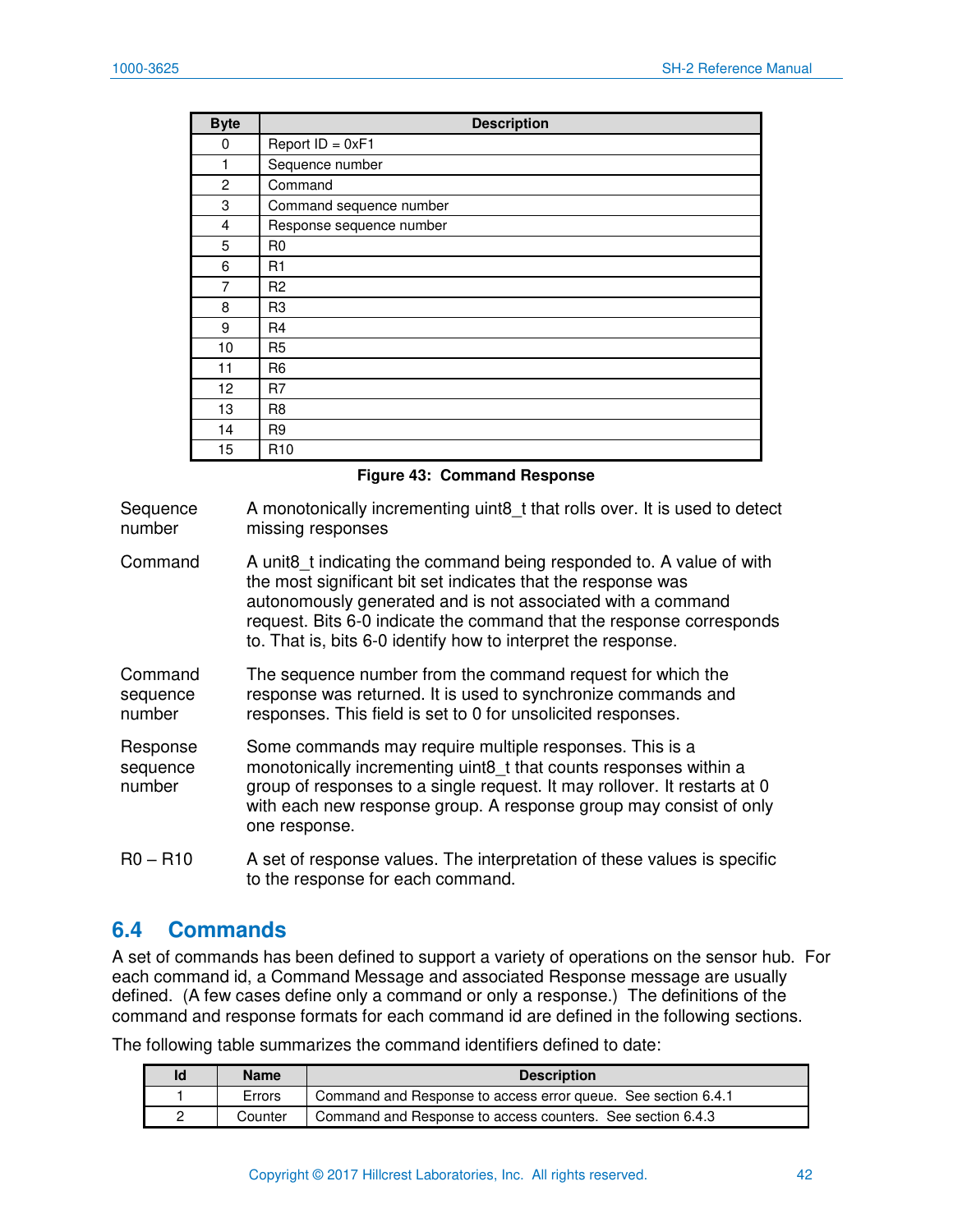| Id | <b>Name</b>            | <b>Description</b>                                                                |
|----|------------------------|-----------------------------------------------------------------------------------|
| 3  | Tare                   | Command and Response to operate on tare. See section 6.4.4                        |
| 4  | Initialize             | Reinitialize sensor hub components. See section 6.4.5                             |
| 5  | Reserved               | ID 5 is not currently in use. It is reserved for future use.                      |
| 6  | DCD.                   | Command to save DCD. See section 6.4.6                                            |
| 7  | ME CAL                 | Command and Response to configure ME Calibration. See section 6.4.7               |
| 8  | Reserved               | Deprecated.                                                                       |
| 9  | DCD Save               | Command to configure periodic saving of DCD. See section 6.4.6                    |
| 10 | Oscillator             | Command to retrieve the oscillator type used in the clock system.                 |
| 11 | Clear DCD<br>and Reset | Command to clear the in-memory DCD state and perform a chip reset. See<br>section |

**Figure 44: Command Identifiers** 

## <span id="page-43-0"></span>**6.4.1 Report Errors (0x01)**

The SH-2 maintains a queue of errors. The report error command is used to retrieve values from this queue. The usage of parameters and response values is shown below. The report error command may generate multiple responses. The SH-2 will send as many responses as necessary to send all the errors in its queue. Every error response ends with a response with the error source set to 255, indicating that there are no more errors to report.

| <b>Byte</b>    | <b>Name</b>               | <b>Description</b>                                                                                              |
|----------------|---------------------------|-----------------------------------------------------------------------------------------------------------------|
| 0              | Report ID                 | 0xF2 - Command Request                                                                                          |
|                | Sequence<br><b>Number</b> | See section 6.3.8.                                                                                              |
| $\overline{2}$ | Command                   | $0x01$ – report all errors in the error queue                                                                   |
| 3              | P0                        | The severity of errors to report. Errors of this severity and higher will be<br>reported. 0 - highest priority. |
| 4              | P <sub>1</sub>            | Reserved                                                                                                        |
| 5              | P2                        | Reserved                                                                                                        |
| 6              | P3                        | Reserved                                                                                                        |
|                | P4                        | Reserved                                                                                                        |
| 8              | P5                        | Reserved                                                                                                        |
| 9              | P6.                       | Reserved                                                                                                        |
| 10             | P7                        | Reserved                                                                                                        |
|                | P8                        | Reserved                                                                                                        |

**Figure 45: Report Errors Command** 

| <b>Byte</b>  | <b>Name</b>                          | <b>Description</b>                                            |
|--------------|--------------------------------------|---------------------------------------------------------------|
| 0            | Report ID                            | 0xF1- Command Response                                        |
|              | Sequence<br><b>Number</b>            | See Section 6.3.9                                             |
| $\mathbf{2}$ | Command                              | $0x01$ – report all errors in the error queue                 |
| 3            | Command<br>Sequence<br><b>Number</b> | See Section 6.3.9                                             |
| 4            | Response<br>Sequence<br>Number       | See Section 6.3.9                                             |
| 5            | R <sub>0</sub>                       | Severity – the severity of the error currently being reported |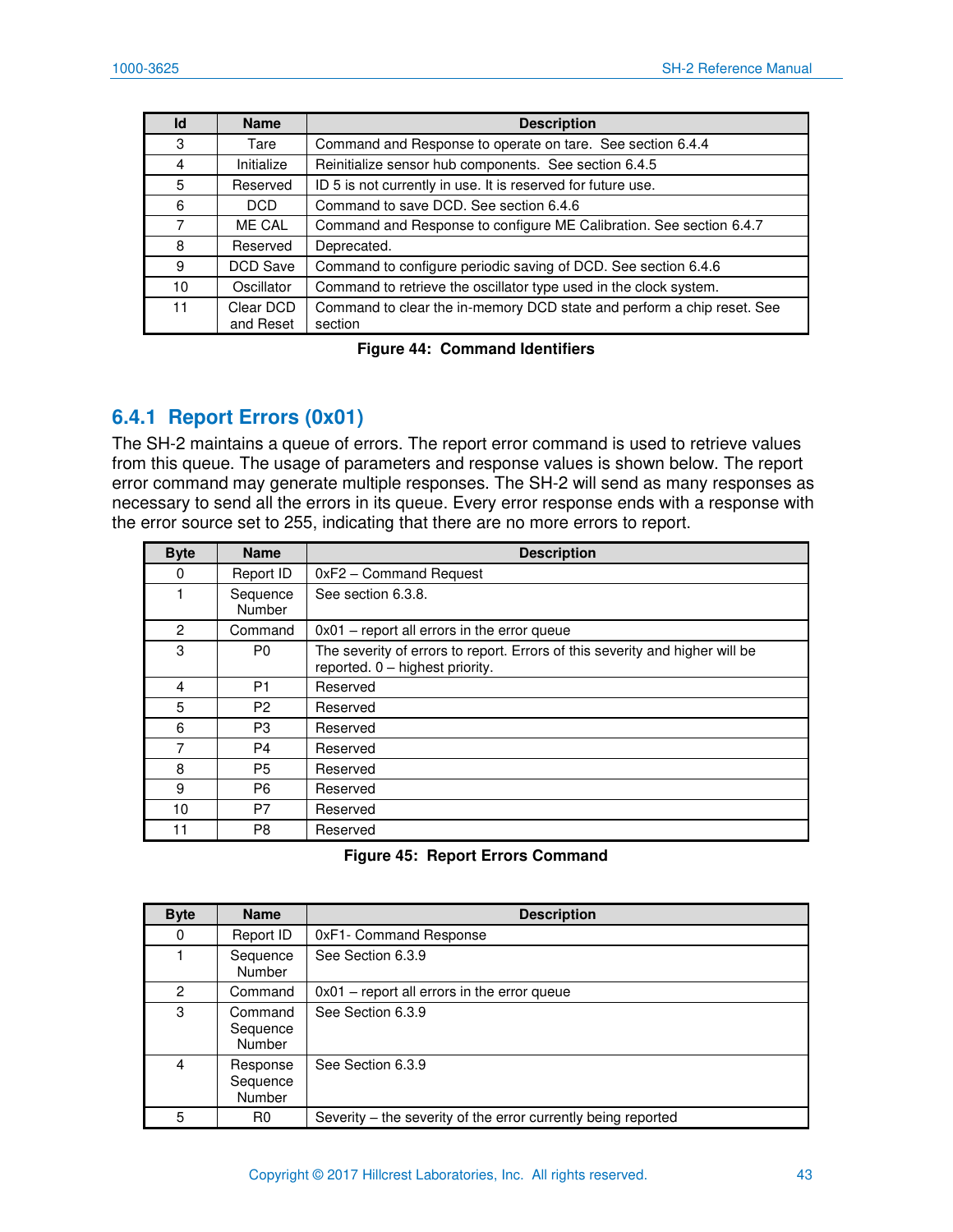| <b>Byte</b> | <b>Name</b>     | <b>Description</b>                                                                                                                                  |
|-------------|-----------------|-----------------------------------------------------------------------------------------------------------------------------------------------------|
| 6           | R1              | Error sequence number. A monotonically incrementing uin8 t that counts all<br>the errors generated for the reported severity. It may rollover.      |
|             | R <sub>2</sub>  | Error source. 0 - reserved, 1 - MotionEngine, 2 - MotionHub, 3 - SensorHub,<br>4 - Chip level executable, 5-254 reserved. 255 - no error to report. |
| 8           | R <sub>3</sub>  | Error. See library API                                                                                                                              |
| 9           | R4              | Error module. See library API                                                                                                                       |
| 10          | <b>R5</b>       | Error code. See library API                                                                                                                         |
| 11          | R <sub>6</sub>  | Reserved                                                                                                                                            |
| 12          | R7              | Reserved                                                                                                                                            |
| 13          | R <sub>8</sub>  | Reserved                                                                                                                                            |
| 14          | R <sub>9</sub>  | Reserved                                                                                                                                            |
| 15          | R <sub>10</sub> | Reserved                                                                                                                                            |

#### **Figure 46: Report Errors Response**

#### **6.4.2 Perform Self-Test**

TBD

### <span id="page-44-0"></span>**6.4.3 Counter Commands (0x02)**

Counter commands are specified with a command byte of 2. Sub-commands are specified by the P0 byte.

### **6.4.3.1 Get Counts (0x00)**

Retrieve the number of times a specified sensor has produced samples, and what has been done with those samples.

Offered = Number of samples produced by underlying data source.

On = Number of "Offered" samples while this sensor was requested by host.

Accepted = Number of "On" samples that passed decimation filter.

Attempted = Number of "Accepted" samples that passed threshold requirements and had transmission to the host attempted.

| <b>Byte</b>    | <b>Name</b>        | <b>Description</b>              |
|----------------|--------------------|---------------------------------|
| 0              | Report ID          | 0xF2 - Command Request          |
|                | Sequence<br>Number | See Section 6.3.8.              |
| $\overline{2}$ | Command            | 0x02 - Counter command          |
| 3              | P <sub>0</sub>     | $0x00 - Subcommand: get counts$ |
| 4              | P <sub>1</sub>     | Sensor ID                       |
| 5              | P <sub>2</sub>     | Reserved                        |
| 6              | P3                 | Reserved                        |
| 7              | P4                 | Reserved                        |
| 8              | P5                 | Reserved                        |
| 9              | P <sub>6</sub>     | Reserved                        |
| 10             | P7                 | Reserved                        |
| 11             | P8                 | Reserved                        |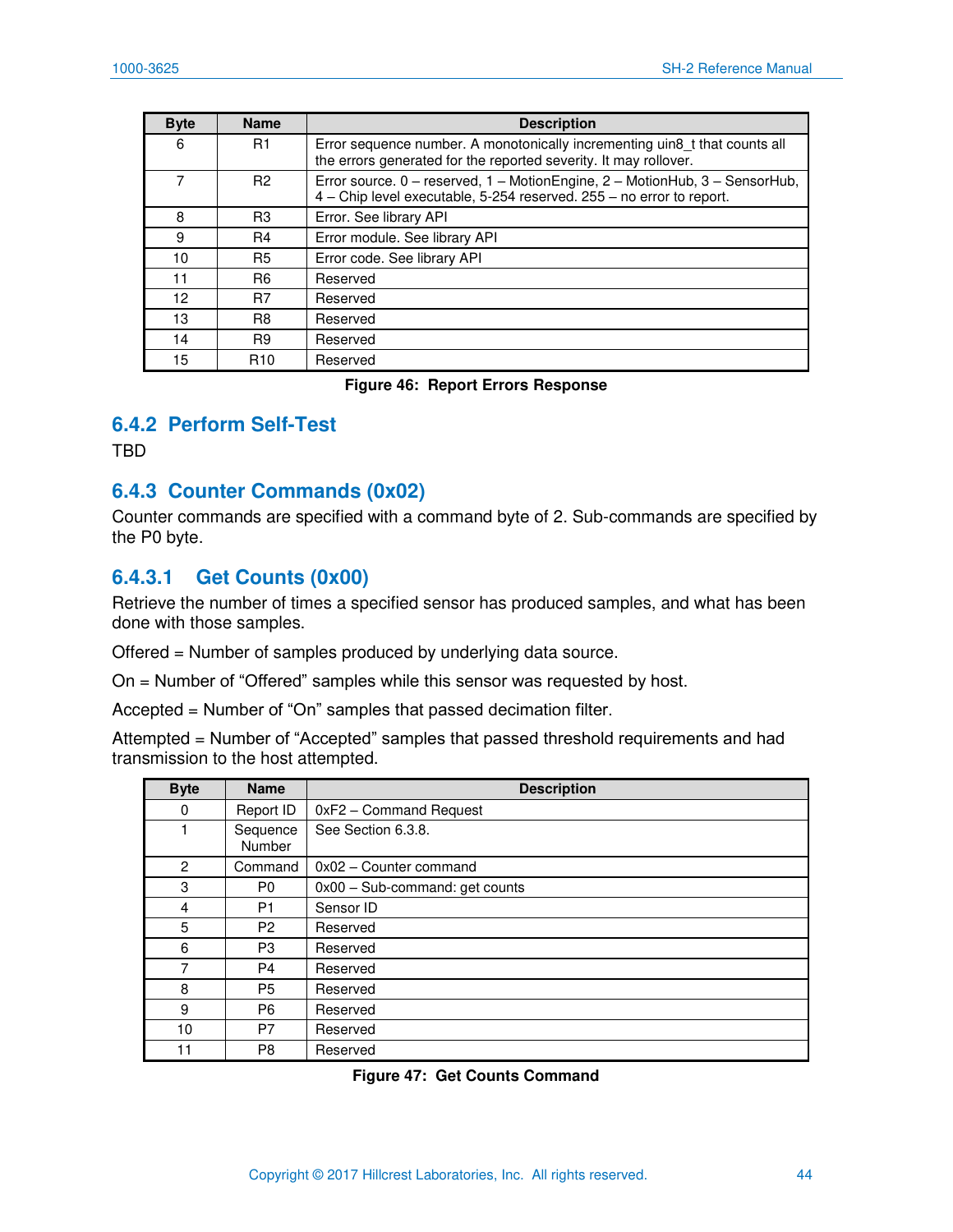These counts are returned in a pair of responses. The response sequence number (0 or 1) indicates the types of counts it contains.

| <b>Byte</b>    | <b>Name</b>                           | <b>Description</b>                                                 |
|----------------|---------------------------------------|--------------------------------------------------------------------|
| 0              | Report ID                             | 0xF1- Command Response                                             |
| $\mathbf 1$    | Sequence<br>Number                    | See Section 6.3.9                                                  |
| $\overline{2}$ | Command                               | 0x02 - Counter command                                             |
| 3              | Command<br>Sequence<br><b>Number</b>  | See 6.3.9                                                          |
| 4              | Response<br>Sequence<br><b>Number</b> | See 6.3.9                                                          |
| 5              | R <sub>0</sub>                        | Sensor ID                                                          |
| 6              | R <sub>1</sub>                        | Status (0= invalid sensor requested, 1=valid sensor requested)     |
| 7              | R <sub>2</sub>                        | Reserved                                                           |
| 8              | R <sub>3</sub>                        | Count Offered (Sequence Number=0) Count On (Sequence Number=1) LSB |
| 9              | R <sub>4</sub>                        | Count Offered (SN=0) Count On (SN=1)                               |
| 10             | R <sub>5</sub>                        | Count Offered (SN=0) Count On (SN=1)                               |
| 11             | R <sub>6</sub>                        | Count Offered (SN=0) Count On (SN=1) MSB                           |
| 12             | R7                                    | Count Accepted (SN=0) Count Attempted (SN=1) LSB                   |
| 13             | R <sub>8</sub>                        | Count Accepted (SN=0) Count Attempted (SN=1)                       |
| 14             | R9                                    | Count Accepted (SN=0) Count Attempted (SN=1)                       |
| 15             | R10                                   | Count Accepted (SN=0) Count Attempted (SN=1) MSB                   |

#### **Figure 48: Get Counts Response**

## **6.4.3.2 Clear Counts (0x01)**

Clear all counters for a given sensor to 0.

| <b>Byte</b> | <b>Name</b>        | <b>Description</b>               |
|-------------|--------------------|----------------------------------|
| 0           | Report ID          | 0xF2 - Command Request           |
| 1           | Sequence<br>Number | See Section 6.3.8.               |
| 2           | Command            | 0x02 - Counter command           |
| 3           | P <sub>0</sub>     | 0x01 - Sub-command: clear counts |
| 4           | P1                 | Sensor ID                        |
| 5           | P <sub>2</sub>     | Reserved                         |
| 6           | P <sub>3</sub>     | Reserved                         |
| 7           | P4                 | Reserved                         |
| 8           | <b>P5</b>          | Reserved                         |
| 9           | P <sub>6</sub>     | Reserved                         |
| 10          | P7                 | Reserved                         |
| 11          | P <sub>8</sub>     | Reserved                         |

#### **Figure 49: Clear Counts Command**

### <span id="page-45-0"></span>**6.4.4 Tare (0x03)**

Tare commands are specified with a Command byte of 3. Sub-commands are specified by the P0 byte.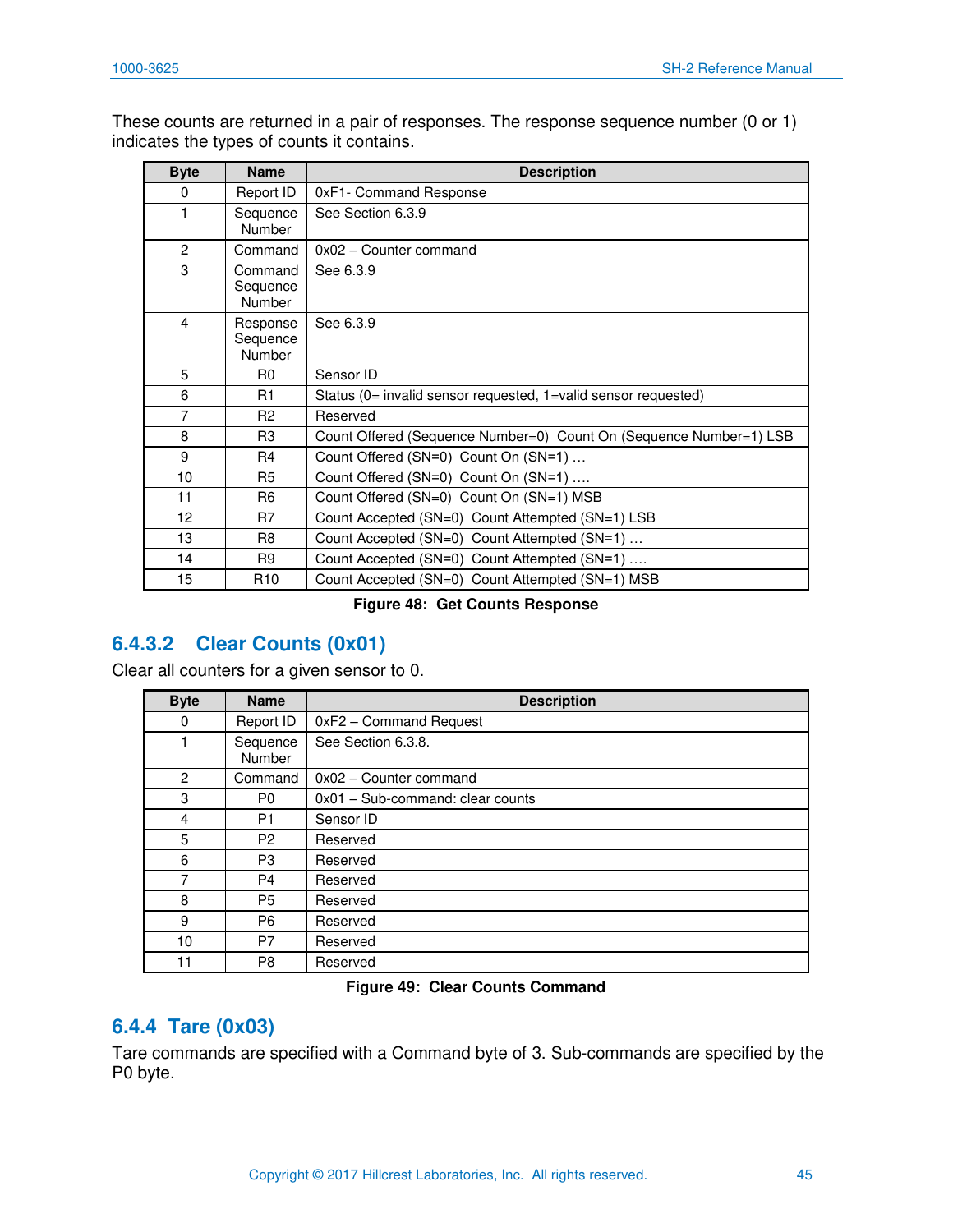### **6.4.4.1 Tare Now (0x00)**

This command instructs SH-2 to perform a tare operation along one or more axis. Currently the following axes are supported:

 $P1 = 0x07$ :  $(X, Y, Z)$ . This tares with rotation around all axes. This will reorient all motion outputs (e.g. accelerometer, gyroscope, magnetometer, rotation vectors).

 $P1 = 0x04$ : (Z): This will tare with a rotation around Z, which changes the heading, but not the tilt. The Z axis will be defined by the current reorientation.

If P2 is 0 (Rotation Vector) or 2 (Geomagnetic Rotation Vector), then this will reorient all motion outputs.

If P2 is 1 (Gaming Rotation Vector), then this will only tare the Gaming Rotation Vector. A Zaxis Gaming Rotation tare cannot be persistent, because the Gaming Rotation Vector has no absolute reference for heading.

If P2 is 3, 4, or 5 (Gyro-Integrated Rotation Vector, ARVR-Stabilized Rotation Vector, ARVR-Stabilized Game Rotation Vector), then the tare will be performed on the underlying rotation vector (Rotation Vector or Game Rotation Vector). The derived vector will be immediately updated to match the value of the underlying rotation vector at this time.

| <b>Byte</b> | <b>Name</b>               | <b>Description</b>                                                                                                                                                                                                                                    |
|-------------|---------------------------|-------------------------------------------------------------------------------------------------------------------------------------------------------------------------------------------------------------------------------------------------------|
| 0           | Report ID                 | 0xF2 - Command Request                                                                                                                                                                                                                                |
|             | Sequence<br><b>Number</b> | See Section 6.3.8.                                                                                                                                                                                                                                    |
| 2           | Command                   | $0x03 - T$ are command                                                                                                                                                                                                                                |
| 3           | P <sub>0</sub>            | 0x00 - Subcommand: Perform Tare now                                                                                                                                                                                                                   |
| 4           | P <sub>1</sub>            | Bitmap of axes to tare: Bit $0 = X$ , Bit $1 = Y$ , Bit $2 = Z$                                                                                                                                                                                       |
| 5           | P <sub>2</sub>            | Rotation Vector to use as basis for tare.<br>0: Rotation Vector<br>1: Gaming Rotation Vector<br>2: Geomagnetic Rotation Vector<br>3: Gyro-Integrated Rotation Vector<br>4: ARVR-Stabilized Rotation Vector<br>5: ARVR-Stabilized Game Rotation Vector |
| 6           | P <sub>3</sub>            | Reserved                                                                                                                                                                                                                                              |
| 7           | P4                        | Reserved                                                                                                                                                                                                                                              |
| 8           | P <sub>5</sub>            | Reserved                                                                                                                                                                                                                                              |
| 9           | P <sub>6</sub>            | Reserved                                                                                                                                                                                                                                              |
| 10          | P7                        | Reserved                                                                                                                                                                                                                                              |
| 11          | P8                        | Reserved                                                                                                                                                                                                                                              |

**Figure 50: Tare Now Command** 

### **6.4.4.2 Persist Tare (0x01)**

This command instructs SH-2 to persist the results of the last tare operation to flash for use at the next system restart. These results are stored in the master [Sensor Orientation](#page-14-0) configuration record, individual sensor orientation records are not modified. Note that this only persists the tare applied to rotation vector and geomagnetic rotation vector.

| <b>Byte</b> | <b>Name</b> | <b>Description</b>     |
|-------------|-------------|------------------------|
|             | Report ID   | 0xF2 - Command Request |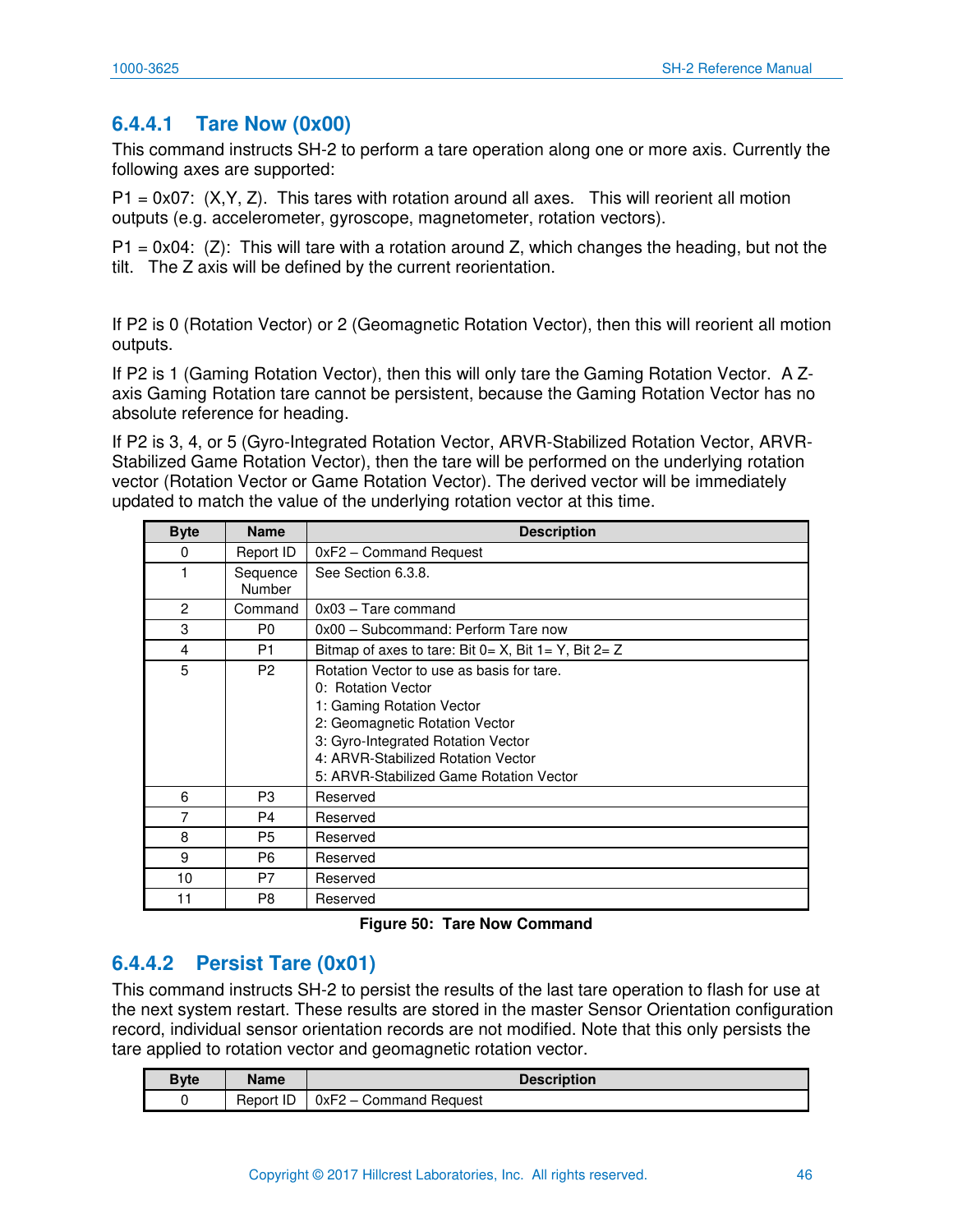| <b>Byte</b>    | <b>Name</b>        | <b>Description</b>     |
|----------------|--------------------|------------------------|
|                | Sequence<br>Number | See Section 6.3.8.     |
| $\overline{2}$ | Command            | $0x03 - T$ are command |
| 3              | P <sub>0</sub>     | 0x01 - Persist Tare    |
| 4              | P <sub>1</sub>     | Reserved               |
| 5              | P <sub>2</sub>     | Reserved               |
| 6              | P <sub>3</sub>     | Reserved               |
| 7              | P <sub>4</sub>     | Reserved               |
| 8              | P <sub>5</sub>     | Reserved               |
| 9              | P <sub>6</sub>     | Reserved               |
| 10             | P7                 | Reserved               |
| 11             | P8                 | Reserved               |

#### **Figure 51: Persist Tare Command**

### **6.4.4.3 Set Reorientation (0x02)**

This command instructs SH-2 to set the current run-time sensor reorientation. Note that this does not replace any persistent tare settings in the master [Sensor Orientation](#page-14-0) configuration record. Persistent tare settings must be cleared by deleting the [Sensor Orientation](#page-14-0) configuration record.

To clear the current tare, set P1-P8 to 0x00.

The rotation vector is a signed, 16-bit 2's-complement fixed point number with a Q-point of 14.

| <b>Byte</b>    | <b>Name</b>        | <b>Description</b>        |
|----------------|--------------------|---------------------------|
| 0              | Report ID          | 0xF2 - Command Request    |
|                | Sequence<br>Number | See Section 6.3.8.        |
| 2              | Command            | 0x03 - Tare Command       |
| 3              | P <sub>0</sub>     | 0x02 - Set Reorientation  |
| $\overline{4}$ | P1                 | Rotation quaternion X LSB |
| 5              | P <sub>2</sub>     | Rotation quaternion X MSB |
| 6              | P3                 | Rotation quaternion Y LSB |
| 7              | P4                 | Rotation quaternion Y MSB |
| 8              | P5                 | Rotation quaternion Z LSB |
| 9              | P <sub>6</sub>     | Rotation quaternion Z MSB |
| 10             | P7                 | Rotation quaternion W LSB |
| 11             | P8                 | Rotation quaternion W MSB |

#### **Figure 52: Set Reorientation Command**

### <span id="page-47-0"></span>**6.4.5 Initialization (0x04)**

The initialize command requests that the sensor hub reinitialize itself or one of its subsystems. The response is sent unsolicited if the sensor hub itself resets.

### **6.4.5.1 Initialize Command**

This command is sent by the host to re-initialize the sensor hub (or one of its subsystems.)

| Bvte | <b>Name</b> | <b>Description</b>     |
|------|-------------|------------------------|
|      | Report ID   | 0xF2 - Command Request |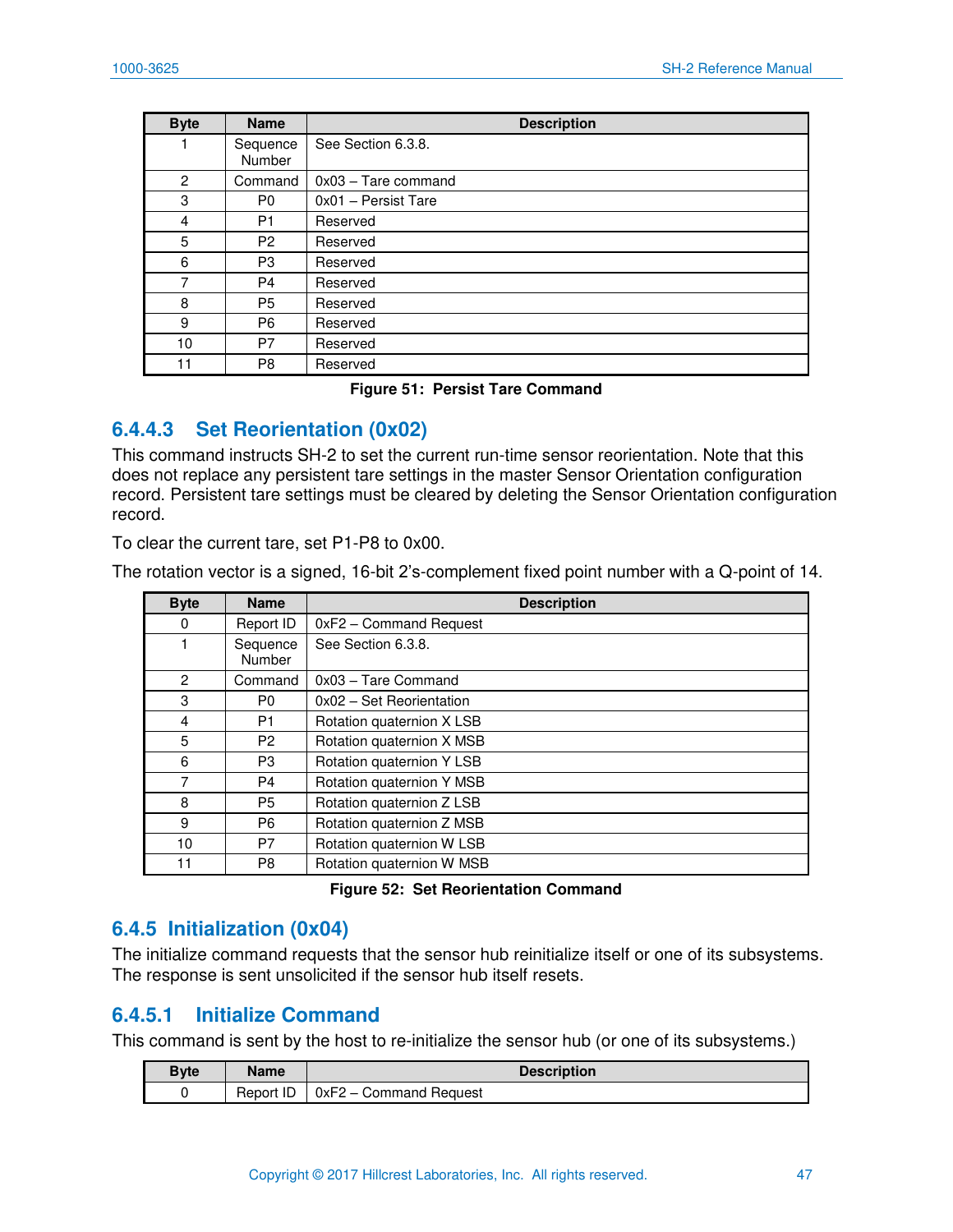| <b>Byte</b> | <b>Name</b>               | <b>Description</b>        |
|-------------|---------------------------|---------------------------|
|             | Sequence<br><b>Number</b> | See Section 6.3.8.        |
| 2           | Command                   | 0x04 - Initialize command |
| 3           | P <sub>0</sub>            | Subsystem                 |
| 4           | P <sub>1</sub>            | Reserved                  |
| 5           | P <sub>2</sub>            | Reserved                  |
| 6           | P <sub>3</sub>            | Reserved                  |
| 7           | P <sub>4</sub>            | Reserved                  |
| 8           | P5                        | Reserved                  |
| 9           | P <sub>6</sub>            | Reserved                  |
| 10          | P7                        | Reserved                  |
| 11          | P8                        | Reserved                  |

#### **Figure 53: Initialize Command**

The subsystem field indicates which component of the sensor hub should be reinitialized:

| <b>Value</b> | <b>Subsystem</b> | <b>Description</b>                  |
|--------------|------------------|-------------------------------------|
|              | None             | No Operation.                       |
|              | SensorHub        | Reinitialize the entire sensor hub. |
| Others       | Reserved         | Reserved                            |

#### **Figure 54: Initialize Command Subsystems**

### <span id="page-48-0"></span>**6.4.5.2 Initialize Response**

The sensor hub responds to the Initialize command with an Initialize Response. In the case where the sensor hub reinitializes itself, this response is unsolicited. An unsolicited response is also generated after startup.

| <b>Byte</b> | <b>Name</b>                          | <b>Description</b>                                 |
|-------------|--------------------------------------|----------------------------------------------------|
| 0           | Report ID                            | 0xF1- Command Response                             |
| 1           | Sequence<br>Number                   | See Section 6.3.9                                  |
| 2           | Command                              | 0x04 - Initialize, 0x84 - Initialize (unsolicited) |
| 3           | Command<br>Sequence<br><b>Number</b> | See 6.3.9                                          |
| 4           | Response<br>Sequence<br>Number       | See 6.3.9                                          |
| 5           | R0                                   | Status (0 - successful. 1 - Operation failed)      |
| 6           | R1                                   | Subsystem                                          |
| 7           | R <sub>2</sub>                       | Reserved                                           |
| 8           | R <sub>3</sub>                       | Reserved                                           |
| 9           | R <sub>4</sub>                       | Reserved                                           |
| 10          | R <sub>5</sub>                       | Reserved                                           |
| 11          | R <sub>6</sub>                       | Reserved                                           |
| 12          | R7                                   | Reserved                                           |
| 13          | R <sub>8</sub>                       | Reserved                                           |
| 14          | R <sub>9</sub>                       | Reserved                                           |
| 15          | R <sub>10</sub>                      | Reserved                                           |

**Figure 55: Initialize Response**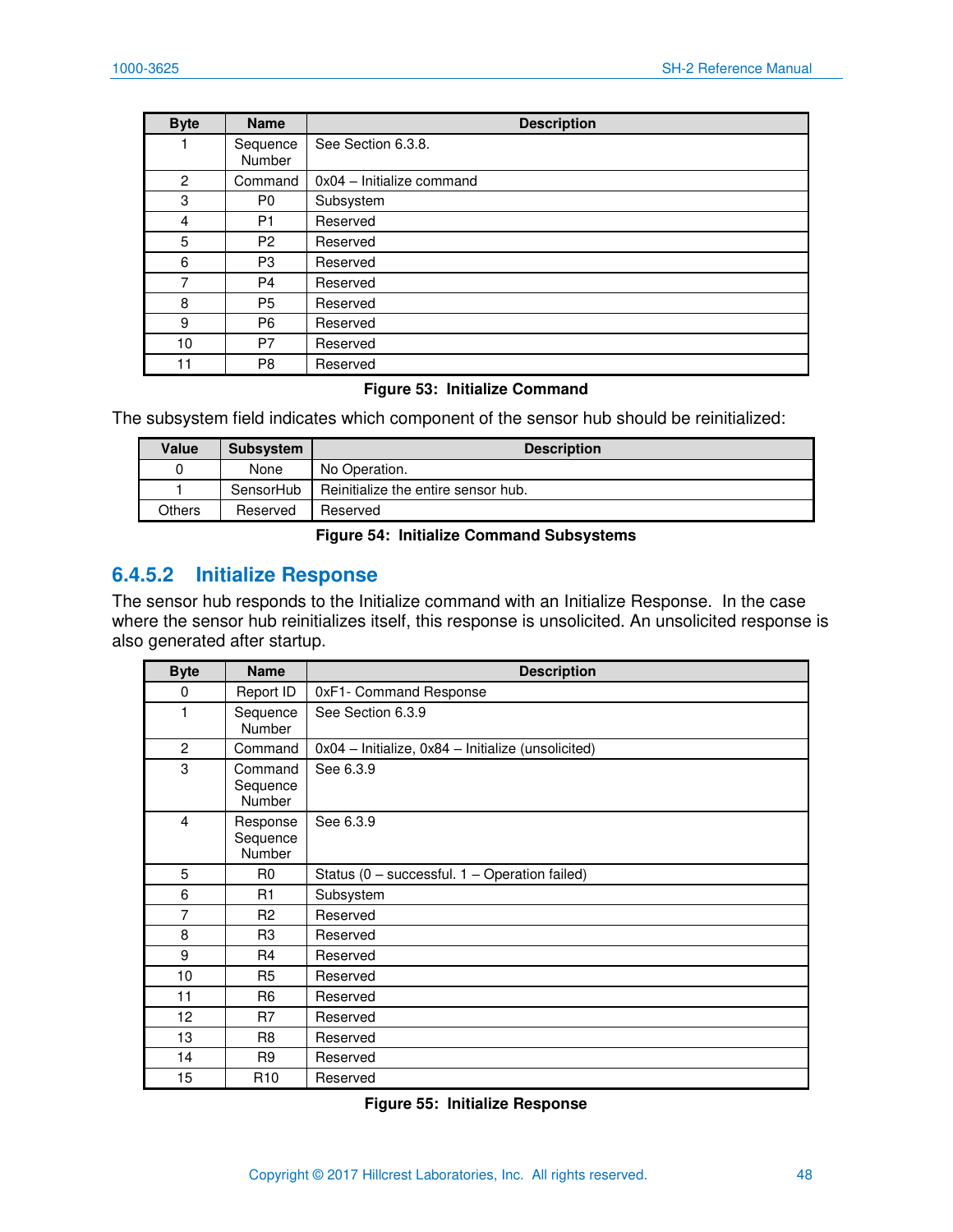## <span id="page-49-0"></span>**6.4.6 Save DCD (0x06)**

The Save DCD command requests that the sensor hub save the current DCD. Upon completion, a Save DCD Response will be sent.

### **6.4.6.1 Save DCD Command**

This command is sent by the host to save the DCD.

| <b>Byte</b>    | <b>Name</b>               | <b>Description</b>      |
|----------------|---------------------------|-------------------------|
| 0              | Report ID                 | 0xF2 - Command Request  |
|                | Sequence<br><b>Number</b> | See Section 6.3.8.      |
| $\overline{c}$ | Command                   | 0x06 - Save DCD Command |
| 3              | P <sub>0</sub>            | Reserved                |
| 4              | P1                        | Reserved                |
| 5              | P <sub>2</sub>            | Reserved                |
| 6              | P <sub>3</sub>            | Reserved                |
| 7              | P4                        | Reserved                |
| 8              | P5                        | Reserved                |
| 9              | P <sub>6</sub>            | Reserved                |
| 10             | P7                        | Reserved                |
| 11             | P8                        | Reserved                |

#### **Figure 56: Save DCD Command**

### **6.4.6.2 Save DCD Response**

The sensor hub responds to the Save DCD command with a Save DCD Response containing a success/failure status.

| <b>Byte</b>             | <b>Name</b>                    | <b>Description</b>                                |
|-------------------------|--------------------------------|---------------------------------------------------|
| 0                       | Report ID                      | 0xF1- Command Response                            |
| $\mathbf{1}$            | Sequence<br><b>Number</b>      | See Section 6.3.9                                 |
| $\overline{2}$          | Command                        | $0x06 -$ Save DCD                                 |
| 3                       | Command<br>Sequence<br>Number  | See 6.3.9                                         |
| $\overline{\mathbf{4}}$ | Response<br>Sequence<br>Number | See 6.3.9                                         |
| 5                       | R0                             | Status (0 - success. Non Zero - Operation failed) |
| 6                       | R <sub>1</sub>                 | Reserved                                          |
| 7                       | R <sub>2</sub>                 | Reserved                                          |
| 8                       | R <sub>3</sub>                 | Reserved                                          |
| 9                       | R <sub>4</sub>                 | Reserved                                          |
| 10                      | R <sub>5</sub>                 | Reserved                                          |
| 11                      | R <sub>6</sub>                 | Reserved                                          |
| 12                      | R7                             | Reserved                                          |
| 13                      | R <sub>8</sub>                 | Reserved                                          |
| 14                      | R <sub>9</sub>                 | Reserved                                          |
| 15                      | R <sub>10</sub>                | Reserved                                          |

**Figure 57: Save DCD Response**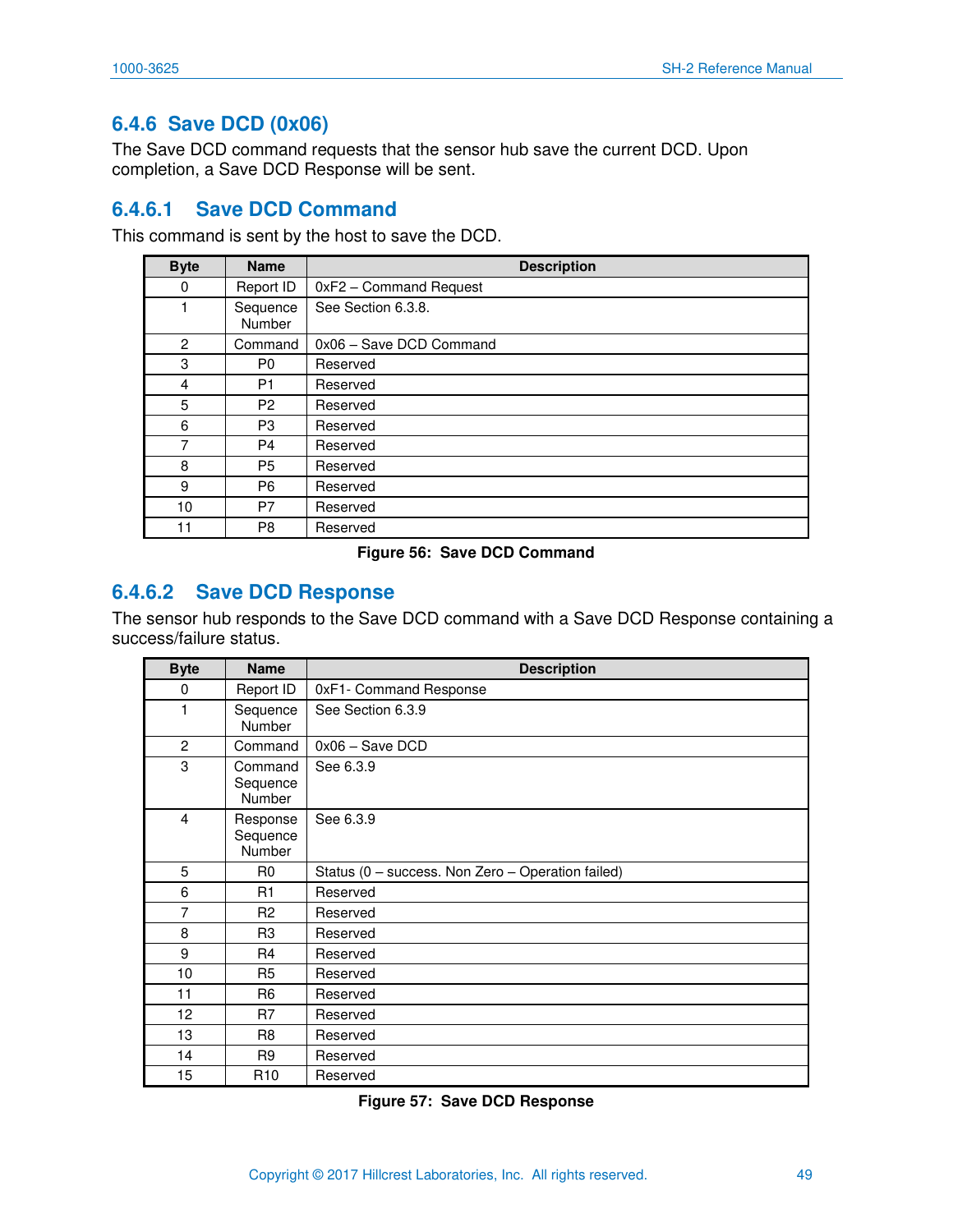## <span id="page-50-0"></span>**6.4.7 ME Calibration Commands (0x07)**

The ME Calibration command requests tell the sensor hub to enable/disable the accelerometer, gyro and magnetometer calibration routines and can read back the enable/disable state of each of these routines.

## **6.4.7.1 Configure ME Calibration Command**

This command is sent by the host to configure the ME calibration of the accelerometer, gyro and magnetometer giving the host the ability to control when calibration is performed.

| <b>Byte</b> | <b>Name</b>        | <b>Description</b>                                  |
|-------------|--------------------|-----------------------------------------------------|
| 0           | Report ID          | 0xF2 - Command Request                              |
|             | Sequence<br>Number | See Section 6.3.8.                                  |
| 2           | Command            | 0x07 - ME Calibration Command                       |
| 3           | P0                 | Accel Cal Enable (1 - enabled, 0 - disabled)        |
| 4           | P <sub>1</sub>     | Gyro Cal Enable (1 - enabled, 0 - disabled)         |
| 5           | P <sub>2</sub>     | Mag Cal Enable $(1 -$ enabled, $0 -$ disabled)      |
| 6           | P3                 | 0x00 - Subcommand: Configure ME Calibration         |
| 7           | P4                 | Planar Accel Cal Enable (1 - enabled, 0 - disabled) |
| 8           | P <sub>5</sub>     | Reserved                                            |
| 9           | P <sub>6</sub>     | Reserved                                            |
| 10          | P7                 | Reserved                                            |
| 11          | P <sub>8</sub>     | Reserved                                            |

**Figure 58: Configure ME Calibration Command** 

## **6.4.7.2 Get ME Calibration Command**

This command is sent by the host to request the enable/disable state of the accelerometer, gyro and magnetometer calibration routines.

| <b>Byte</b>    | <b>Name</b>        | <b>Description</b>                    |
|----------------|--------------------|---------------------------------------|
| 0              | Report ID          | 0xF2 - Command Request                |
| 1              | Sequence<br>Number | See Section 6.3.8.                    |
| $\overline{c}$ | Command            | 0x07 - ME Calibration Command         |
| 3              | P <sub>0</sub>     | Reserved                              |
| 4              | P1                 | Reserved                              |
| 5              | P <sub>2</sub>     | Reserved                              |
| 6              | P3                 | 0x01 - Subcommand: Get ME Calibration |
| 7              | P <sub>4</sub>     | Reserved                              |
| 8              | P5                 | Reserved                              |
| 9              | P <sub>6</sub>     | Reserved                              |
| 10             | P7                 | Reserved                              |
| 11             | P8                 | Reserved                              |

#### **Figure 59: Get ME Calibration Command**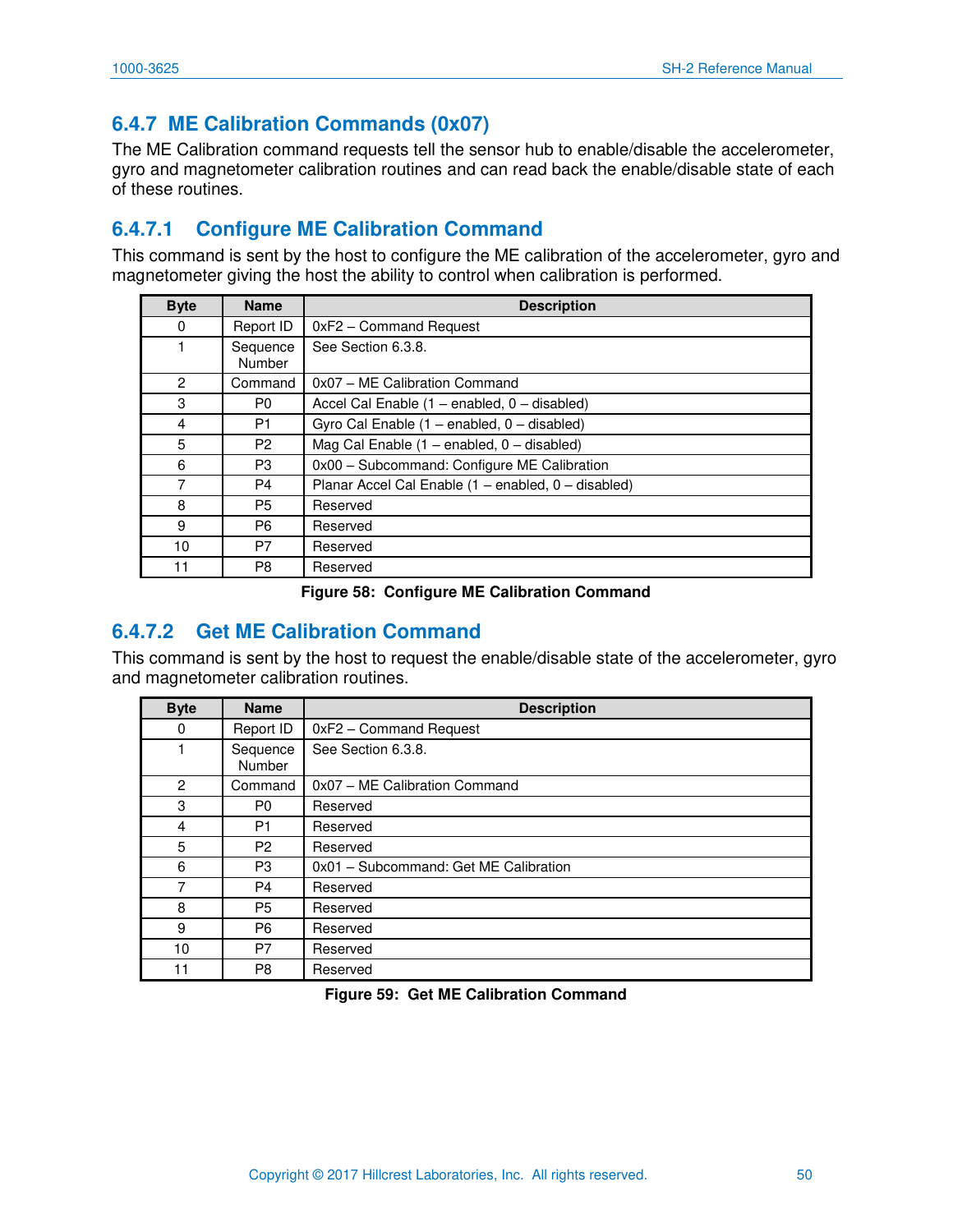## **6.4.7.3 ME Calibration Response**

The sensor hub responds to the Configure ME Calibration command with a Configure ME Calibration Response containing a success/failure status and the enable/disable state of the accelerometer, gyro and magnetometer calibration routines.

| <b>Byte</b>    | <b>Name</b>                    | <b>Description</b>                                  |
|----------------|--------------------------------|-----------------------------------------------------|
| 0              | Report ID                      | 0xF1- Command Response                              |
| 1              | Sequence<br>Number             | See Section 6.3.9                                   |
| $\overline{2}$ | Command                        | 0x07 - Configure ME Calibration                     |
| 3              | Command<br>Sequence<br>Number  | See 6.3.9                                           |
| 4              | Response<br>Sequence<br>Number | See 6.3.9                                           |
| 5              | R <sub>0</sub>                 | Status (0 – success. Non Zero – Operation failed)   |
| 6              | R <sub>1</sub>                 | Accel Cal Enable (1 - enabled, 0 - disabled)        |
| 7              | R <sub>2</sub>                 | Gyro Cal Enable (1 - enabled, 0 - disabled)         |
| 8              | R <sub>3</sub>                 | Mag Cal Enable (1 - enabled, 0 - disabled)          |
| 9              | R <sub>4</sub>                 | Planar Accel Cal Enable (1 - enabled, 0 - disabled) |
| 10             | R <sub>5</sub>                 | Reserved                                            |
| 11             | R <sub>6</sub>                 | Reserved                                            |
| 12             | R7                             | Reserved                                            |
| 13             | R <sub>8</sub>                 | Reserved                                            |
| 14             | R <sub>9</sub>                 | Reserved                                            |
| 15             | R <sub>10</sub>                | Reserved                                            |

**Figure 60: Configure ME Calibration Response** 

## **6.4.8 Configure Periodic DCD Save (0x09)**

The Configure Periodic DCD Save command configures the automatic saving of DCD. There is no response to this command. This command does not inhibit the Save DCD command.

## **6.4.8.1 Configure Periodic DCD Save Command**

This command is sent by the host to enable or disable the saving of DCD on a periodic basis.

| <b>Byte</b>    | <b>Name</b>        | <b>Description</b>               |
|----------------|--------------------|----------------------------------|
| 0              | Report ID          | 0xF2 - Command Request           |
|                | Sequence<br>Number | See Section 6.3.8.               |
| $\overline{2}$ | Command            | 0x09- Configure DCD Save Command |
| 3              | P0                 | 0x00 - Enable Periodic DCD Save  |
|                |                    | 0x01 - Disable Periodic DCD Save |
| 4              | P <sub>1</sub>     | Reserved                         |
| 5              | P <sub>2</sub>     | Reserved                         |
| 6              | P3                 | Reserved                         |
| 7              | P4                 | Reserved                         |
| 8              | P5                 | Reserved                         |
| 9              | P6                 | Reserved                         |
| 10             | P7                 | Reserved                         |
| 11             | P8                 | Reserved                         |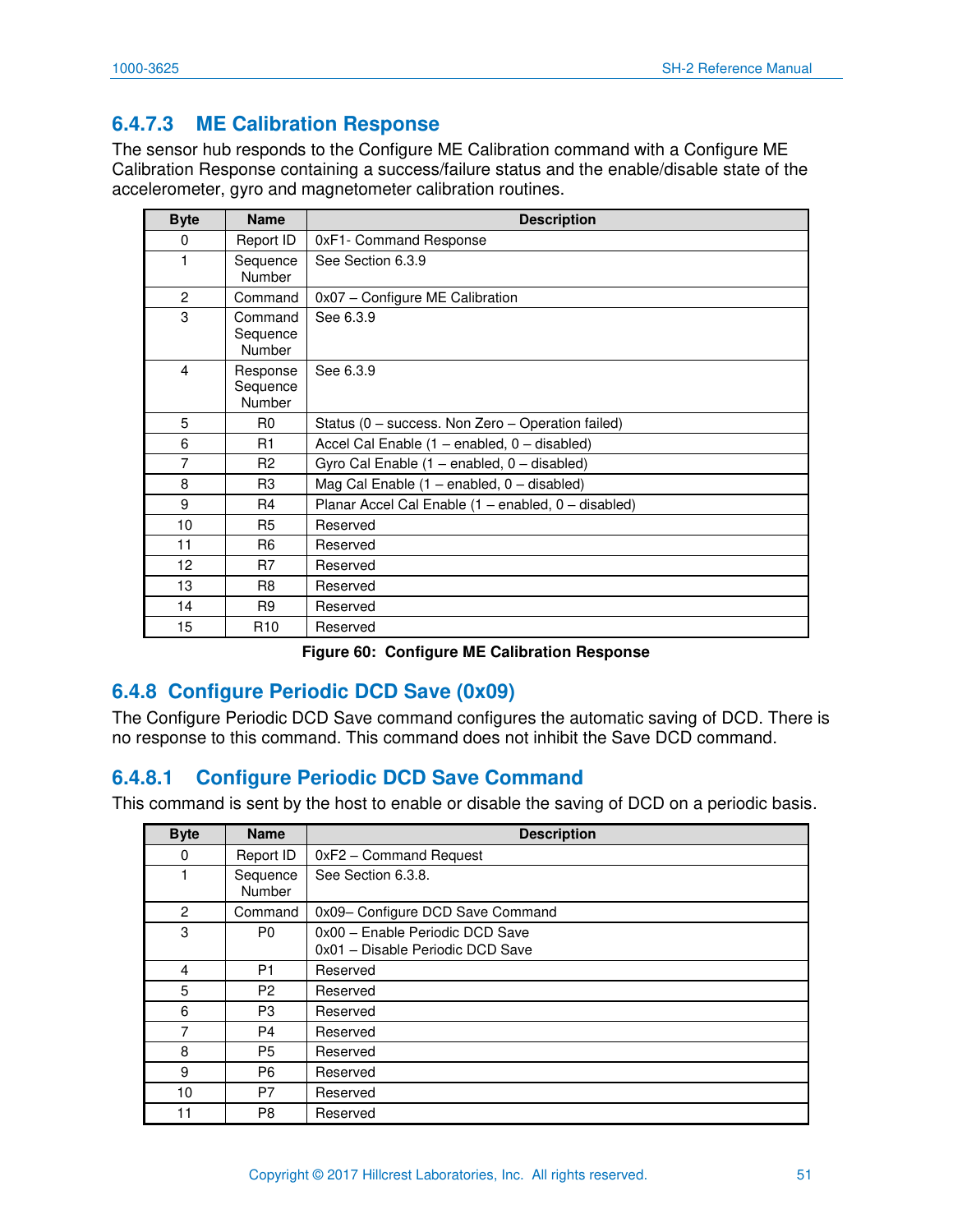### **Figure 61: Configure Periodic Save DCD Command**

## **6.4.9 Get Oscillator Type (0x0A)**

The Get Oscillator Type command is used to get information about the oscillator type used in the clock system of the SH-2.

## **6.4.9.1 Get Oscillator Type Command**

This command is sent by the host to request information about the clock system of the SH-2.

| <b>Byte</b> | <b>Name</b>        | <b>Description</b>                 |
|-------------|--------------------|------------------------------------|
| 0           | Report ID          | 0xF2 - Command Request             |
|             | Sequence<br>Number | See Section 6.3.8.                 |
| 2           | Command            | 0x0A - Get Oscillator Type Command |
| 3           | P <sub>0</sub>     | Reserved                           |
| 4           | P <sub>1</sub>     | Reserved                           |
| 5           | P <sub>2</sub>     | Reserved                           |
| 6           | P3                 | Reserved                           |
| 7           | P <sub>4</sub>     | Reserved                           |
| 8           | P <sub>5</sub>     | Reserved                           |
| 9           | P <sub>6</sub>     | Reserved                           |
| 10          | P7                 | Reserved                           |
| 11          | P8                 | Reserved                           |

#### **Figure 62: Get Oscillator Type Command**

## **6.4.9.2 Get Oscillator Type Response**

The sensor hub responds to the Get Oscillator Type command with a Get Oscillator Type Response containing the oscillator type used by the SH-2 clock system.

| <b>Byte</b>    | <b>Name</b>                          | <b>Description</b>                                                                  |
|----------------|--------------------------------------|-------------------------------------------------------------------------------------|
| 0              | Report ID                            | 0xF1- Command Response                                                              |
| 1              | Sequence<br><b>Number</b>            | See Section 6.3.9                                                                   |
| 2              | Command                              | 0x0A - Get Oscillator Type Command                                                  |
| 3              | Command<br>Sequence<br><b>Number</b> | See 6.3.9                                                                           |
| $\overline{4}$ | Response<br>Sequence<br>Number       | See 6.3.9                                                                           |
| 5              | R <sub>0</sub>                       | Oscillator Type (0 - internal Oscillator, 1 - external crystal, 2 - external clock) |
| 6              | R1                                   | Reserved                                                                            |
| $\overline{7}$ | R <sub>2</sub>                       | Reserved                                                                            |
| 8              | R <sub>3</sub>                       | Reserved                                                                            |
| 9              | R4                                   | Reserved                                                                            |
| 10             | R <sub>5</sub>                       | Reserved                                                                            |
| 11             | R <sub>6</sub>                       | Reserved                                                                            |
| 12             | R7                                   | Reserved                                                                            |
| 13             | R <sub>8</sub>                       | Reserved                                                                            |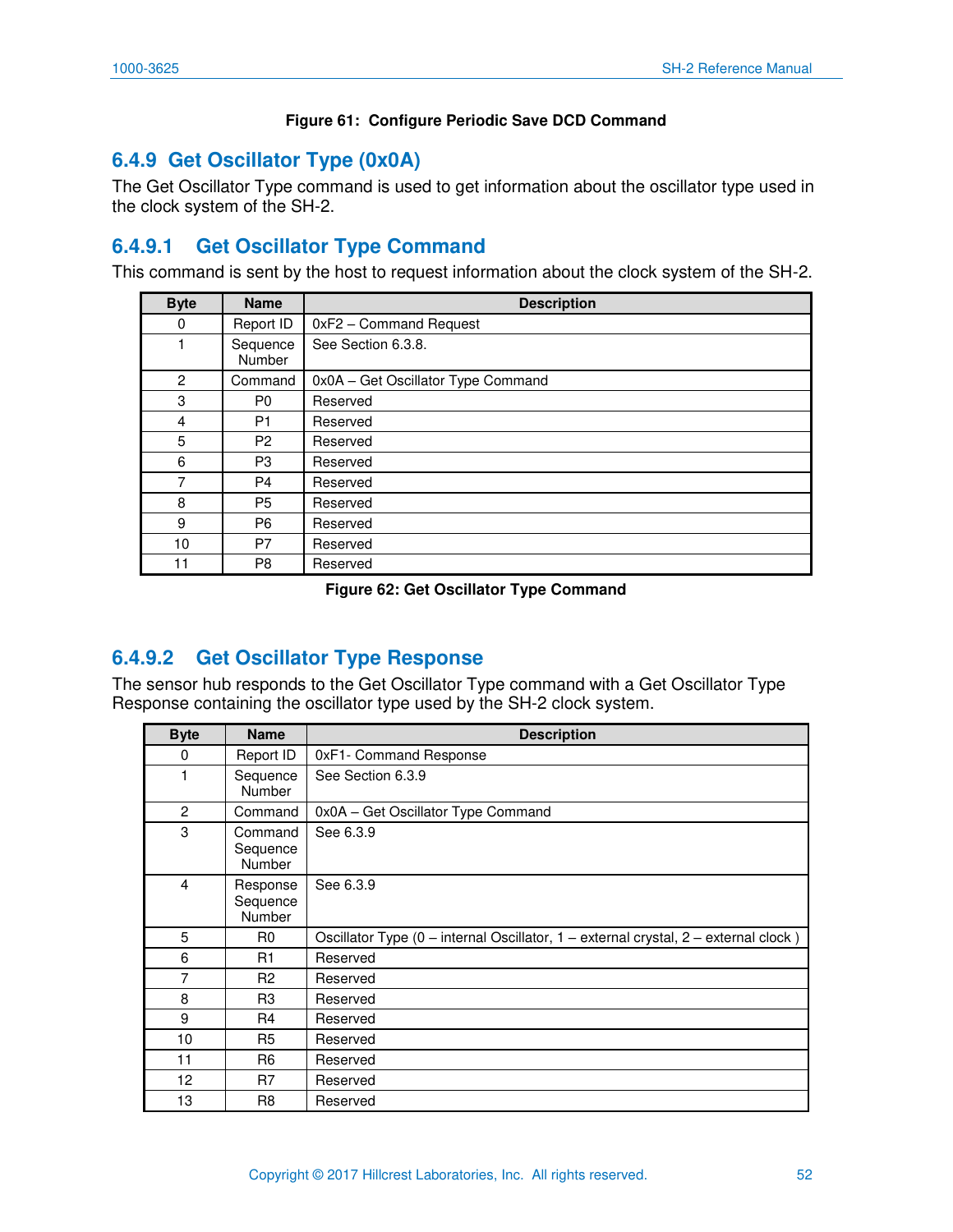| <b>Byte</b> | <b>Name</b>     | <b>Description</b> |
|-------------|-----------------|--------------------|
| ۱4          | R <sub>9</sub>  | Reserved           |
| 15          | R <sub>10</sub> | Reserved           |

**Figure 63: Get Oscillator Type Response** 

## **6.4.10 Clear DCD and Reset (0x0B)**

The sensor hub stores updated Dynamic Calibration Data to RAM frequently. At non-power-up reset, the hub will persist the last-stored DCD from RAM to FRS. In order to prevent this from happening (e.g. if one desires to fully clear DCD state), this command performs an atomic clear-DCD (from RAM) and system reset.

The recommended sequence for completely resetting DCD state is:

- 1. Reset hub (via pin toggle, reset command, or Clear DCD and Reset Command)
- 2. Delete flash copy of DCD via FRS: see [6.3.3.](#page-38-0)
- 3. Issue Clear DCD and Reset Command.

### **6.4.10.1 Clear DCD and Reset Command**

Clear any copy of DCD stored in RAM and perform a chip reset immediately. No response is sent for this command, though the hub will report an unsolicited Initialization Response as in a standard reset (see [6.4.5.2\)](#page-48-0).

| <b>Byte</b> | <b>Name</b>        | <b>Description</b>         |
|-------------|--------------------|----------------------------|
| 0           | Report ID          | 0xF2 - Command Request     |
|             | Sequence<br>Number | See Section 6.3.8.         |
| 2           | Command            | 0x0B - Clear DCD and Reset |
| 3           | P0                 | Reserved                   |
| 4           | P1                 | Reserved                   |
| 5           | P <sub>2</sub>     | Reserved                   |
| 6           | P <sub>3</sub>     | Reserved                   |
| 7           | P4                 | Reserved                   |
| 8           | P <sub>5</sub>     | Reserved                   |
| 9           | P <sub>6</sub>     | Reserved                   |
| 10          | P7                 | Reserved                   |
| 11          | P8                 | Reserved                   |

**Figure 64: Clear DCD and Reset Command** 

### **6.5 Sensor Reports**

Sensor feature reports are used to control and configure sensors, and to retrieve sensor configuration. Sensor input reports are used to send sensor data to the host.

The sensor input reports use fixed point formats for their data fields. Some sensors report both the sensor data output and either the sensor bias or the sensor accuracy. For sensors that have both types of outputs, the Q point of each type of output may be different. The default Q point for each type is provided in the following sections about the reports for each sensor. For SH-2 systems using revision 1 or later of the sensor metadata record, the Q points are provided in the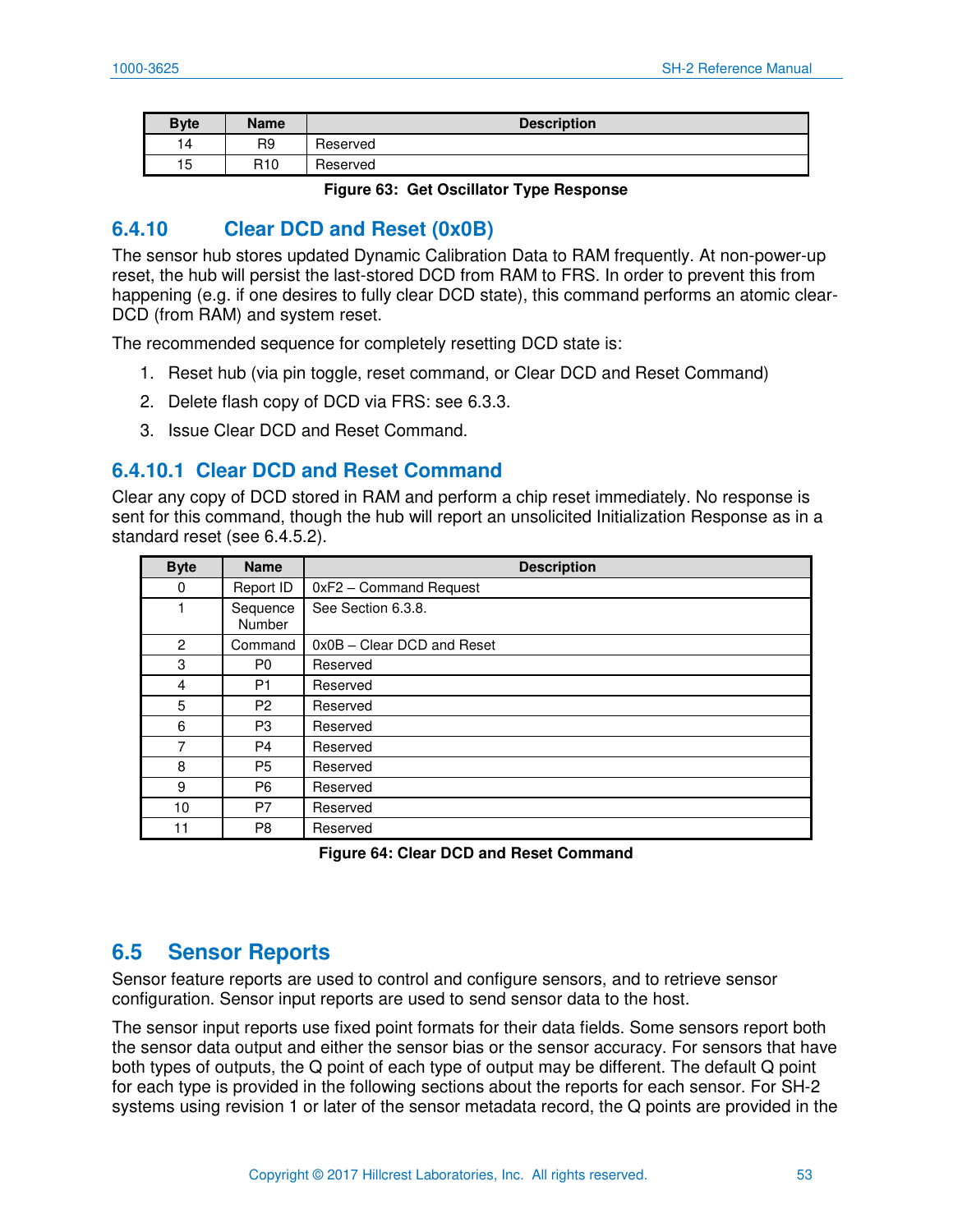metadata record. If there is a difference between the Q point listed below and that of the metadata record, the metadata record takes precedence.

### **6.5.1 Common Fields**

The sensor feature and input reports have a number of fields in common across many sensors. These common fields and their meaning are listed in [Figure 65.](#page-54-0) Fields that are specific to a sensor are explained in that sensors report.

| <b>Field</b>                          | <b>Description</b>                                                                                                                                                                                                                                                                                                                                                                                                                                     |
|---------------------------------------|--------------------------------------------------------------------------------------------------------------------------------------------------------------------------------------------------------------------------------------------------------------------------------------------------------------------------------------------------------------------------------------------------------------------------------------------------------|
| Report ID                             | Report ID                                                                                                                                                                                                                                                                                                                                                                                                                                              |
| Sequence number                       | 8-bit unsigned integer used to track reports. The<br>sequence number increments once for each report sent.<br>Gaps in the sequence numbers indicate missing or<br>dropped reports.                                                                                                                                                                                                                                                                     |
| Report Interval                       | 32-bit unsigned integer representing the interval in<br>microseconds between asynchronous input reports                                                                                                                                                                                                                                                                                                                                                |
| <b>Batch Interval</b>                 | 32-bit unsigned integer controlling the maximum delay (in<br>microseconds) between the time that a sensor is sampled<br>and the time that its data can be reported. The value 0 is<br>reserved for "do not delay" and the value 0xFFFFFFFF is<br>reserved for "never trigger delivery on the basis of<br>elapsed time"                                                                                                                                 |
| Feature flags                         | A bit field that enables various features for a sensor.<br>Bit 0: change sensitivity type.<br>$0 - absolute$<br>$1 -$ relative<br>Bit 1: change sensitivity enable<br>$0$ – disabled<br>$1$ – enabled<br>Bit 2: wake-up enable<br>$0$ – disabled<br>1 – enabled<br>Bit 3: always-on enable (run sensor while hub is in "sleep"<br>mode)<br>$0$ – disabled<br>$1$ – enabled<br>Bit 4: reserved<br>Bit 5: reserved<br>Bit 6: reserved<br>Bit 7: reserved |
| Change sensitivity absolute           | 16-bit signed fixed point integer representing the value a<br>sensor output must exceed in order to trigger another<br>input report.                                                                                                                                                                                                                                                                                                                   |
| Change sensitivity relative           | 16-bit signed fixed point integer representing the amount<br>by which a sensor output must change from the previous<br>input report in order to trigger another input report.                                                                                                                                                                                                                                                                          |
| Sensor-Specific<br>Configuration word | 32-bit field available for use by sensors requiring<br>additional configuration options.                                                                                                                                                                                                                                                                                                                                                               |
| Status                                | Bits 1:0 – indicate the status of a sensor.<br>0 - Unreliable<br>1 – Accuracy low<br>2 - Accuracy medium<br>3 - Accuracy high<br>Bits 7:2 - Delay upper bits: 6 most-significant bits of<br>report delay. See blow.                                                                                                                                                                                                                                    |
| Delay LSB                             | 8 least-significant bits of report delay. Units are 100 us.                                                                                                                                                                                                                                                                                                                                                                                            |

<span id="page-54-0"></span>**Figure 65: Common Report Fields**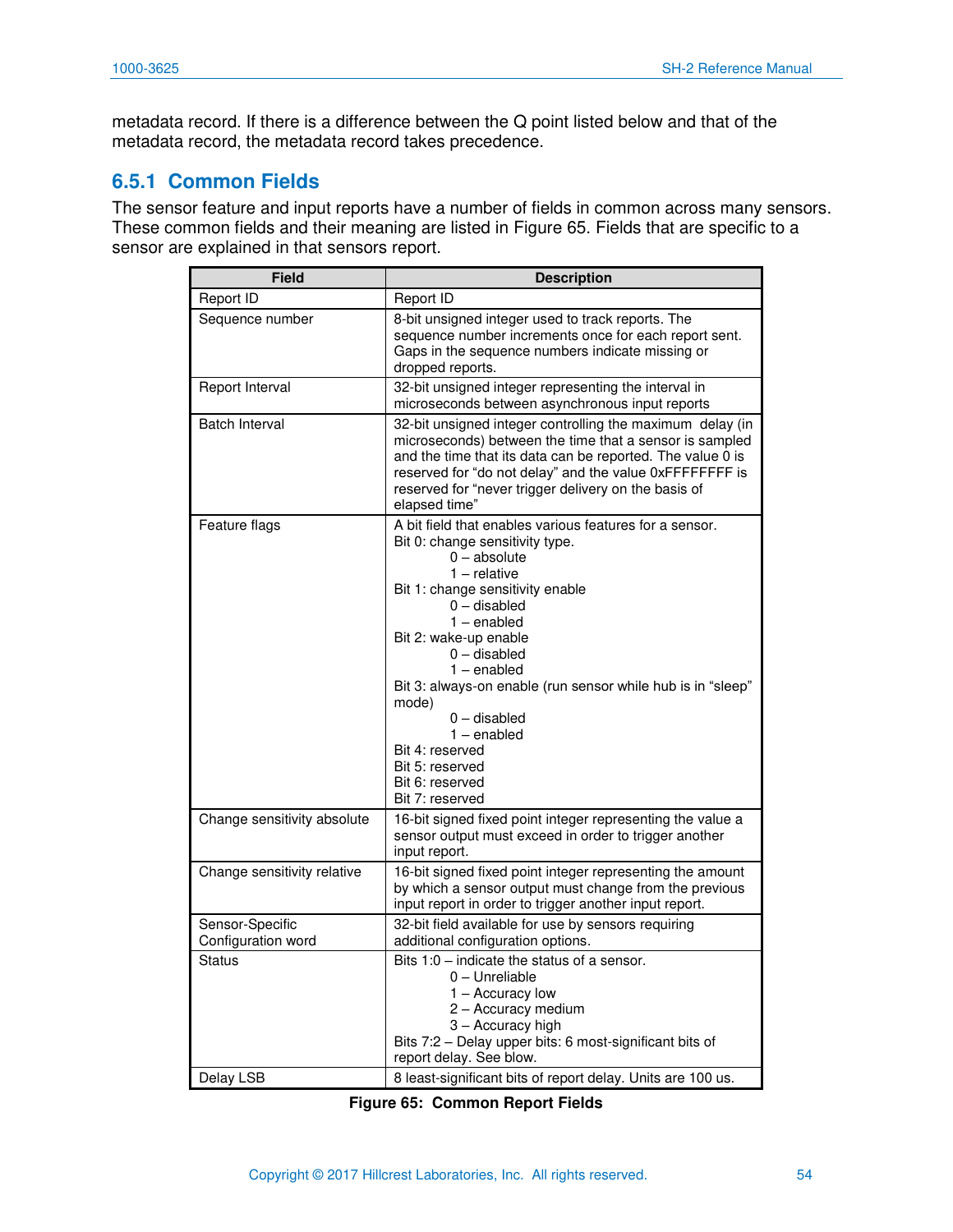## **6.5.2 Common Dynamic Feature Report**

All sensors use the same format for a feature report. This format is shown in [Figure 66.](#page-55-0)

| <b>Byte</b>    | <b>Description</b>                           | <b>Read/Write</b> |
|----------------|----------------------------------------------|-------------------|
| 0              | Feature Report ID                            | R                 |
|                | Feature flags                                | R/W               |
| 2              | Change sensitivity [absolute   relative] LSB | R/W               |
| 3              | Change sensitivity [absolute   relative] MSB | R/W               |
| $\overline{4}$ | Report Interval LSB                          | R/W               |
| 5              | Report Interval                              | R/W               |
| 6              | Report Interval                              | R/W               |
| 7              | Report Interval MSB                          | R/W               |
| 8              | <b>Batch Interval LSB</b>                    | R/W               |
| 9              | Batch Interval                               | R/W               |
| 10             | Batch Interval                               | R/W               |
| 11             | <b>Batch Interval MSB</b>                    | R/W               |
| 12             | Sensor-specific configuration word LSB       | R/W               |
| 13             | Sensor-specific configuration word           | R/W               |
| 14             | Sensor-specific configuration word           | R/W               |
| 15             | Sensor-specific configuration word MSB       | R/W               |

#### **Figure 66: Common Feature Report**

<span id="page-55-0"></span>The type of change sensitivity may be either absolute or relative. The units of change sensitivity are normally the same as that of the input reports. The Q point of the change sensitivity is normally the same as that of the input reports. Any variations from this normal arrangement are explained in the individual sensor's report section. For some sensors the change sensitivity is redefined to have a meaning that is applicable to that particular sensor. In these cases use of the change sensitivity field is explained in the feature report section for that sensor.

## <span id="page-55-1"></span>**6.5.3 Get Feature Request (0xFE)**

Get-Feature requests are issued by sending the following report to SH-2. These are sent on the SH-2 control channel from host to hub.

| Bvte | <b>Description</b> |  |
|------|--------------------|--|
|      | Report ID=0xFE     |  |
|      | Feature Report ID  |  |

**Figure 67: Get Feature Request (0xFE)** 

"Feature Report ID" is set to the ID of the feature report that is to be obtained. For example, to request the Raw Accelerometer feature report, the bytes 0xFE 0x14 would be sent to SH-2. SH-2 will respond by sending a Get Feature Response [\(6.5.5\)](#page-56-0) at some point in the future.

### **6.5.4 Set Feature Command (0xFD)**

Set-Feature commands are issued by prefixing the full feature report with 0xFD. These are sent on the SH-2 control channel from host to hub.

| <b>Byte</b> | <b>Description</b>                           |
|-------------|----------------------------------------------|
| 0           | Report $ID = 0xFD$                           |
|             | Feature Report ID                            |
| 2           | Feature flags                                |
| 3           | Change sensitivity [absolute   relative] LSB |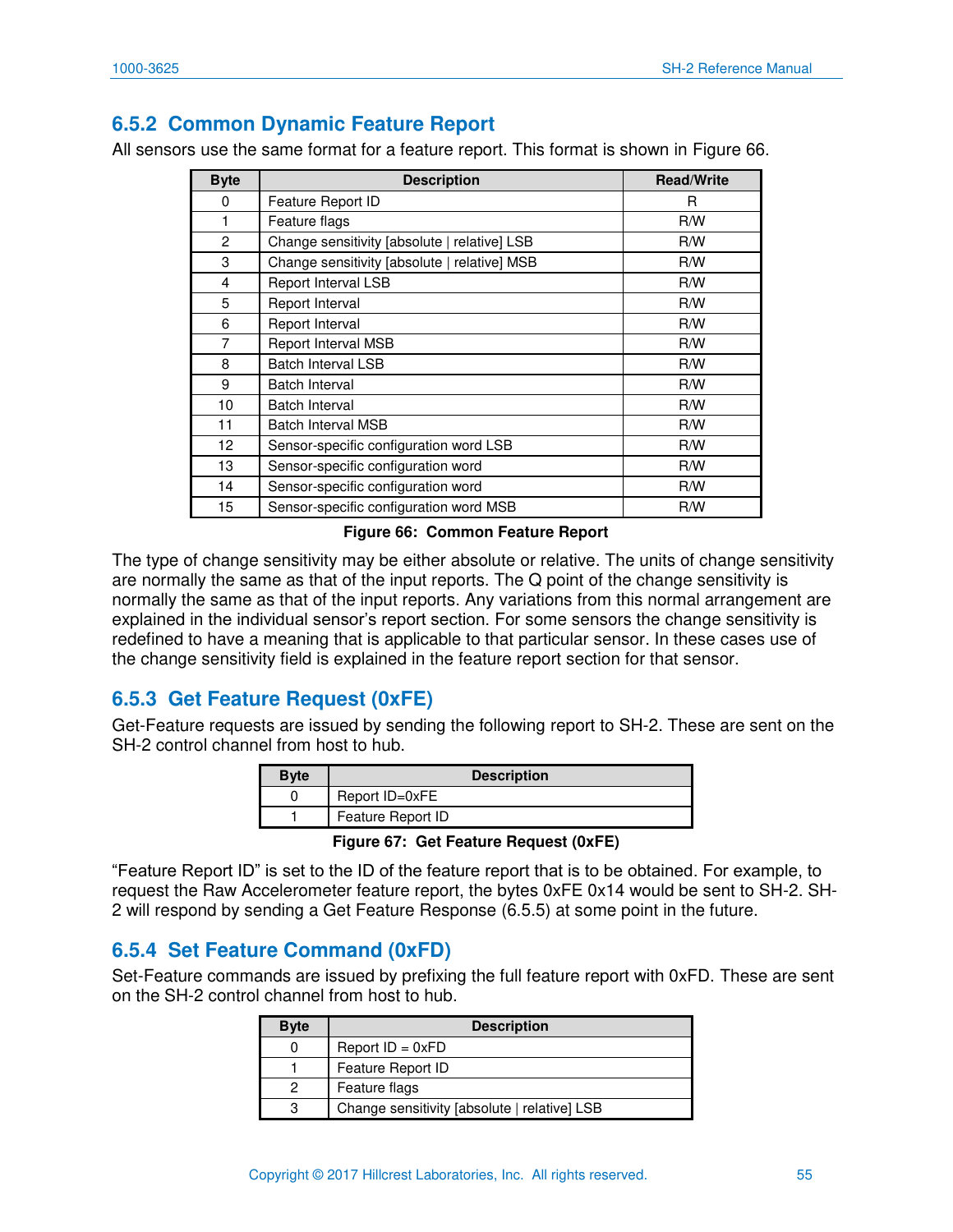| <b>Byte</b> | <b>Description</b>                           |
|-------------|----------------------------------------------|
| 4           | Change sensitivity [absolute   relative] MSB |
| 5           | Report Interval LSB                          |
| 6           | Report Interval                              |
| 7           | Report Interval                              |
| 8           | Report Interval MSB                          |
| 9           | <b>Batch Interval LSB</b>                    |
| 10          | Batch Interval                               |
| 11          | <b>Batch Interval</b>                        |
| 12          | <b>Batch Interval MSB</b>                    |
| 13          | Sensor-specific configuration word LSB       |
| 14          | Sensor-specific configuration word           |
| 15          | Sensor-specific configuration word           |
| 16          | Sensor-specific configuration word MSB       |

**Figure 68: Set Feature Command (0xFD)** 

## <span id="page-56-0"></span>**6.5.5 Get Feature Response (0xFC)**

SH-2 will respond to Get Feature Requests [\(6.5.3\)](#page-55-1) by sending a Get Feature Response on the control channel. These are the full feature report that was requested, prefixed with 0xFC.

Note that SH-2 protocol version 1.0.1 and higher will send Get Feature Response messages unsolicited if a sensor's rate changes (e.g. due to change in the rate of a related sensor).

| <b>Byte</b> | <b>Description</b>                           |
|-------------|----------------------------------------------|
| 0           | Report $ID = 0xFC$                           |
| 1           | Feature Report ID                            |
| 2           | Feature flags                                |
| 3           | Change sensitivity [absolute   relative] LSB |
| 4           | Change sensitivity [absolute   relative] MSB |
| 5           | Report Interval LSB                          |
| 6           | Report Interval                              |
| 7           | Report Interval                              |
| 8           | <b>Report Interval MSB</b>                   |
| 9           | <b>Batch Interval LSB</b>                    |
| 10          | <b>Batch Interval</b>                        |
| 11          | Batch Interval                               |
| 12          | <b>Batch Interval MSB</b>                    |
| 13          | Sensor-specific configuration word LSB       |
| 14          | Sensor-specific configuration word           |
| 15          | Sensor-specific configuration word           |
| 16          | Sensor-specific configuration word MSB       |

**Figure 69: Get Feature Response (0xFC)** 

### **6.5.6 Force Sensor Flush (0xF0)**

This is sent from the host to the hub to trigger a flush of outstanding data from a given sensor (e.g. before its batch settings would require it). The hub may report data for other sensors as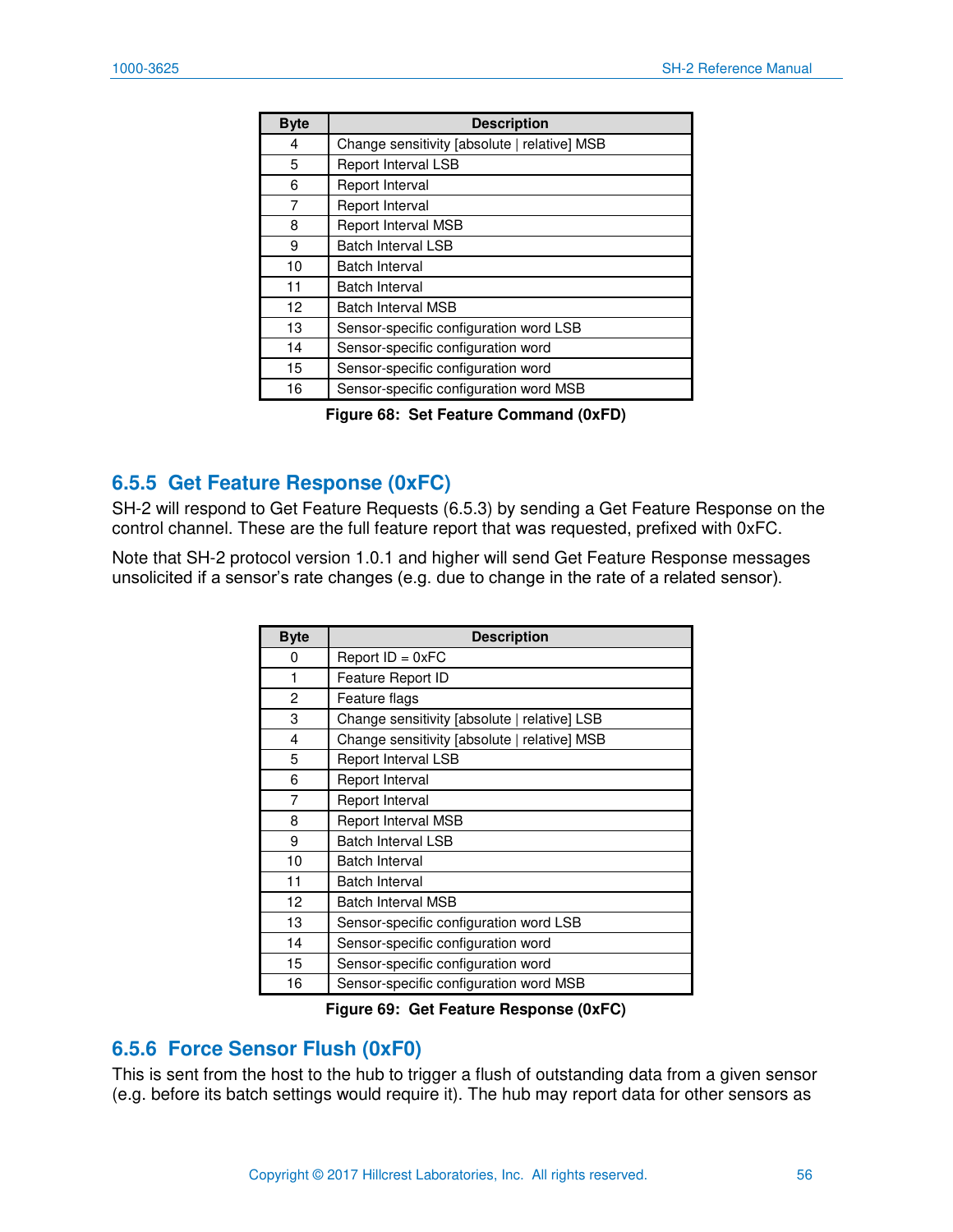well. Each of these will result in the transmission of a corresponding Flush Complete report [\(6.5.7\)](#page-57-0) to the host.

| <b>Byte</b> | <b>Description</b> |  |
|-------------|--------------------|--|
|             | Report ID=0xF0     |  |
|             | Sensor ID          |  |

**Figure 70: Force Sensor Flush (0xF0)** 

## <span id="page-57-0"></span>**6.5.7 Flush Completed (0xEF)**

Report that all data from a given sensor, as of the corresponding Force Sensor flush () has been transmitted.

| <b>Byte</b> | <b>Description</b> |
|-------------|--------------------|
|             | Report ID=0xEF     |
|             | Sensor ID          |

**Figure 71: Flush Completed (0xEF)** 

### **6.5.8 Raw Accelerometer (0x14)**

The accelerometer sensor reports raw readings from the physical accelerometer MEMS sensor. The units are ADCs. Interpretation of the reported values is sensor dependent. The report ID is 0x14.

### **6.5.8.1 Feature Report**

The change sensitivity is applied to each axis independently.

### **6.5.8.2 Input Report**

| <b>Byte</b>    | <b>Description</b>       |
|----------------|--------------------------|
| 0              | Report $ID = 0x14$       |
|                | Sequence number          |
| $\overline{2}$ | <b>Status</b>            |
| 3              | Delay                    |
| 4              | Accelerometer Axis X LSB |
| 5              | Accelerometer Axis X MSB |
| 6              | Accelerometer Axis Y LSB |
| 7              | Accelerometer Axis Y MSB |
| 8              | Accelerometer Axis Z LSB |
| 9              | Accelerometer Axis Z MSB |
| 10             | Reserved                 |
| 11             | Reserved                 |
| 12             | Timestamp LSB            |
| 13             | $\cdots$                 |
| 14             | $\cdots$                 |
| 15             | Timestamp MSB            |

#### **Figure 72: Raw Accelerometer Input Report**

The timestamp field is a uint32\_t. It is the time that the sample was taken as measured by a timer running on the hub. The units are microseconds.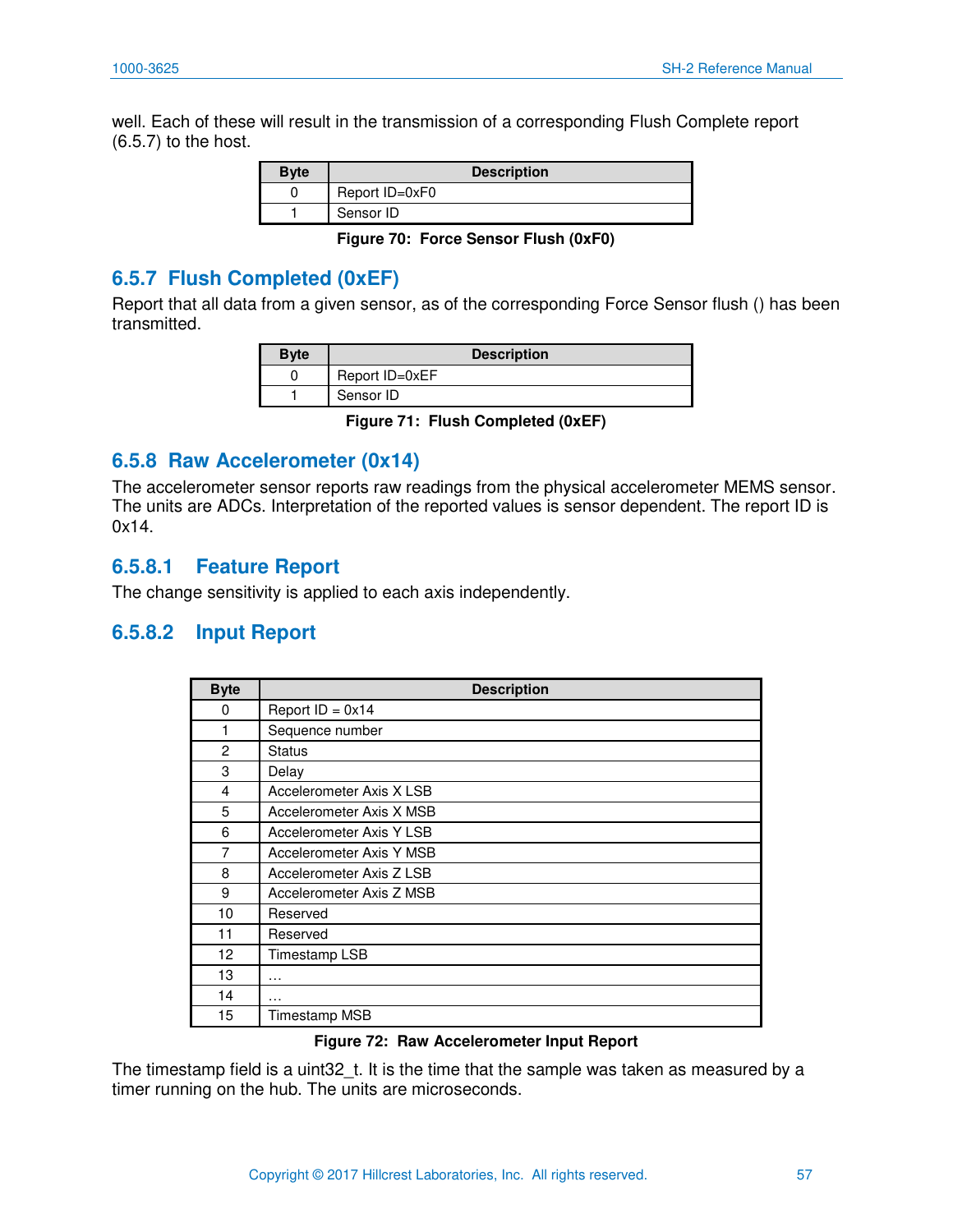## **6.5.9 Accelerometer (0x01)**

The accelerometer sensor reports the total acceleration of the device. The units are m/s^2. The Q point is 8. The report ID is 0x01.

### **6.5.9.1 Feature Report**

The change sensitivity is applied to each axis independently.

### **6.5.9.2 Input Report**

| <b>Byte</b> | <b>Description</b>       |
|-------------|--------------------------|
| 0           | Report $ID = 0x01$       |
|             | Sequence number          |
| 2           | <b>Status</b>            |
| 3           | Delay                    |
| 4           | Accelerometer Axis X LSB |
| 5           | Accelerometer Axis X MSB |
| 6           | Accelerometer Axis Y LSB |
|             | Accelerometer Axis Y MSB |
| 8           | Accelerometer Axis Z LSB |
| 9           | Accelerometer Axis Z MSB |

#### **Figure 73: Accelerometer Input Report**

## **6.5.10 Linear Acceleration (0x04)**

The linear acceleration sensor reports the acceleration of the device minus gravity. The units are m/s^2. The Q point is 8. The report ID is 0x04.

### **6.5.10.1 Feature Report**

The change sensitivity is applied to each axis independently.

### **6.5.10.2 Input Report**

| <b>Byte</b> | <b>Description</b>             |
|-------------|--------------------------------|
| 0           | Report $ID = 0x04$             |
|             | Sequence number                |
| 2           | <b>Status</b>                  |
| 3           | Delay                          |
| 4           | Linear acceleration Axis X LSB |
| 5           | Linear acceleration Axis X MSB |
| 6           | Linear acceleration Axis Y LSB |
| 7           | Linear acceleration Axis Y MSB |
| 8           | Linear acceleration Axis Z LSB |
| 9           | Linear acceleration Axis Z MSB |

**Figure 74: Linear Acceleration Input Report**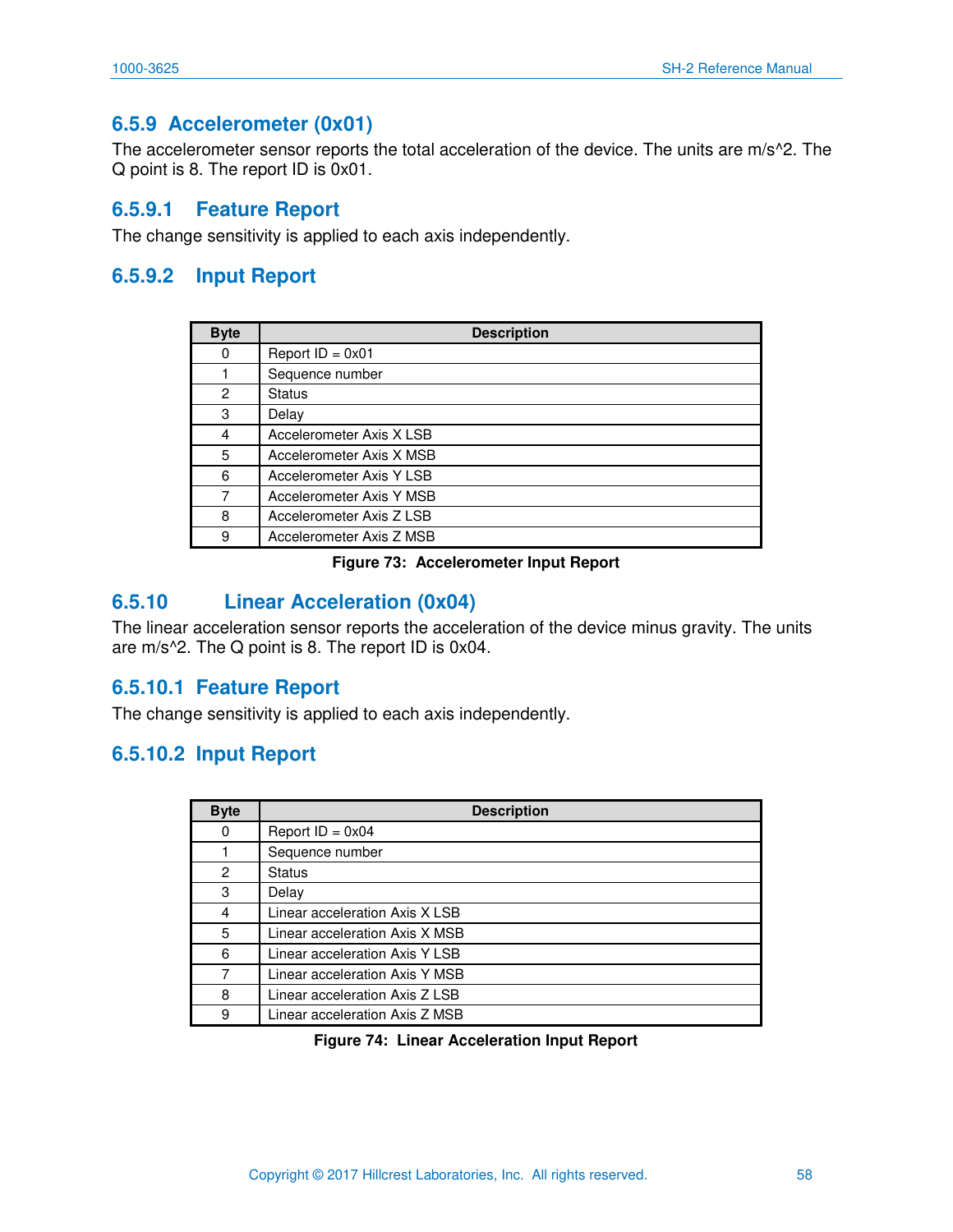## **6.5.11 Gravity (0x06)**

The gravity sensor reports gravity in the device's coordinate frame. The units are m/s^2. The Q point is 8. The report ID is 0x06.

### **6.5.11.1 Feature Report**

The change sensitivity is applied to each axis independently.

## **6.5.11.2 Input Report**

| <b>Byte</b> | <b>Description</b> |
|-------------|--------------------|
| 0           | Report $ID = 0x06$ |
|             | Sequence number    |
| 2           | <b>Status</b>      |
| 3           | Delay              |
| 4           | Gravity Axis X LSB |
| 5           | Gravity Axis X MSB |
| 6           | Gravity Axis Y LSB |
| 7           | Gravity Axis Y MSB |
| 8           | Gravity Axis Z LSB |
| 9           | Gravity Axis Z MSB |

#### **Figure 75: Gravity Input Report**

## **6.5.12 Raw Gyroscope (0x15)**

The gyroscope sensor reports raw readings from the physical gyroscope MEMS sensor. The units are ADCs. Interpretation of the reported values is sensor dependent. The report ID is 0x15.

### **6.5.12.1 Feature Report**

The change sensitivity is applied to each axis independently.

### **6.5.12.2 Input Report**

| <b>Byte</b> | <b>Description</b>        |
|-------------|---------------------------|
| 0           | Report $ID = 0x15$        |
|             | Sequence number           |
| 2           | Status                    |
| 3           | Delay                     |
| 4           | Gyroscope Axis X LSB      |
| 5           | Gyroscope Axis X MSB      |
| 6           | Gyroscope Axis Y LSB      |
| 7           | Gyroscope Axis Y MSB      |
| 8           | Gyroscope Axis Z LSB      |
| 9           | Gyroscope Axis Z MSB      |
| 10          | Gyroscope temperature LSB |
| 11          | Gyroscope temperature MSB |
| 12          | Timestamp LSB             |
| 13          | $\cdots$                  |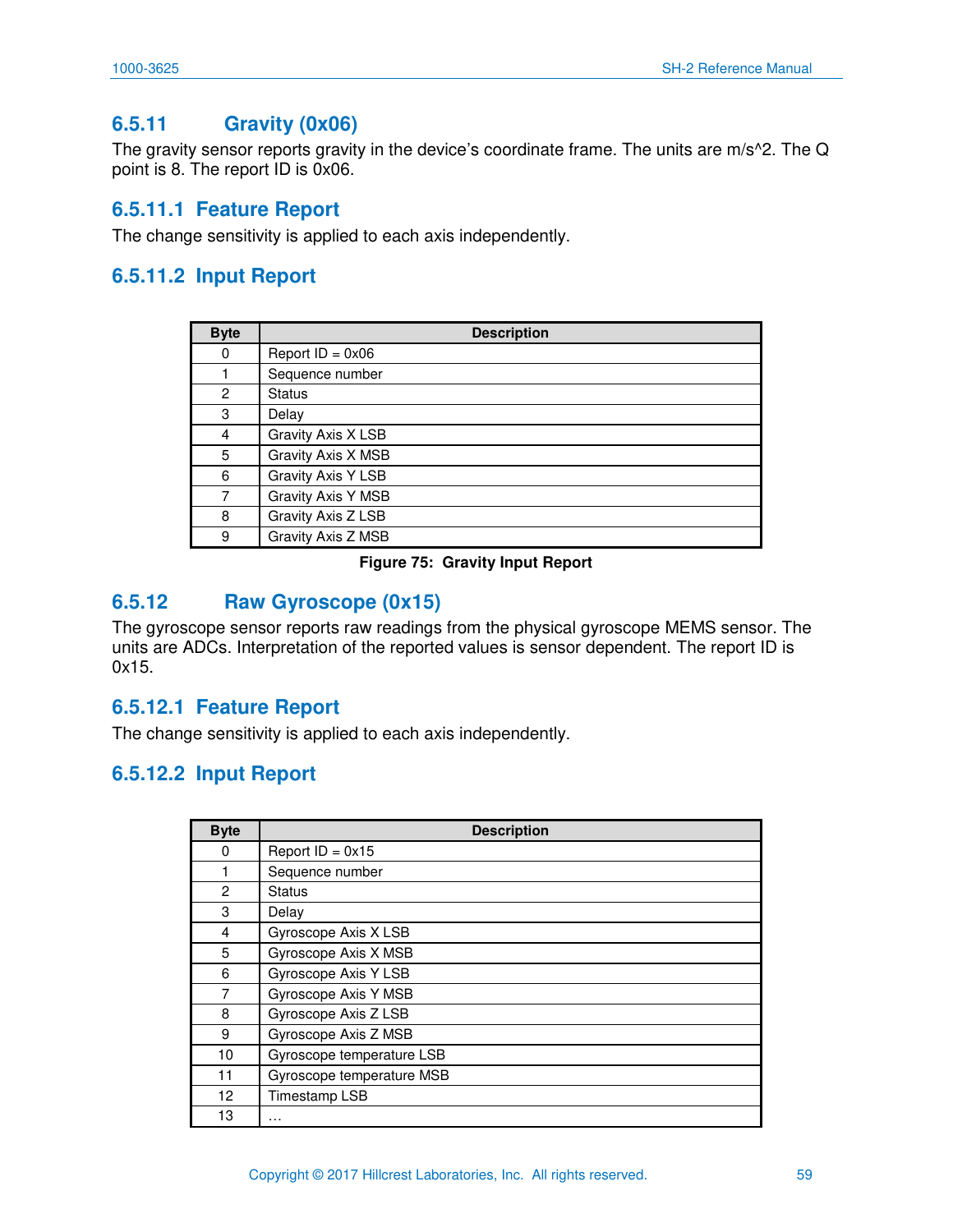| <b>Byte</b> | <b>Description</b> |
|-------------|--------------------|
| 14          | $\cdots$           |
| 15          | Timestamp MSB      |

#### **Figure 76: Raw Gyroscope Input Report**

The timestamp field is a uint 32 t. It is the time that the sample was taken as measured by a timer running on the hub. The units are microseconds.

## **6.5.13 Gyroscope Calibrated (0x02)**

The gyroscope calibrated sensor reports drift-compensated rotational velocity. The units are rad/s. The Q point is 9. The report ID is 0x02.

### **6.5.13.1 Feature Report**

The change sensitivity is applied to each axis independently.

## **6.5.13.2 Input Report**

| <b>Byte</b> | <b>Description</b>              |
|-------------|---------------------------------|
| 0           | Report $ID = 0x02$              |
|             | Sequence number                 |
| 2           | <b>Status</b>                   |
| 3           | Delay                           |
| 4           | Gyroscope calibrated Axis X LSB |
| 5           | Gyroscope calibrated Axis X MSB |
| 6           | Gyroscope calibrated Axis Y LSB |
| 7           | Gyroscope calibrated Axis Y MSB |
| 8           | Gyroscope calibrated Axis Z LSB |
| 9           | Gyroscope calibrated Axis Z MSB |

**Figure 77: Gyroscope Calibrated Input Report** 

### **6.5.14 Gyroscope Uncalibrated (0x07)**

The gyroscope uncalibrated sensor reports rotational velocity without drift compensation. An estimate of drift is also reported. The units for both values are rad/s. The Q point for both values is 9. The report ID is 0x07.

### **6.5.14.1 Feature Report**

The change sensitivity is applied to each uncalibrated axis independently. The change sensitivity does not apply to the bias fields.

### **6.5.14.2 Input Report**

| <b>Byte</b> | <b>Description</b>                |
|-------------|-----------------------------------|
|             | Report $ID = 0x07$                |
|             | Sequence number                   |
| 2           | <b>Status</b>                     |
| 3           | Delay                             |
| Δ           | Gyroscope uncalibrated Axis X LSB |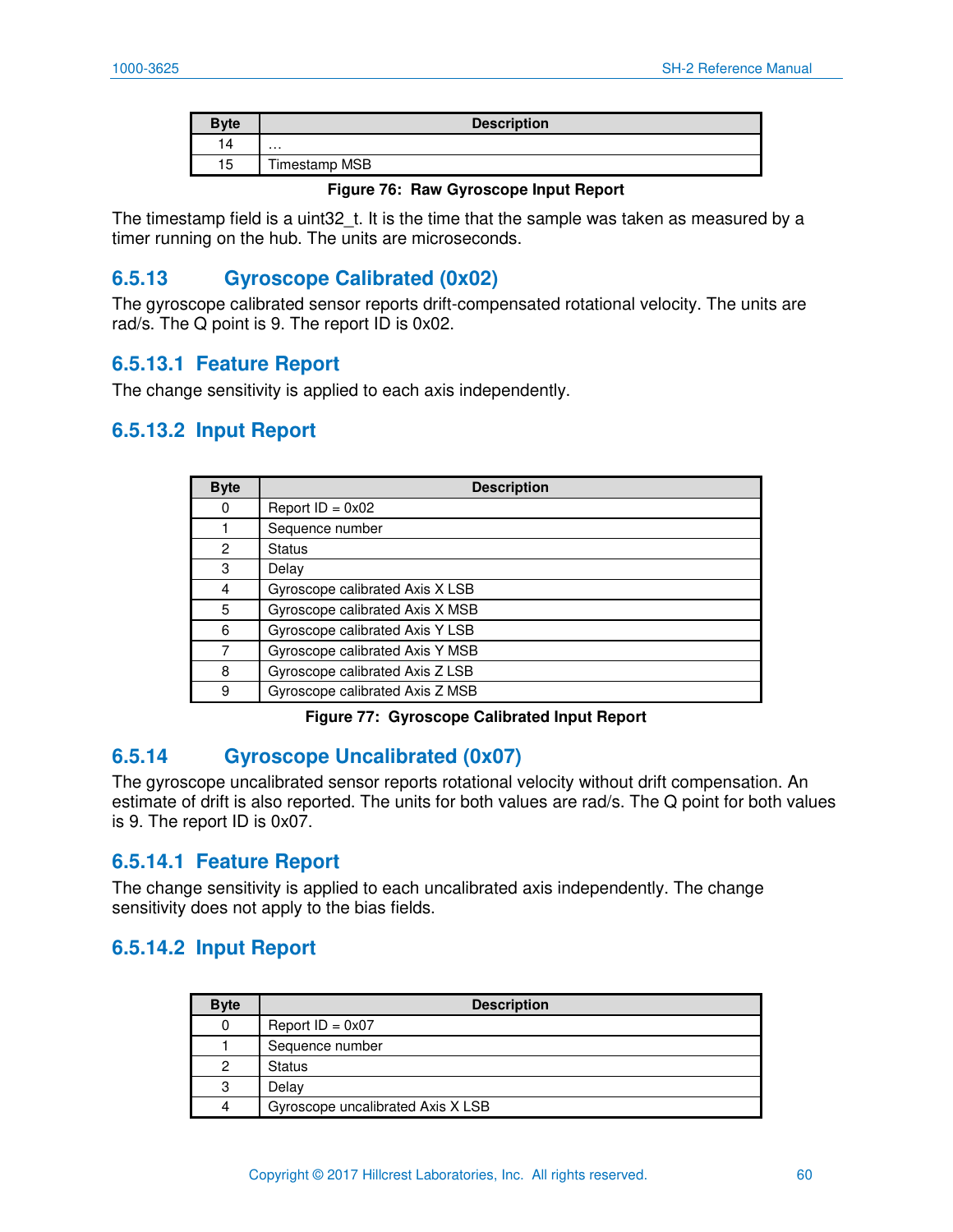| <b>Byte</b> | <b>Description</b>                     |
|-------------|----------------------------------------|
| 5           | Gyroscope uncalibrated Axis X MSB      |
| 6           | Gyroscope uncalibrated Axis Y LSB      |
| 7           | Gyroscope uncalibrated Axis Y MSB      |
| 8           | Gyroscope uncalibrated Axis Z LSB      |
| 9           | Gyroscope uncalibrated Axis Z MSB      |
| 10          | Gyroscope uncalibrated bias Axis X LSB |
| 11          | Gyroscope uncalibrated bias Axis X MSB |
| 12          | Gyroscope uncalibrated bias Axis Y LSB |
| 13          | Gyroscope uncalibrated bias Axis Y MSB |
| 14          | Gyroscope uncalibrated bias Axis Z LSB |
| 15          | Gyroscope uncalibrated bias Axis Z MSB |

#### **Figure 78: Gyroscope Uncalibrated Input Report**

### **6.5.15 Raw Magnetometer (0x16)**

The magnetometer sensor reports raw readings from the physical magnetometer sensor. The units are ADCs. Interpretation of the reported values is sensor dependent. The report ID is 0x16.

### **6.5.15.1 Feature Report**

The change sensitivity is applied to each axis independently.

### **6.5.15.2 Input Report**

| <b>Byte</b> | <b>Description</b>      |
|-------------|-------------------------|
| $\Omega$    | Report $ID = 0x16$      |
|             | Sequence number         |
| 2           | <b>Status</b>           |
| 3           | Delay                   |
| 4           | Magnetometer Axis X LSB |
| 5           | Magnetometer Axis X MSB |
| 6           | Magnetometer Axis Y LSB |
| 7           | Magnetometer Axis Y MSB |
| 8           | Magnetometer Axis Z LSB |
| 9           | Magnetometer Axis Z MSB |
| 10          | Reserved                |
| 11          | Reserved                |
| 12          | Timestamp LSB           |
| 13          | .                       |
| 14          | .                       |
| 15          | Timestamp MSB           |

#### **Figure 79: Raw Magnetometer Input Report**

The timestamp field is a uint32\_t. It is the time that the sample was taken as measured by a timer running on the hub. The units are microseconds.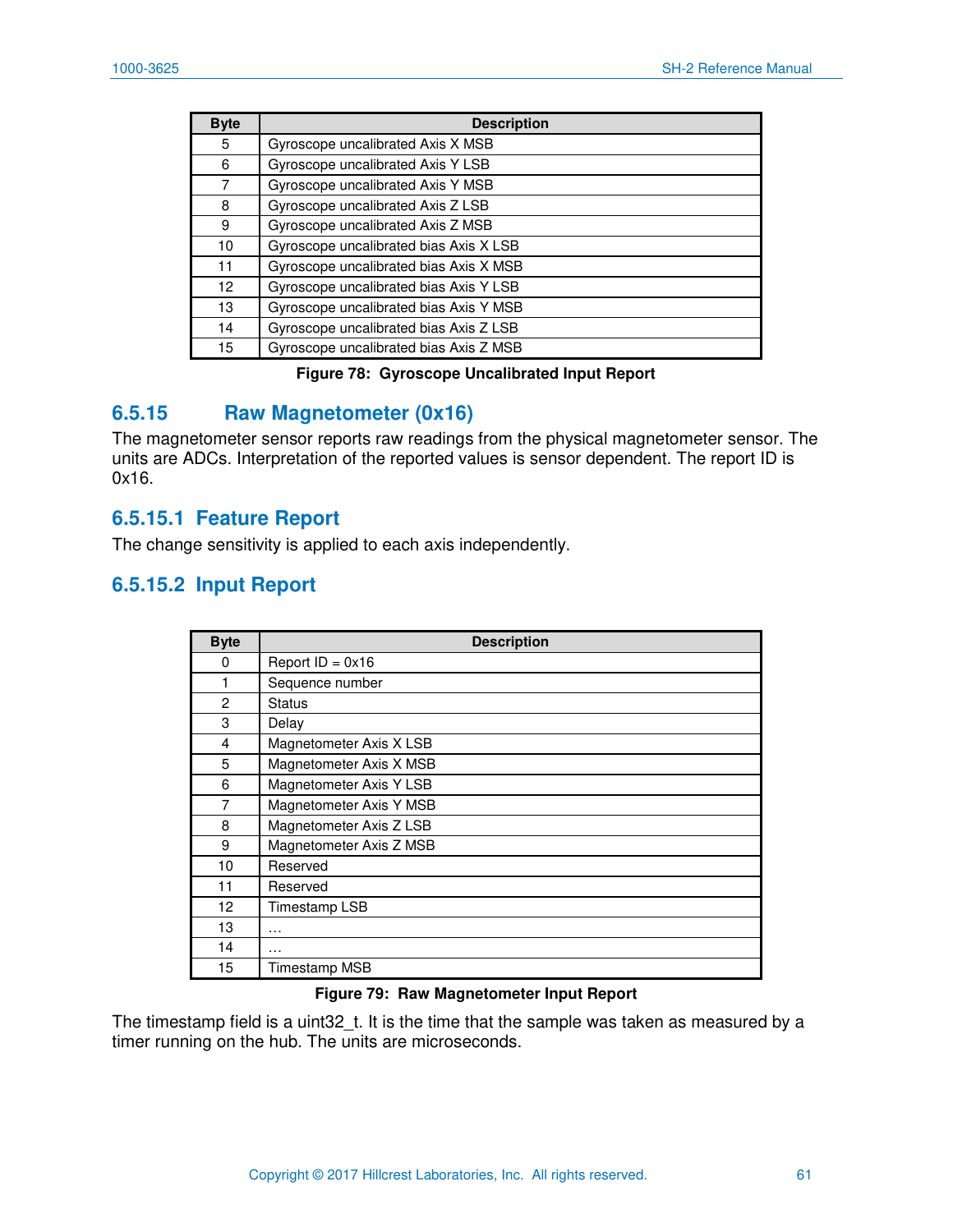## **6.5.16 Magnetic Field Calibrated (0x03)**

The magnetic field calibrated sensor reports the geomagnetic field calibrated for hard and soft iron effects such that the vector is aligned with the declination and heading of Earth's magnetic field. The units are uTesla. The Q point is 4. The report ID is 0x03.

## **6.5.16.1 Feature Report**

The change sensitivity is applied to each axis independently.

## **6.5.16.2 Input Report**

| <b>Byte</b>    | <b>Description</b>                   |
|----------------|--------------------------------------|
| 0              | Report $ID = 0x03$                   |
|                | Sequence number                      |
| $\overline{c}$ | <b>Status</b>                        |
| 3              | Delay                                |
| 4              | Magnetic Field calibrated Axis X LSB |
| 5              | Magnetic Field calibrated Axis X MSB |
| 6              | Magnetic Field calibrated Axis Y LSB |
| 7              | Magnetic Field calibrated Axis Y MSB |
| 8              | Magnetic Field calibrated Axis Z LSB |
| 9              | Magnetic Field calibrated Axis Z MSB |

#### **Figure 80: Magnetic Field Calibrated Input Report**

## **6.5.17 Magnetic Field Uncalibrated (0x0F)**

The magnetic field uncalibrated sensor reports the geomagnetic field calibrated for soft iron effects only. Estimates for the hard iron bias are also reported. The units for both values are uTesla. The Q point for both values is 4. The report ID is 0x0F.

### **6.5.17.1 Feature Report**

The change sensitivity is applied to each uncalibrated axis independently. The change sensitivity does not apply to the hard iron bias fields.

## **6.5.17.2 Input Report**

| <b>Byte</b> | <b>Description</b>                                    |
|-------------|-------------------------------------------------------|
| 0           | Report $ID = 0x0F$                                    |
|             | Sequence number                                       |
| 2           | <b>Status</b>                                         |
| 3           | Delay                                                 |
| 4           | Magnetic Field uncalibrated Axis X LSB                |
| 5           | Magnetic Field uncalibrated Axis X MSB                |
| 6           | Magnetic Field uncalibrated Axis Y LSB                |
| 7           | Magnetic Field uncalibrated Axis Y MSB                |
| 6           | Magnetic Field uncalibrated Axis Z LSB                |
| 9           | Magnetic Field uncalibrated Axis Z MSB                |
| 10          | Magnetic Field uncalibrated hard iron bias Axis X LSB |
| 11          | Magnetic Field uncalibrated hard iron bias Axis X MSB |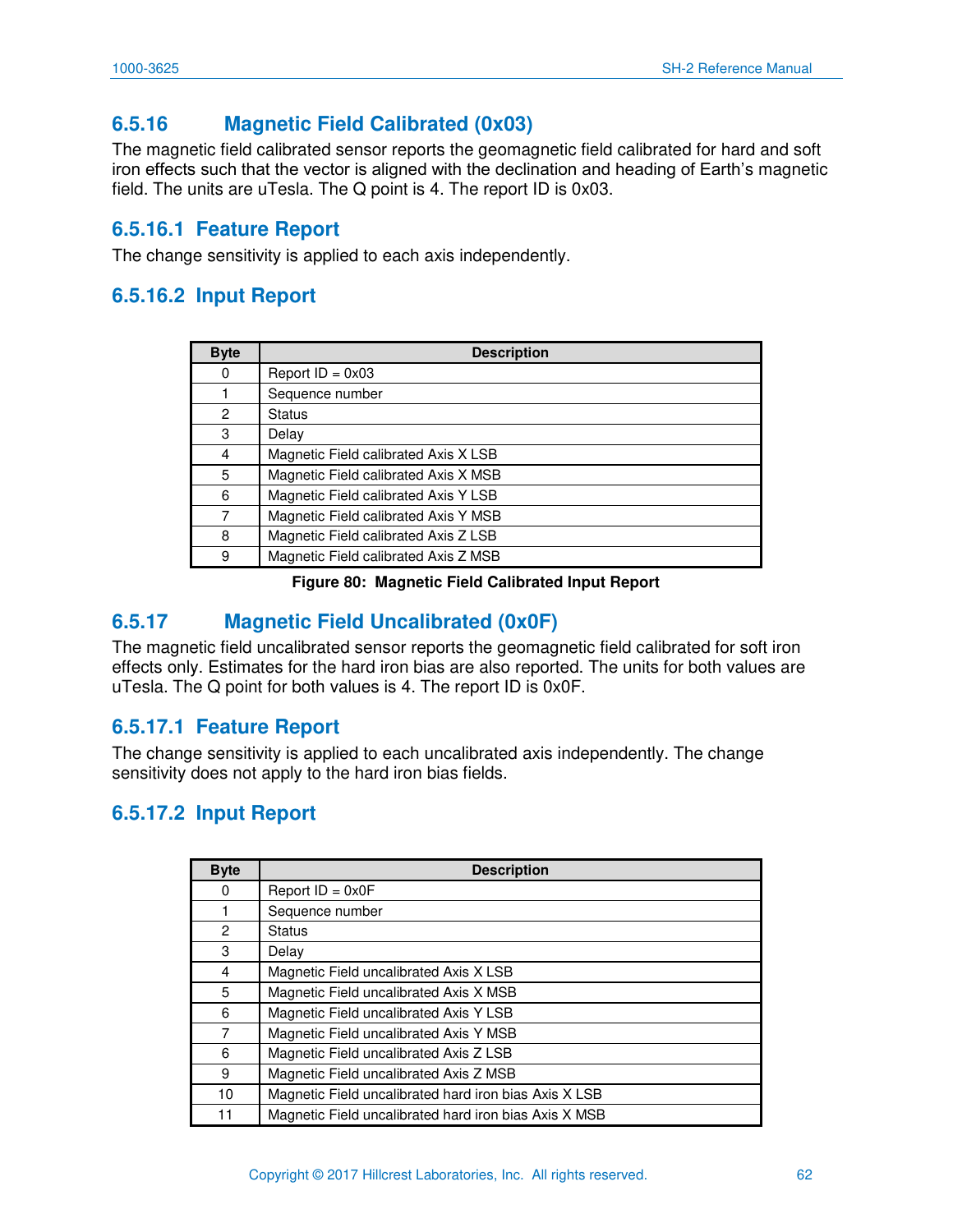| <b>Byte</b> | <b>Description</b>                                    |
|-------------|-------------------------------------------------------|
| 12          | Magnetic Field uncalibrated hard iron bias Axis Y LSB |
| 13          | Magnetic Field uncalibrated hard iron bias Axis Y MSB |
| 14          | Magnetic Field uncalibrated hard iron bias Axis Z LSB |
| 15          | Magnetic Field uncalibrated hard iron bias Axis Z MSB |

**Figure 81: Magnetic Field Uncalibrated Input Report** 

## **6.5.18 Rotation Vector (0x05)**

The rotation vector sensor reports the orientation of the device. The format of the rotation vector is a unit quaternion. The Q point is 14. In addition an estimate of the heading accuracy is reported. The units for the accuracy estimate are radians. The Q point is 12. The report ID is 0x05.

### **6.5.18.1 Feature Report**

The change sensitivity is applied to the angular difference between two rotation vectors. The units for change sensitivity are radians. The change sensitivity is unsigned and the Q point is 13.

### **6.5.18.2 Input Report**

| <b>Byte</b>     | <b>Description</b>                 |
|-----------------|------------------------------------|
| 0               | Report $ID = 0x05$                 |
|                 | Sequence number                    |
| 2               | <b>Status</b>                      |
| 3               | Delay                              |
| 4               | Unit quaternion i component LSB    |
| 5               | Unit quaternion i component MSB    |
| 6               | Unit quaternion j component LSB    |
| 7               | Unit quaternion j component MSB    |
| 8               | Unit quaternion k component LSB    |
| 9               | Unit quaternion k component MSB    |
| 10              | Unit quaternion real component LSB |
| 11              | Unit quaternion real component MSB |
| 12 <sup>2</sup> | Accuracy estimate LSB              |
| 13              | Accuracy estimate MSB              |

#### **Figure 82: Rotation Vector Input Report**

### **6.5.19 Game Rotation Vector (0x08)**

The rotation vector sensor reports the orientation of the device. The format of the rotation vector is a unit quaternion. The Q point is 14. The report ID is 0x08.

### **6.5.19.1 Feature Report**

The change sensitivity is applied to the angular difference between two rotation vectors. The units for change sensitivity are radians. The change sensitivity is unsigned and the Q point is 13.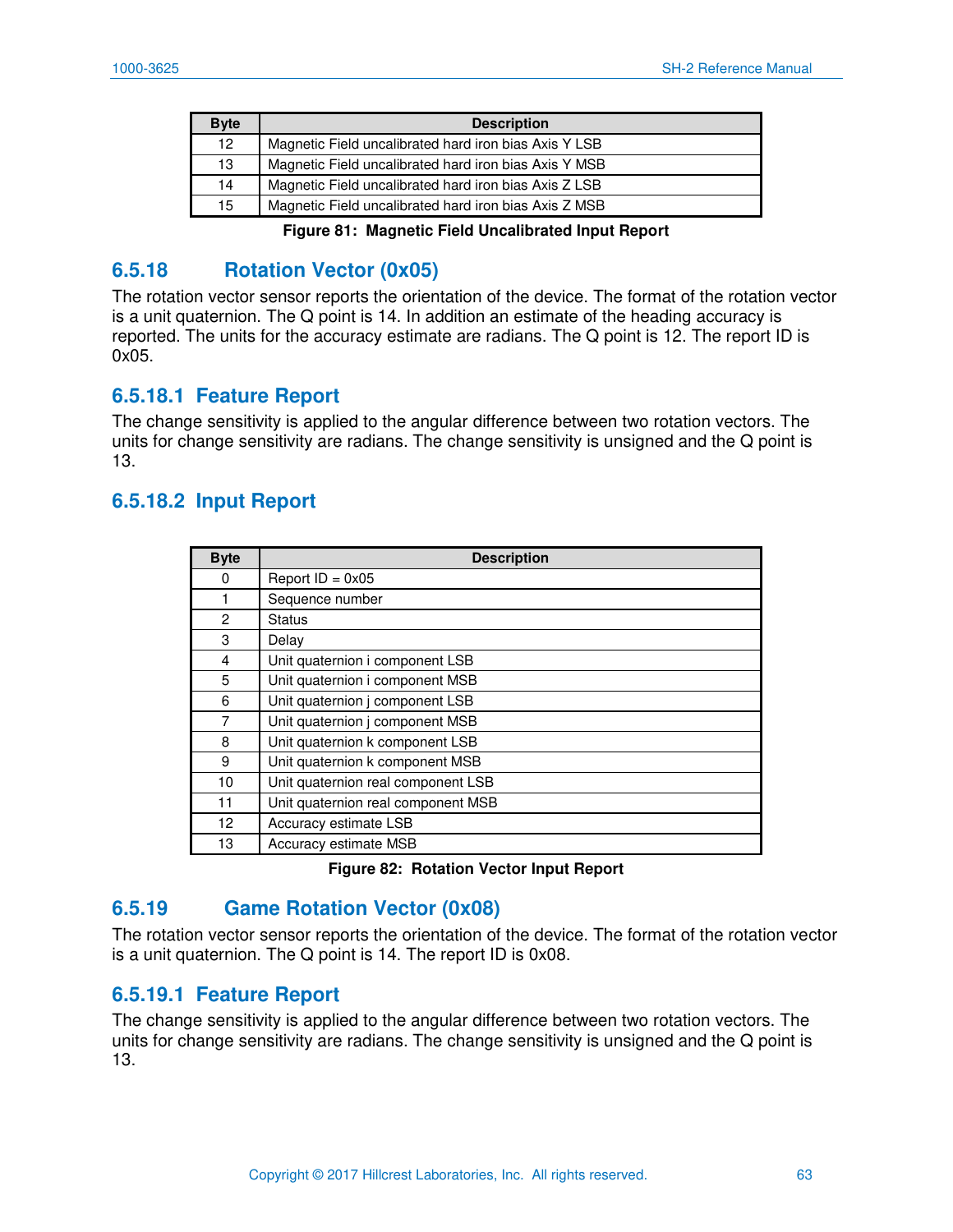## **6.5.19.2 Input Report**

| <b>Byte</b> | <b>Description</b>                 |
|-------------|------------------------------------|
| 0           | Report $ID = 0x08$                 |
|             | Sequence number                    |
| 2           | <b>Status</b>                      |
| 3           | Delay                              |
| 4           | Unit quaternion i component LSB    |
| 5           | Unit quaternion i component MSB    |
| 6           | Unit quaternion j component LSB    |
| 7           | Unit quaternion j component MSB    |
| 8           | Unit quaternion k component LSB    |
| 9           | Unit quaternion k component MSB    |
| 10          | Unit quaternion real component LSB |
| 11          | Unit quaternion real component MSB |

### **6.5.20 Geomagnetic Rotation Vector (0x09)**

The geomagnetic rotation vector sensor reports the orientation of the device. The format of the rotation vector is a unit quaternion. The Q point is 14. In addition an estimate of the heading accuracy is reported. The units for the accuracy estimate are radians. The Q point is 12. The report ID is 0x09.

### **6.5.20.1 Feature Report**

The change sensitivity is applied to the angular difference between two rotation vectors. The units for change sensitivity are radians. The change sensitivity is unsigned and the Q point is 13.

## **6.5.20.2 Input Report**

| <b>Byte</b> | <b>Description</b>                 |
|-------------|------------------------------------|
| 0           | Report $ID = 0x09$                 |
|             | Sequence number                    |
| 2           | Status                             |
| 3           | Delay                              |
| 4           | Unit quaternion i component LSB    |
| 5           | Unit quaternion i component MSB    |
| 6           | Unit quaternion j component LSB    |
| 7           | Unit quaternion j component MSB    |
| 8           | Unit quaternion k component LSB    |
| 9           | Unit quaternion k component MSB    |
| 10          | Unit quaternion real component LSB |
| 11          | Unit quaternion real component MSB |
| 12          | Accuracy estimate LSB              |
| 13          | Accuracy estimate MSB              |

#### **Figure 84: Geomagnetic Rotation Vector Input Report**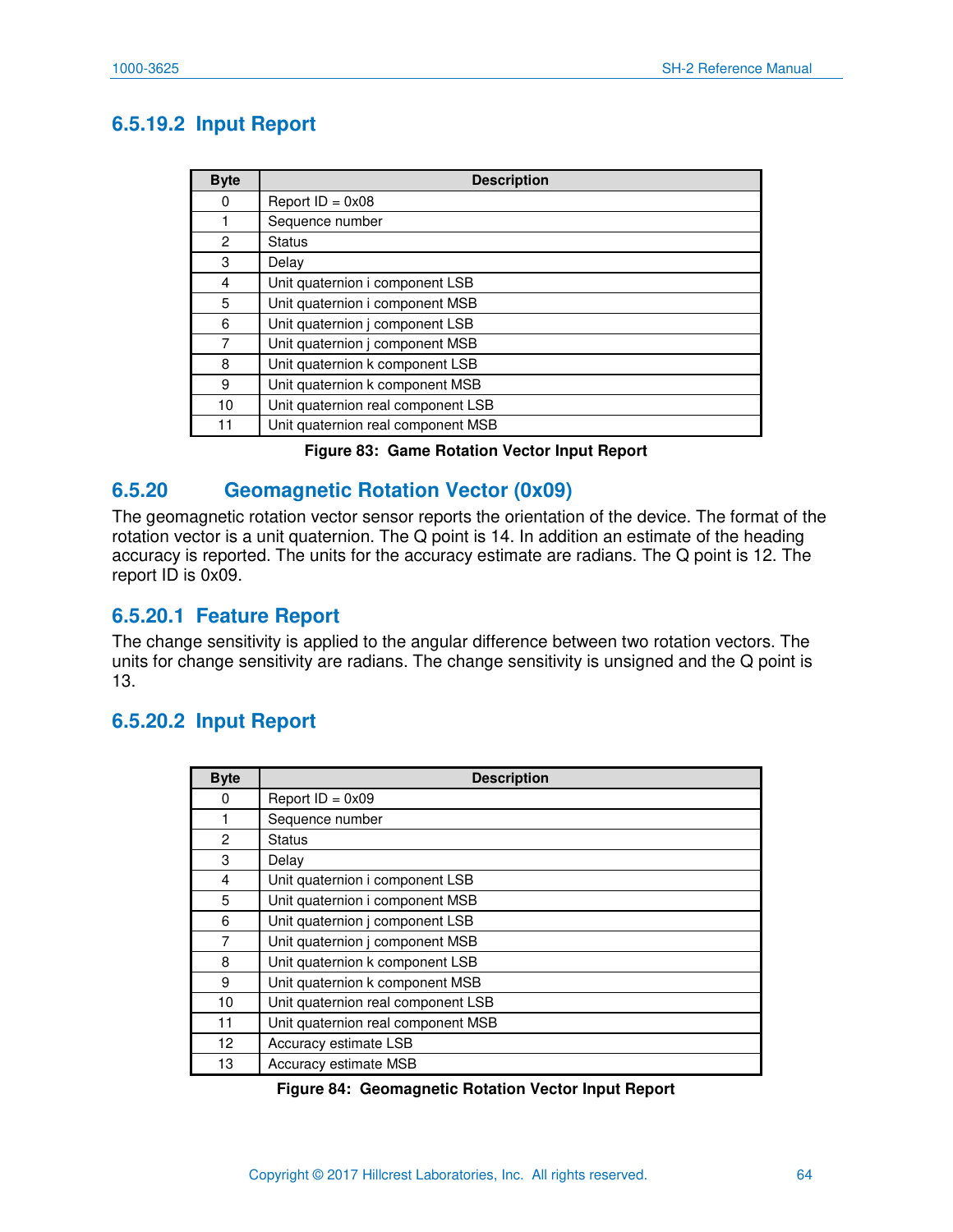## **6.5.21 Pressure (0x0A)**

The pressures sensor reports atmospheric pressure. The units are hectopascals. The Q point is 20. The report ID is 0x0A.

### **6.5.21.1 Feature Report**

The Q point of the change sensitivity is 6.

### **6.5.21.2 Input Report**

| <b>Byte</b> | <b>Description</b>       |
|-------------|--------------------------|
| 0           | Report $ID = 0x0A$       |
|             | Sequence number          |
| 2           | <b>Status</b>            |
| 3           | Delay                    |
| 4           | Atmospheric pressure LSB |
| 6           | .                        |
| 6           | .                        |
| 7           | Atmospheric pressure MSB |

#### **Figure 85: Pressure Sensor Input Report**

### **6.5.22 Ambient Light (0x0B)**

The ambient light sensor reports the measures the amount of light entering the sensor. The units are lux. The Q point is 8. The report ID is 0x0B.

### **6.5.22.1 Feature Report**

The Q point of the change sensitivity is 6.

### **6.5.22.2 Input Report**

| <b>Byte</b> | <b>Description</b> |
|-------------|--------------------|
| 0           | Report $ID = 0x0B$ |
|             | Sequence number    |
| 2           | <b>Status</b>      |
| 3           | Delay              |
| 4           | Ambient light LSB  |
| 5           | .                  |
| 6           | .                  |
|             | Ambient light MSB  |

#### **Figure 86: Ambient Light Sensor Input Report**

### **6.5.23 Humidity (0x0C)**

The humidity sensor reports relative humidity in the ambient air. The units are percent. The Q point is 8. The report ID is 0x0C.

### **6.5.23.1 Feature Report**

No special remarks.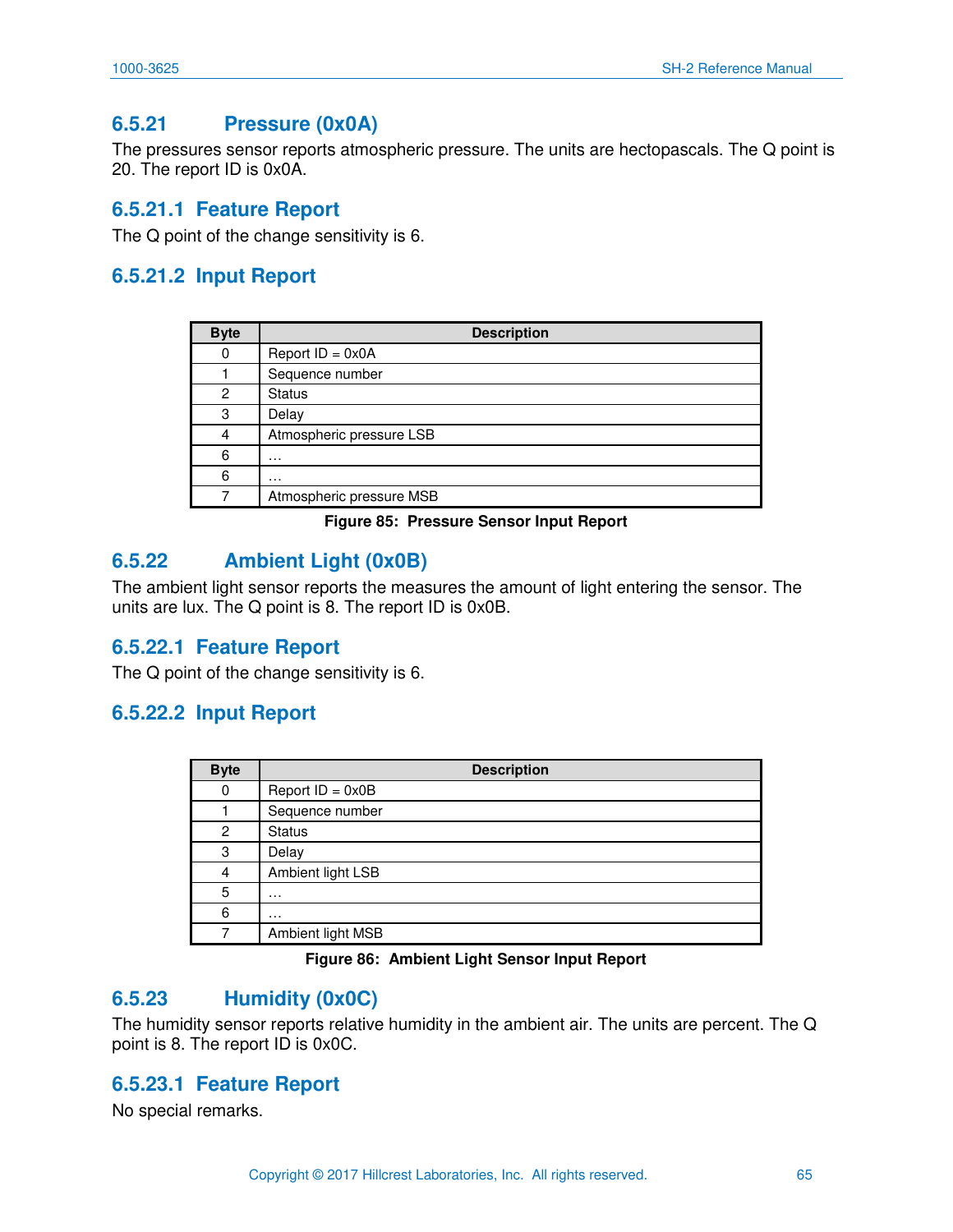## **6.5.23.2 Input Report**

| <b>Byte</b> | <b>Description</b>    |
|-------------|-----------------------|
| 0           | Report $ID = 0x0C$    |
|             | Sequence number       |
| 2           | <b>Status</b>         |
| 3           | Delay                 |
| 4           | Relative humidity LSB |
| 5           | Relative humidity MSB |

#### **Figure 87: Humidity Sensor Input Report**

### **6.5.24 Proximity (0x0D)**

The proximity sensor reports distance from the device. The units are centimeters. The Q point is 4. The report ID is 0x0D.

### **6.5.24.1 Feature Report**

The change sensitivity is applied to each axis independently.

### **6.5.24.2 Input Report**

| <b>Byte</b> | <b>Description</b> |
|-------------|--------------------|
| 0           | Report $ID = 0x0D$ |
|             | Sequence number    |
| 2           | <b>Status</b>      |
| 3           | Delay              |
| 4           | Distance LSB       |
| 5           | Distance MSB       |

#### **Figure 88: Proximity Sensor Input Report**

### **6.5.25 Temperature (0x0E)**

The temperature sensor reports ambient temperature. The units are °C. The Q point is 7. The report ID is 0x0E.

### **6.5.25.1 Feature Report**

No special remarks.

### **6.5.25.2 Input Report**

| <b>Byte</b> | <b>Description</b> |
|-------------|--------------------|
| 0           | Report $ID = 0x0E$ |
|             | Sequence number    |
| 2           | <b>Status</b>      |
| 3           | Delay              |
| 4           | Temperature LSB    |
| 5           | Temperature MSB    |

#### **Figure 89: Temperature Sensor Input Report**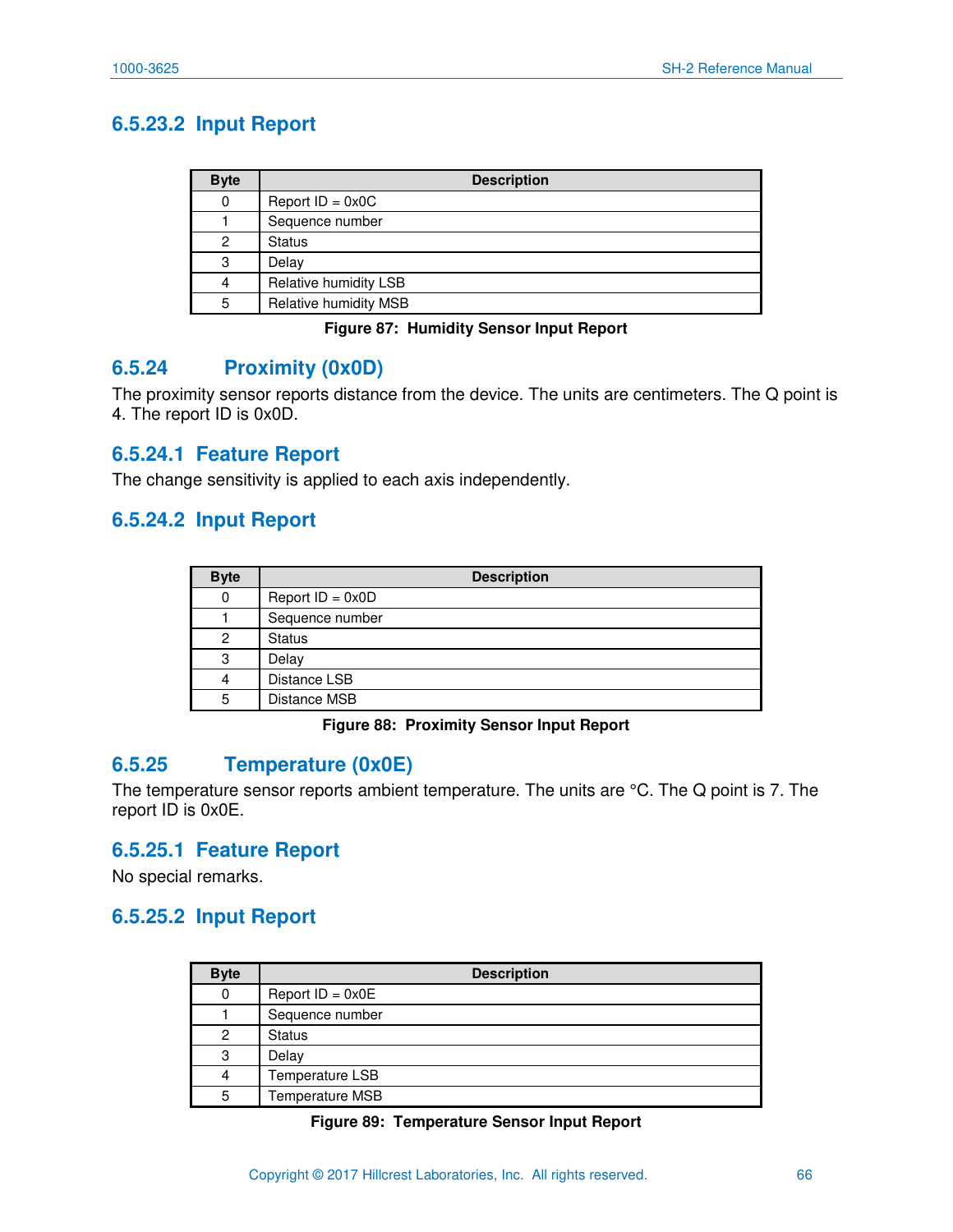## **6.5.26 Reserved (0x17)**

### **6.5.27 Tap Detector (0x10)**

The tap detector reports single and double taps. The report ID is 0x10.

### **6.5.27.1 Feature Report**

The change sensitivity should be set to 0 for the tap detector.

### **6.5.27.2 Input Report**

| <b>Byte</b> | <b>Description</b> |
|-------------|--------------------|
| 0           | Report $ID = 0x10$ |
|             | Sequence number    |
| 2           | <b>Status</b>      |
| 3           | Delay              |
| 4           | Taps detected      |

#### **Figure 90: Tap Detector Input Report**

Taps detected Bit field.

Indicates single and double taps along each axis. The direction flag is not valid if a tap was not detected along the associated axis. The direction flag means that if a tap was detected and the direction flag is set then the tap was along the positive given axis towards the origin. For example, if the positive Z axis is pointing out of the face of a device and the user taps on the face of the device then the Z axis tap and direction flags will both be set. If a tap is detected, it may be either a single or a double tap.

- Bit  $0 X$  axis tap. Bit  $1 - X$  axis positive tap Bit  $2 - Y$  axis tap Bit  $3 - Y$  axis positive tap Bit  $4 - Z$  axis tap Bit  $5 - Z$  axis positive tap Bit  $6$  – double tap
- Bit 7 reserved

### **6.5.28 Step Detector (0x18)**

The step detector reports steps detected. Each report indicates a single step. The report ID is 0x18.

### **6.5.28.1 Feature Report**

The change sensitivity should be set to 0 for the step detector.

### **6.5.28.2 Input Report**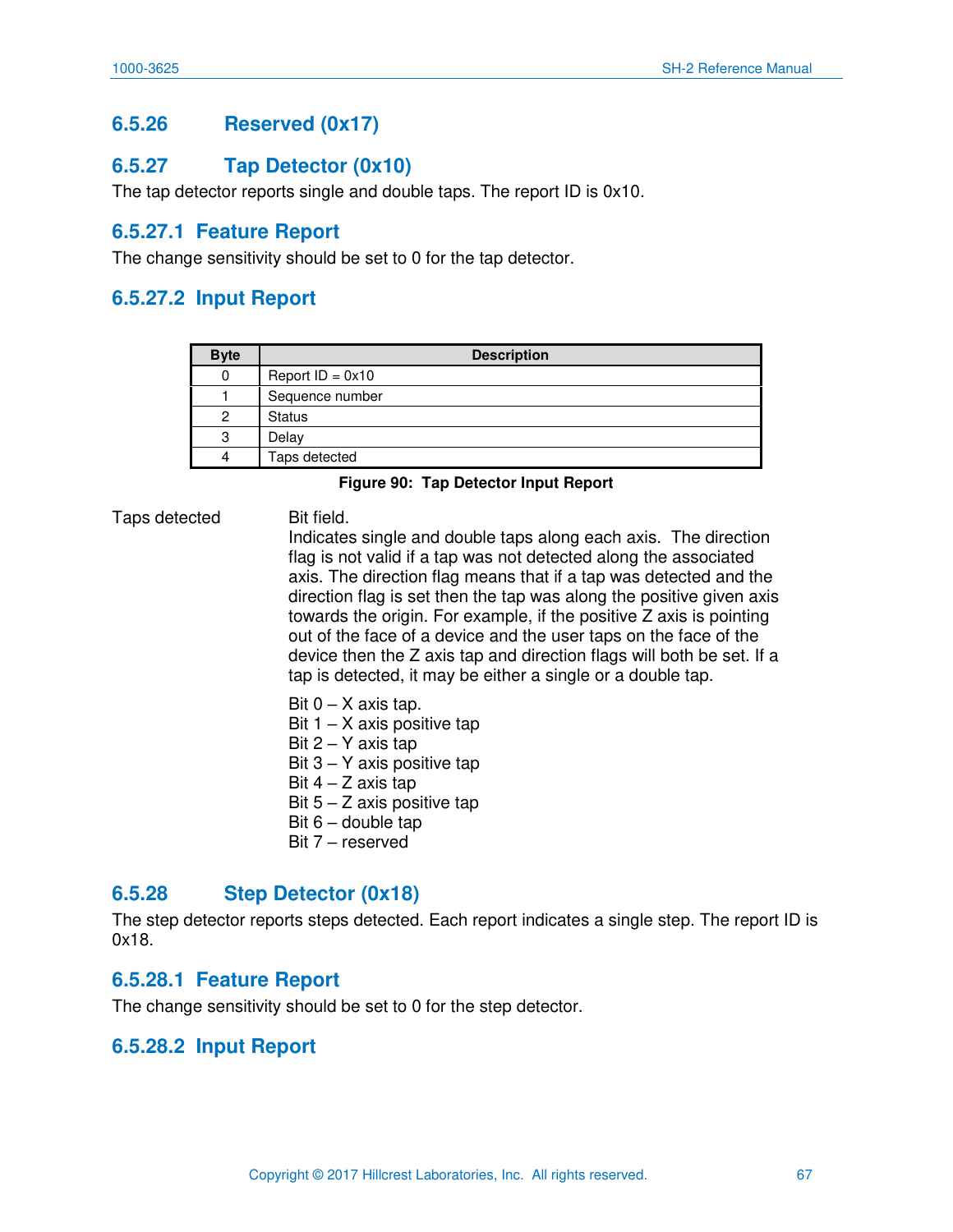| <b>Byte</b>    | <b>Description</b> |
|----------------|--------------------|
| 0              | Report $ID = 0x18$ |
|                | Sequence number    |
| $\overline{c}$ | <b>Status</b>      |
| 3              | Delay              |
| 4              | Detect latency LSB |
| 5              | $\cdot$            |
| 6              | .                  |
|                | Detect latency MSB |

#### **Figure 91: Step Detector Input Report**

Detect latency The delay in microseconds from The time from when the step occurred until the time the step was detected and reported.

### **6.5.29 Step Counter (0x11)**

The step counter reports steps counted. The units are steps. The value is unsigned. The Q point is 0. The report ID is 0x11. The step counter will wake the host at least once before the steps field wraps around to a previously reported value.

### **6.5.29.1 Feature Report**

No special remarks.

### **6.5.29.2 Input Report**

| <b>Byte</b> | <b>Description</b> |
|-------------|--------------------|
| 0           | Report $ID = 0x11$ |
| 1           | Sequence number    |
| 2           | <b>Status</b>      |
| 3           | Delay              |
| 4           | Detect latency LSB |
| 5           | $\cdots$           |
| 6           | $\cdots$           |
| 7           | Detect latency MSB |
| 8           | Steps LSB          |
| 9           | Steps MSB          |
| 10          | Reserved           |
| 11          | Reserved           |

#### **Figure 92: Step Counter Input Report**

Detect latency The delay in microseconds from The time from when the last step being counted occurred until the time the step count was reported.

Steps The number of steps counted. This is a normally incrementing count of the number of steps taken by the user. This field may decrement of motions previously reported as steps are determined not to be steps. This field rolls over.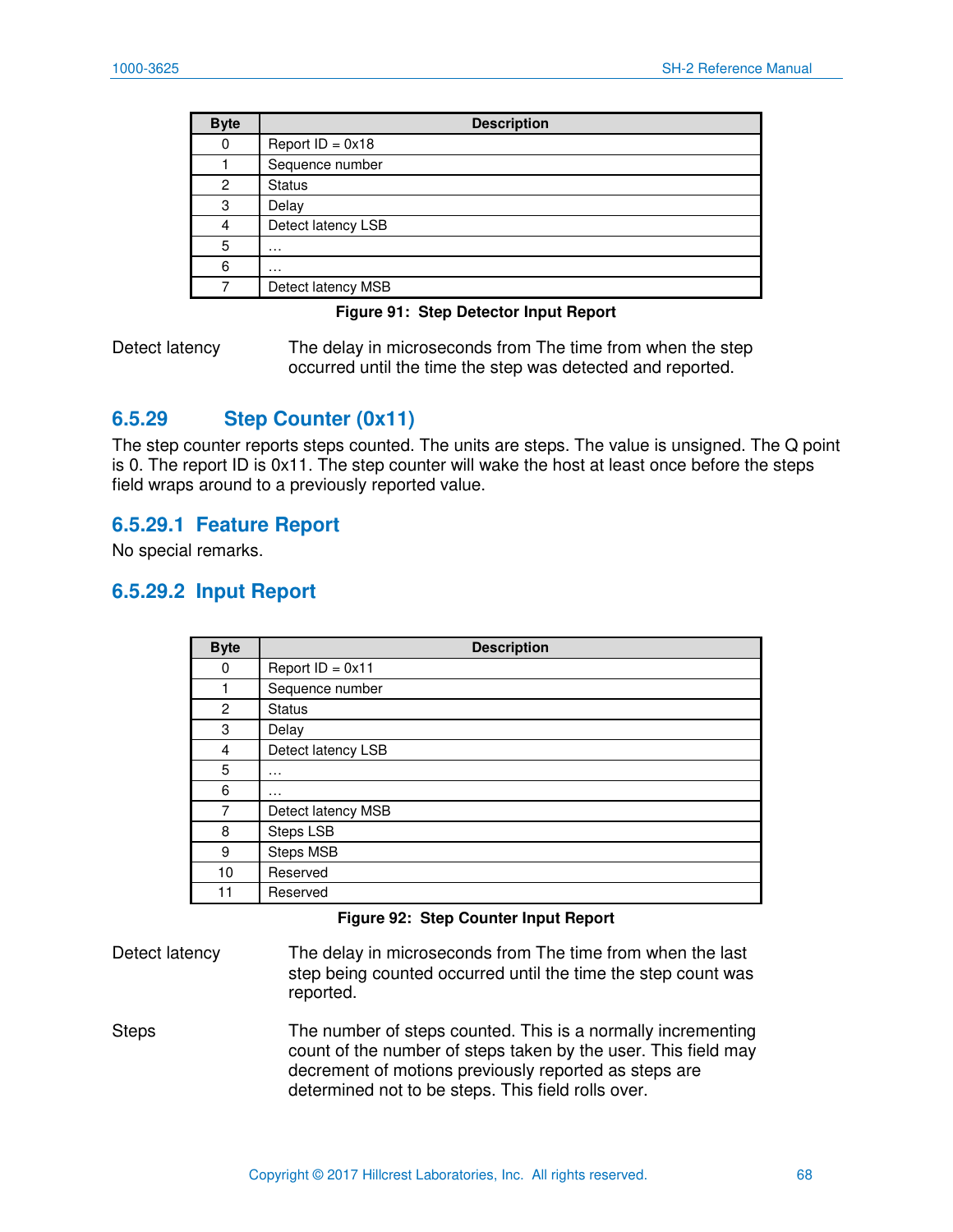## **6.5.30 Significant Motion (0x12)**

The significant motion detector sends a single report when it detects significant motion. It automatically turns itself off after sending its single report. The report ID is 0x12.

## **6.5.30.1 Feature Report**

The change sensitivity should be set to 0 for the significant motion detector.

## **6.5.30.2 Input Report**

| <b>Byte</b> | <b>Description</b> |
|-------------|--------------------|
| 0           | Report $ID = 0x12$ |
|             | Sequence number    |
| 2           | <b>Status</b>      |
| 3           | Delay              |
| 4           | Motion LSB         |
| 5           | Motion MSB         |

#### **Figure 93: Significant Motion Input Report**

Motion **Indicates motion being reported.** 1 – significant motion detected All other values are reserved.

## **6.5.31 Stability Classifier (0x13)**

The stability classifier sensor reports the type of stability detected. The report ID is 0x13.

### **6.5.31.1 Feature Report**

The change sensitivity should be set to 0 for the stability classifier sensor.

### **6.5.31.2 Input Report**

| <b>Byte</b> | <b>Description</b>       |
|-------------|--------------------------|
|             | Report $ID = 0x13$       |
|             | Sequence number          |
| 2           | <b>Status</b>            |
| 3           | Delay                    |
|             | Stability classification |
| 5           | Reserved                 |

#### **Figure 94: Stability Classifier Input Report**

**Stability** Classification Stability classification is the state of the device based on its movement. 0 – unknown 1 – on table. The hub is at rest on a stable surface with very little vibration. 2 – stationary. The hub's motion is below the stable threshold but the stable duration requirement has not been met. This output is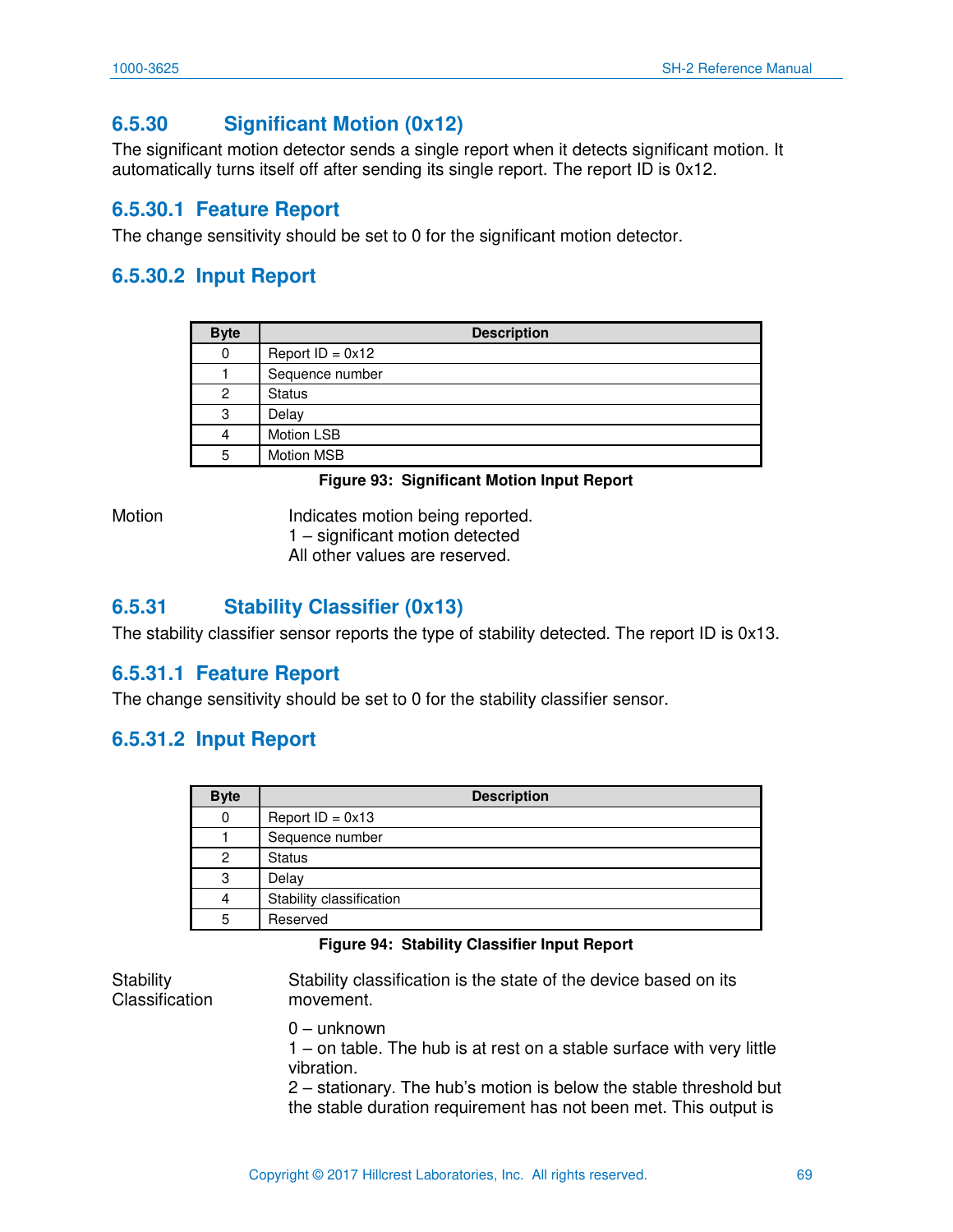only available when gyro calibration is enabled. See section 6.4.7 for details about enabling gyro calibration. When gyro calibration is disabled, only states 0, 1, 3 and 4 are output. 3 – stable. The hub's motion has met the stable threshold and duration requirements. 4 – motion. The hub is moving.

5 – 255 Reserved

### **6.5.32 Shake Detector (0x19)**

The shake detector sends a report each time it detects a shake. The report ID is 0x19.

### **6.5.32.1 Feature Report**

The change sensitivity should be set to 0 for the shake detector.

### **6.5.32.2 Input Report**

| <b>Byte</b> | <b>Description</b> |
|-------------|--------------------|
| 0           | Report $ID = 0x19$ |
|             | Sequence number    |
| 2           | <b>Status</b>      |
| 3           | Delay              |
| 4           | Shake LSB          |
| 5           | Shake MSB          |

#### **Figure 95: Shake Detector Input Report**

Shake A bit field that indicates the axis along which that a shake was detected.

> Bit  $0 - X$  axis shake. Bit  $1 - Y$  axis shake Bit  $2 - Z$  axis shake Bits 3-15 – Reserved

### **6.5.33 Flip Detector (0x1A)**

The flip detector sends a report each time it detects a flip. The report ID is 0x1A.

### **6.5.33.1 Feature Report**

The change sensitivity should be set to 0 for the flip detector.

### **6.5.33.2 Input Report**

| <b>Byte</b> | <b>Description</b> |
|-------------|--------------------|
|             | Report $ID = 0x1A$ |
|             | Sequence number    |
|             | Status             |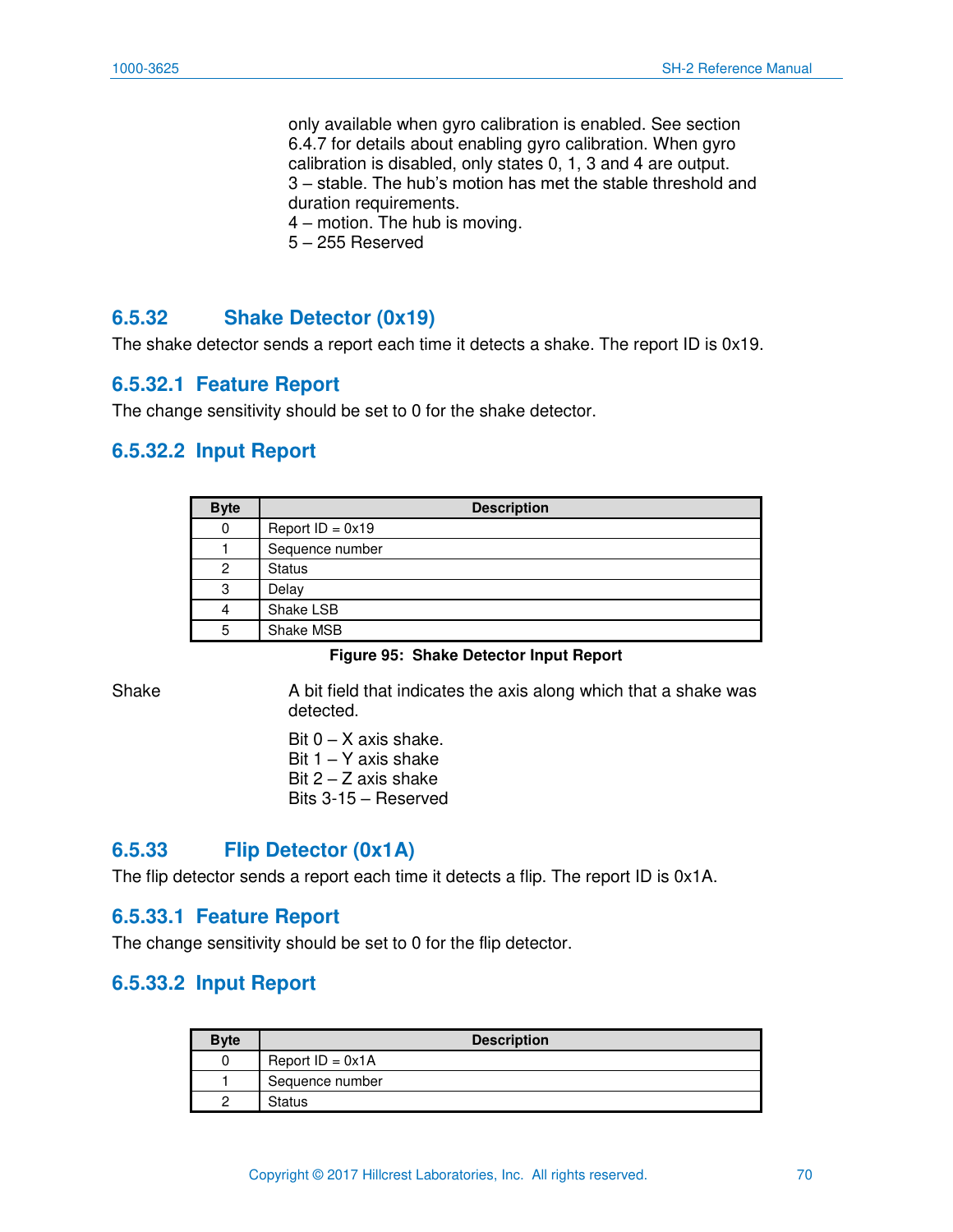| <b>Byte</b> | <b>Description</b> |
|-------------|--------------------|
| ≏<br>J      | Delay              |
| 4           | Flip LSB           |
| ∽<br>J      | Flip MSB           |

#### **Figure 96: Flip Detector Input Report**

Flip Indicates that a flip was detected.

1 – flip detected All other values are reserved

### **6.5.34 Pickup Detector (0x1B)**

The pickup detector sends a report each time it detects a pickup. The report ID is 0x1B.

### **6.5.34.1 Feature Report**

The change sensitivity should be set to 0 for the pickup detector.

### **6.5.34.2 Input Report**

| <b>Byte</b> | <b>Description</b> |
|-------------|--------------------|
| 0           | Report $ID = 0x1B$ |
|             | Sequence number    |
| 2           | <b>Status</b>      |
| 3           | Delay              |
| 4           | Pickup LSB         |
| 5           | Pickup MSB         |

**Figure 97: Pickup Detector Input Report** 

Pickup Indicates that a pickup was detected.

- 1 level to not level detected
- 2 stopped within tilt region detected
- 3 both level to not level and stopped within tilt region detected All other values are reserved

### **6.5.35 Stability Detector (0x1C)**

The stability detector sends a report each time it detects entry in or exit from a stable state. The report ID is 0x1C.

### **6.5.35.1 Feature Report**

The change sensitivity should be set to 0 for the stability detector.

### **6.5.35.2 Input Report**

| <b>Byte</b> | <b>Description</b> |
|-------------|--------------------|
|             | Report $ID = 0x1C$ |
|             | Sequence number    |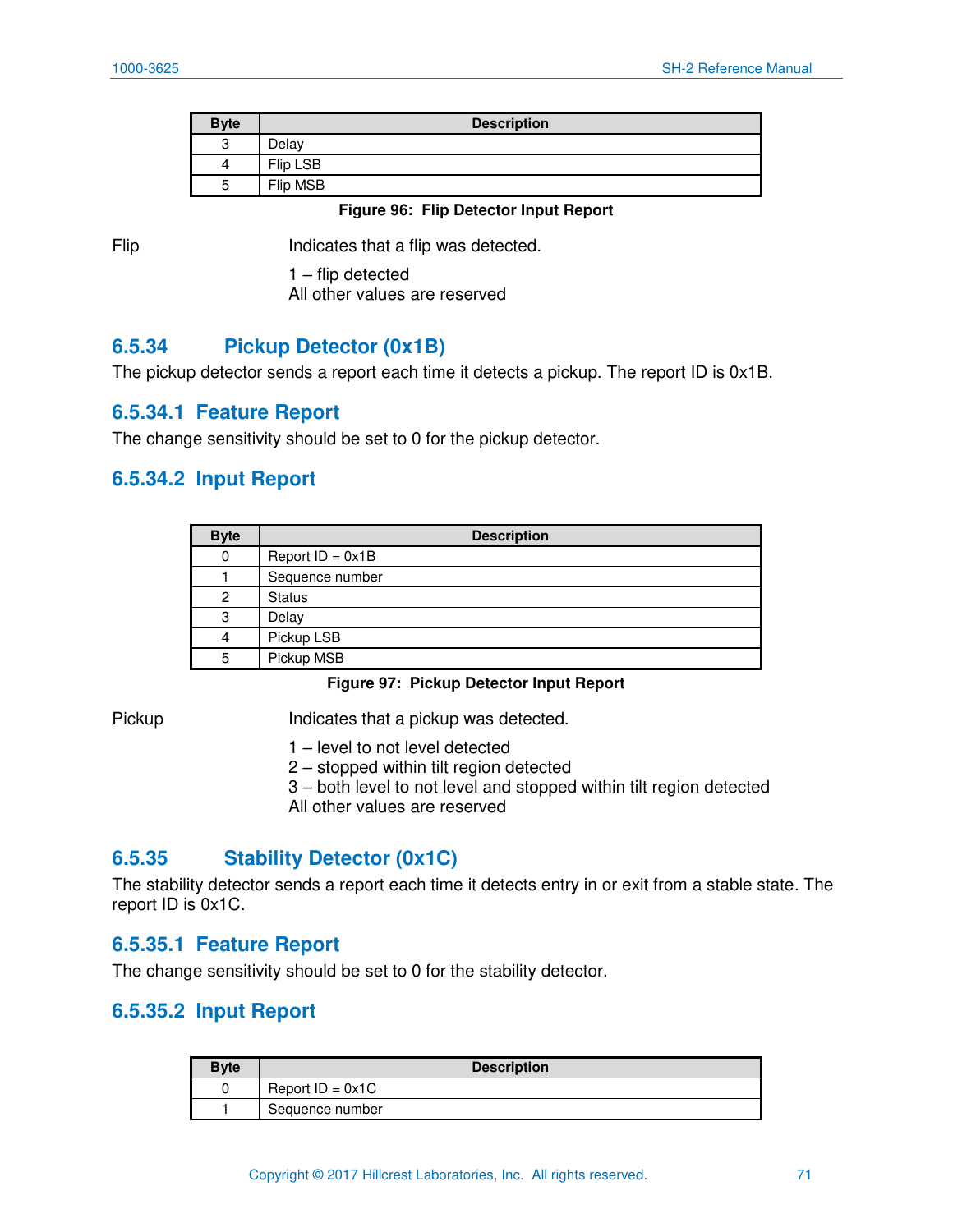| <b>Byte</b> | <b>Description</b>   |
|-------------|----------------------|
| 2           | <b>Status</b>        |
| 3           | Delay                |
| 4           | <b>Stability LSB</b> |
| 5           | <b>Stability MSB</b> |

#### **Figure 98: Stability Detector Input Report**

Stability **Bit field.** 

Indicates stability detector events. A value of 1 means the event was detected.

Bit 0 – stable state entered Bit 1 – stable state exited All other bits are reserved

# **6.5.36 Personal Activity Classifier (0x1E)**

#### **6.5.36.1 Feature Report**

The lower 31 bits of Sensor-Specific Configuration Word indicate which classifications are requested (bit indices correspond with the classification states enumerated in [Figure 101:](#page-74-0)  [Activity Classification States\)](#page-74-0). For example, to enable still (4), walking (6) and running (7), the host would set bits 4, 6, and 7, supplying 0x000000D0 as the Sensor-Specific Configuration Word. If any classifications are requested, the "Unknown" classification (0) will automatically be requested.

Change sensitivity is specified in percent (0-100), and is applied to the confidence of each classification. A report will be produced if any requested classification's confidence change since the last transmitted input report exceeds the specified threshold. Note that this change is not relative to the value of the confidence. For example, a 10% change threshold, when applied to a classification having original confidence of 80%, will trigger at 90% and 70%, not 88% and 72%.

The most significant bit of Sensor-Specific Configuration Word imposes the additional constraint that the most-likely-state must differ from the last reported most-likely state when set.

|             |                      | <b>Description</b>          |          |          |          |          |                            |                            |
|-------------|----------------------|-----------------------------|----------|----------|----------|----------|----------------------------|----------------------------|
| <b>Byte</b> | Bit 7                | Bit 6                       | Bit 5    | Bit 4    | Bit 3    | Bit 2    | Bit 1                      | Bit 0                      |
| 0           | .                    | $\cdots$                    | .        | $\cdots$ | .        | $\cdots$ | Classification<br>1 enable | Classification<br>0 enable |
|             | .                    | $\cdots$                    | .        | $\cdots$ | $\cdots$ | $\cdots$ | .                          | $\cdots$                   |
| 2           | .                    | $\cdots$                    | $\cdots$ | $\cdots$ | .        | $\cdots$ | .                          | $\cdots$                   |
| 3           | <b>MLS</b><br>Change | Classification<br>30 enable | $\cdots$ | $\cdots$ | .        | $\cdots$ | $\cdots$                   | $\cdots$                   |

**Figure 99: Personal Activity Classifier Feature Report.** 

### **6.5.36.2 Input Report**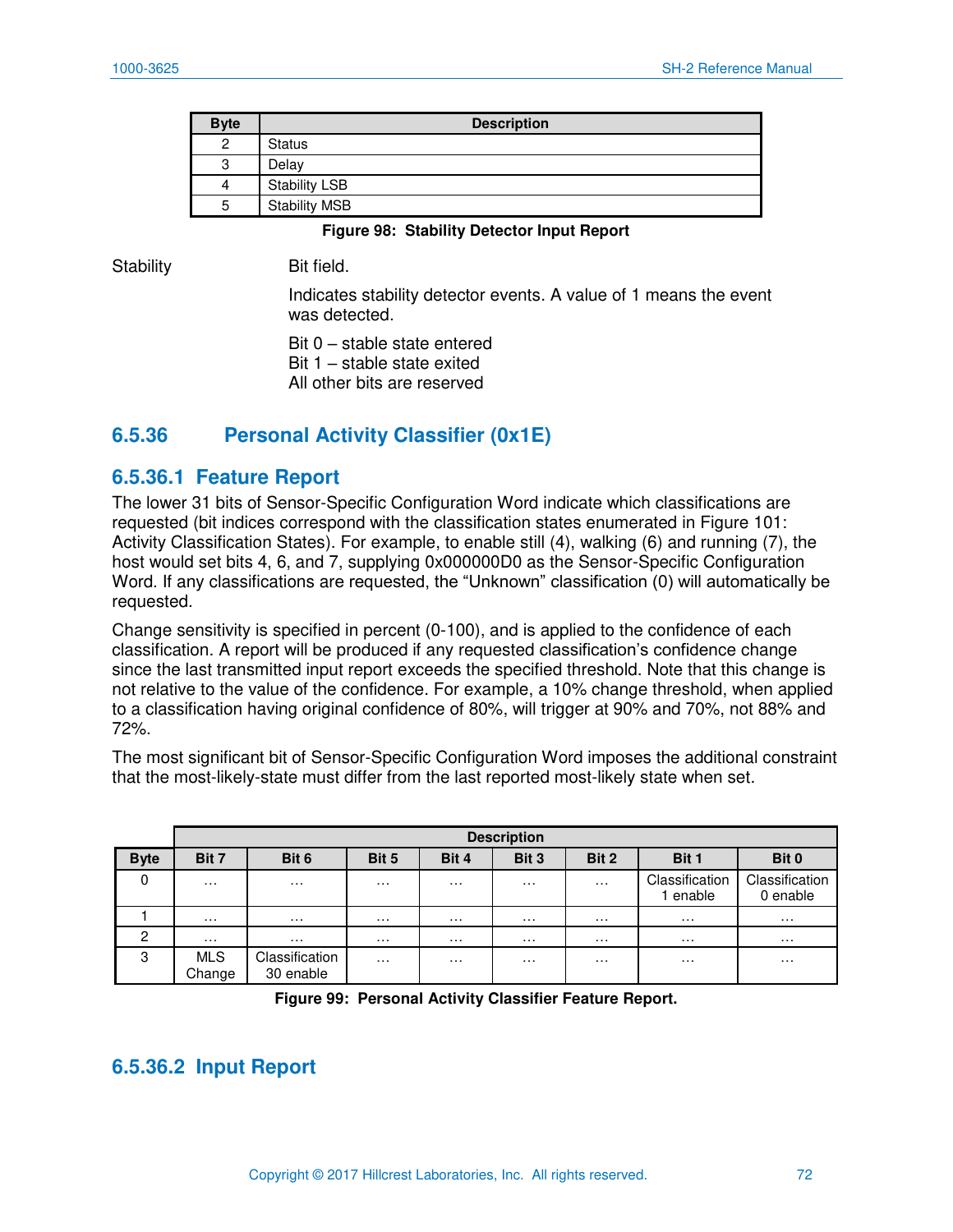| <b>Byte</b>     | <b>Description</b>                               |
|-----------------|--------------------------------------------------|
| $\Omega$        | Report $ID = 0x1E$                               |
| 1               | Sequence number                                  |
| $\overline{2}$  | <b>Status</b>                                    |
| 3               | Delay                                            |
| $\overline{4}$  | Page Number + EOS                                |
| 5               | Most likely state                                |
| 6               | Classification (10 x Page Number) confidence     |
| 7               | Classification (10 x Page Number) + 1 confidence |
| 8               | Classification (10 x Page Number) + 2 confidence |
| 9               | Classification (10 x Page Number) + 3 confidence |
| 10              | Classification (10 x Page Number) + 4 confidence |
| 11              | Classification (10 x Page Number) + 5 confidence |
| 12 <sup>2</sup> | Classification (10 x Page Number) + 6 confidence |
| 13              | Classification (10 x Page Number) + 7 confidence |
| 14              | Classification (10 x Page Number) + 8 confidence |
| 15              | Classification (10 x Page Number) + 9 confidence |

#### **Figure 100: Personal Activity Classifier Report**

| Page Number +<br><b>EOS</b>    | MSB is set if this is the last input report for a set of classification<br>results, MSB is clear if more input reports follow this one.                                                                                                       |
|--------------------------------|-----------------------------------------------------------------------------------------------------------------------------------------------------------------------------------------------------------------------------------------------|
|                                | 7 least-significant bits indicate page number in the event that<br>classifications are added that exceed the length of a single input<br>report. Results will be reported in multiple pages of no more than<br>10 confidence levels per page. |
| Most likely state              | Indicates most likely current state, per Figure 101: Activity<br><b>Classification States.</b>                                                                                                                                                |
| Classification n<br>confidence | Confidence that the current state is (Page Number $x 10$ ) + n.<br>Confidences range from 0 to 100, but do not add up to 100 (as<br>activities are not mutually exclusive).                                                                   |

Note that the classifier may not be able to be configured to provide exactly the set of classifications requested. In this case, confidence reports for unwanted classifications may be masked (set to 0) internally by SH-2.

Note that if the personal activity classifier supports more than 10 classifications, all pages will be reported (even if no classifications were requested on that page or no confidence levels on that page exceeded the change threshold).

| ID             | <b>Description</b> |
|----------------|--------------------|
| 0              | Unknown            |
|                | In-Vehicle         |
| $\overline{c}$ | On-Bicycle         |
| 3              | On-Foot            |
| 4              | Still              |
| 5              | Tilting            |
| 6              | Walking            |
| 7              | Running            |
| 8              | <b>OnStairs</b>    |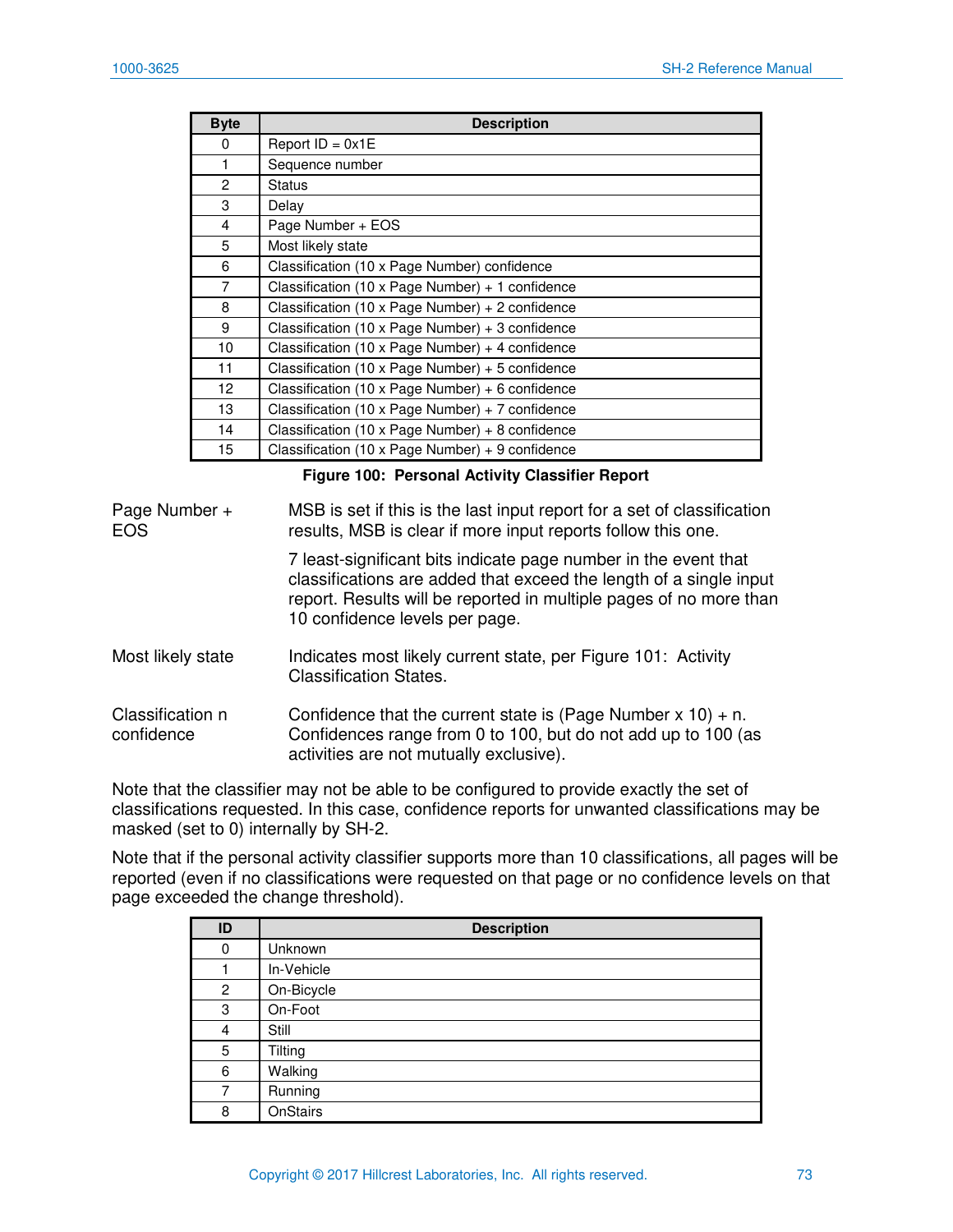#### **Figure 101: Activity Classification States**

# <span id="page-74-0"></span>**6.5.37 Sleep Detector (0x1F)**

The sleep detector sends a report each time it detects a change in sleep state. The report ID is 0x1F.

# **6.5.37.1 Feature Report**

The change sensitivity should be set to 0 for the sleep detector.

# **6.5.37.2 Input Report**

| <b>Byte</b> | <b>Description</b> |
|-------------|--------------------|
| 0           | Report $ID = 0x1F$ |
|             | Sequence number    |
| 2           | <b>Status</b>      |
| 3           | Delay              |
| 4           | Sleep state        |
| 5           | Reserved           |

#### **Figure 102: Sleep Detector Input Report**

Sleep state **Indicates the users current sleep state.** 

- 0 hard wake
- 1 soft wake
- 2 light sleep
- 3 deep sleep
- 4 unknown

All other values are reserved

# **6.5.38 Tilt Detector (0x20)**

The tilt detector sends a report each time it detects a tilt. The report ID is 0x20.

# **6.5.38.1 Feature Report**

The change sensitivity should be set to 0 for the tilt detector.

# **6.5.38.2 Input Report**

| <b>Byte</b> | <b>Description</b> |
|-------------|--------------------|
| 0           | Report $ID = 0x20$ |
|             | Sequence number    |
| 2           | <b>Status</b>      |
| 3           | Delay              |
| 4           | <b>Tilt LSB</b>    |
| 5           | <b>Tilt MSB</b>    |

#### **Figure 103: Tilt Detector Input Report**

Tilt **Indicates that a tilt was detected.**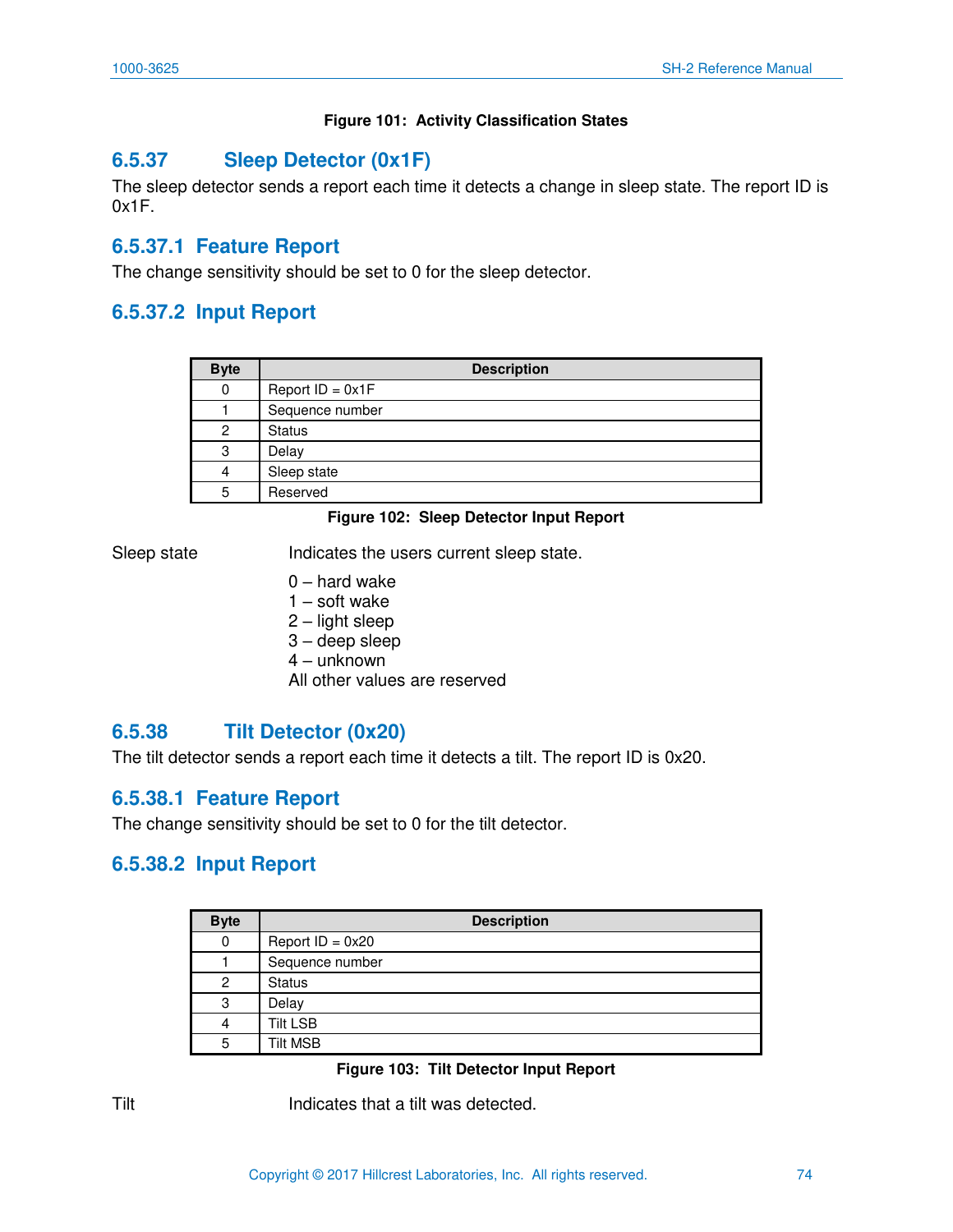1 – tilt detected All other values are reserved

# **6.5.39 Pocket Detector (0x21)**

The pocket detector sends a report each time it detects entry in or exit from a pocket state. The report ID is 0x21.

## **6.5.39.1 Feature Report**

The change sensitivity should be set to 0 for the pocket detector.

### **6.5.39.2 Input Report**

| <b>Byte</b> | <b>Description</b> |
|-------------|--------------------|
| 0           | Report $ID = 0x21$ |
|             | Sequence number    |
| 2           | <b>Status</b>      |
| 3           | Delay              |
| 4           | Pocket LSB         |
| 5           | Pocket MSB         |

#### **Figure 104: Pocket Detector Input Report**

Pocket State Bit field.

Indicates pocket detector events. A value of 1 means the event was detected.

Bit 0 – entered in pocket state Bit 1 – entered out of pocket state All other bits are reserved

# **6.5.40 Circle Detector (0x22)**

The circle detector sends a report each time it detects a double circle gesture. The report ID is 0x22.

### **6.5.40.1 Feature Report**

The change sensitivity should be set to 0 for the circle detector.

# **6.5.40.2 Input Report**

| <b>Byte</b> | <b>Description</b> |
|-------------|--------------------|
| 0           | Report $ID = 0x22$ |
|             | Sequence number    |
| 2           | <b>Status</b>      |
| 3           | Delay              |
| 4           | Circle LSB         |
| 5           | Circle MSB         |

#### **Figure 105: Circle Detector Input Report**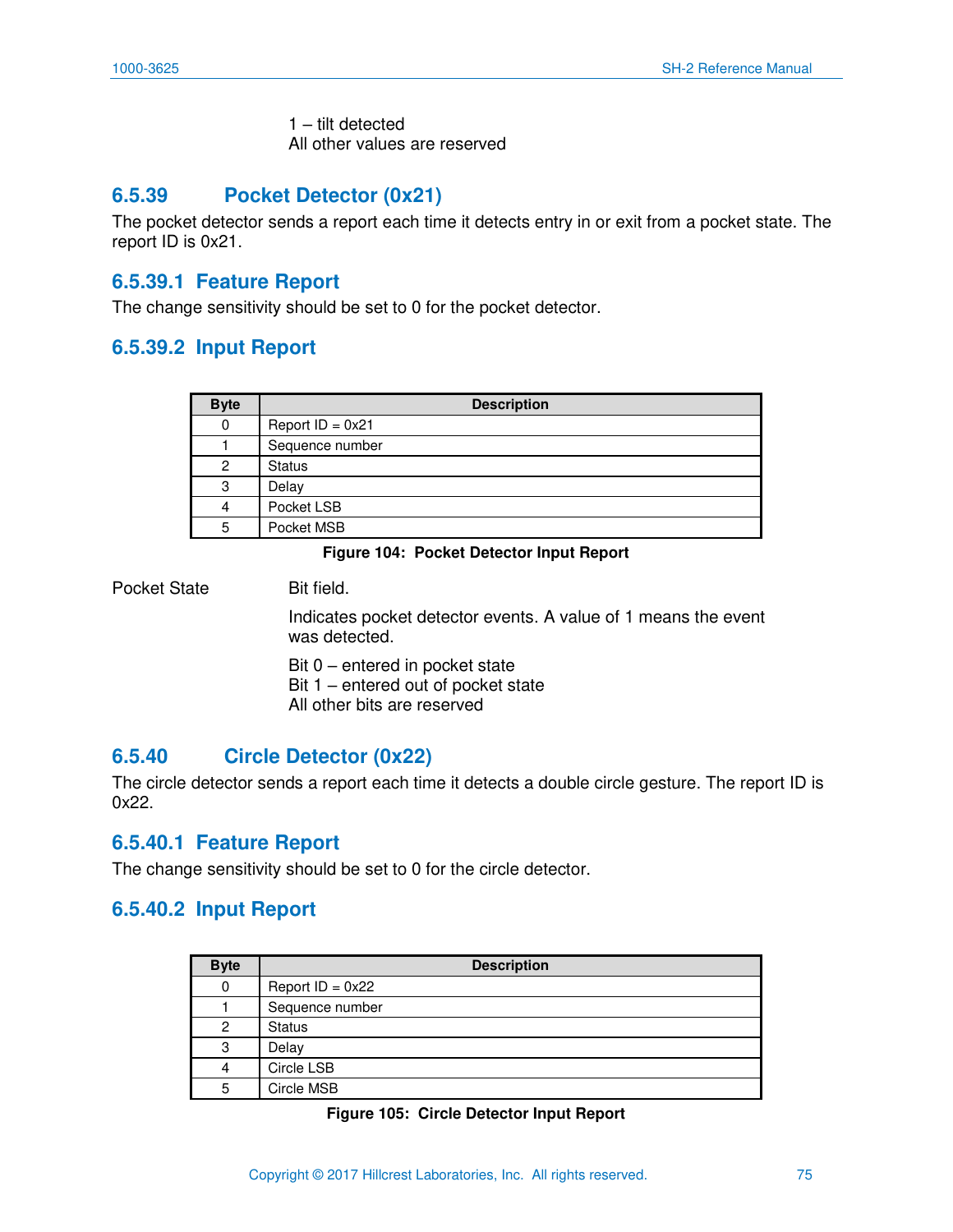Circle Indicates that a circle was detected.

1 – circle gesture detected All other values are reserved

# **6.5.41 Heart Rate Monitor (0x23)**

The heart rate monitor measures the user's heart rate. The report ID is 0x23. Heart rate is an unsigned 16-bit integer reported in beats per minute (bpm).

# **6.5.41.1 Feature Report**

No special remarks.

# **6.5.41.2 Input Report**

| <b>Byte</b> | <b>Description</b> |
|-------------|--------------------|
| 0           | Report $ID = 0x23$ |
|             | Sequence number    |
| 2           | <b>Status</b>      |
| 3           | Delay              |
| 4           | Heart rate LSB     |
| 5           | Heart rate MSB     |

#### **Figure 106: Heart Rate Monitor Input Report**

# **6.5.42 ARVR-Stabilized Rotation Vector (0x28)**

The ARVR-stabilized rotation vector sensor reports the orientation of the device. Accumulated errors are corrected while the device is in motion, which limits the appearance of discontinuities or jumps in data. The format of the rotation vector is a unit quaternion. The Q point is 14. In addition an estimate of the heading accuracy is reported. The units for the accuracy estimate are radians. The Q point is 12. The report ID is 0x28.

# **6.5.42.1 Feature Report**

The change sensitivity is applied to the angular difference between two rotation vectors. The units for change sensitivity are radians. The change sensitivity is unsigned and the Q point is 13.

# **6.5.42.2 Input Report**

| <b>Byte</b> | <b>Description</b>              |
|-------------|---------------------------------|
| 0           | Report $ID = 0x28$              |
|             | Sequence number                 |
| 2           | <b>Status</b>                   |
| 3           | Delay                           |
| 4           | Unit quaternion i component LSB |
| 5           | Unit quaternion i component MSB |
| 6           | Unit quaternion j component LSB |
| 7           | Unit quaternion j component MSB |
| 8           | Unit quaternion k component LSB |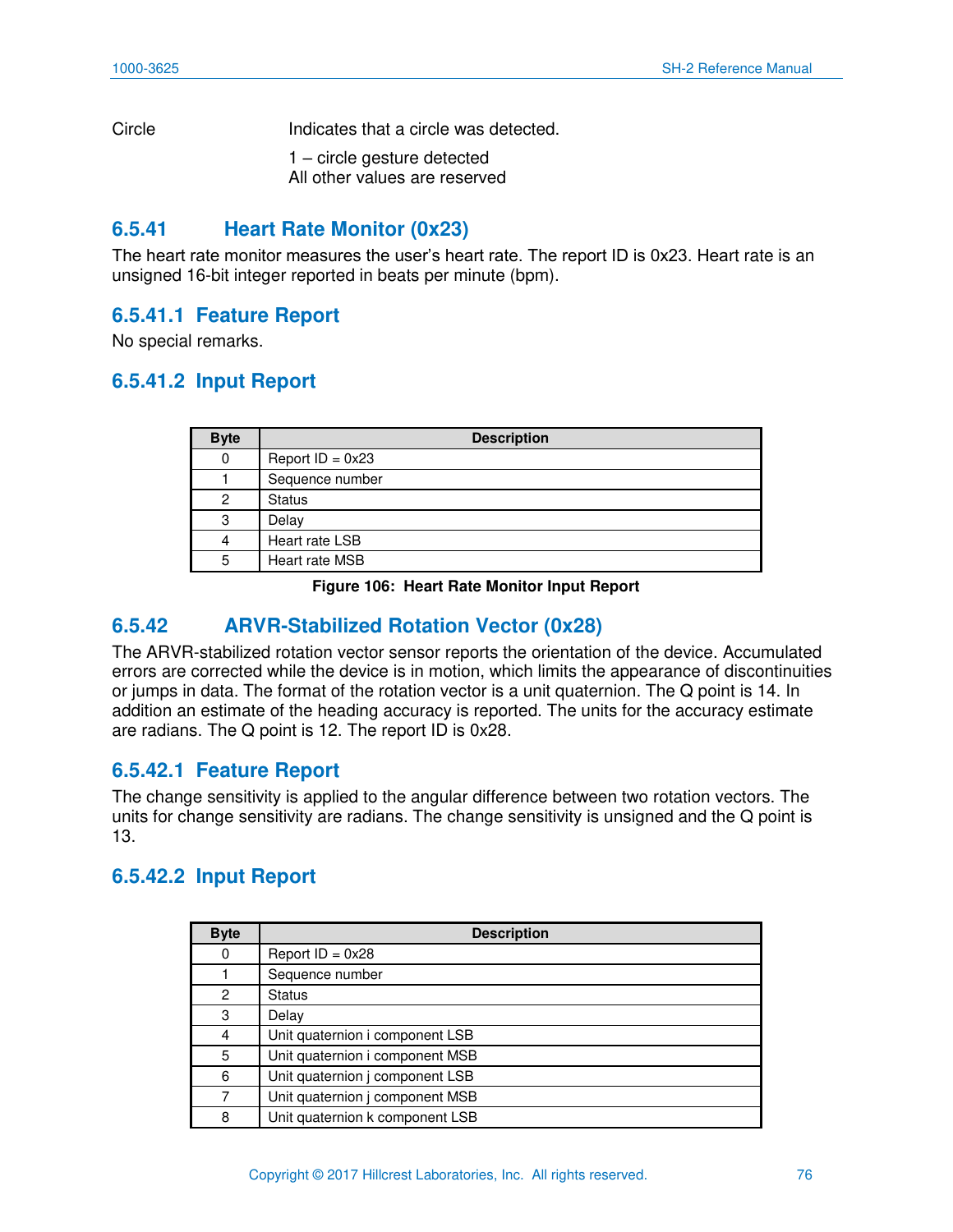| <b>Byte</b> | <b>Description</b>                 |
|-------------|------------------------------------|
| 9           | Unit quaternion k component MSB    |
| 10          | Unit quaternion real component LSB |
| 11          | Unit quaternion real component MSB |
| 12          | Accuracy estimate LSB              |
| 13          | Accuracy estimate MSB              |

**Figure 107: ARVR-Stabilized Rotation Vector Input Report** 

# **6.5.43 ARVR-Stabilized Game Rotation Vector (0x29)**

The ARVR-Stabilized game rotation vector sensor reports the orientation of the device. Accumulated errors are corrected while the device is in motion, which limits the appearance of discontinuities or jumps in data. The format of the rotation vector is a unit quaternion. The Q point is 14. The report ID is 0x29.

### **6.5.43.1 Feature Report**

The change sensitivity is applied to the angular difference between two rotation vectors. The units for change sensitivity are radians. The change sensitivity is unsigned and the Q point is 13.

# **6.5.43.2 Input Report**

| <b>Byte</b> | <b>Description</b>                 |
|-------------|------------------------------------|
| 0           | Report $ID = 0x29$                 |
|             | Sequence number                    |
| 2           | <b>Status</b>                      |
| 3           | Delay                              |
| 4           | Unit quaternion i component LSB    |
| 5           | Unit quaternion i component MSB    |
| 6           | Unit quaternion j component LSB    |
| 7           | Unit quaternion j component MSB    |
| 8           | Unit quaternion k component LSB    |
| 9           | Unit quaternion k component MSB    |
| 10          | Unit quaternion real component LSB |
| 11          | Unit quaternion real component MSB |

|  | Figure 108: ARVR-Stabilized Game Rotation Vector Input Report |  |  |  |
|--|---------------------------------------------------------------|--|--|--|
|--|---------------------------------------------------------------|--|--|--|

# **6.5.44 Gyro-Integrated Rotation Vector (0x2A)**

The Gyro-Integrated Rotation Vector sensor reports the absolute orientation of the device as determined by integrating gyroscope data at every gyroscope sample and correcting to the more-accurate Rotation Vector periodically. This sensor can support higher data rates than the more-accurate Rotation Vector can. The format of the output report is a unit quaternion and calibrated gyroscope data. The Q point of the angular position is 14 and angular velocity is 10. The report ID is 0x2A.

### **6.5.44.1 Feature Report**

This feature supports neither on-change nor batched operation.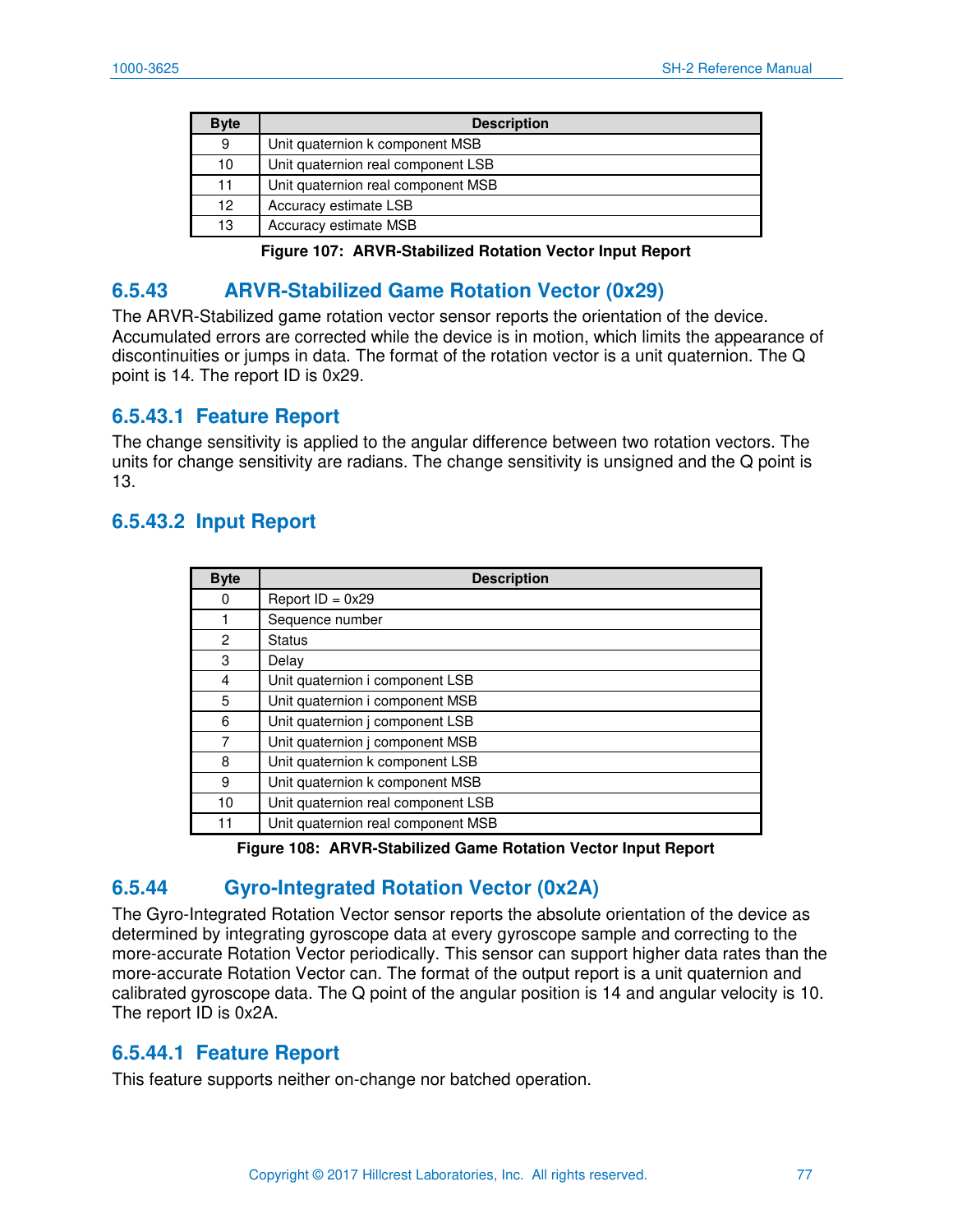While this virtual sensor is controlled (via set-feature reports) with report ID 0x2A on the common control channel, its data is delivered on the "inputGyroRv" SHTP channel, not the standard input report channels.

# **6.5.44.2 Input Report**

| <b>Byte</b>     | <b>Description</b>                 |  |
|-----------------|------------------------------------|--|
| 0               | Unit quaternion i component LSB    |  |
| 1               | Unit quaternion i component MSB    |  |
| 2               | Unit quaternion j component LSB    |  |
| 3               | Unit quaternion j component MSB    |  |
| 4               | Unit quaternion k component LSB    |  |
| 5               | Unit quaternion k component MSB    |  |
| 6               | Unit quaternion real component LSB |  |
| 7               | Unit quaternion real component MSB |  |
| 8               | Angular velocity x component LSB   |  |
| 9               | Angular velocity x component MSB   |  |
| 10              | Angular velocity y component LSB   |  |
| 11              | Angular velocity y component MSB   |  |
| 12 <sup>2</sup> | Angular velocity z component LSB   |  |
| 13              | Angular velocity z component MSB   |  |

#### **Figure 109: Gyro-Integrated Rotation Vector Input Report**

Note that this input report \*DOES NOT\* contain a report ID field. This is the only type of report delivered on the "inputGyroRV" SHTP channel, so it is omitted to save transmission time.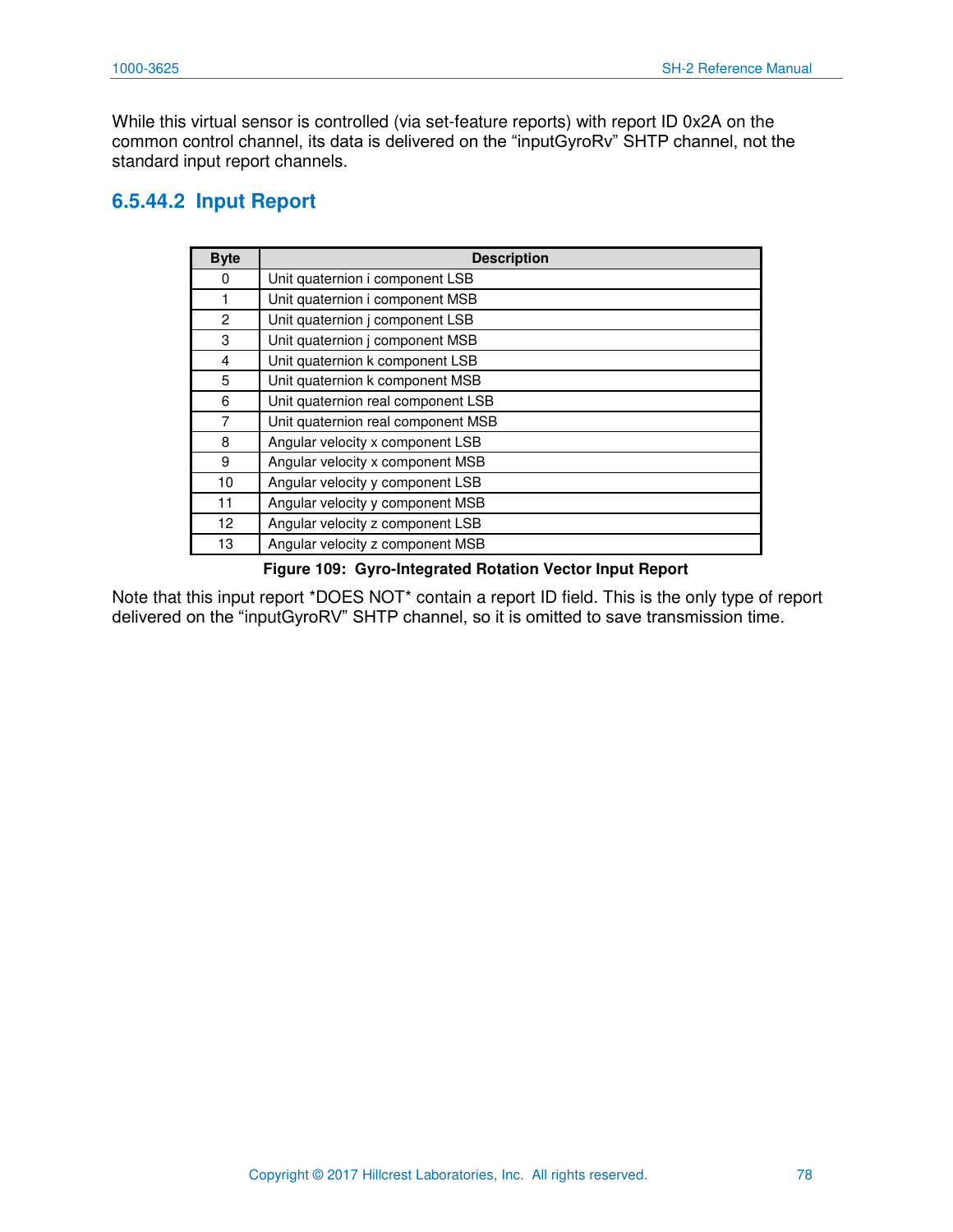# **7.0 Batching**

Under SH-2, all input reports on the inputNormal and inputWakeup channels are delivered in batch format. The batch interval setting in the Common Dynamic Feature Report [\(6.5.2\)](#page-55-0) dictates how many microseconds are allowed to elapse between the point in time where a sensor measurement is obtained and the time that it is provided to the host. A lower value results in lower data latency but higher system power consumption.

In order to comply with the Android L requirements [\[3\]](#page-81-0), we separate wakeup sensor data from non-wakeup sensor data. Any time that a delivery is triggered, we deliver the data from the wakeup queue first before sending the data from the non-wakeup queue.

# **7.1 Batch queues**

SH-2 maintains two batch queues, one for wake-up sensor data, the other for non-wake-up sensor data. These are sized independently and do not share memory.

Sensors are configured as wake-up by setting the wake-up bit in the "Feature Flags" field of the Common Dynamic Feature Report [\(6.5.2\)](#page-55-0).

# **7.2 Batch timestamps**

In order to balance the needs of transmitting high-frequency data (with low timestamp overhead) and low-frequency data (with large batch delay values), we combine the sensor report's 14-bit delay field with two additional record types: a Base Timestamp Reference and Timestamp Rebase.

- 1. A "Base Timestamp Reference" record is inserted at the start of each batch, giving a shared time reference between the host and the sensor hub.
- 2. A "Timestamp Rebase" record is inserted to extend the delay for blocks of reports which are too far from the batch's Base Timestamp Reference to be represented with the 14-bit report delay field.

[Figure 110](#page-79-0) graphically displays the relationship between the various sources of timing data.



**Figure 110: Timestamp Dependencies** 

# <span id="page-79-0"></span>**7.2.1 Base Timestamp Reference (0xFB)**

The Base Timestamp Reference provides a delta from the transport-protocol-defined reference point (the HINT assert for SHTP) and some arbitrary point in time.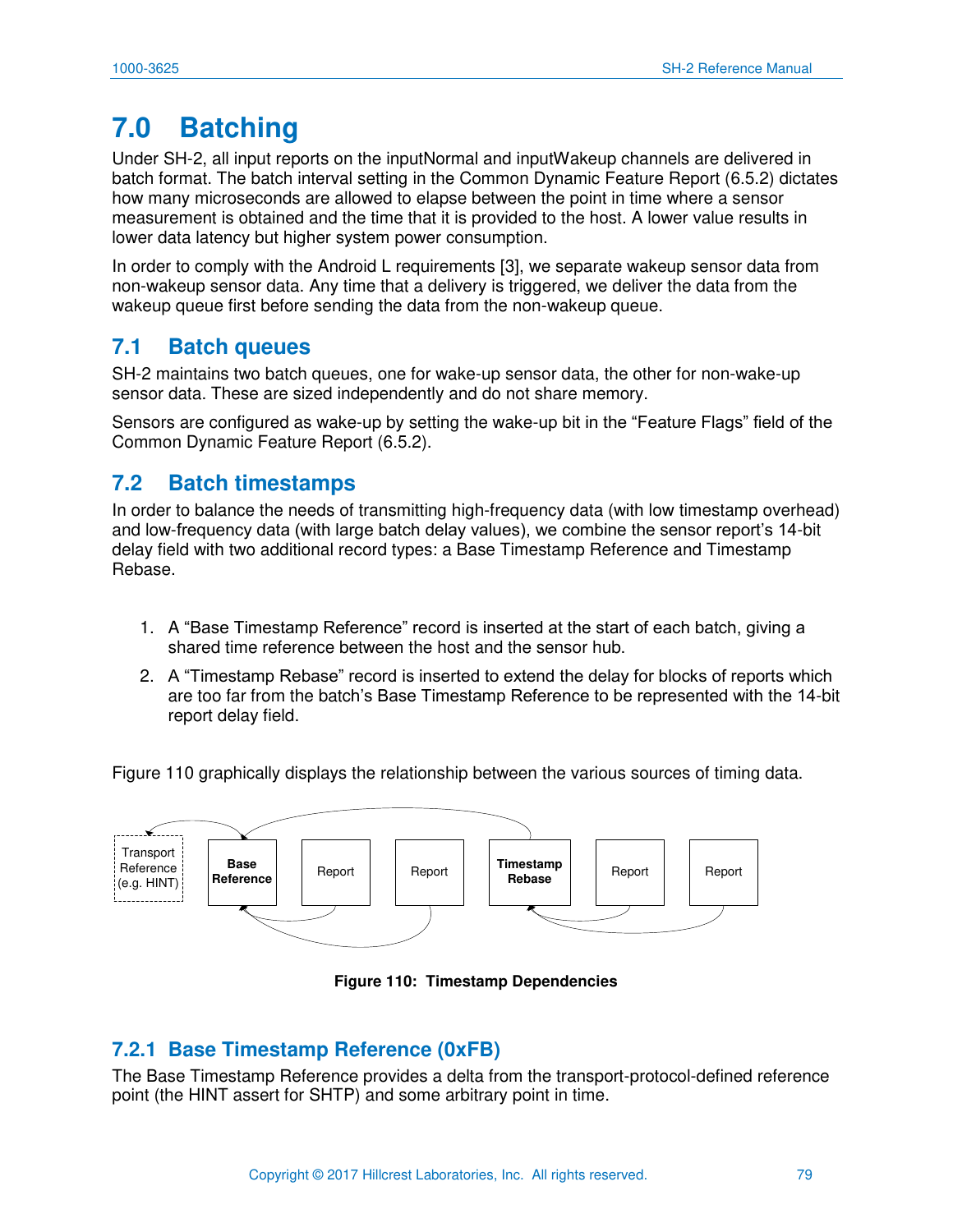| <b>Byte</b> | <b>Description</b>                                                                                         |
|-------------|------------------------------------------------------------------------------------------------------------|
| 0           | Report ID=0xFB                                                                                             |
|             | Base Delta LSB: relative to transport-defined reference<br>point. Signed. Units are 100 microsecond ticks. |
| 2           | <b>Base Delta</b>                                                                                          |
| 3           | <b>Base Delta</b>                                                                                          |
|             | Base Delta MSB                                                                                             |

**Figure 111: Base Timestamp Reference Record** 

For example, if HINT occurs at some time t and the Base Timestamp Reference record has a value for delta of 10, the timestamps in a given batch will be relative to  $t - 1$  ms.

The value 0x7FFFFFFF is reserved to indicate that Base Delta exceeded the maximum value that could be represented in 32 bits.

## **7.2.2 Timestamp Rebase (0xFA)**

The 14-bit delay field of sensor input reports can represent up to 16383 100-microsecond ticks, or up to 1.64 seconds. Low frequency, batched sensor data can easily span ranges of time on the order of seconds or minutes. The Timestamp Rebase record is added to the batch's Base Timestamp Reference to derive a new base for sensor reports. Note that Rebase Delta is signed.

| <b>Byte</b> | <b>Description</b>                                                                                  |
|-------------|-----------------------------------------------------------------------------------------------------|
| 0           | Report ID=0xFA                                                                                      |
|             | Rebase Delta LSB: relative to Base Timestamp<br>Reference. Signed. Units are 100 microsecond ticks. |
| 2           | Rebase Delta                                                                                        |
| З           | Rebase Delta                                                                                        |
|             | Rebase Delta MSB                                                                                    |

#### **Figure 112: Timestamp Rebase Record**

For example, if HINT occurs at time 5.0 seconds and the batch's Base Timestamp Base Delta is 4.0 seconds, this establishes a shared base timestamp at 1.0 seconds. If a timestamp rebase is encountered having delta 1.5 seconds, then the basis to which subsequent report delays are applied will be 2.5 (e.g. a sensor report having delay  $= 1.0$  seconds would be timestamped as occurring at t=3.5).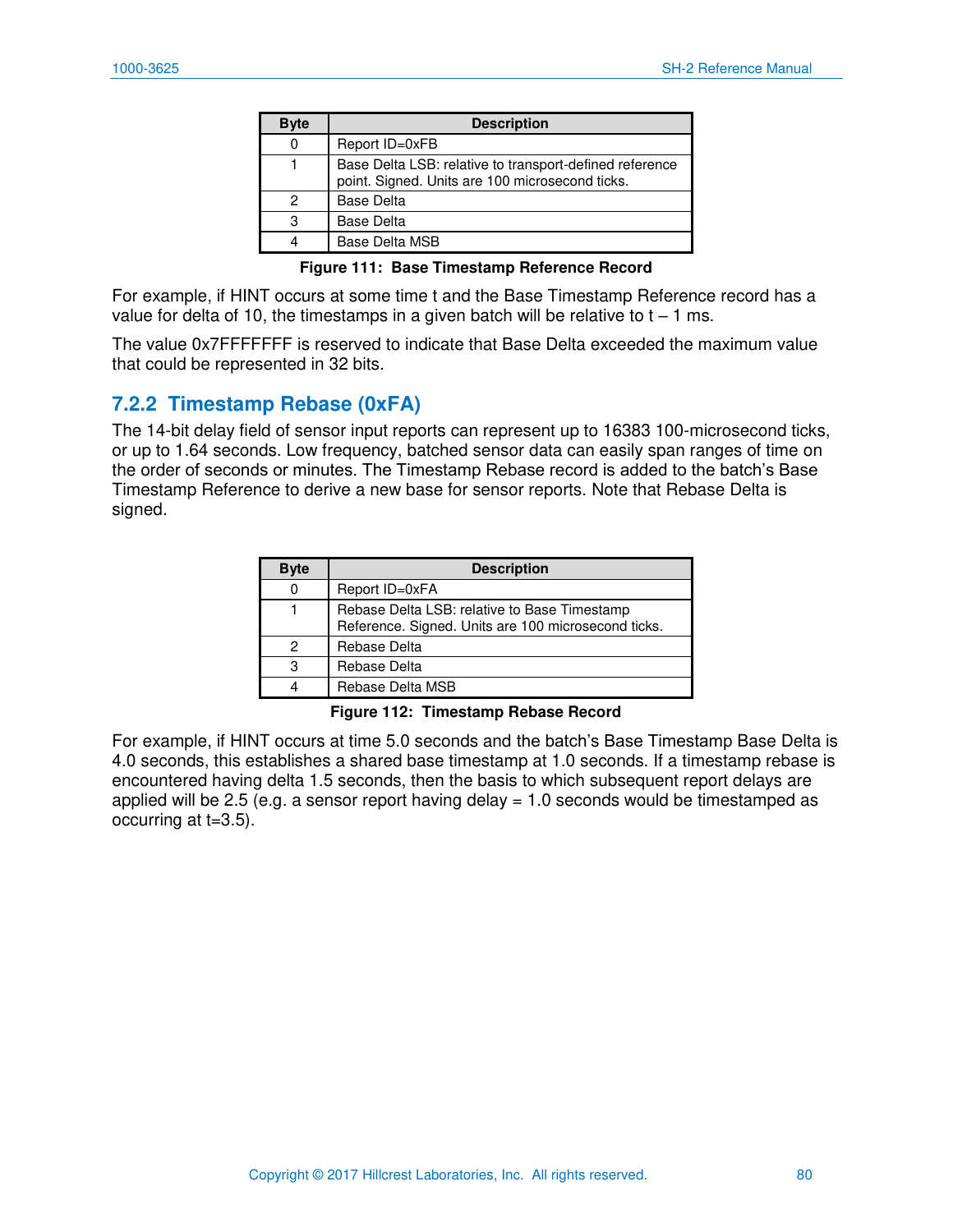# **8.0 References**

- 1. Hillcrest Laboratories, 1000-3535 Sensor Hub Transport Protocol
- 2. Hillcrest Laboratories, 1000-3600 SH-2 SHTP Reference Manual
- <span id="page-81-0"></span>3. Batching:<http://source.android.com/devices/sensors/batching.html>